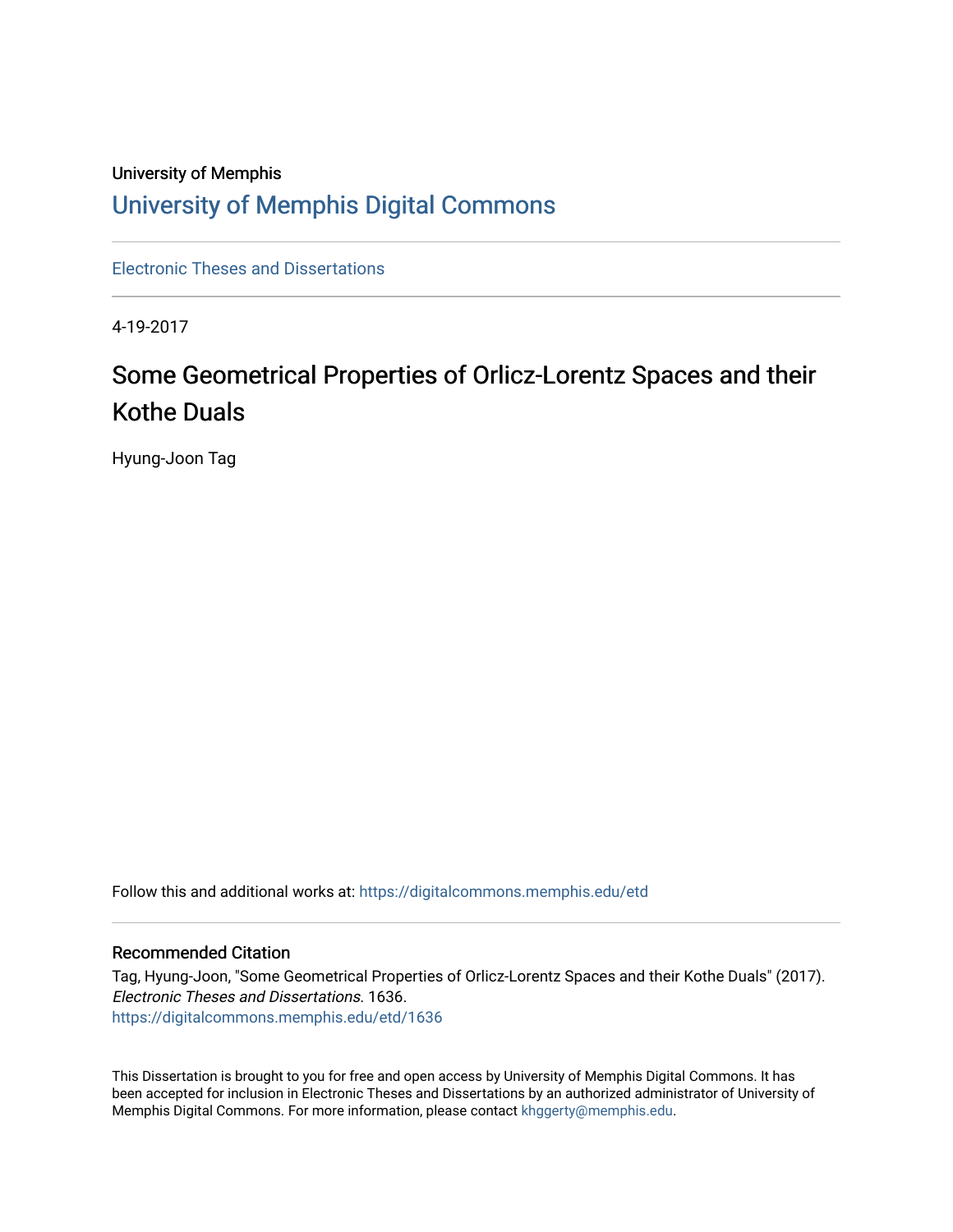## <span id="page-1-0"></span>SOME GEOMETRICAL PROPERTIES OF ORLICZ-LORENTZ SPACES AND THEIR KÖTHE DUALS

by

Hyung-Joon Tag

A Dissertation Submitted in Partial Fulfillment of the Requirements for the Degree of Doctor of Philosophy

Major: Mathematical Sciences

The University of Memphis May 2017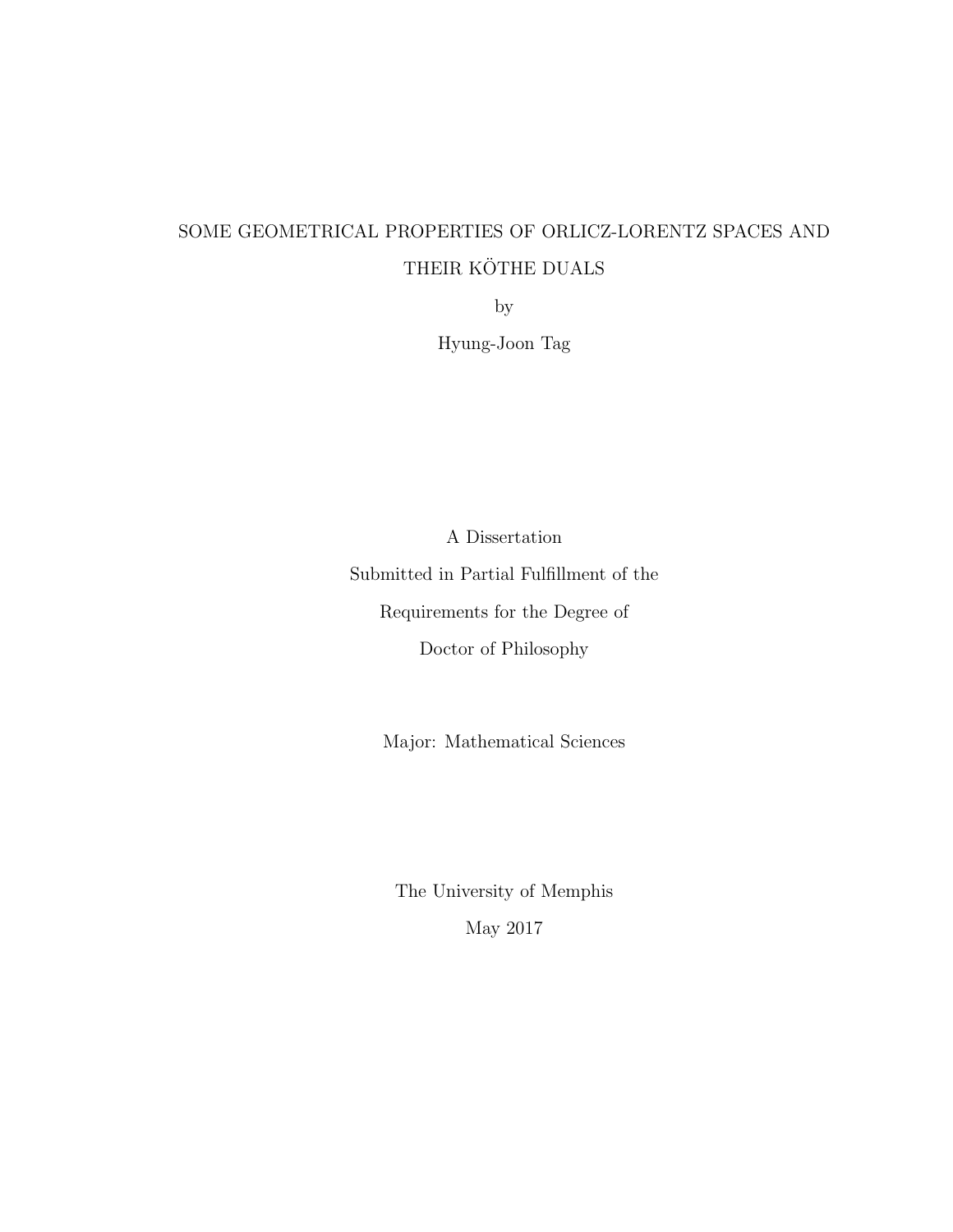#### ACKNOWLEDGEMENTS

First, I would like to thank my PhD advisor, Dr. Anna Kaminska. Without her encouragement and guidance, I do not think I could have gotten this far. She has influenced me academically and personally in so many ways. The lessons which I received from her during these years are so valuable.

Second, I would like to thank my PhD dissertation committee members, Dr. Lin, Dr. Botelho, Dr. Zheng and Dr. Anastassiou, for their thoughtful comments and suggestions on the dissertation. Also, I would like to thank Dr. Han Ju Lee for his hospitality, and his suggestions when I visited South Korea multiple times.

Third, I would like to thank Mariusz Zyluk, Kamil Popielarz and Stephen Guffey for their thoughtful discussions on Mathematics and their supports. Also, I would like to thank Sara Andrade, Ali Dogan, Merve Kester, Julian Sahasrabudhe, Amy Shaw, Richard Snyder and Aaron Taylor who influenced me in a personal way.

Fourth, I would like to thank my friends outside of the department, Woosuk Jang, Junghan Kim and Joseph Lee, who helped this financially deficient graduate student out a lot over the years.

At last, I would like to thank my family for supporting me from the beginning to the end. For these twelve years living apart from them, they always encouraged me to push forward. Without them, I would not be here.

ii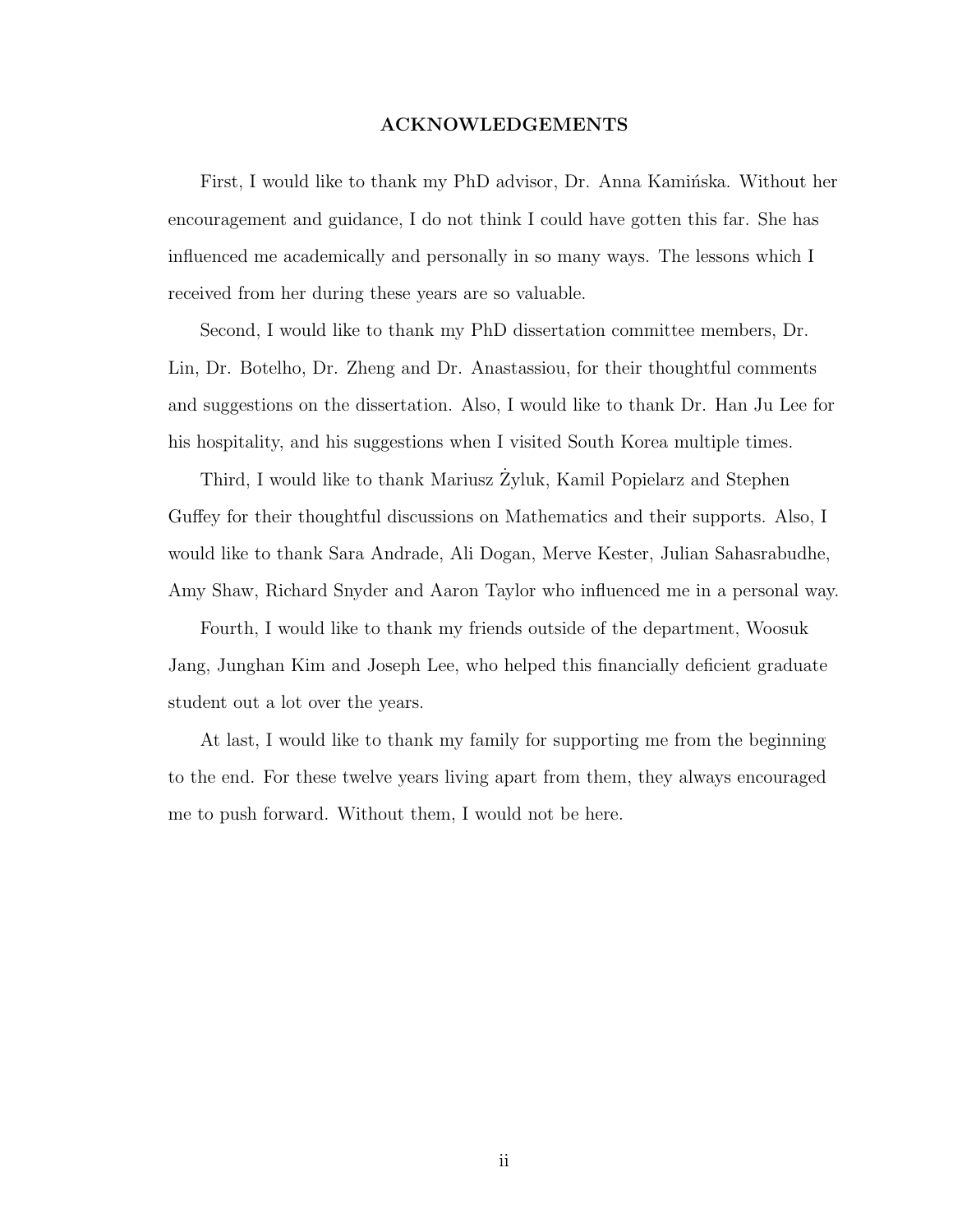#### ABSTRACT

Tag, Hyung-Joon Ph.D. The University of Memphis. May 2017. Some geometrical properties of Orlicz-Lorentz spaces and their Köthe duals. Major Professor: Anna Kamińska, Ph.D.

Orlicz-Lorentz function and sequence spaces  $\Lambda_{\varphi,w}$  and  $\lambda_{\varphi,w}$ , which appeared as interpolation spaces between Lorentz spaces and  $L^{\infty}$  via Calderón's method of interpolation, are an important class of Köthe spaces. The recent discovery of their explicit Köthe duals, namely  $\mathcal{M}_{\varphi,w}$  for functions and  $\mathfrak{m}_{\varphi,w}$  for sequences, has provided more opportunities to study geometrical properties of Orlicz-Lorentz spaces.

First, we present basic properties of the spaces  $\mathcal{M}_{\varphi,w}$  and  $\mathfrak{m}_{\varphi,w}$ . To this end, the relationship between level functions and the modular  $P_{\varphi,w}$  is mentioned. We provide explicit formulas for the Orlicz norm in these spaces. In addition, we characterize separability of the spaces  $\mathcal{M}_{\varphi,w}$  and  $\mathfrak{m}_{\varphi,w}$ . Consequently, we obtain a characterization of these spaces containing isomorphic and isometric copies of  $c_0$  and  $l^{\infty}$ .

Second, we consider the M-ideal properties in Orlicz-Lorentz function and sequence spaces. The main results in this part are explicit formulas for the norm of bounded linear functionals on these spaces equipped with the Luxemburg norm or the Orlicz norm. Subsequently, the order-continuous subspaces are M-ideals if the spaces are equipped with the Luxemburg norm, while this is not the case with the Orlicz norm. As an application, we provide a characterization of norm-attaining functionals on Orlicz-Lorentz function and sequence spaces. We also show the existence of unique norm-preserving extensions of integral functionals for the function space. In addition, M-embeddedness of Orlicz-Lorentz spaces is studied via the geometric version of the M-ideal property described by the intersection of balls.

Third, we study the *u*-ideal properties, which are more general than the  $M$ -ideal properties, of Orlicz-Lorentz spaces. We provide a characterization of strict  $u$ -ideals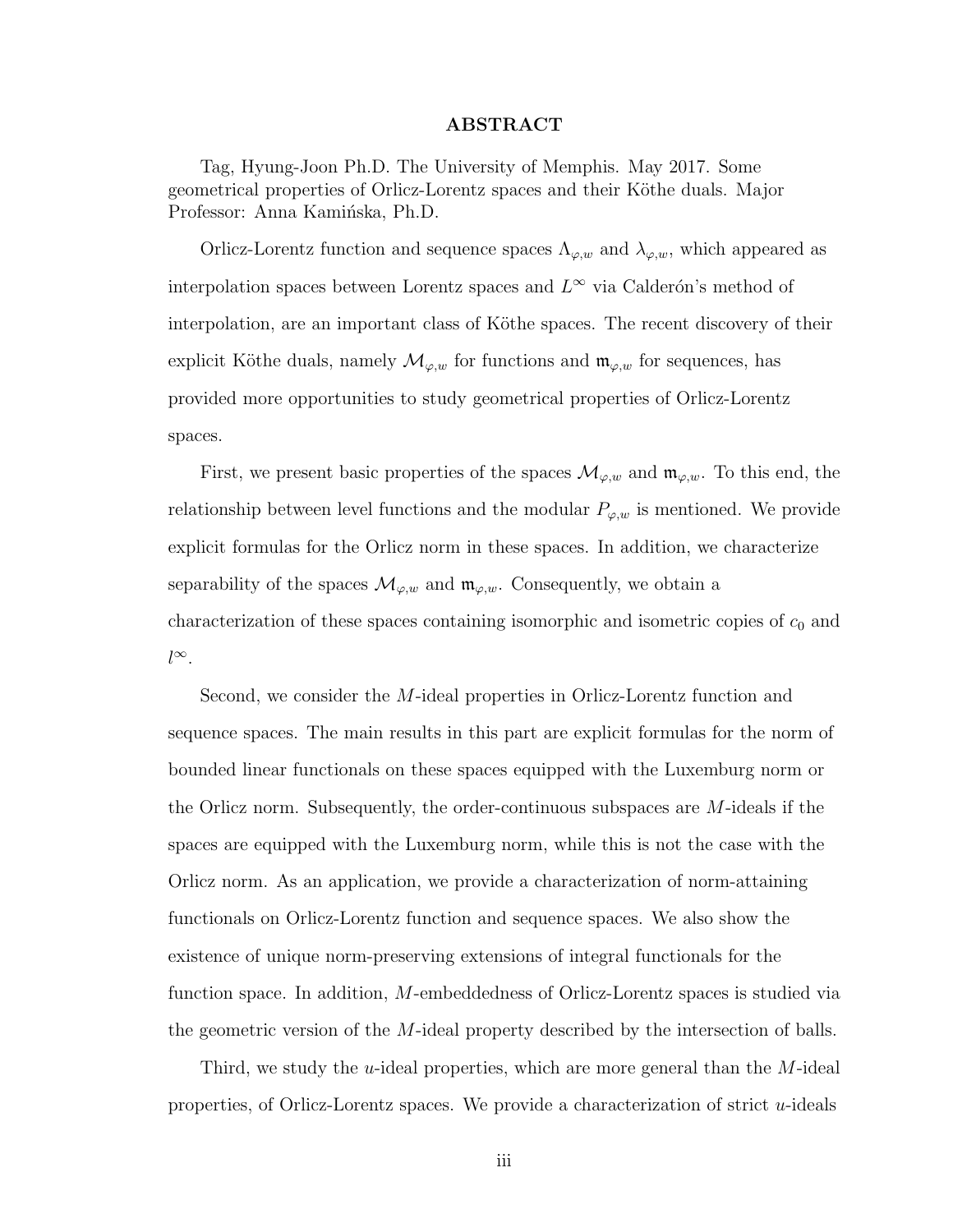in biduals for Orlicz-Lorentz spaces with the existence of an isomorphic copy of  $l<sup>1</sup>$ through the Matuszewska-Orilcz indices.

Finally, we provide a characterization of Orlicz-Lorentz function and sequence spaces with the local diameter two property, the diameter two property, and the Radon-Nikodým property in terms of the  $\Delta_2$  condition. From our M-embeddedness result, we can obtain a sufficient condition for the strong diameter two property of Orlicz-Lorentz function and sequence spaces. In addition, we provide a sufficient condition for Orlicz-Lorentz spaces having the weak\* strong diameter two property.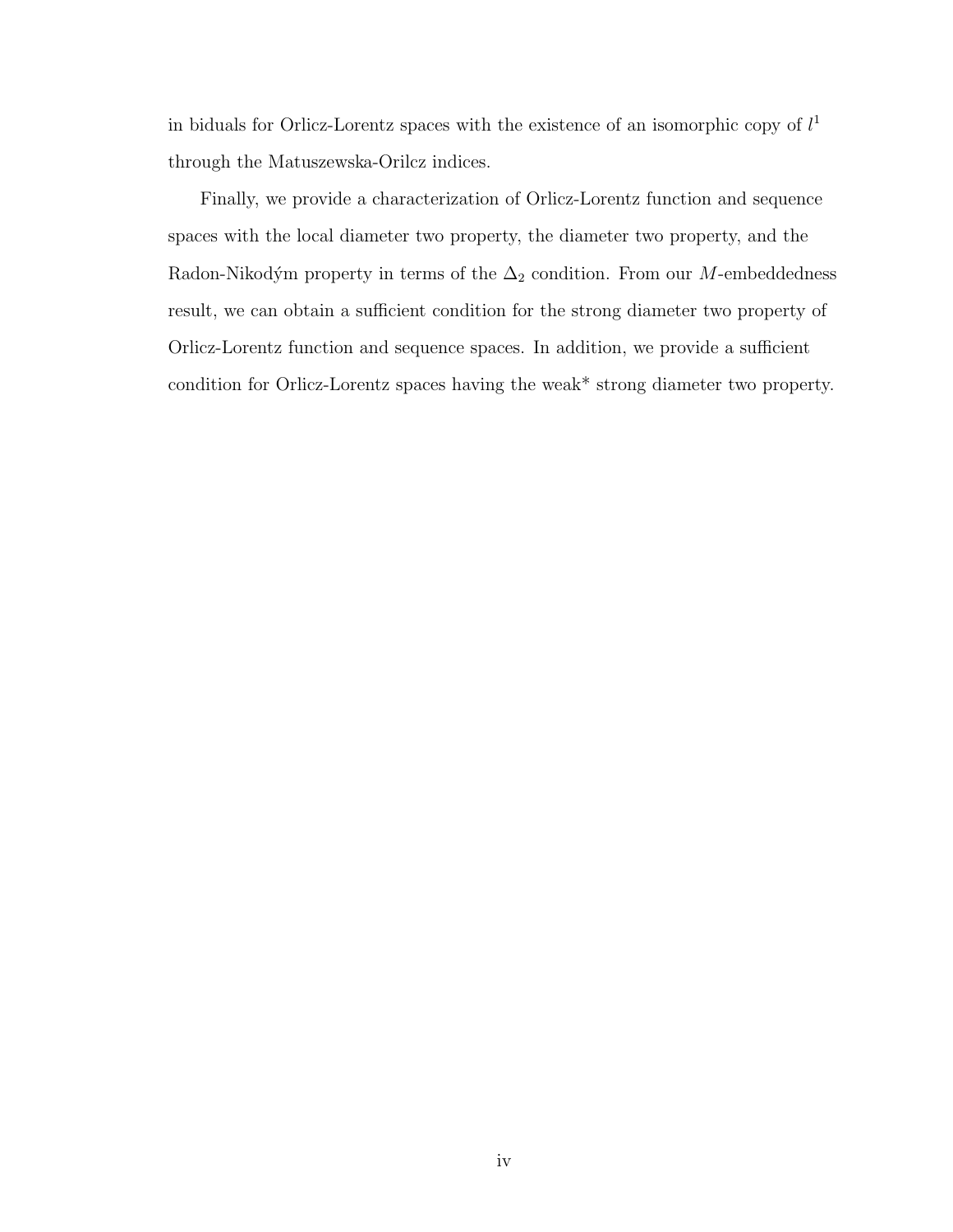|  | TABLE OF CONTENTS |
|--|-------------------|

|                | Chapter                                                                                                               | Page                   |
|----------------|-----------------------------------------------------------------------------------------------------------------------|------------------------|
|                | Acknowledgements                                                                                                      | $\overline{\text{ii}}$ |
| 1              | Introduction                                                                                                          | $\mathbf{1}$           |
|                | Orlicz-Lorentz spaces $\Lambda_{\varphi,w}$ and $\lambda_{\varphi,w}$                                                 | $8\,$                  |
|                | The spaces $\mathcal{M}_{\varphi,w}$ and $\mathfrak{m}_{\varphi,w}$                                                   | 12                     |
|                | Level functions                                                                                                       | 15                     |
| $\overline{2}$ | Some basic properties of the Köthe dual of Orlicz-Lorentz spaces                                                      | 21                     |
|                | The Orlicz norm in $\mathcal{M}_{\varphi,w}$ and $\mathfrak{m}_{\varphi,w}$                                           | 21                     |
|                | Separability of the space $\mathcal{M}_{\varphi,w}$ and $\mathfrak{m}_{\varphi,w}$                                    | 29                     |
|                | Isomorphic and isometric copies of $c_0$ and $l^{\infty}$ in $\mathcal{M}_{\varphi,w}$ and $\mathfrak{m}_{\varphi,w}$ | 36                     |
| 3              | M-ideal properties in Orlicz-Lorentz spaces                                                                           | 38                     |
|                | Singular linear functionals on Orlicz-Lorentz spaces                                                                  | 40                     |
|                | Norm of a bounded linear functionals on Orlicz-Lorentz spaces                                                         | 43                     |
|                | M-embedded Orlicz-Lorentz spaces                                                                                      | 56                     |
|                | On a unique norm-preserving extension of a bounded linear functional                                                  |                        |
|                | on Orlicz-Lorentz spaces                                                                                              | 61                     |
|                | Support functionals on Orlicz-Lorentz spaces                                                                          | 63                     |
| 4              | $u$ -ideal properties in Orlicz-Lorentz spaces                                                                        | 69                     |
|                | $u$ -ideal and strict $u$ -ideals in Orlicz-Lorentz spaces                                                            | 72                     |
|                | $u$ -ideals and strict $u$ -ideals in biduals on Orlicz-Lorentz spaces                                                | 73                     |
| $\overline{5}$ | Diameter two properties and the Radon-Nikodým property in Orlicz-Lorentz                                              |                        |
|                | spaces                                                                                                                | 78                     |
|                | The Radon-Nikodým property and diameter two properties in Orlicz-                                                     |                        |
|                | Lorentz spaces                                                                                                        | 79                     |
|                | M-embedded Orlicz-Lorentz spaces and their relation to the strong                                                     |                        |
|                | diameter two property and octahedral norms                                                                            | 92                     |
|                | On weak <sup>*</sup> strong diameter two properties of Orlicz-Lorentz spaces                                          | 94                     |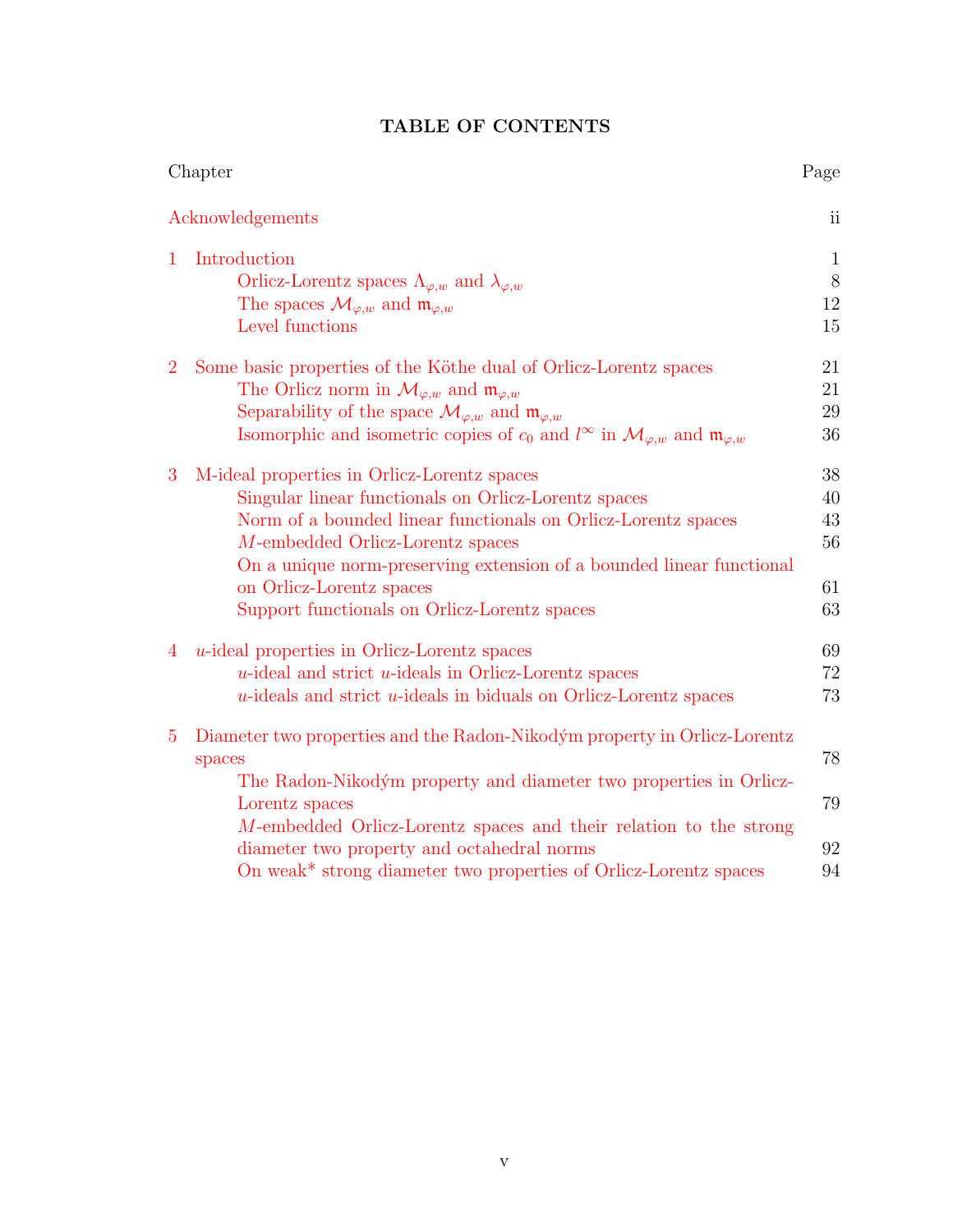#### CHAPTER 1

#### INTRODUCTION

<span id="page-6-0"></span>Orlicz-Lorentz function and sequence spaces, which are interpolation spaces between Lorentz spaces and  $L^{\infty}$  by Calderón's method, are an important class of Köthe spaces. The basic properties of these spaces were investigated by Kaminska in [\[24\]](#page-110-0). Also, many geometric properties of the spaces, for instance, rotundity [\[50,](#page-112-0) [51,](#page-112-1) [53\]](#page-112-2) and the existence of isomorphic copies of  $l_p$  [\[29,](#page-110-1) [30\]](#page-110-2), have been studied by other researchers. In 2014, the explicit isometric duals of Orlicz-Lorentz spaces were discovered by Kaminska, Lesnik, and Raynaud  $[27]$ , and this has provided more opportunities to study the geometry of Orlicz-Lorentz spaces in a more general setting.

It is well known that the isometric dual of an Orlicz space  $L<sub>\varphi</sub>$  is another Orlicz space  $L_{\varphi_*}$ , where  $\varphi_*$  is the complementary function of  $\varphi$ . However, the isometric dual  $\mathcal{M}_{\varphi_*,w}$  (resp.  $\mathfrak{m}_{\varphi_*,w}$ ) of an Orlicz-Lorentz space  $\Lambda_{\varphi,w}$  (resp.  $\lambda_{\varphi,w}$ ) is not an Orlicz-Lorentz space because the space is defined by the different modular  $P_{\varphi_*,w}$ (resp.  $p_{\varphi_*,w}$ ) employing the Hardy-Littlewood inequalities [\[31\]](#page-110-4).

Furthermore, the relationship between the modular  $P_{\varphi,w}$  as well as the modular  $p_{\varphi,w}$  and Halperin's level functions in [\[27\]](#page-110-3) makes investigation of the space  $\mathcal{M}_{\varphi,w}$ and  $\mathfrak{m}_{\varphi,w}$  highly nontrivial. Recently, a paper by Foralewski, Leśnik, and Maligranda [\[16\]](#page-109-0) provided a very useful relationship between Halperin's level functions and another version of level functions developed by Sinnamon [\[46,](#page-112-3) [47,](#page-112-4) [48,](#page-112-5) [49\]](#page-112-6), and this relationship has allowed us to study properties of the modulars  $P_{\varphi,w}$  and  $p_{\varphi,w}$  in depth.

This dissertation consists of five chapters. In Chapter 1, notations that are used throughout the dissertation as well as some basic facts from the theory of Banach function lattices are given. We provide the definitions of distribution functions as well as decreasing rearrangement and their properties which are used extensively in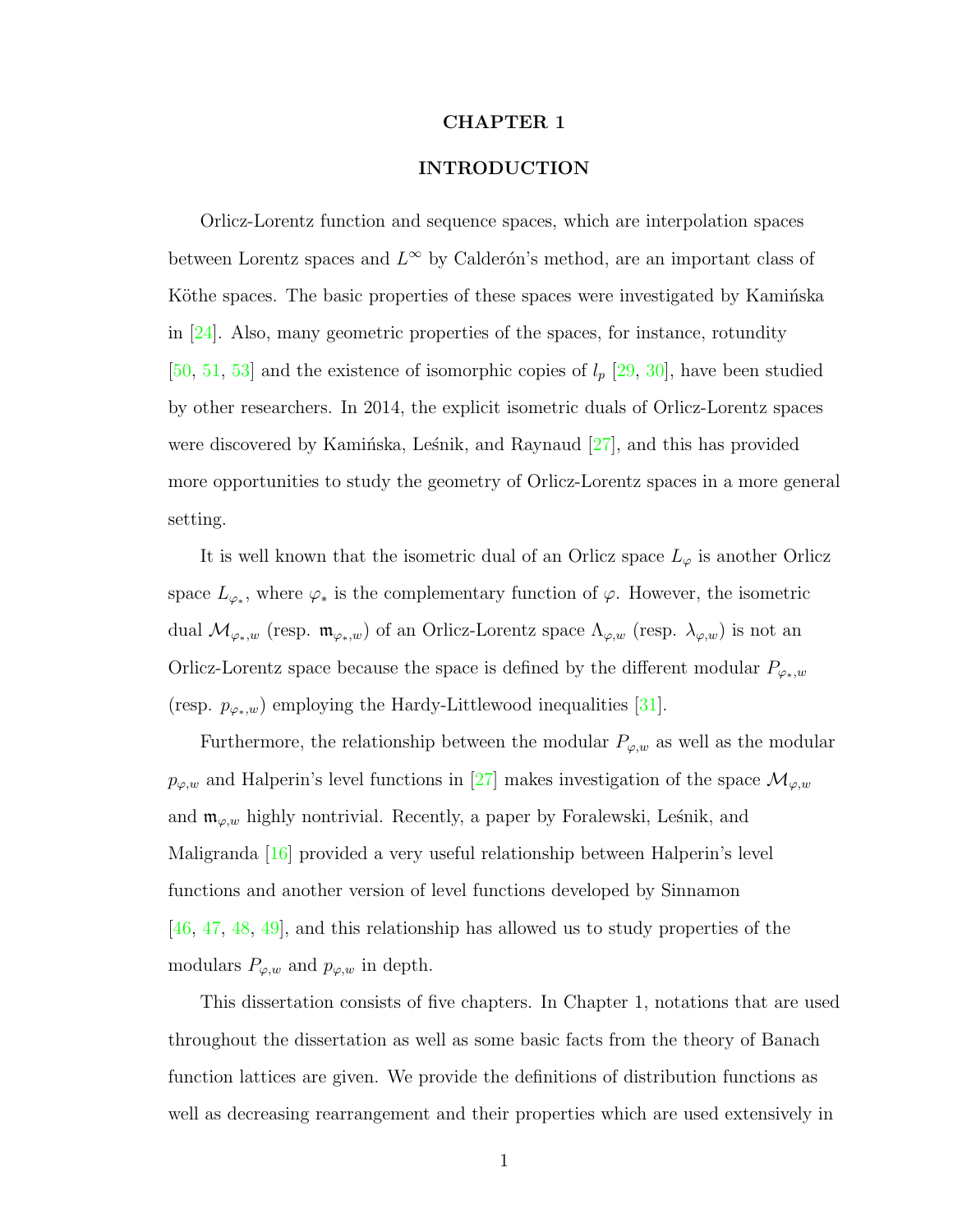this dissertation (e.g. Lemma [1.1](#page-12-0) and Lemma [1.3\)](#page-12-1). In Section [1.1,](#page-13-0) we introduce Orlicz-Lorentz function and sequence spaces,  $\Lambda_{\varphi,w}$  and  $\lambda_{\varphi,w}$ . Also, their standard norms, namely the Luxemburg norm and the Orlicz norm, are provided. We show that if two Orlicz functions are equivalent, then the Orlicz-Lorentz spaces defined by these functions coincide as sets and have equivalent norms (Lemma [1.4\)](#page-15-0). The  $\Delta_2$ condition plays a significant role in the theory of Orlicz spaces, so we provide three versions of the  $\Delta_2$  condition and their equivalent statements (Lemma [1.5\)](#page-17-1).

The spaces  $\mathcal{M}_{\varphi,w}$  and  $\mathfrak{m}_{\varphi,w}$  as well as the Luxemburg norm and the Orlicz norm for these spaces are introduced in Section [1.2.](#page-17-0) The difference between the modular  $P_{\varphi,w}$  and the modular  $\rho_{\varphi,w}$  that defines Orlicz-Lorentz function spaces comes from the fact that the modular  $P_{\varphi,w}$  is given by means of Hardy-Littlewood inequality or by means of level functions. The similar fact is true for the modular  $p_{\varphi,w}$  comparing to the modular  $\alpha_{\varphi,w}$  that defines Orlicz-Lorentz sequence spaces. We recall a known fact that the space  $\mathcal{M}^0_{\varphi_*,w}$  and  $\mathfrak{m}^0_{\varphi_*,w}$  (resp.  $\mathcal{M}_{\varphi_*,w}$  and  $\mathfrak{m}_{\varphi_*,w}$ ) are the Köthe duals of Orlicz-Lorentz spaces  $\Lambda_{\varphi,w}$  and  $\lambda_{\varphi,w}$  (resp.  $\Lambda_{\varphi,w}^0$  and  $\lambda_{\varphi,w}^0$ ) [\[27\]](#page-110-3).

Since the modulars  $P_{\varphi,w}$  and  $p_{\varphi,w}$  have a deep connection with Halperin's level functions, we provide some facts about Halperin's level functions through another version of level functions given by Sinnamon in Section [1.3.](#page-19-0) By some basic properties proven for Sinnamon's level functions and the relationship between Halperin's level functions and Sinnamon level functions provided in  $[16]$ , we show that the analogous properties are also true for Halperin's level functions (Proposition [1.16\)](#page-23-0). The similar results hold for the sequence version of level functions (Proposition [1.20\)](#page-25-0).

In Chapter 2, we consider basic properties of the spaces  $\mathcal{M}_{\varphi,w}$  and  $\mathfrak{m}_{\varphi,w}$ . Section [2.1](#page-27-1) starts with showing the equivalence of the Luxemburg norm and the Orlicz norm on the spaces  $\mathcal{M}_{\varphi,w}$  and  $\mathfrak{m}_{\varphi,w}$  through the theory of Banach function lattices (Theorem [2.5.](#page-30-0)(1)). To this end, we present equivalent formulas for the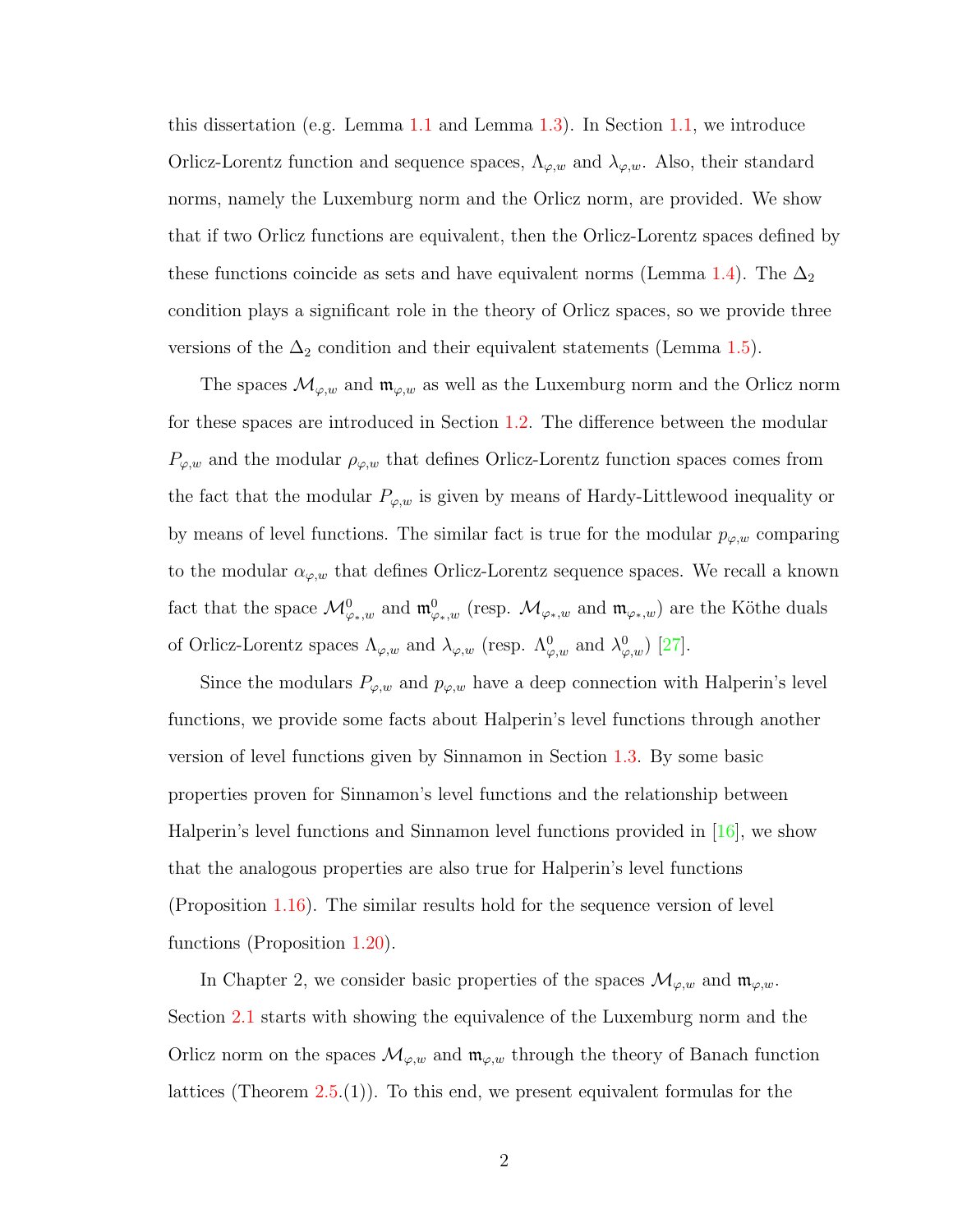Orlicz norm. In addition, we provide a characterization of the Orlicz norm for  $\mathcal{M}_{\varphi,w}$ achieving the infimum (Theorem [2.5.](#page-30-0)(3)). We also show this for the space  $\mathfrak{m}_{\varphi,w}$ .

To provide a characterization of separability of the spaces  $\mathcal{M}_{\varphi,w}$  and  $\mathfrak{m}_{\varphi,w}$  in Section [2.2,](#page-35-0) we prove that  $(\mathcal{M}_{\varphi,w})_a = (\mathcal{M}_{\varphi,w})_b$  by computing the fundamental function of the space  $\mathcal{M}_{\varphi,w}$  (Proposition [2.8\)](#page-36-0). The analogous result for the space  $\mathfrak{m}_{\varphi,w}$  holds immediately from the theory of Banach function lattices. We provide the explicit description of the order-continuous subspaces  $(\mathcal{M}_{\varphi,w})_a$  and  $(\mathfrak{m}_{\varphi,w})_a$ (Theorem [2.10\)](#page-38-0). Furthermore, a characterization of the order-continuous  $\mathcal{M}_{\varphi,w}$ space is given by the appropriate  $\Delta_2$  condition (Theorem [2.13\)](#page-40-0). It is also shown for the space  $\mathfrak{m}_{\varphi,w}$  (Theorem [2.14\)](#page-41-0). By the general theory of Banach function lattices, we show that  $\mathcal{M}_{\varphi,w}$  and  $\mathfrak{m}_{\varphi,w}$  are separable if and only if  $\varphi$  satisfies the appropriate  $\Delta_2$  condition (Corollary [2.16\)](#page-41-1). As a consequence, a characterization of the space  $\mathcal{M}_{\varphi,w}$  not having isomorphic and isometric copies of  $c_0$  and  $l^{\infty}$  (Theorem [2.19\)](#page-42-1) is given. The analogous result is true for  $\mathfrak{m}_{\varphi,w}$ .

Chapter 3 consists of the M-ideal properties in Orlicz-Lorentz spaces. All results are shown for Orlicz-Lorentz function and sequence spaces except for Section [3.4,](#page-67-0) which are only shown for the function spaces. The results in this chapter are similar to those in Orlicz spaces, but the techniques to approach these problems are different due to dealing with decreasing rearrangement and level functions. The norm of a singular functional on Orlicz-Lorentz spaces is computed, and it shows that the formula is the same regardless of the norms equipped on the spaces (Theorem [3.5\)](#page-47-0). The norm of a bounded linear functional on Orlicz-Lorentz spaces  $\Lambda_{\varphi,w}$  and  $\Lambda_{\varphi,w}^0$  are computed explicitly (Theorem [3.6](#page-49-0) and Theorem [3.10\)](#page-55-0). For the case of  $\Lambda^0_{\varphi,w}$ , more careful analysis is needed due to dealing with level functions (Lemma [3.9\)](#page-53-0). These results show that the order-continuous subspaces of Orlicz-Lorentz spaces equipped with the Luxemburg norm are M-ideals, while this is not true for the spaces equipped with the Orlicz norm. In spite of the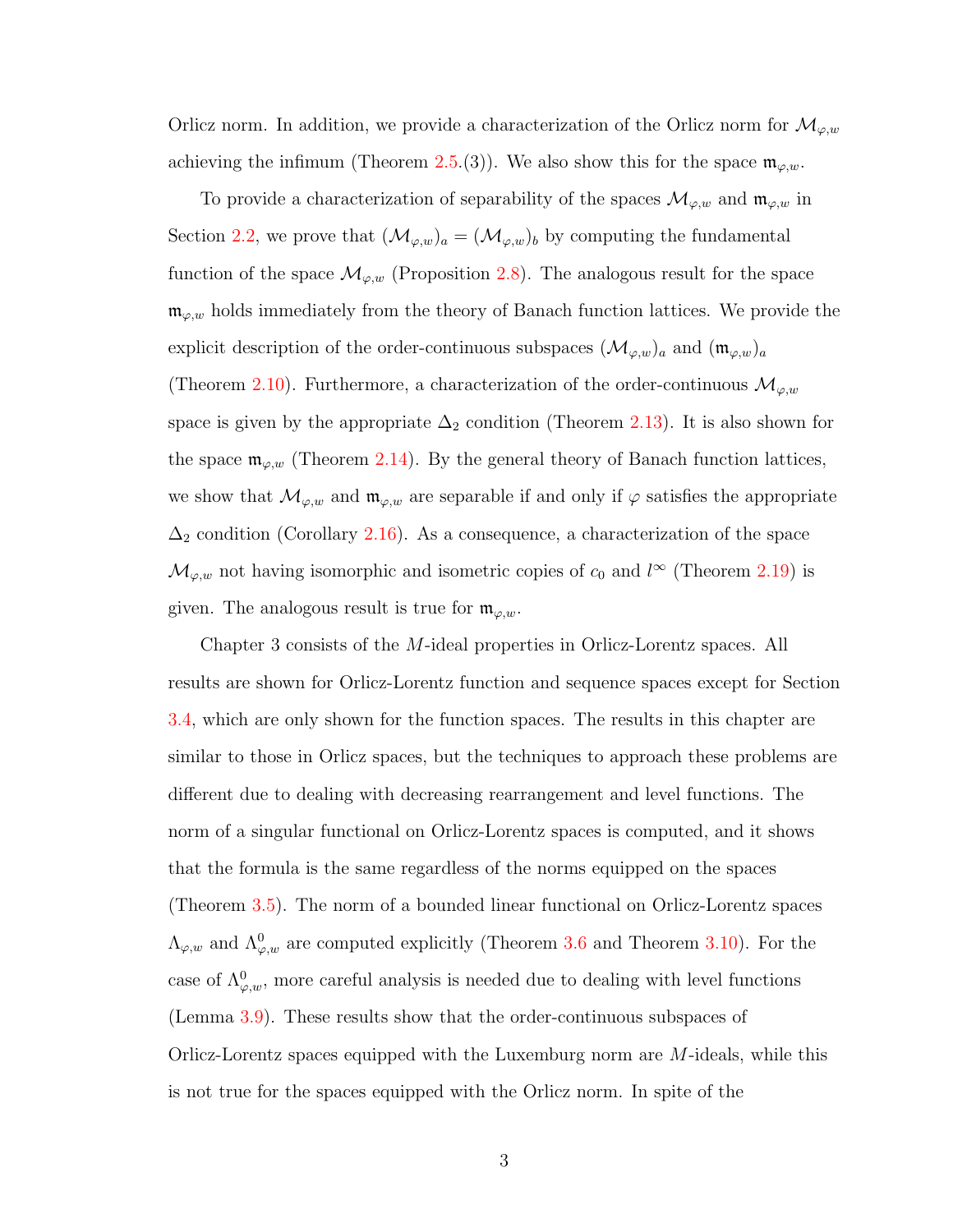order-continuous subspace  $(\Lambda^0_{\varphi,w})_a$  not being an *M*-ideal, a bounded linear functional on the order-continuous subspace  $(\Lambda^0_{\varphi,w})_a$  attaining its norm on the unit sphere of  $(\Lambda^0_{\varphi,w})_a$  has a unique norm-preserving extension to  $\Lambda^0_{\varphi,w}$  (Theorem [3.21\)](#page-68-0). Also, we provide a characterization of  $\Lambda^0_{\varphi,w}$  for which every bounded linear functional has a unique norm-preserving extension from the order-continuous subspace to the whole space (Theorem [3.22\)](#page-68-1).

M-embeddedness of Orlicz-Lorentz spaces (Theorem [3.17](#page-63-0) and Theorem [3.18\)](#page-65-0) is also considered, which has a connection with the strong diameter two property of Orlicz-Lorentz spaces (Corollary [5.13\)](#page-99-0). Another application of the M-ideal properties is characterizing norm-attaining functionals (Theorem [3.23](#page-70-0) and Theorem [3.25\)](#page-72-0), which is connected to describing smooth points on the unit ball.

The *u*-ideal properties, known to be more general than the *M*-ideal properties, of Orlicz-Lorentz spaces are investigated in Chapter 4. A particular interest lies on strict  $u$ -ideals in biduals. From the general theory, it is known that a Banach space X is a strict u-ideal in its bidual if and only if  $X$  does not have an isomorphic copy of  $l^1$ . A characterization of the order-continuous subspaces of Orlicz-Lorentz spaces not containing an isomorphic copy of  $l<sup>1</sup>$  has been given in terms of Matuszewska-Orlicz indices  $[29]$ , so we provide a characterization of strict *u*-ideals in biduals for Orlicz-Lorentz spaces in terms of these indices (Corollary [4.29,](#page-82-0) Corollary [4.30,](#page-82-1) and Corollary [4.31\)](#page-83-0).

Chapter 5 is about diameter two properties and the Radon-Nikodým property of Orlicz-Lorentz spaces. The geometrical interpretation of the Radon-Nikod´ym property states that spaces with the property have slices with arbitrarily small diameter. Banach spaces with diameter two properties cannot have such slices. This shows that diameter two properties are in the opposite spectrum of the Radon-Nikodým property. We prove that Orlicz-Lorentz function and sequence spaces have the diameter two property and the local diameter two property

4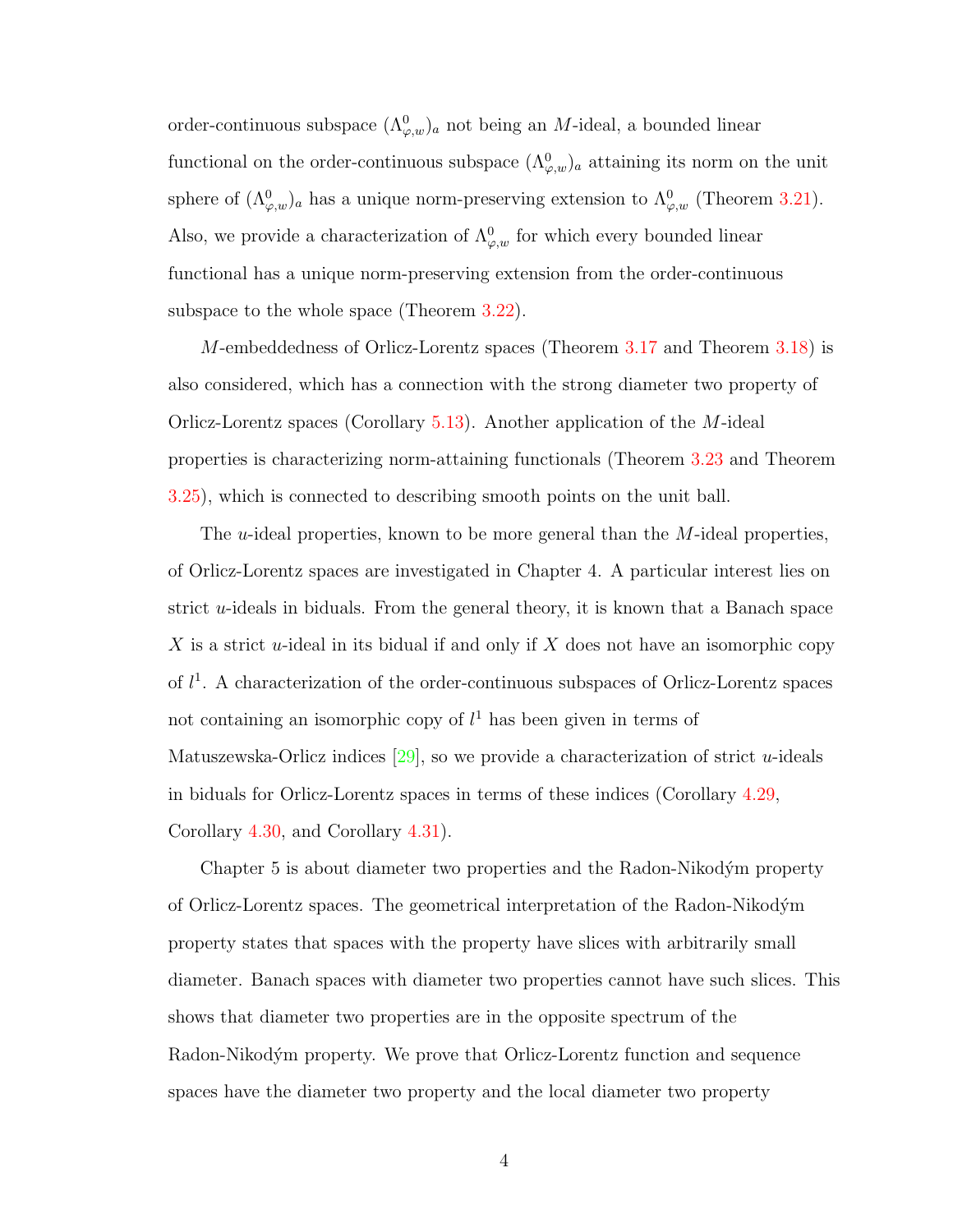(Theorem [5.7](#page-97-0) and Theorem [5.9\)](#page-97-1) if and only if  $\varphi$  does not satisfy the appropriate  $\Delta_2$ condition. In addition, we show that Orlicz-Lorentz function and sequence spaces have the Radon-Nikodym property if and only if  $\varphi$  satisfies the appropriate  $\Delta_2$ condition (Corollary [5.8](#page-97-2) and Corollary [5.10\)](#page-98-1). Also, the dual versions of diameter two properties called weak\* diameter two properties are considered in relation to octahedral norms [\[21\]](#page-109-1). We show that if  $\varphi$  does not satisfy the appropriate  $\Delta_2$ condition but  $\varphi_*$  does, then Orlicz-Lorentz function and sequence spaces equipped with the Luxemburg norm satisfy the weak<sup>\*</sup> strong diameter two property. The last result is strengthened by dropping the condition on  $\varphi_*$ . We directly prove that Orlicz-Lorentz function spaces equipped with the Luxemburg norm satisfy the weak\* strong diameter two property if  $\varphi$  does not satisfy the appropriate  $\Delta_2$ condition (Theorem [5.19\)](#page-100-1).

Now, we introduce our notations that will be used throughout the dissertation and provide definitions and some basic facts from the theory of Banach function lattices. For general information on Banach function lattices, we refer to [\[8,](#page-108-0) [34,](#page-111-0) [38,](#page-111-1) [54\]](#page-112-7).

The set I stands for either  $[0, \gamma)$ , where  $0 < \gamma \leq \infty$ , or N. The set of all Lebesgue measurable functions  $f: I \to \mathbb{R}$  is denoted by  $L^0 = L^0(I)$ , where  $I = [0, \gamma)$ equipped with the Lebesgue measure m. For the case of  $I = N$  equipped with the counting measure  $|\cdot|$ , the set  $l^0 = L^0(\mathbb{N})$  contains all real-valued sequences  $x = (x(i))$ . A Banach space  $(X, \|\cdot\|)$  over I is called a Banach function lattice if  $X \subset L^{0}(I)$  and if for  $x \in L^{0}(I)$  and  $y \in X$  with  $0 \leq x \leq y$ , we have  $x \in X$  and  $0 \le ||x|| \le ||y||$ . If  $I = [0, \gamma)$ , we call X a Banach function space, and if  $I = \mathbb{N}$ , a Banach sequence space.

A Banach function lattice  $(X, \|\cdot\|)$  is said to have the Fatou property provided that for every sequence  $(x_n) \subset X$  with  $\sup_n ||x_n|| < \infty$  and  $x_n \uparrow x \in L^0$  a.e.,  $x \in X$ and  $||x_n|| \uparrow ||x||$ . We say that  $x \in X$  is order-continuous if every sequence  $(x_n)$  with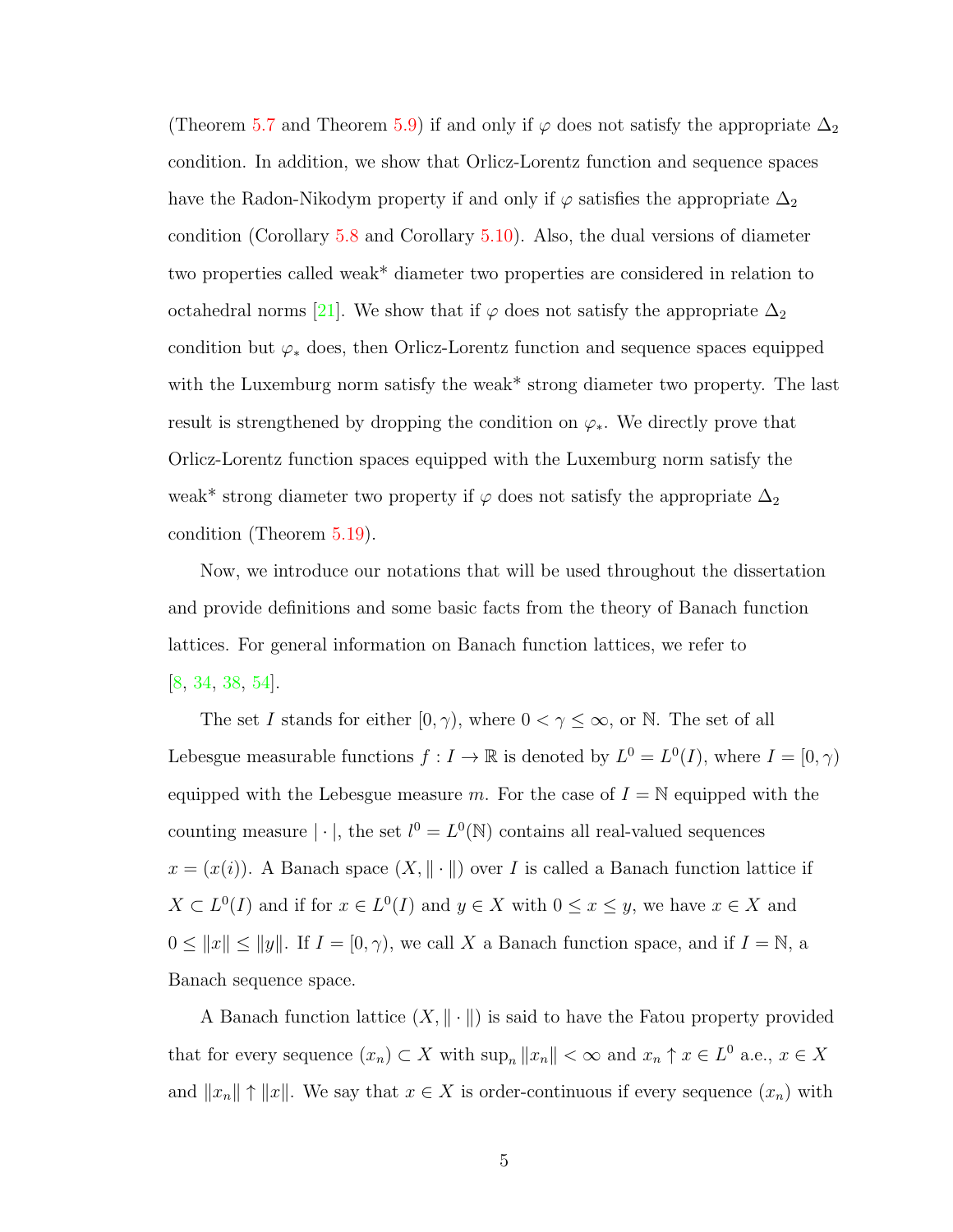$0 \leq x_n \leq |x|$  with  $x_n \downarrow 0$  a.e. implies  $||x_n|| \downarrow 0$ . Denote by  $X_a$  the set of all order-continuous elements in X. It is known that  $X_a$  is a closed subspace of X ([\[8\]](#page-108-0), Theorem 1.3.8). We also denote by  $X_b$  the closure of the set of all simple functions with supports of finite measure. For a sequence space  $X, X_b$  contains all real-valued sequences of finite support. From the general theory of Banach function lattices, we always have  $X_a \subset X_b \subset X$  ([\[8\]](#page-108-0), Theorem 1.3.11).

The Köthe dual space of a Banach function lattice  $X$ , denoted by  $X'$ , is a subset of  $L^0(I)$  such that every  $y \in X'$  satisfies  $||y||_{X'} = \sup\{\int_I xy : ||x||_X \le 1\} < \infty$ . It is well known that X' with the norm  $\|\cdot\|_{X'}$  is also a Banach function lattice. The space X has the Fatou property if and only if  $X = X''$  ([\[54\]](#page-112-7), pg 470, Theorem 1). We denote by  $X^*$  the set of all bounded linear functionals on  $X$ .

A linear functional  $H \in X^*$  is said to be regular if there is an element  $h \in X'$ which gives an integral representation  $H(x) = \int_I hx$  for all  $x \in X$ . We denote by  $X_r^*$ the collection of all regular functionals on  $X$ . If the space  $X$  has the Fatou property and  $X_a = X_b$ , then  $(X_a)^*$  is isometrically isomorphic to X' ([\[8\]](#page-108-0), Theorem 2.5.5). In this case  $X^* = (X_a)^* \oplus X_a^{\perp}$  is isometrically isomorphic to  $X' \oplus X_s^*$ , where  $X_s^* = X_a^{\perp}$ is the set of singular functionals which coincides with the set of  $S \in X^*$  such that  $S(x) = 0$  for every  $x \in X_a$ . Consequently, any  $F \in X^*$  has a unique decomposition  $F = H + S$ , where  $H \in X_r^*$  and  $S \in X_s^* = X_a^{\perp}$  ([\[54\]](#page-112-7), pg 467, Theorem 2).

For convenience, we write  $\{|x| > \lambda\} = \{t \in I : |x(t)| > \lambda\}$ , where  $\lambda > 0$ . The distribution function of  $x \in X$ , denoted by  $d_x$ , is defined by  $d_x(\lambda) = \mu\{|x| > \lambda\},$ where  $\mu = m$  is the Lebesgue measure on  $I = [0, \gamma), 0 < \gamma \leq \infty$ , and the counting measure on  $I = \mathbb{N}$  and  $\lambda > 0$ . The decreasing rearrangement of a function  $f \in X$  on  $I = [0, \gamma), \gamma \leq \infty$  is denoted by  $f^*$  and defined as  $f^*(t) = \inf\{\lambda > 0 : d_f(\lambda) \leq t\}$ where  $t \in I$ . For a sequence  $x = (x(i))$ , we define  $x^* = (x^*(i))$ , where  $x^*(i) = \inf\{\lambda > 0 : d_x(\lambda) < i\}$  for  $i \in \mathbb{N}$ . For  $x, y \in L^0$ , x and y are equimeasurable if  $d_x(\lambda) = d_y(\lambda)$  for every  $\lambda > 0$ , and we simply denote this by  $x \sim y$ . Note that x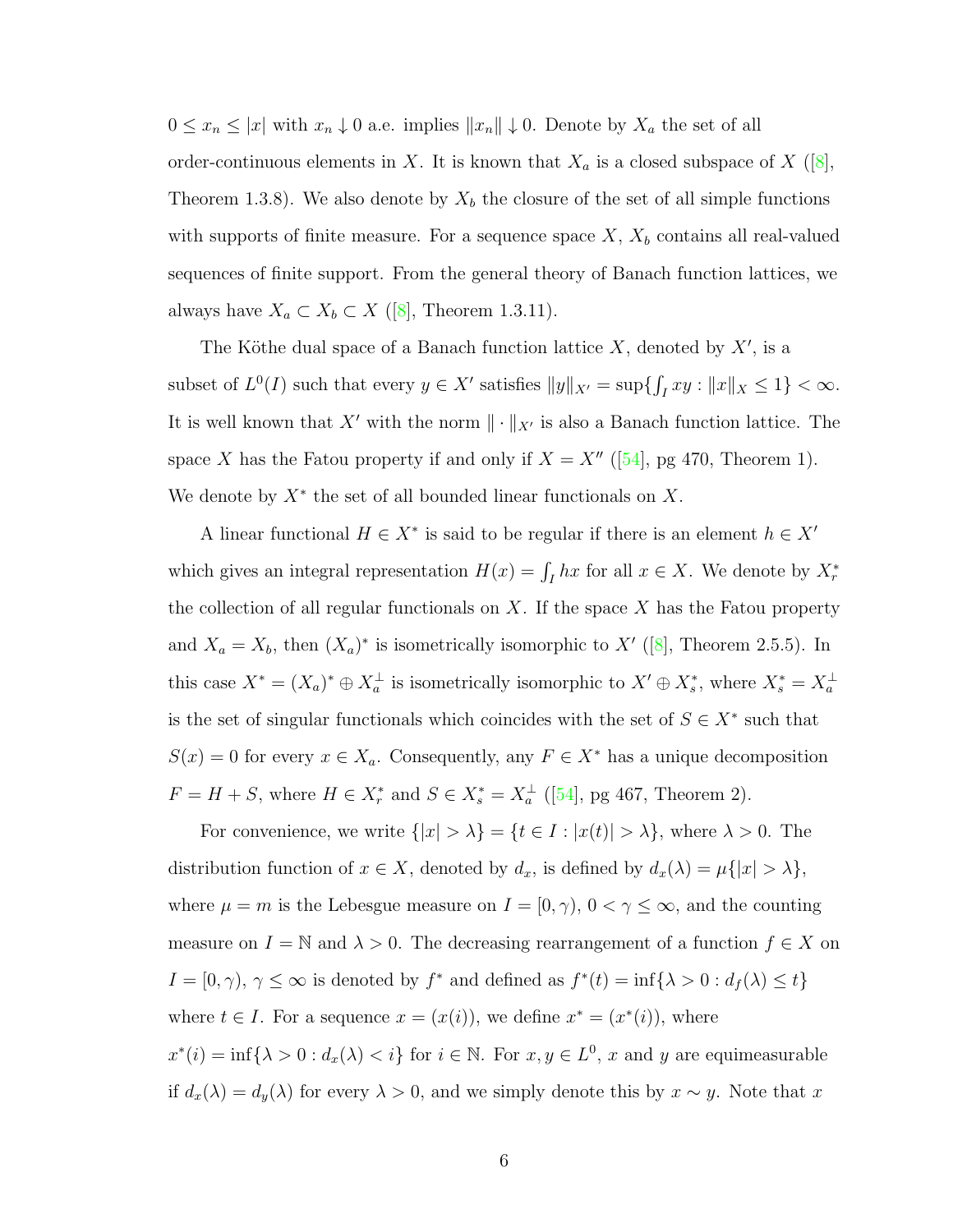and  $x^*$  are equimeasurable. It is well known that for a measurable subset  $E \subset I$ with  $\mu E = t$ ,  $\int_E h \le \int_0^t h^*$  ([\[8\]](#page-108-0), Lemma 2.2.1). When  $\int_0^t f^* \le \int_0^t g^*$  for every  $t \in I$ , we say that f is submajorized by  $g$  in the sense of Hardy-Littlewood and denote this by  $f \prec g$ .

A well known result by Hardy will be used extensively in this dissertation.

<span id="page-12-0"></span>**Lemma 1.1. (Hardy's Lemma)** [\[8,](#page-108-0) Proposition 3.6] Let  $f_1$  and  $f_2$  be non-negative Lebesgue measurable functions on  $[0, \gamma)$ ,  $0 < \gamma \leq \infty$ , and suppose  $\int_0^t f_1(s)ds \leq \int_0^t f_2(s)ds$  for all  $t \in [0, \gamma)$ . Let g be any non-negative decreasing function on  $[0, \gamma)$ . Then  $\int_0^{\gamma} f_1(s)g(s)ds \leq \int_0^{\gamma} f_2(s)g(s)ds$ . The analogous result for sequences also holds.

Also, we have the following lemmas which will be useful.

**Lemma 1.2.** [\[34,](#page-111-0) pg 67] Let  $f \in L^0$  such that  $d_{|f|}(\lambda) < \infty$  for all  $\lambda > 0$  and  $(f_n)$  be a sequence of measurable functions such that  $|f_n| \leq |f|$  a.e. for every  $n \in \mathbb{N}$ . If  $f_n \to f$  a.e. then  $(f - f_n)^* \to 0$  a.e. The same result remains true for sequences.

<span id="page-12-1"></span>**Lemma 1.3.** [\[35,](#page-111-2) Lemma 2.5] For any  $f \in L^0$ , a decreasing function  $0 \le g$  on I and a measurable set  $A \subset I$ , we have

$$
\int_0^\gamma (f\chi_A)^* g \le \int_0^{mA} f^* g.
$$

*Proof.* Since  $\int_0^t f^* = \sup_{m(E)=t} \int_E |f|$  for any  $f \in L^0$  ([\[34\]](#page-111-0), pg 64), for  $t \in [0, \gamma)$ , we see that  $\int_0^t (f\chi_A)^* = \sup_{m(E)=t} \int_E |f\chi_A| = \sup_{m(E)=t} \int_{A\cap E} |f|$ . Also, by the fact that  $\int_E f \leq \int_0^{mE} f^*$ , we get

$$
\sup_{m(E)=t} \int_{A \cap E} |f| \le \sup_{m(E)=t} \int_0^{m(A \cap E)} f^* = \sup_{m(E)=t} \int_0^{\gamma} f^* \chi_{[0,m(A \cap E))}.
$$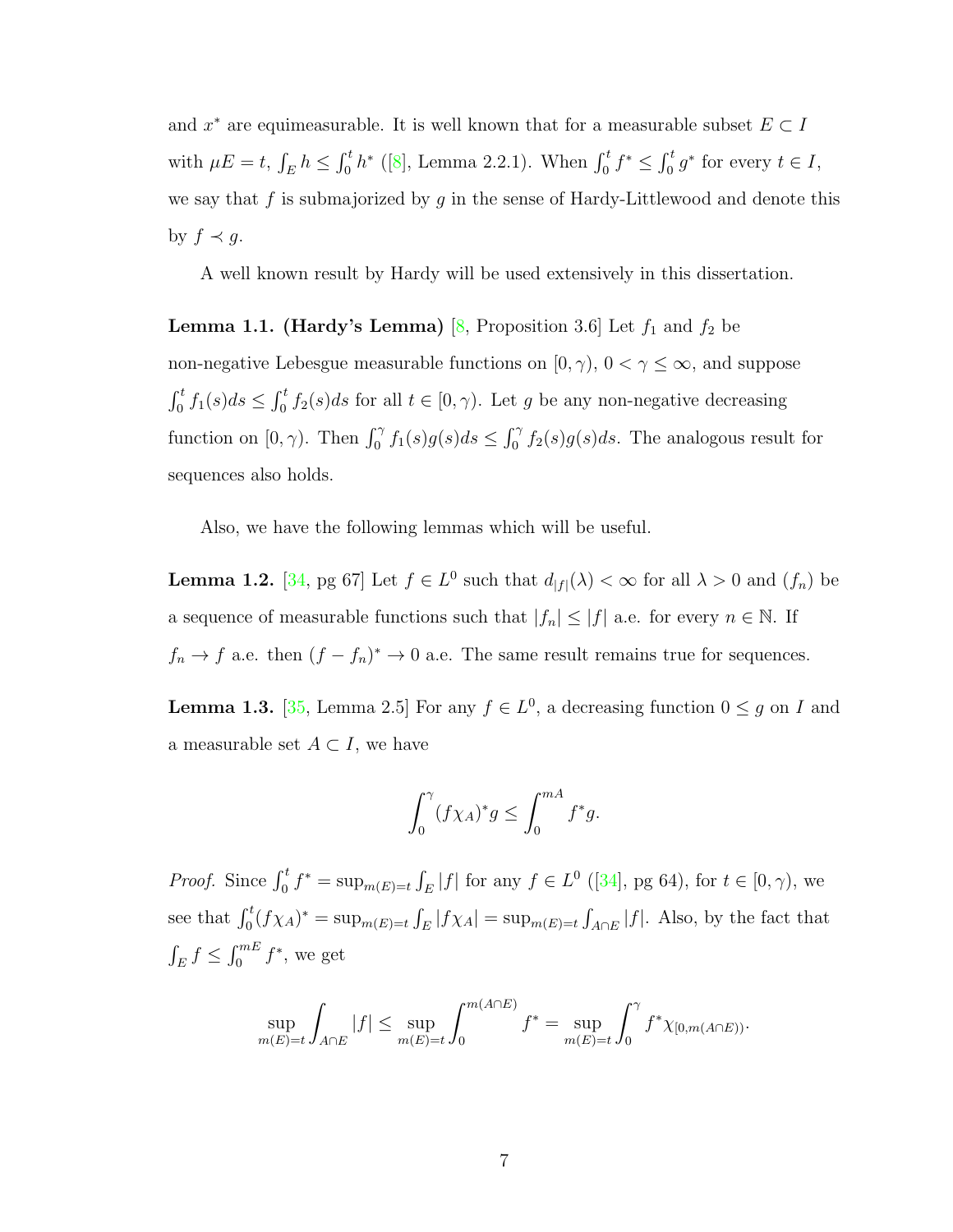Moreover,

$$
\sup_{mE=t} \int_0^{\gamma} f^* \chi_{[0,m(A \cap E))} \leq \sup_{mE=t} \int_0^{\gamma} x^* \chi_{[0,\min\{mA,mE\})} = \sup_{mE=t} \int_0^{\gamma} x^* \chi_{[0,mA)} \chi_{[0,mE)}.
$$

Since  $\sup_{mE=t} \int_0^{\gamma} f^* \chi_{[0,mA)} \chi_{[0,mE)} = \sup_{mE=t} \int_0^{mE} f^* \chi_{[0,mA)} = \int_0^t f^* \chi_{[0,mA)}$ , we have  $\int_0^t (f\chi_A)^* \leq \int_0^t f^* \chi_{[0,mA)}$ . Hence, by Lemma [1.1,](#page-12-0)  $\int_0^{\gamma} (f\chi_A)^* g \leq \int_0^{\gamma} f^* \chi_{[0,mA)} g$ .  $\Box$ 

We say that a Banach function lattice  $(X, \|\cdot\|)$  is rearrangement invariant if  $x \in X$  and  $y \in L^0$  with  $x \sim y$ , we have  $y \in X$  and  $||x|| = ||y||$ . The fundamental function of a rearrangement invariant Banach function space X, denoted by  $\phi_X$ , is defined as  $\phi_X(t) = ||\chi_{[0,t)}||_X$  for  $t \in I$ .

#### <span id="page-13-0"></span>1.1 Orlicz-Lorentz spaces  $\Lambda_{\varphi,w}$  and  $\lambda_{\varphi,w}$

In this section, we introduce Orlicz-Lorentz function and sequence spaces. A function  $\varphi : \mathbb{R}_+ \to \mathbb{R}_+$  is said to be an Orlicz function if  $\varphi$  is convex,  $\varphi(0) = 0$  and  $\varphi(t) > 0$  for  $t > 0$ . Furthermore, we say that  $\varphi$  is an Orlicz N-function if  $\lim_{t\to 0^+} \frac{\varphi(t)}{t} = 0$  and  $\lim_{t\to\infty} \frac{\varphi(t)}{t} = \infty$ . The complementary function of  $\varphi$  is denoted by  $\varphi_*$  and defined as  $\varphi_*(s) = \sup\{st - \varphi(t): t \geq 0\}$ . It is well known that  $\varphi$  is an Orlicz N-function if and only if  $\varphi_*$  is an Orlicz N-function. The right derivatives of  $\varphi$  and  $\varphi_*$  are denoted by p and q, respectively. The right derivatives p and q are non-negative, right-continuous, increasing functions on  $\mathbb{R}_+$  [\[11,](#page-108-1) [33\]](#page-111-3). If  $\varphi$  and  $\varphi_*$  are Orlicz N-functions,  $p(0) = \lim_{t \to 0+} p(t) = 0$  and  $q(0) = \lim_{t \to 0+} q(t) = 0$  and  $\lim_{t\to\infty} p(t) = \lim_{t\to\infty} q(t) = \infty$ . For  $\varphi$  and  $\varphi_*$ , Young's inequality holds, that is,  $ts \leq \varphi(t) + \varphi_*(s)$  for every  $t, s \in \mathbb{R}^+$ . The equality is achieved when  $t = q(s)$  or  $s = p(v)$  [\[11,](#page-108-1) [45\]](#page-112-8).

A weight function  $w: I = [0, \gamma) \to (0, \gamma), \gamma \leq \infty$ , is a decreasing, locally integrable function. In this dissertation,  $W(a, b) = \int_a^b w$ . It  $a = 0$ , we simply denote  $W(0, t) = W(t)$ . Notice that  $W(t) < \infty$  for every  $t \in I$ . We always assume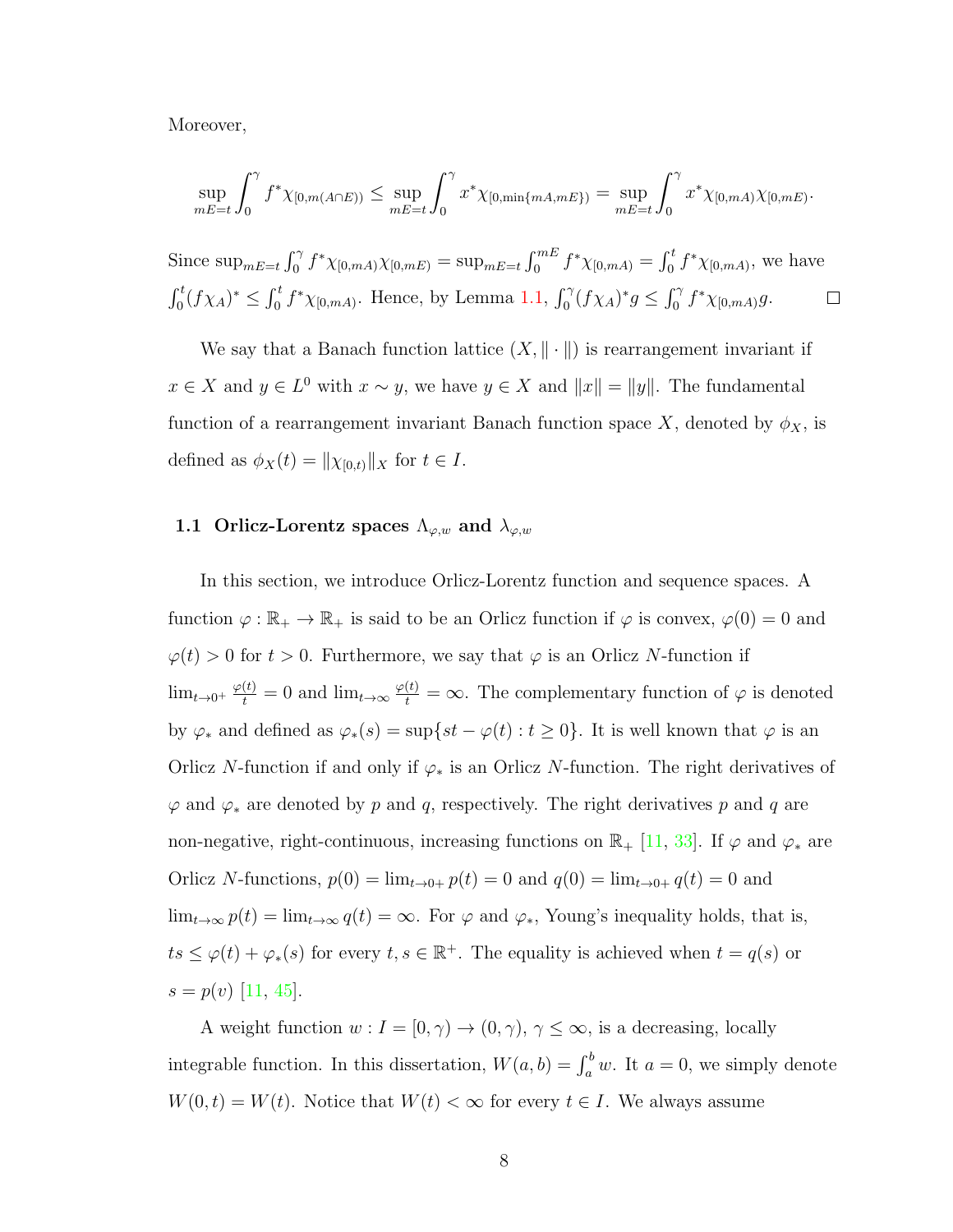$W(\infty) = \infty$  throughout the whole dissertation.

To define an Orlicz-Lorentz space on  $[0, \gamma)$ , we use the modular

$$
\rho_{\varphi,w}(f) = \int_0^\gamma \varphi(f^*(t))w(t)dt = \int_I \varphi(f^*)w,
$$

for  $f \in L^0$ . By the convexity of  $\varphi$ , we see that the modular  $\rho_{\varphi,w}$  is convex. Also, for  $f, g \in L^0$ , if  $|f| \wedge |g| = 0$ , we have  $\rho_{\varphi,w}(f+g) \leq \rho_{\varphi,w}(f) + \rho_{\varphi,w}(g)$  [\[24\]](#page-110-0). In this case, we say that the modular  $\rho_{\varphi,w}$  is orthogonally subadditive. An Orlicz-Lorentz function space  $\Lambda_{\varphi,w}$  is the set of all measurable functions  $f \in L^0$  such that  $\rho_{\varphi,w}(\lambda f) < \infty$  for some  $\lambda > 0$ . We introduce two norms on this space. The Luxemburg norm is defined by

$$
||f|| = ||f||_{\Lambda_{\varphi,w}} = \inf \{\epsilon > 0 : \rho_{\varphi,w}(f/\epsilon) \le 1\},\
$$

and the Orlicz norm is defined by

$$
||f||^{0} = ||f||^{0}_{\Lambda_{\varphi,w}} = \sup \left\{ \int_{I} f^{*} g^{*} w : \rho_{\varphi_{*},w}(g) \leq 1 \right\}.
$$

This norm can be also computed by [\[50,](#page-112-0) [53\]](#page-112-2)

$$
||f||^{0} = \inf_{k>0} \frac{1}{k} (1 + \rho_{\varphi,w}(kf)).
$$

It is well known that  $||f|| \le ||f||^0 \le 2||f||$  [\[50,](#page-112-0) [53\]](#page-112-2). In this dissertation,  $\Lambda_{\varphi,w}$ stands for the Orlicz-Lorentz spaces equipped with the Luxemburg norm and  $\Lambda_{\varphi,w}^0$ for the Orlicz-Lorentz spaces equipped with the Orlicz norm. Orlicz-Lorentz function spaces are rearrangement invariant Banach function lattices. Also, we have  $(\Lambda_{\varphi,w})_a = (\Lambda_{\varphi,w})_b = \{f \in \Lambda_{\varphi,w} : \rho_{\varphi,w}(kf) < \infty \text{ for all } k > 0\}$  [\[24\]](#page-110-0).

Now, we introduce the sequence analogue of Orlicz-Lorentz spaces. Let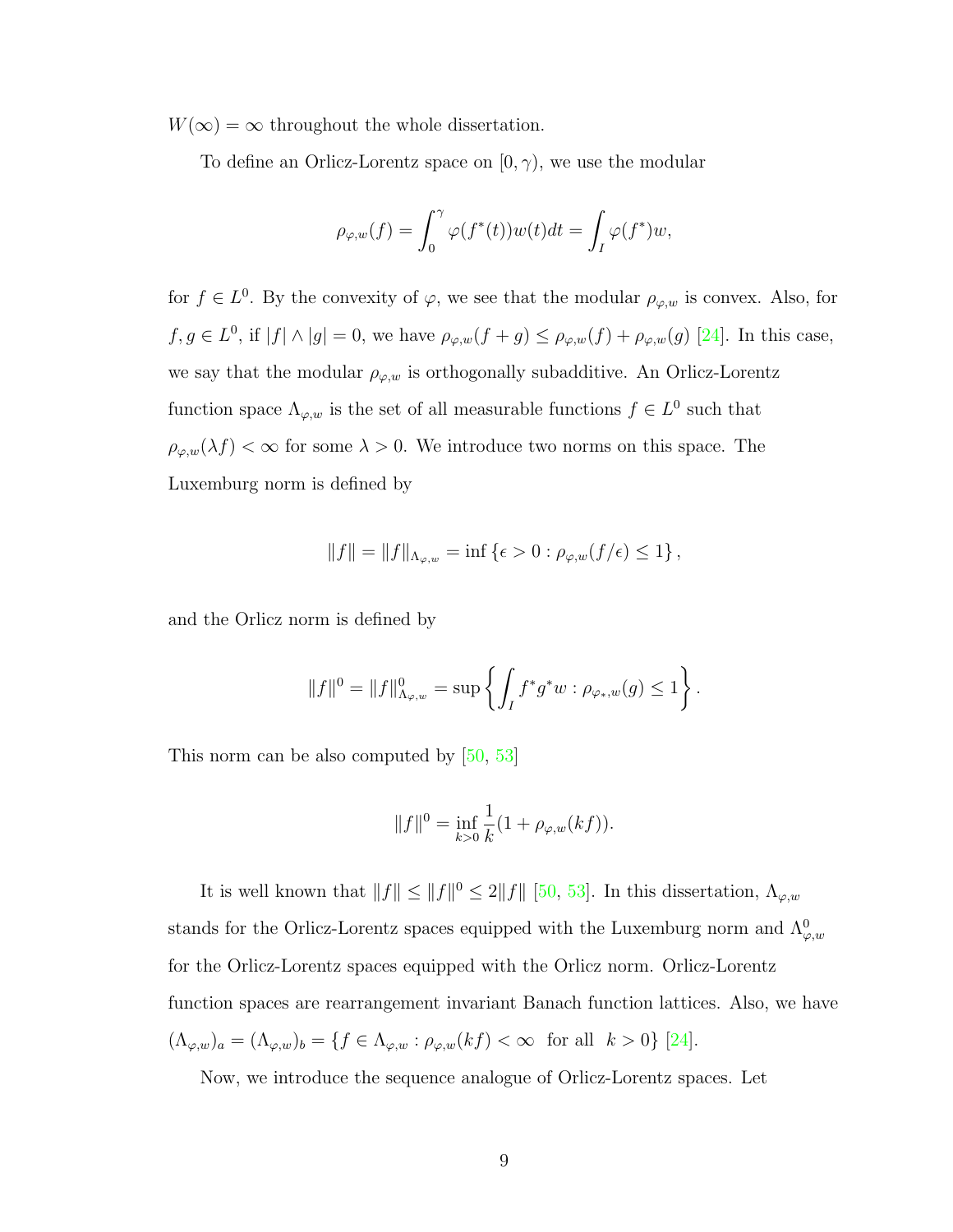$w = (w(i))$  be a positive, decreasing real sequence. Denote by  $W(n) = \sum_{i=1}^{n} w(i)$ and assume  $W(\infty) = \infty$ . The modular  $\alpha_{\varphi,w}$  is defined by

$$
\alpha_{\varphi,w}(x) = \sum_{i=1}^{\infty} \varphi(x^*(i))w(i).
$$

An Orlicz-Lorentz sequence space, denoted by  $\lambda_{\varphi,w}$ , consists of all real sequences  $x \in l^0$  satisfying  $\alpha_{\varphi,w}(\eta x) < \infty$  for some  $\eta > 0$ . The Luxemburg norm and the Orlicz norm on the sequence spaces are defined in a similar way to the function spaces by substituting  $\rho_{\varphi,w}$  with  $\alpha_{\varphi,w}$ . We denote by  $\lambda_{\varphi,w}$  the Orlicz-Lorentz sequence space with the Luxemburg norm and  $\lambda_{\varphi,w}^0$  the sequence space with the Orlicz norm. It is known that  $(\lambda_{\varphi,w})_a = (\lambda_{\varphi,w})_b = \{x \in \lambda_{\varphi,w} : \alpha_{\varphi,w}(\eta x) < \infty \text{ for all } \eta > 0\}$  [\[30\]](#page-110-2).

We say an Orlicz function  $\psi$  is equivalent to  $\varphi$  over all  $\mathbb{R}_+$  (resp. near  $\infty$ ; near zero), if there exists  $c \ge 1$  (resp.  $c \ge 1$  and  $t_0 \ge 0$ ;  $c \ge 1$  and  $t_0 > 0$  with  $\psi(t_0) > 0$ ) such that for every  $t > 0$  (resp.  $t \ge t_0$ ;  $0 < t \le t_0$ ),  $\varphi(t/c) \le \psi(t) \le \varphi(ct)$ , and we denote it by  $\varphi \sim_a \psi$  (resp.  $\varphi \sim_\infty \psi$ ;  $\varphi \sim_0 \psi$ )

<span id="page-15-0"></span>**Lemma 1.4.** If  $\varphi \sim_i \psi$ ,  $i = a, \infty$ , then  $\Lambda_{\varphi,w} = \Lambda_{\psi,w}$  as sets and the norms  $\|\cdot\|_{\Lambda_{\varphi,w}}$ and  $\|\cdot\|_{\Lambda_{\psi,w}}$  are equivalent. Similarly, if  $\varphi \sim_0 \psi$ , then  $\lambda_{\varphi,w} = \lambda_{\psi,w}$  as sets and the norms  $\|\cdot\|_{\lambda_{\varphi,w}}$  and  $\|\cdot\|_{\lambda_{\psi,w}}$  are equivalent.

*Proof.* Since the proof for the case  $i = a$  is straightforward and proving for  $i = 0$  is similar to the case  $i = \infty$ , we only show this for  $i = \infty$ . In this case,  $\gamma < \infty$ .

Suppose that  $\varphi \sim_{\infty} \psi$ . Then, there exist  $c \geq 1$  and  $t_0 \geq 0$  such that  $\varphi(t/c) \leq \psi(t) \leq \varphi(ct)$  for every  $t \geq t_0$ . If  $f \in \Lambda_{\varphi,w}$ ,  $\rho_{\varphi,w}(\lambda f) < \infty$  for some  $\lambda > 0$ . Consider the set  $\{f^* > t_0/\lambda\} = [0, s], s \in I$ . We see that  $\rho_{\psi, w}$   $\left(\frac{\lambda}{c}\right)$  $\frac{\lambda}{c}f$  =  $\int_0^s \psi\left(\frac{\lambda f^*}{c}\right)$  $\int_c^{\ast}$ )  $w + \int_s^{\gamma} \psi \left(\frac{\lambda f^*}{c}\right)$  $\frac{f^*}{c}$  w. Since  $\lambda f^* > t_0$  on  $[0, s]$  and  $\lambda f^* \le t_0$  on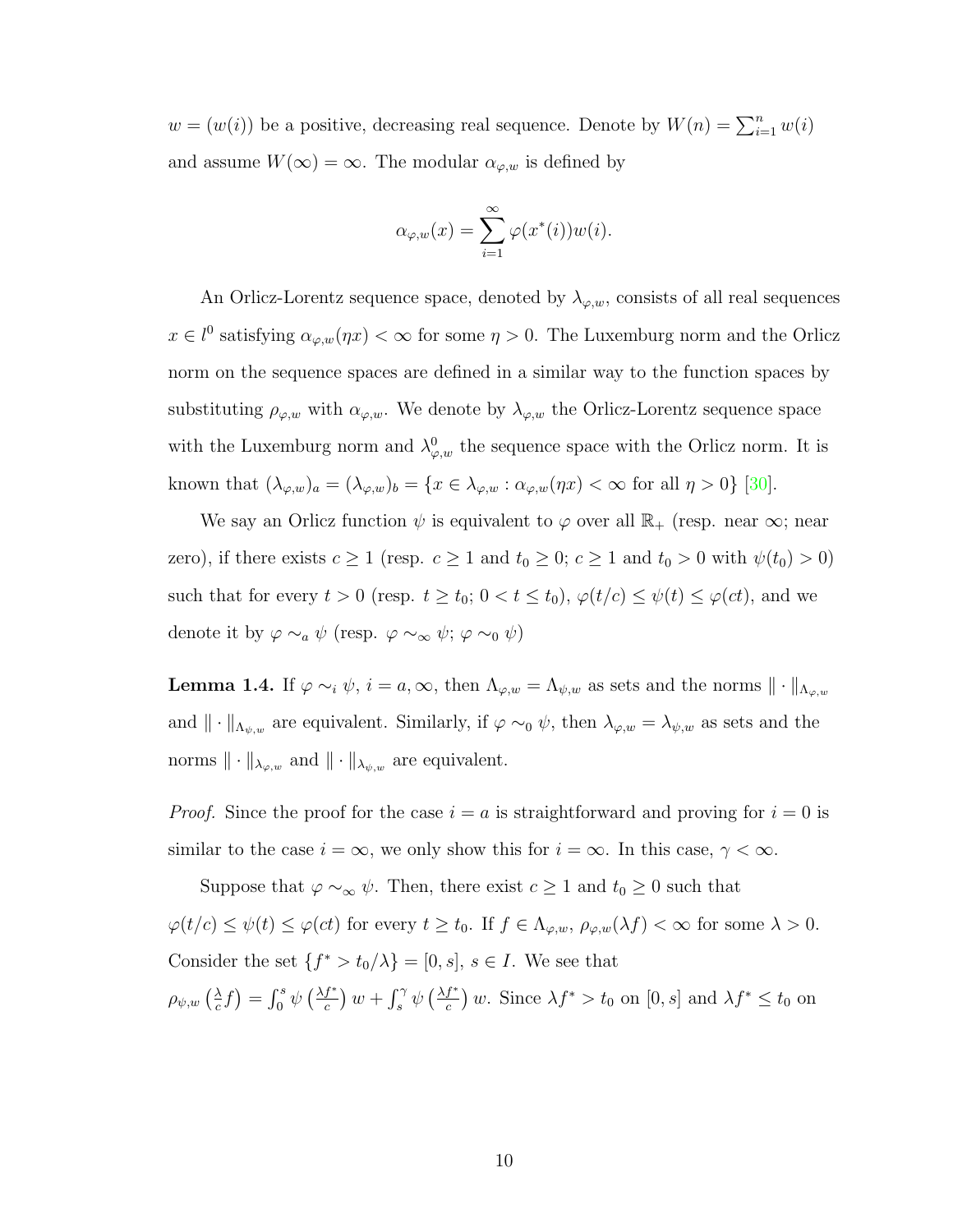$(s, \gamma)$ , we have

$$
\int_0^s \psi\left(\frac{\lambda f^*}{c}\right) w + \int_s^\gamma \psi\left(\frac{\lambda f^*}{c}\right) w \le \int_0^s \varphi(\lambda f^*) w + \psi\left(\frac{t_0}{c}\right) (W(\gamma) - W(s))
$$
  

$$
\le \rho_{\varphi,w}(\lambda f) + \psi\left(\frac{t_0}{c}\right) (W(\gamma) - W(s)).
$$

Since  $W(\gamma) < \infty$ ,  $\psi\left(\frac{t_0}{c}\right)$  $\binom{c_0}{c}(W(\gamma)-W(s))<\infty$ . Hence, we obtain

$$
\rho_{\psi,w}\left(\frac{\lambda}{c}f\right) \leq \rho_{\varphi,w}(\lambda f) + \psi\left(\frac{t_0}{c}\right)\left(W(\gamma) - W(s)\right) < \infty,
$$

and this shows that  $f \in \Lambda_{\psi,w}$ , in other words,  $\Lambda_{\varphi,w} \subset \Lambda_{\psi,w}$ . Proving the opposite inclusion uses the similar argument by replacing  $\varphi$  with  $\psi$  and vice versa. Thus, we have  $\Lambda_{\varphi,w} = \Lambda_{\psi,w}.$ 

Now, we show the equivalence of the norms. Let  $f \in \Lambda_{\varphi,w}$ . Without loss of generality,  $||f||_{\Lambda_{\varphi,w}} = 1$ . Then,  $\rho_{\varphi,w}(f) \leq 1$ . Consider the set  $\{f^* > t_0\} = [0, s]$ , where  $s \in I$ . Since  $f^* > t_0$  on  $[0, s]$  and  $f^* \leq t_0$  on  $(s, \gamma)$ ,

$$
\rho_{\psi,w}\left(\frac{f}{c}\right) = \int_0^s \psi\left(\frac{f^*}{c}\right)w + \int_s^\gamma \psi\left(\frac{f^*}{c}\right)w \le \int_0^s \varphi(f^*)w + \psi\left(\frac{t_0}{c}\right)(W(\gamma) - W(s)).
$$

From the fact that  $\varphi \sim_{\infty} \psi$ ,  $c \ge 1$  and  $\rho_{\varphi,w}(f) \le 1$ ,

$$
\int_0^s \varphi(f^*)w + \psi\left(\frac{t_0}{c}\right)(W(\gamma) - W(s)) \le 1 + \psi\left(\frac{t_0}{c}\right)(W(\gamma) - W(s)),
$$

so  $\rho_{\psi,w}$  ( $\frac{f}{c}$  $(\frac{f}{c}) \leq 1 + \psi \left( \frac{t_0}{c} \right)$  $\left(\frac{c_0}{c}\right)(W(\gamma)-W(s))$ . Let  $M_1=1+\psi\left(\frac{t_0}{c}\right)$  $\binom{c_0}{c}(W(\gamma)-W(s))\geq 1.$ By dividing both side by  $M_1$  and the convexity of  $\psi$ , we get  $\rho_{\psi,w} \left( \frac{f}{c \lambda} \right)$  $\Big) \leq 1$ , which  $cM_1$ implies that  $||f||_{\Lambda_{\psi,w}} \le cM_1 = cM_1||f||_{\Lambda_{\varphi,w}}$ . By replacing  $\varphi$  with  $\psi$  and vice versa, we can show that there exists  $M_2 > 0$  such that  $M_2 ||f||_{\Lambda_{\varphi,w}} \le ||f||_{\Lambda_{\psi,w}}$  by the similar argument. Therefore, the norms  $\|\cdot\|_{\Lambda_{\varphi,w}}$  and  $\|\cdot\|_{\Lambda_{\psi,w}}$  are equivalent.  $\Box$ 

In the theory of Orlicz spaces, a growth condition on an Orlicz function  $\varphi$  plays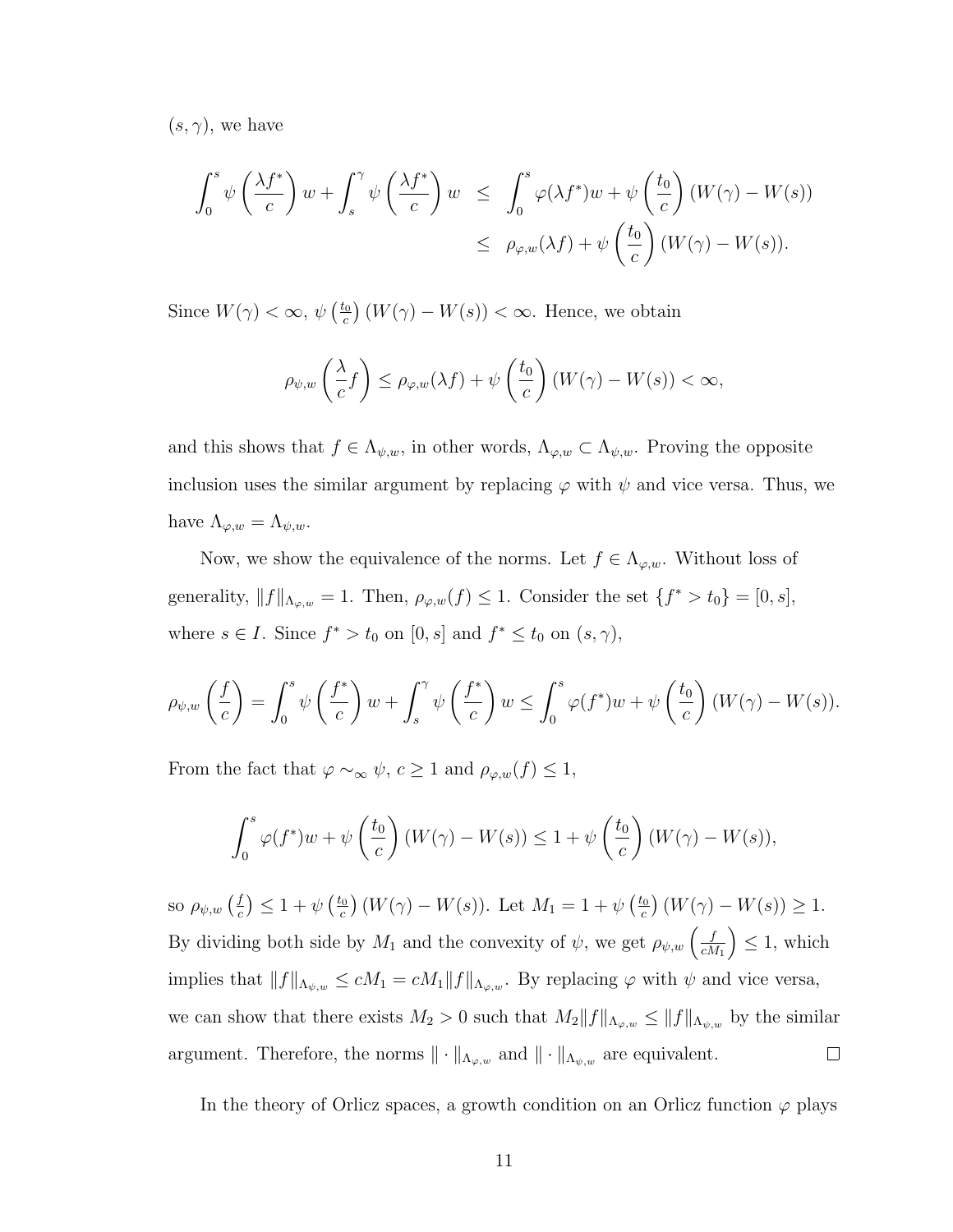an important role. An Orlicz function  $\varphi$  is said to satisfy the  $\Delta_2$  (resp.  $\Delta_2^{\infty}$ ;  $\Delta_2^0$ ) condition if there exists  $K > 0$  (resp.  $K > 0$  and  $u_0 \ge 0$ ;  $K > 0$  and  $u_0 > 0$ ) such that  $\varphi(2u) \leq K\varphi(u)$  for all  $u \geq 0$  (resp.  $u \geq u_0$ ;  $0 \leq u \leq u_0$ ). In this dissertation, the appropriate  $\Delta_2$  condition means  $\Delta_2$  when  $\gamma = \infty$ ,  $\Delta_2^{\infty}$  when  $\gamma < \infty$ , and  $\Delta_2^0$ when we consider sequences.

The following lemma provides equivalent descriptions of  $\Delta_2$ ,  $\Delta_2^{\infty}$  and  $\Delta_2^0$ conditions which will be useful.

<span id="page-17-1"></span>**Lemma 1.5.** [\[11,](#page-108-1) Theorem 1.13] An Orlicz function  $\varphi$  satisfies the  $\Delta_2$  (resp.,  $\Delta_2^{\infty}$ ;  $\Delta_2^0$  condition if and only if there exist  $l > 1$  and  $K > 1$  (resp.,  $l > 1, K > 1, u_0 \geq 0$ ;  $l > 1, K > 1, u_0 > 0$ ) such that  $\varphi(lu) \leq K\varphi(u)$  for all  $u \geq 0$  (resp.,  $u \geq u_0$ ;  $0 \leq u \leq u_0$ .

#### <span id="page-17-0"></span>1.2 The spaces  $\mathcal{M}_{\varphi,w}$  and  $\mathfrak{m}_{\varphi,w}$

Let  $\varphi$  be an Orlicz N-function and  $w: I \to (0, \infty)$  be a weight function. In order to introduce the space  $\mathcal{M}_{\varphi,w}$ , for  $f \in L^0$ , we define the modular  $P_{\varphi,w}(f)$  by

$$
P_{\varphi,w}(f) = \inf \left\{ \int_I \varphi\left(\frac{|f|}{v}\right) v : v \prec w, v \ge 0 \right\} = \inf \left\{ \int_I \varphi\left(\frac{f^*}{v}\right) v : v \prec w, v \downarrow \right\}.
$$

This modular appeared first in a paper by Kaminska and Raynaud in 2014 [\[31\]](#page-110-4). In the same paper, they provided the second inequality. Similar to the modular  $\rho_{\varphi,w}$ , the modular  $P_{\varphi,w}$  is also convex [\[31\]](#page-110-4). The space  $\mathcal{M}_{\varphi,w}$  is defined by

$$
\mathcal{M}_{\varphi,w} = \{ f \in L^0 : P_{\varphi,w}(\lambda f) < \infty \text{ for some } \lambda > 0 \}.
$$

The difference between the modular  $P_{\varphi,w}$  and the modular  $\rho_{\varphi,w}$  that is orthogonally subadditive [\[24\]](#page-110-0) comes from the fact that the modular  $P_{\varphi,w}$  is orthogonally superadditive, that is, for  $f, g \in L^0$  with  $|f| \wedge |g| = 0$ ,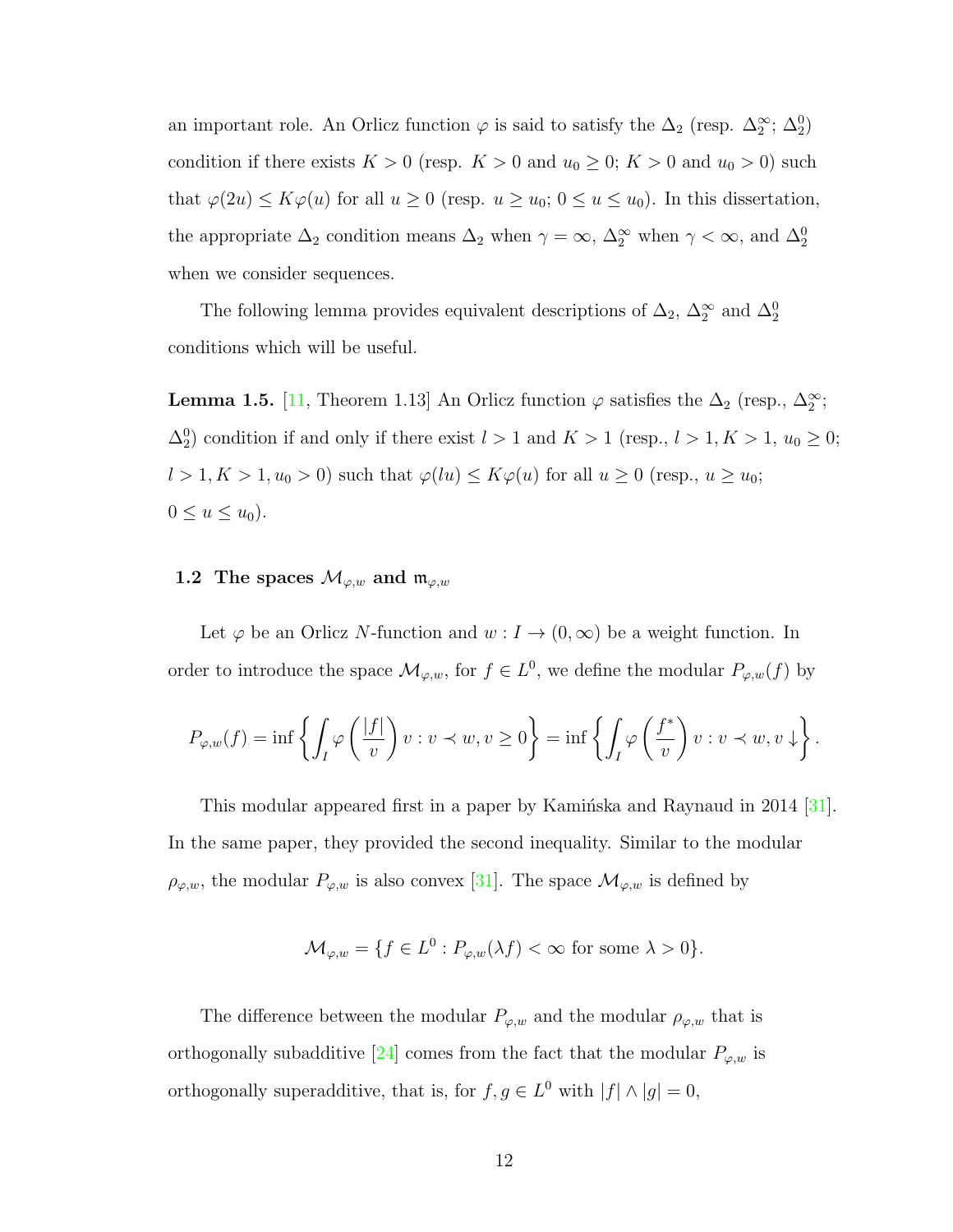$P_{\varphi,w}(f+g) \ge P_{\varphi,w}(f) + P_{\varphi,w}(g)$  [\[31\]](#page-110-4). In this respect, we cannot use the same techniques from Orlicz-Lorentz spaces to analyze the spaces  $\mathcal{M}_{\varphi,w}$  and  $\mathfrak{m}_{\varphi,w}$ .

The Luxemburg norm for  $\mathcal{M}_{\varphi,w}$  is given by

$$
||f||_{\mathcal{M}_{\varphi,w}} = \inf \left\{ \epsilon > 0 : P_{\varphi,w} \left( \frac{f}{\epsilon} \right) \le 1 \right\},\
$$

and the Orlicz norm for  $\mathcal{M}_{\varphi,w}$  is given by

$$
||f||^0_{\mathcal{M}_{\varphi,w}} = \inf_{k>0} \left( \frac{1}{k} (1 + P_{\varphi,w}(kf)) \right).
$$

It is shown in [\[31\]](#page-110-4) that the space  $\mathcal{M}_{\varphi,w}$  is a rearrangement invariant Banach function lattice satisfying the Fatou property. The spaces  $\mathcal{M}_{\varphi,w}$  and  $\mathcal{M}_{\varphi,w}^0$  represent the space  $\mathcal{M}_{\varphi,w}$  equipped with the Luxemburg norm and the Orlicz norm, respectively.

Also, the sequence analogue of the modular  $P_{\varphi,w}$  is denoted by  $p_{\varphi,w}$ , and it is given by

$$
p_{\varphi,w}(x) = \inf \left\{ \sum_{i=1}^{\infty} \varphi \left( \frac{|f(i)|}{v(i)} \right) v(i) : v \prec w, v \ge 0 \right\} = \inf \left\{ \sum_{i=1}^{\infty} \varphi \left( \frac{f^*(i)}{v(i)} \right) v(i) : v \prec w, v \downarrow \right\},\
$$

and the sequence space  $\mathfrak{m}_{\varphi,w}$  is defined by

$$
\mathfrak{m}_{\varphi,w} = \{ f \in l^0 : p_{\varphi,w}(\eta x) < \infty \text{ for some } \eta > 0 \}.
$$

Similar to the function spaces,  $\mathfrak{m}_{\varphi,w}$  and  $\mathfrak{m}_{\varphi,w}^0$  represent the space  $\mathfrak{m}_{\varphi,w}$  equipped with the Luxemburg norm and the Orlicz norm defined by the modular  $p_{\varphi,w}$ , respectively. The following two theorems show that, in fact, the space  $\mathcal{M}_{\varphi_*,w}^0$  and  $\mathfrak{m}_{\varphi_*,w}^0$  (resp.  $\mathcal{M}_{\varphi_*,w}$  and  $\mathfrak{m}_{\varphi_*,w}$ ) are the Köthe dual of  $\Lambda_{\varphi,w}$  and  $\lambda_{\varphi,w}$  (resp.  $\Lambda_{\varphi,w}^0$  and  $\lambda^0_{\varphi,w})$  .

<span id="page-18-0"></span>**Theorem 1.6.** [\[27,](#page-110-3) Theorem 2.2] Let w be a positive decreasing weight and  $\varphi$  be an Orlicz  $N$ -function. Then the Köthe dual space to an Orlicz-Lorentz function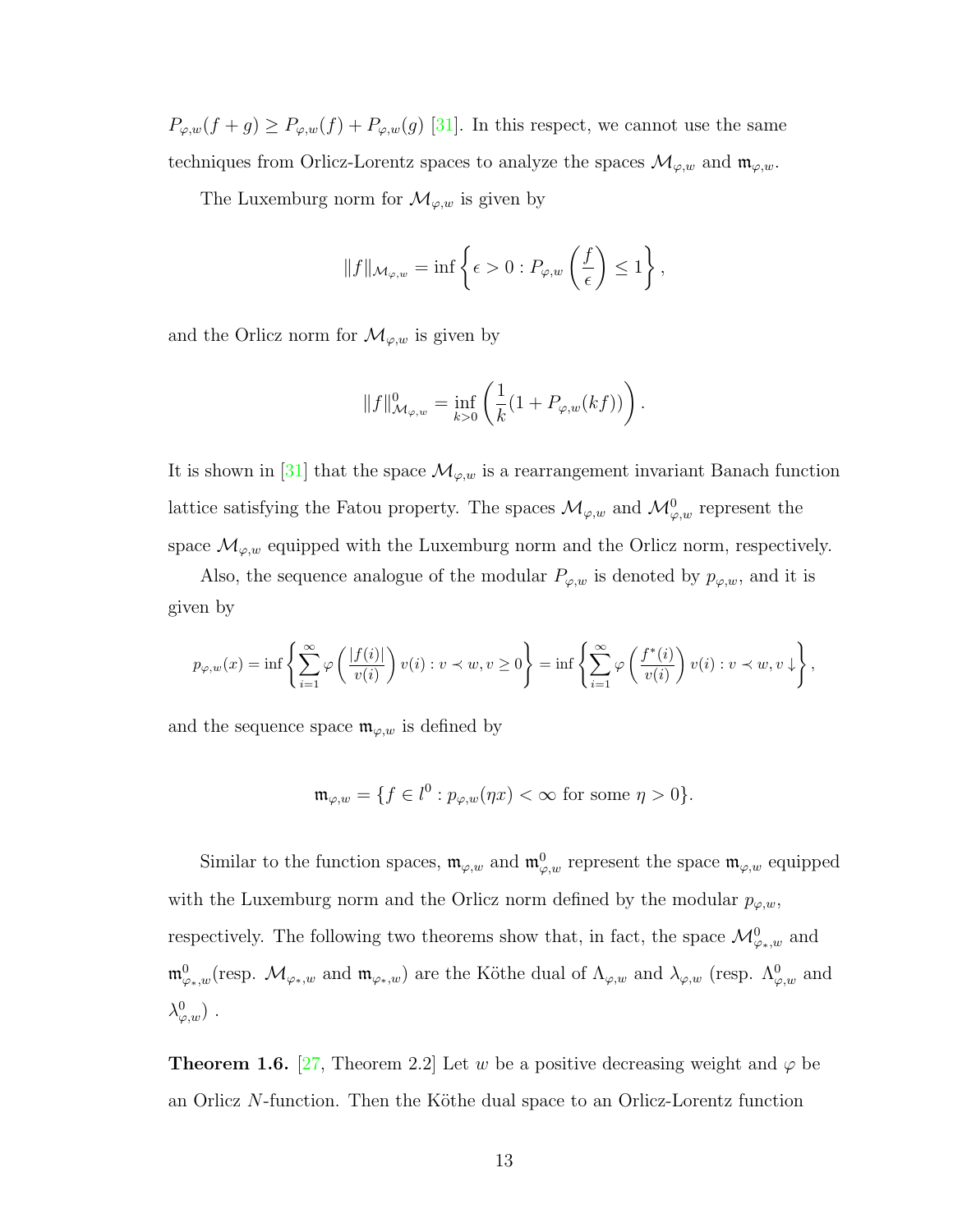space  $\Lambda_{\varphi,w}$  (resp.  $\Lambda_{\varphi,w}^0$ ) is expressed as

$$
(\Lambda_{\varphi,w})'=\mathcal{M}_{\varphi_*,w}^0\ \ (\text{resp.}\ (\Lambda_{\varphi,w}^0)'=\mathcal{M}_{\varphi_*,w})
$$

with equality of norms. Moreover any  $F \in (\Lambda_{\varphi,w})^*$  (resp.  $F \in (\Lambda_{\varphi,w}^0)^*$ ) is uniquely represented as  $F = H + S$ , where H is a regular functional such that for some  $h \in \mathcal{M}_{\varphi_*,w}^0$  (resp.  $h \in \mathcal{M}_{\varphi_*,w}$ ) we have

$$
H(x) = \int_I fh, \quad f \in \Lambda_{\varphi,w} \text{ (resp. } f \in \Lambda_{\varphi,w}^0),
$$

with  $||H|| = ||h||_{\mathcal{M}_{\varphi_*,w}}^0$  (resp.  $||H|| = ||h||_{\mathcal{M}_{\varphi_*,w}}$ ), and S is a singular functional such that

$$
S(f) = 0 \quad \text{for all} \quad f \in (\Lambda_{\varphi,w})_a \quad (\text{resp. } f \in (\Lambda_{\varphi,w}^0)_a).
$$

**Theorem 1.7.** [\[27,](#page-110-3) Theorem 5.2] Let w be a positive decreasing weight and  $\varphi$  be an Orlicz  $N$ -function. Then the Köthe dual space to an Orlicz-Lorentz sequence space  $\lambda_{\varphi,w}$  (resp.  $\lambda_{\varphi,w}^0$ ) is expressed as

$$
(\lambda_{\varphi,w})'=\mathfrak{m}_{\varphi_*,w}^0 \quad (\text{resp. } (\lambda_{\varphi,w}^0)'=\mathfrak{m}_{\varphi_*,w})
$$

with equality of norms. Moreover any  $F \in (\lambda_{\varphi,w})^*$  (resp.  $F \in (\lambda_{\varphi,w}^0)^*$ ) is uniquely represented as  $F = H + S$ , where H is a regular functional such that for some  $h \in \mathfrak{m}^0_{\varphi_*,w}$  (resp.  $h \in \mathfrak{m}_{\varphi_*,w}$ ) we have

$$
H(x) = \sum_{i=1}^{\infty} x(i)h(i), \quad x \in \lambda_{\varphi,w} \text{ (resp. } x \in \lambda_{\varphi,w}^0),
$$

<span id="page-19-0"></span>with  $||H|| = ||h||_{\mathfrak{m}_{\varphi_*,w}}^0$  (resp.  $||H|| = ||h||_{\mathfrak{m}_{\varphi_*,w}}$ ), and S is a singular functional such that

$$
S(x) = 0 \quad \text{for all} \quad x \in (\lambda_{\varphi,w})_a \ \ (\text{resp. } x \in (\lambda_{\varphi,w}^0)_a).
$$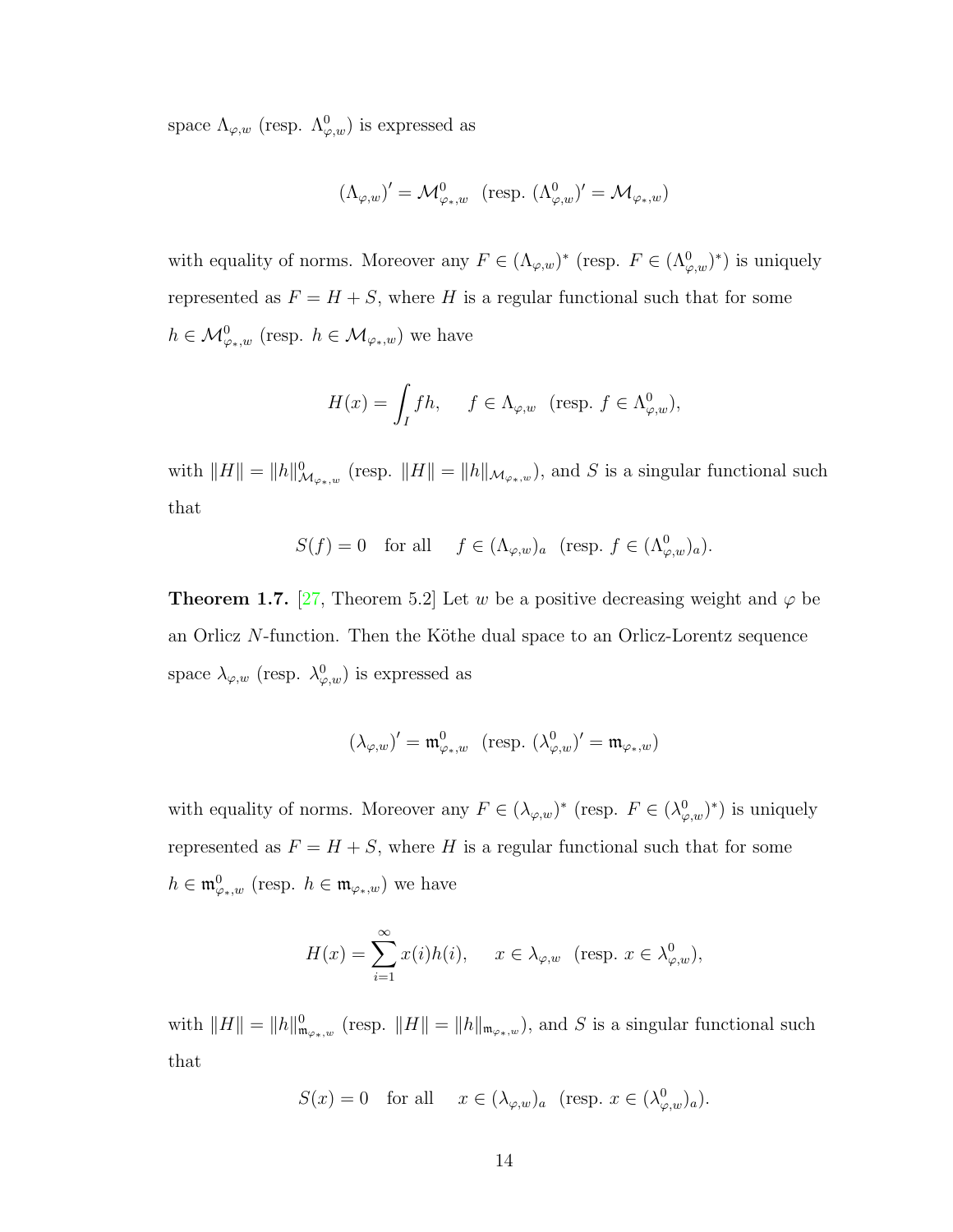#### 1.3 Level functions

In this section, we provide some facts on level functions which have a deep connection with the modular  $P_{\varphi,w}$ . The first appearance of level functions is from a paper by Halperin in 1953 to compute the dual norm of Lorentz spaces [\[22\]](#page-110-5). Also, level functions were defined independently by Lorentz and Sinnamon [\[40,](#page-111-4) [46,](#page-112-3) [47\]](#page-112-4), and Lorentz also computed the dual norm of Lorentz spaces [\[40\]](#page-111-4). In this dissertation, we mean level functions by Halperin's level functions. We denote by  $F(a, b) = \int_a^b f$  the integral of a function f over an interval  $(a, b)$ . In particular, if  $a = 0$ , we write  $F(b) = F(0, b) = \int_0^b f$ .

**Definition 1.8.** For  $f \in L^0$ , a weight function w, and  $0 \le a < b < \infty$ , an interval  $(a, b)$  is a level interval of f with respect to w if

$$
\frac{F(a,t)}{W(a,t)} \le \frac{F(a,b)}{W(a,b)} \quad \text{for all} \quad a < t < b.
$$

When  $b = \infty$ , an interval  $(a, \infty)$  is a level interval of f with respect to w if

$$
\frac{F(a,t)}{W(a,t)} \le \frac{F(a,\infty)}{W(a,\infty)} = \limsup_{t \to \infty} \frac{F(a,t)}{W(a,t)} \text{ for all } a < t < \infty.
$$

A level interval  $(a, b)$  is said to be maximal if  $(a, b)$  is not contained in any other level intervals.

There are countably many maximal level intervals of  $f$ , and each maximal level intervals are disjoint [\[22,](#page-110-5) [27\]](#page-110-3).

**Definition 1.9.** The level function of a non-negative function  $f$  with respect to a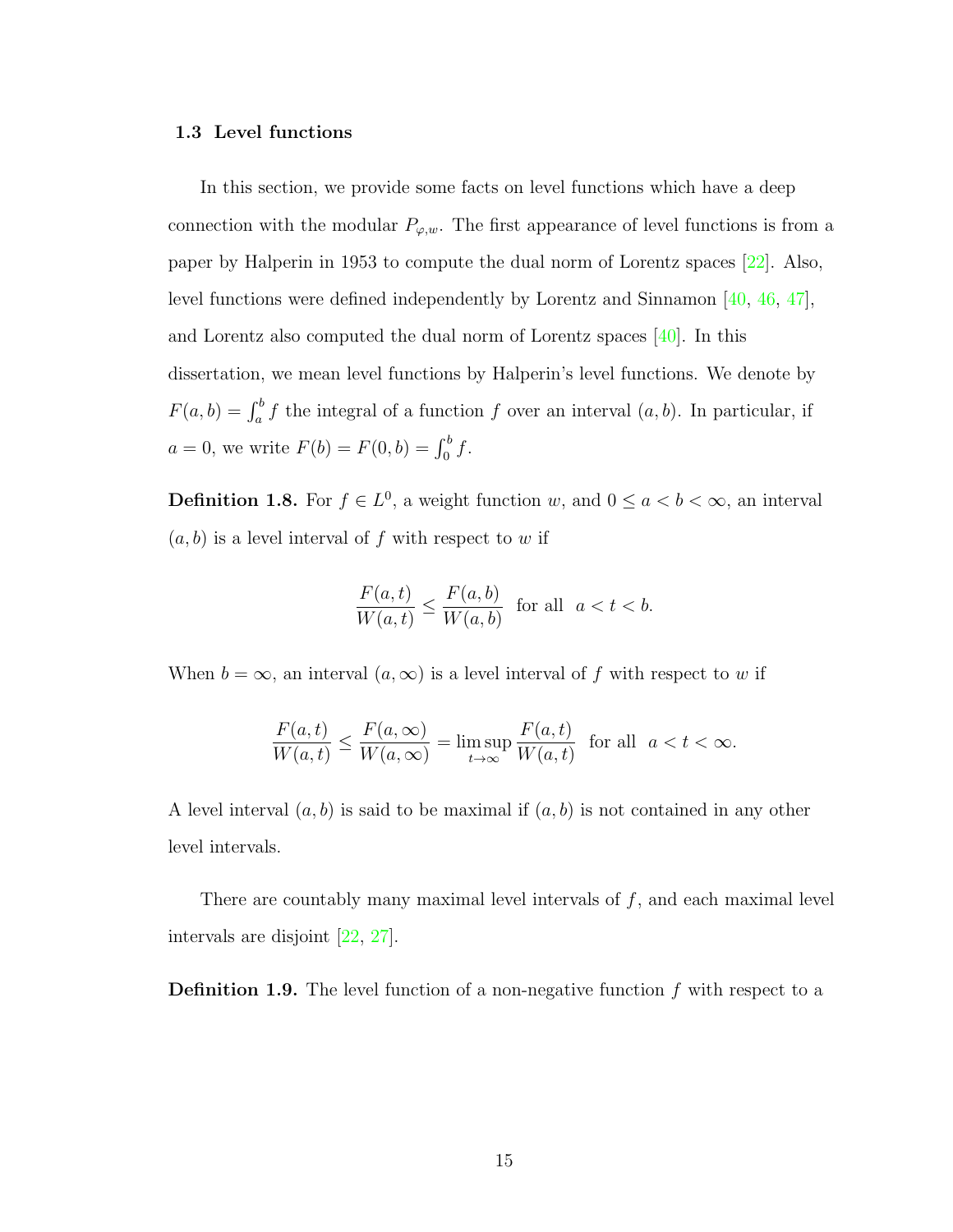weight function w, denoted by  $f^0$ , is defined by

$$
f^{0}(t) = \begin{cases} \frac{F(a_j, b_j)}{W(a_j, b_j)} w(t), & t \in (a_j, b_j) \text{ for some } j, \\ f(t), & t \notin \cup_j (a_j, b_j), \end{cases}
$$

where  $\{(a_j, b_j)\}_j$  is the set of maximal level intervals of f with respect to w.

The following fact will be useful later.

**Theorem 1.10.** [\[22,](#page-110-5) Theorem 3.6] Let w be a positive, locally integrable, decreasing function on  $\mathbb{R}_+$ . A function h is a level function with respect to w if and only if the function  $\frac{h}{w}$  is a decreasing, finite, non-negative function on  $\mathbb{R}_+$ .

The formula for the modular  $P_{\varphi,w}$  by using level functions is given as the following.

**Theorem 1.11.** [\[27,](#page-110-3) Theorem 4.7] Let  $\varphi$  be an Orlicz N-function and w be a positive decreasing weight function. Then for any  $f \in \mathcal{M}_{\varphi,w}$ ,  $P_{\varphi,w}(f) = \int_I \varphi \left( \frac{(f^*)^0}{w} \right)$  $\left(\frac{w^{*})^{0}}{w}\right)w.$ 

We also provide a technical result on convergence of level functions.

**Theorem 1.12.** [\[16,](#page-109-0) Lemma 6.5] Let  $\varphi$  be an Orlicz function. If  $0 \le f_n \le f = f^* \in \mathcal{M}_{\varphi,w}$  such that  $f_n = f_n^*$  for every  $n \in \mathbb{N}$ ,  $m(\text{supp } f_n) < \infty$ , and  $f_n \to 0$  a.e., then  $f_n^0 \to 0$ . a.e. The same result holds for the sequence case.

Halperin proved that  $f \prec g$  implies  $f^0 \prec g^0$  in his paper ([\[22\]](#page-110-5), Theorem 3.7 (i)). In fact, the stronger result can be proven, namely  $f \leq g$  a.e. implies  $f^0 \leq g^0$  a.e. This result was shown in more general setting by Sinnamon [\[48,](#page-112-5) [49\]](#page-112-6), and the proof turned out to be nontrivial. A recent paper by Foralewski, Leśnik, and Maligranda [\[16\]](#page-109-0) provides a relationship between Halperin's level functions and Sinnamon's level functions. We note that Sinnamon's level functions were originally investigated with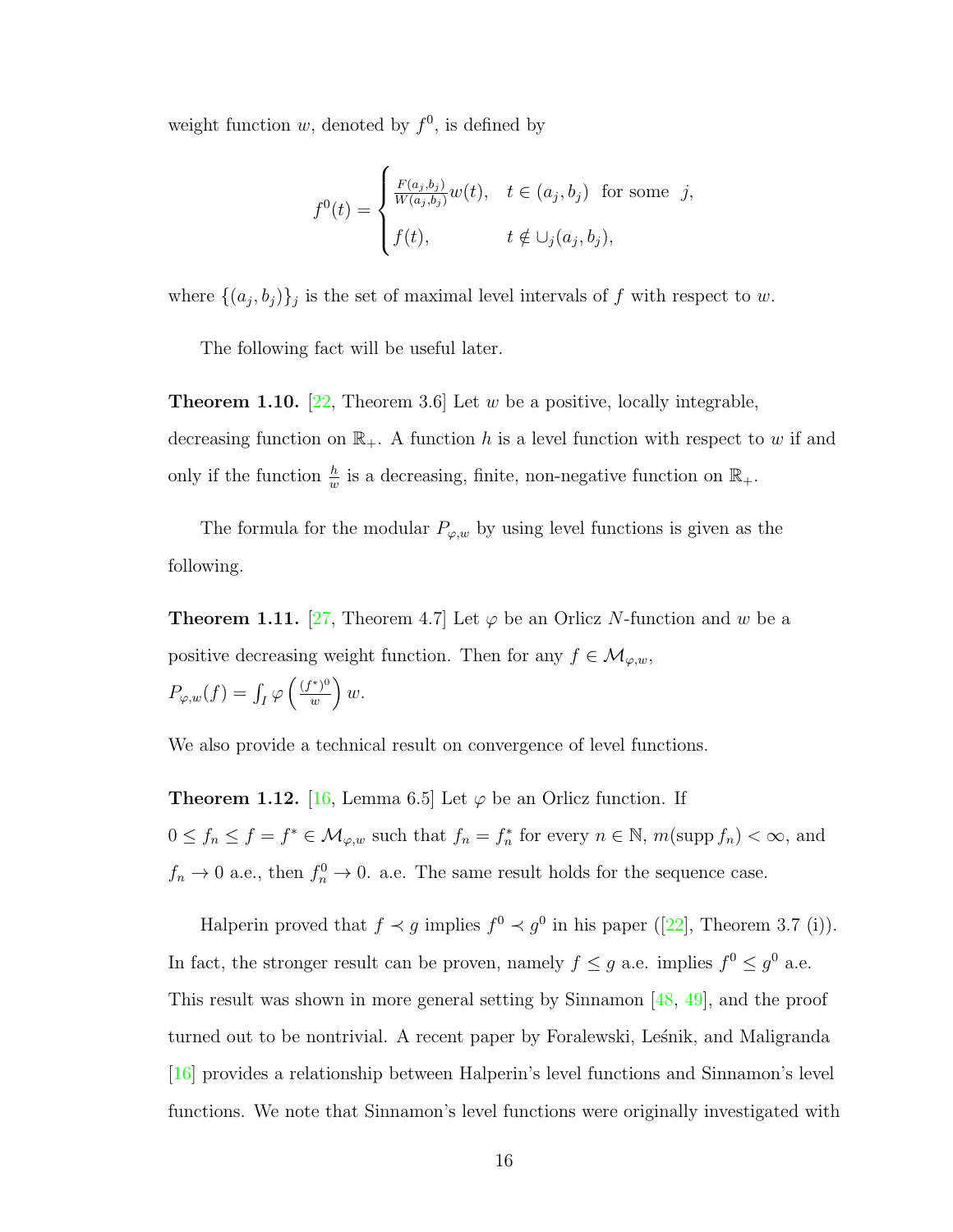respect to a general Borel measure  $\mu$  over  $\mathbb R$ . For our purpose, we consider the measure  $\mu$  such that  $d\mu = wdm$  over  $\mathbb{R}_+$ , where w is a positive, decreasing weight function with  $W(\infty) = \int_0^\infty w = \infty$ . To introduce Sinnamon's level functions in this setting, we start with the concept of  $w$ -concave functions.

**Definition 1.13.** Let w be a decreasing, positive, locally integrable function on  $\mathbb{R}_+$ with  $W(\infty) = \infty$ . A function F is w-affine if  $F(t) = cW(t) + d$ , where  $c, d \in \mathbb{R}_+$  and  $W(t) = \int_0^t w$ . A function G is said to be w-concave if there is a w-affine function F such that for every  $a, b \in \mathbb{R}_+$  with  $F(a) = G(a)$  and  $F(b) = G(b)$ , we have  $F(t) \leq G(t)$  for all  $a \leq t \leq b$ .

**Definition 1.14.** Let w be a decreasing, positive, locally integrable function on  $\mathbb{R}_+$ with  $W(\infty) = \infty$  and f be a non-negative, locally integrable function defined on  $\mathbb{R}_+$ such that the least w-concave majorant of  $F$ , denoted by  $F<sup>b</sup>$ , exists. The Sinnamon's level function of f, denoted by  $f^s$ , is defined by  $F^b(t) = \int_0^t f^s w$ , where  $t \in \mathbb{R}_+$ .

The relationship between  $f^0$  and  $f^s$  is given by ([\[16\]](#page-109-0), pg 64)

<span id="page-22-0"></span>
$$
\frac{f^0}{w} = \left(\frac{f}{w}\right)^s.
$$
\n(1.1)

We provide some properties of Sinnamon's level funtions. For the proofs of these properties, we refer to [\[46,](#page-112-3) [47\]](#page-112-4).

<span id="page-22-1"></span>**Theorem 1.15.** [\[48,](#page-112-5) [49\]](#page-112-6) Let  $\mu$  be a regular Borel measure on R. For each non-negative function  $f$ , there is a corresponding decreasing function  $f^s$  such that if f, g are non-negative functions with  $f \leq g$   $\mu$ -a.e., we have  $f^s \leq g^s$   $\mu$ -a.e., and if  $(f_n)$ is a sequence of non-negative functions such that  $f_n \uparrow f$   $\mu$ -a.e., we have  $f_n^s \uparrow f^s$   $\mu$ -a.e.

Based on this result and  $(1.1)$ , the analogous result holds for Halperin's level functions. Notice that  $\mu A = \int_A w = 0$  if and only if  $mA = 0$  since the function w is positive. Hence in our case,  $f \leq g$   $\mu$ -a.e. if and only if  $f \leq g$  a.e. and  $f_n \uparrow f$   $\mu$ -a.e. if and only if  $f_n \uparrow f$  a.e.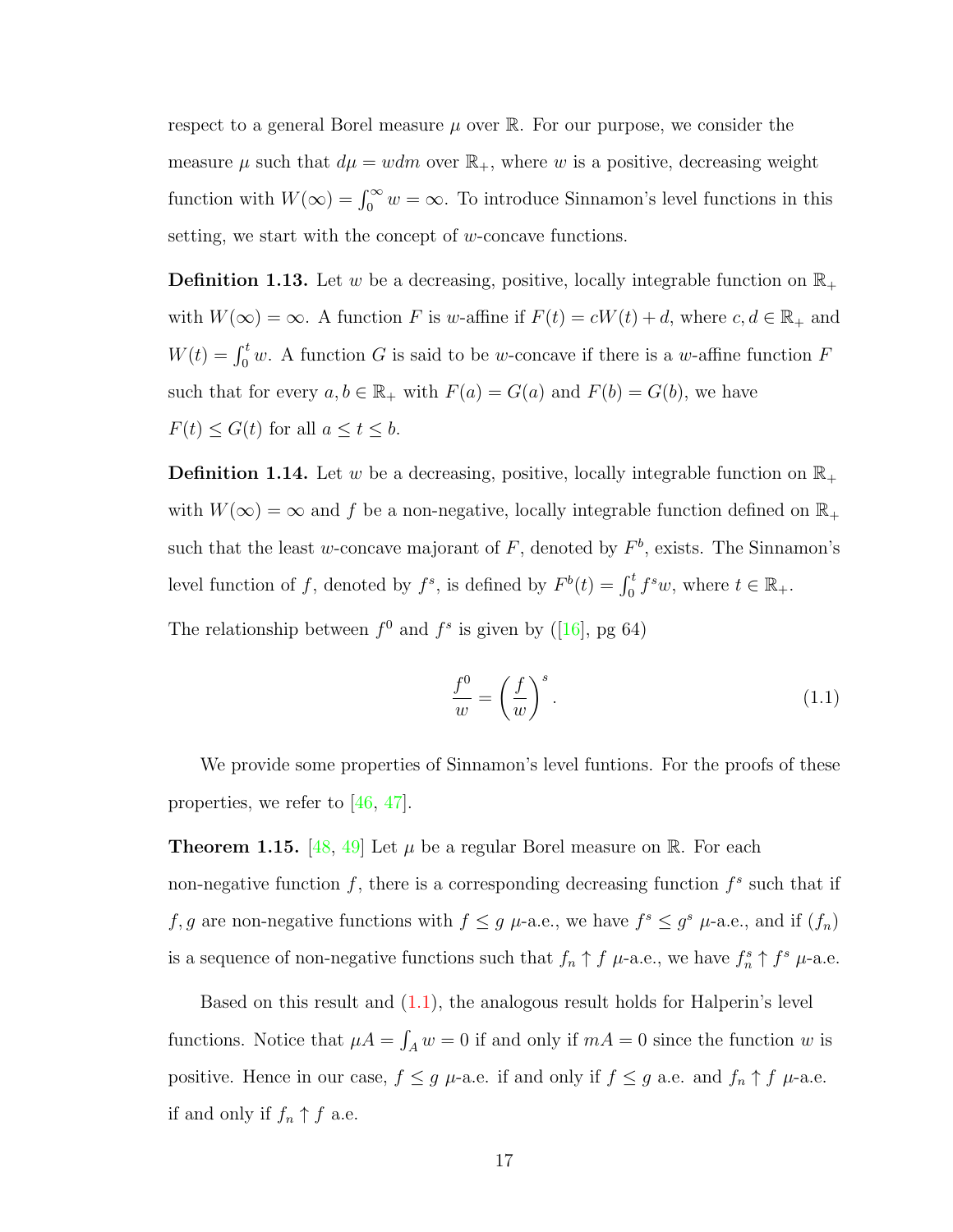<span id="page-23-0"></span>**Proposition 1.16.** Let  $f, g$  be non-negative, locally integrable functions on  $\mathbb{R}_+$ such that  $f \leq g$  a.e. Then,  $f^0 \leq g^0$  a.e. Moreover, if  $(f_n)$  is a sequence of non-negative locally integrable functions on  $\mathbb{R}_+$  with  $f_n \uparrow f$  a.e., then,  $f_n^0 \uparrow f^0$  a.e.

*Proof.* In our case,  $d\mu = wdm$ . Let  $f, g$  be non-negative, locally integrable functions on  $\mathbb{R}_+$  such that  $f \leq g$  a.e. Then,  $\frac{f}{w} \leq \frac{g}{u}$  $\frac{g}{w}$  a.e. By Theorem [1.15](#page-22-1) and the remark  $\left(\frac{f}{w}\right)^s \leq \left(\frac{g}{u}\right)^s$  $\left(\frac{g}{w}\right)^s$  a.e. From  $(1.1)$ , we have  $\frac{f^0}{w} \leq \frac{g^0}{w}$ above  $\left(\frac{f}{u}\right)$  $\frac{g^0}{w}$  a.e. and so  $f^0 \leq g^0$  a.e. To show the second statement, let  $(f_n)$  be a sequence of non-negative locally integrable functions on  $\mathbb{R}_+$  with  $f_n \uparrow f$  a.e. Then,  $\frac{f_n}{w} \uparrow \frac{f}{u}$  $\frac{f}{w}$  a.e. By Theorem [1.15,](#page-22-1) we obtain  $\left(\frac{f_n}{w}\right)^s \uparrow \left(\frac{f}{u}\right)$  $\left(\frac{f}{w}\right)^s$  a.e. and so  $f_n^0 \uparrow f^0$  a.e.  $\int \frac{f_n}{a}$  $\Box$ 

Now, we define level sequences for  $(x(i)) = x \in l^0$  with respect to a decreasing positive weight sequence  $w = (w(i))$ . Assume  $W(\infty) = \sum_{i=1}^{\infty} w(i) = \infty$ . We will use the isometric embedding technique given in [\[27\]](#page-110-3). Let  $\bar{x} = \sum_{i=1}^{\infty} x(i)\chi_{[i-1,i)}$  and  $\overline{w} = \sum_{i=1}^{\infty} w(i) \chi_{[i-1,i)}$ . Define an operator  $U : x = (x(i)) \mapsto \overline{x}$  such that  $U(x) = \overline{x}$ . This operator is a linear isometry on  $\lambda_{\varphi,w}$ , which image is a closed subspace of  $\Lambda_{\varphi,\bar{w}}$ . Indeed, for  $x, y \in \lambda_{\varphi, w}$  and  $a, b \in \mathbb{R}$ , we have

$$
U(ax + by) = \sum_{i=1}^{\infty} (ax(i) + by(i))\chi_{[i-1,i)} = aU(x) + bU(y).
$$
 Furthermore,

$$
\rho_{\varphi,\bar{w}}(\bar{x}) = \int_0^\infty \varphi\left(\sum_{i=1}^\infty x^*(i)\chi_{[i-1,i)}\right) \sum_{i=1}^\infty w(i)\chi_{[i-1,i)} = \sum_{i=1}^\infty \varphi(x^*(i))w(i) = \alpha_{\varphi,w}(x),
$$

Hence,

$$
||x||_{\lambda_{\varphi,w}} = \inf \{ \eta > 0 : \alpha_{\varphi,w}(\eta x) \le 1 \} = \inf \{ \eta > 0 : \rho_{\varphi,\bar{w}}(\eta \bar{x}) \le 1 \} = ||\bar{x}||_{\Lambda_{\varphi,\bar{w}}}.
$$

The similar result holds for the Köthe dual spaces of Orlicz-Lorentz spaces.

**Theorem 1.17.** [\[27,](#page-110-3) Lemma 5.1] Let  $x = (x(i)) \in \mathfrak{m}_{\varphi,w}$ . Then we have  $||x||_{\mathfrak{m}^0_{\varphi,w}} = ||\bar{x}||_{\mathcal{M}^0_{\varphi,\bar{w}}}$  and  $||x||_{\mathfrak{m}_{\varphi,w}} = ||\bar{x}||_{\mathcal{M}_{\varphi,\bar{w}}}$ . Consequently, the mapping U is a linear isometry from  $\mathfrak{m}_{\varphi,w}$  to  $\mathcal{M}_{\varphi,\bar{w}}$ .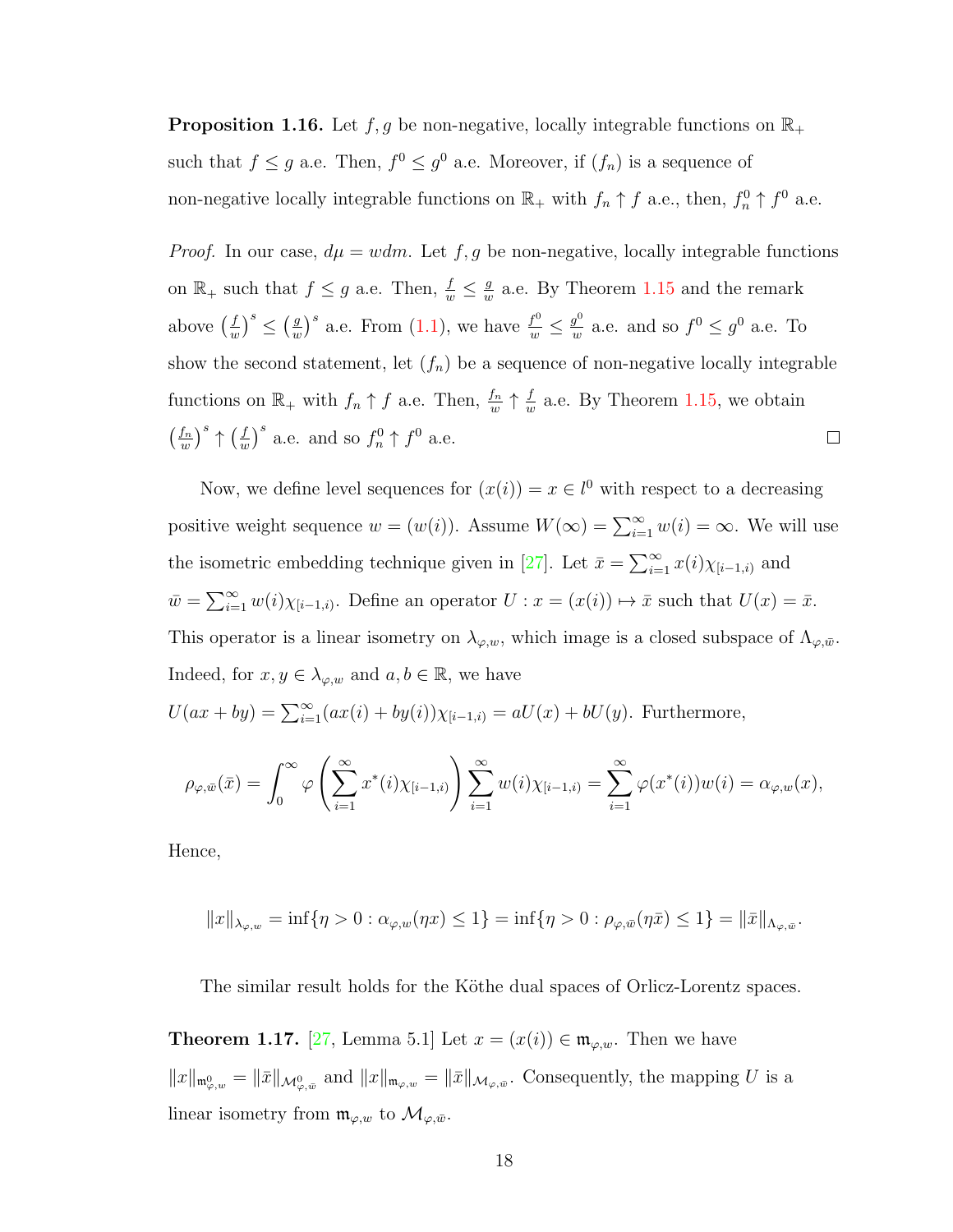Let  $\bar{h} = \sum_{i=1}^{\infty} h(i) \chi_{[i-1,i)}$  and  $\bar{w} = \sum_{i=1}^{\infty} w(i) \chi_{[i-1,i)}$ . The level function of  $\bar{h}$  with respect to  $\bar{w}$  is

$$
\bar{h}^{0}(t) = \begin{cases}\n(\bar{H}(a_j, b_j)/W(a_j, b_j))w(t), & t \in (a_j, b_j) \text{ for some } j, \\
\bar{h}(t), & t \notin \bigcup_j (a_j, b_j),\n\end{cases}
$$

where  $(a_j, b_j)$  is a maximal level interval. If  $t \in [i-1, i) \not\subset \cup_j (a_j, b_j)$  for some i, we see that  $\bar{h}^0(t) = \bar{h}(i)$  for all  $t \in [i-1, i)$ . Observe that if  $t \in (a_j, a_j + 1) \subset (a_j, b_j)$ , then  $\bar{w}(t) = w(a_j + 1)$  and the value of  $\bar{h}^0(t)$  is

$$
\bar{h}^{0}(t) = \frac{\int_{a_{j}}^{b_{j}} \sum_{k=1}^{\infty} h(k) \chi_{[k-1,k)}}{\int_{a_{j}}^{b_{j}} \sum_{k=1}^{\infty} w(k) \chi_{[k-1,k)}} \bar{w}(t) = \frac{h(a_{j}+1) + h(a_{j}+2) + \cdots + h(b_{j})}{w(a_{j}+1) + w(a_{j}+2) + \cdots + w(b_{j})} w(a_{j}+1).
$$

Hence for any  $t \in (a_j, b_j)$ ,

<span id="page-24-0"></span>
$$
\bar{h}^{0}(t) = \sum_{i=a_j+1}^{b_j} \left( \frac{\sum_{k=a_j+1}^{b_j} h(k)}{\sum_{k=a_j+1}^{b_j} w(k)} \right) w(i) \chi_{[i-1,i)}(t).
$$
\n(1.2)

Based on our observation, we define a level interval for sequences and a level sequence.

**Definition 1.18.** For  $0 \le a < b < \infty$  and a sequence of real numbers  $h = (h(i))$ , and interval  $(a, b] = \{a + 1, a + 2, ..., b\}$  is said to be a level interval of  $h = (h(i))$  with respect to  $w = (w(i))$  if

$$
\frac{\sum_{i=a+1}^{n} h(i)}{\sum_{i=a+1}^{n} w(i)} = \frac{H(a,n)}{W(a,n)} \le \frac{H(a,b)}{W(a,b)} \text{ for all } a+1 \le n \le b.
$$

Similar to the function case, when  $n = \infty$ , an interval  $(a, \infty) = \{a + 1, a + 2, \dots\}$  is said to be a level interval with respect to  $w$  if

$$
\frac{H(a,n)}{W(a,n)} \le \frac{H(a,\infty)}{W(a,\infty)} = \limsup_{n \to \infty} \frac{H(a,n)}{W(a,n)} \text{ for all } a+1 \le n < \infty.
$$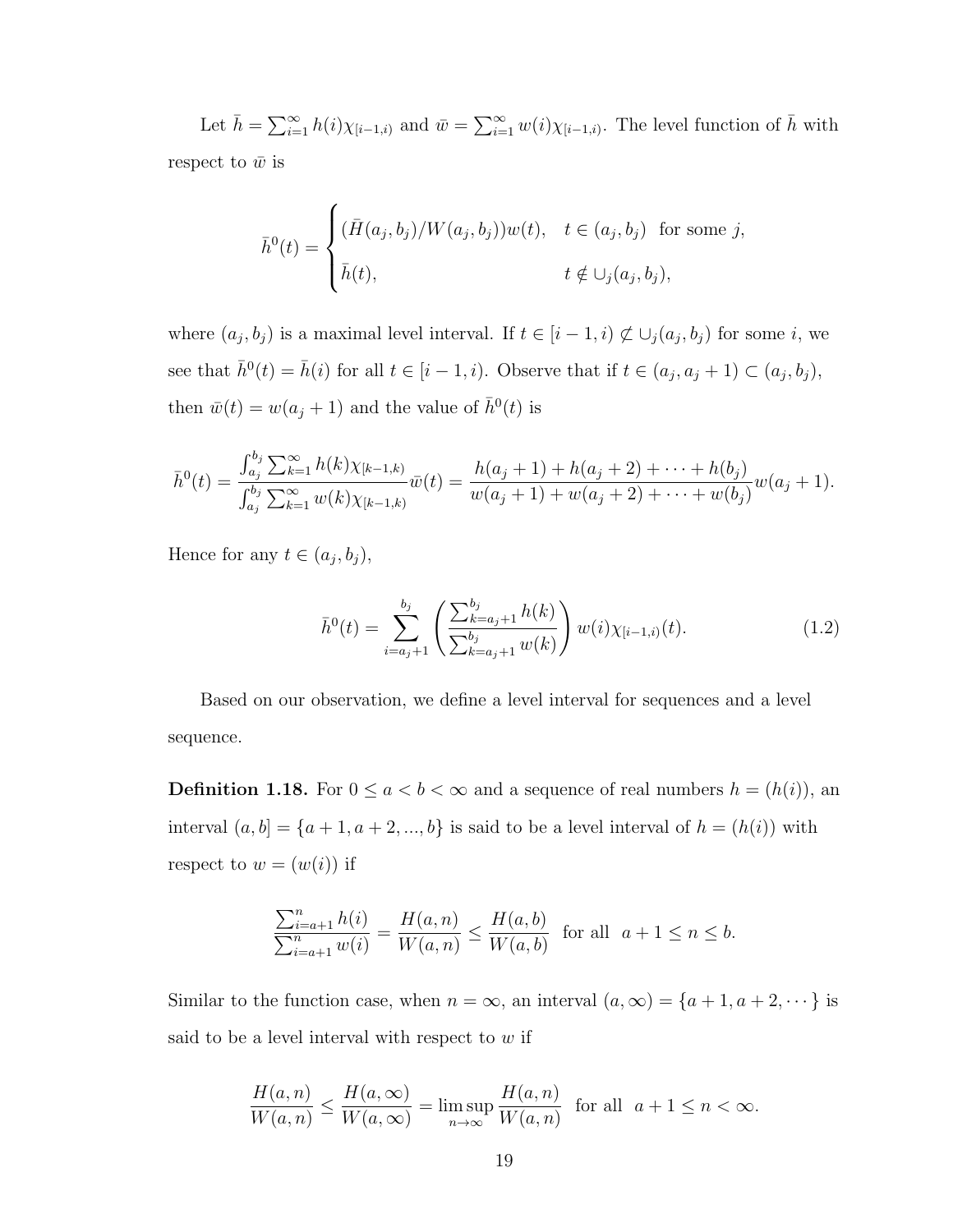A level interval  $(a, b]$  with respect to w is said to be maximal if there is no level interval containing  $(a, b]$ .

**Definition 1.19.** The level sequence of  $h = (h(i))$  with respect to  $w = (w(i))$  is defined by  $\overline{\phantom{0}}$ 

$$
h^{0}(i) = \begin{cases} \frac{H(a_j, b_j)}{W(a_j, b_j)} w(i), & i \in (a_j, b_j] \text{ for some } j, \\ h(i), & i \notin \cup_j (a_j, b_j], \end{cases}
$$

where  $\{(a_j, b_j)\}_j$  is the set of maximal level intervals of the sequence h with respect to w.

By comparison with [\(1.2\)](#page-24-0), we see that  $\bar{h}^0(t) = h^0(i)$  for every  $t \in [i-1, i)$  for all  $i \in \mathbb{N}$ , and so  $U(h^0) = \bar{h}^0$ .

From this, we have the following consequences.

<span id="page-25-0"></span>**Proposition 1.20.** Let x, y be real-valued sequences such that  $x(i) \leq y(i)$  for all  $i \in \mathbb{N}$ . Then,  $x^0 \leq y^0$ . Moreover, if  $(x_n)$  is a sequence of real-valued sequences  $x_n$ such that  $x_n \uparrow x$ , then  $x_n^0 \uparrow x^0$ .

*Proof.* Let x, y be sequences such that  $x(i) \leq y(i)$  for all  $i \in \mathbb{N}$ . Then from the mapping U, we have  $\bar{x}, \bar{y}$  corresponding to  $x, y$  such that  $\bar{x} \leq \bar{y}$  a.e. By Proposition [1.16,](#page-23-0) we have  $\bar{x}^0 \leq \bar{y}^0$  a.e. Hence  $x^0(i) \leq y^0(i)$  for all  $i \in \mathbb{N}$ , and this shows that  $x^0 \leq y^0$ .

To show the second statement, let  $(x_n)$  be a sequence of  $x_n$  such that  $x_n \uparrow x$ . Then we have  $\bar{x}_n \uparrow \bar{x}$  a.e. and so  $\bar{x}_n^0 \uparrow \bar{x}^0$  a.e. from Proposition [1.16.](#page-23-0) Hence  $x_n^0(i) \uparrow x^0(i)$  for every  $i \in \mathbb{N}$ , and this shows that  $x_n^0 \uparrow x^0$ .  $\Box$ 

Sometimes, it is better to fix the function  $f^*$  to compute  $P_{\varphi,w}(f)$  instead of the weight function  $w$  [\[27\]](#page-110-3).

<span id="page-25-1"></span>**Definition 1.21.** For a non-negative locally integrable function  $f$  and a positive decreasing weight function w, the inverse level function of f with respect to  $w$ ,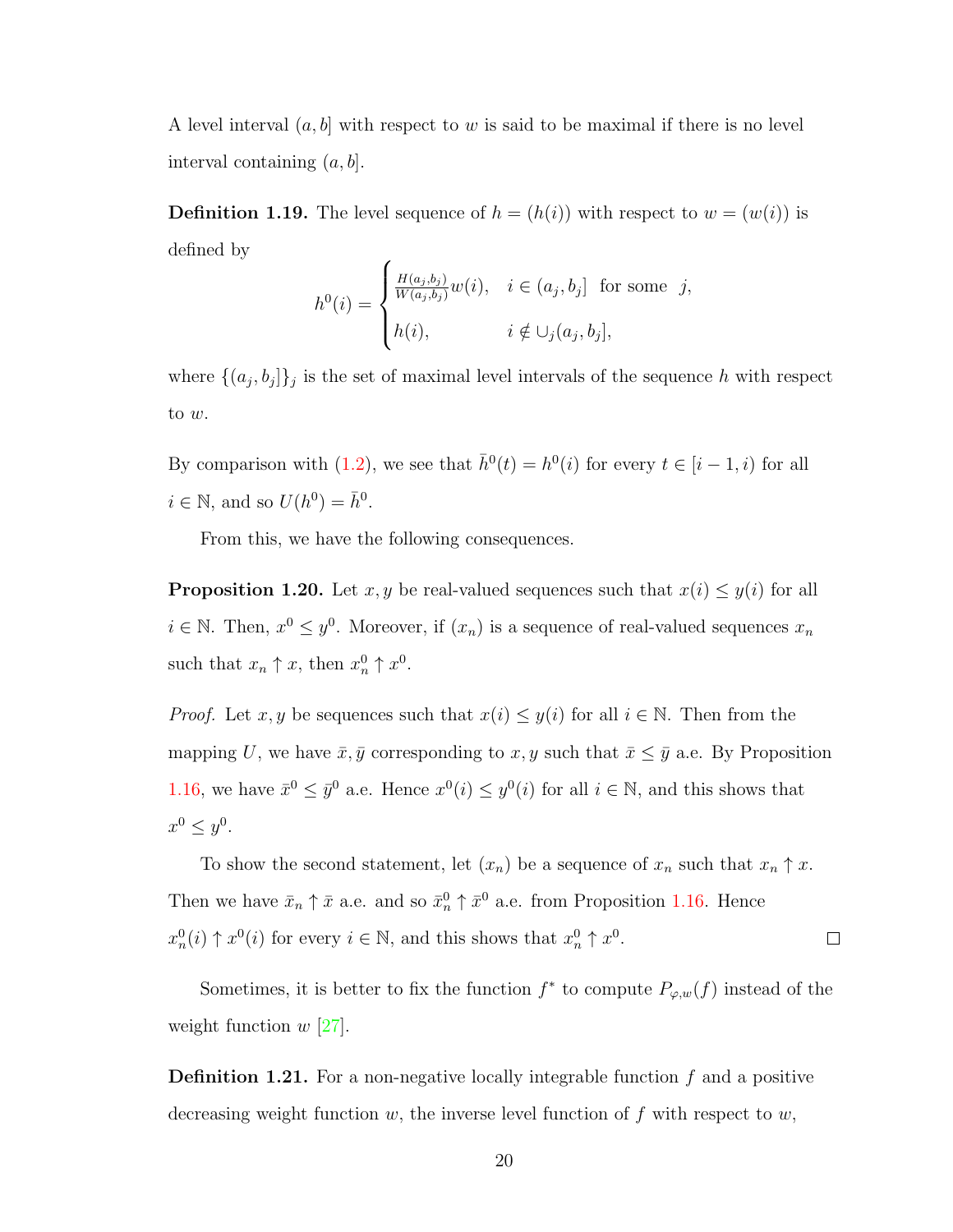denoted by  $w^f$ , is defined by

$$
w^{f}(t) = \begin{cases} \frac{W(a_j,b_j)}{F(a_j,b_j)}f(t), & t \in (a_j,b_j) \text{ for some } j, \\ w(t), & t \notin \cup_j(a_j,b_j), \end{cases}
$$

where  $\{(a_j, b_j)\}_j$  is the set of maximal level intervals of f with respect to w.

The inverse level function  $w^{f^*}$  is submajorized by w, i.e.  $w^{f^*} \prec w$  (Remark 4.4, [\[27\]](#page-110-3)). From the definition of  $w^{f^*}$ , we can show that

<span id="page-26-0"></span>
$$
P_{\varphi,w}(f) = \int_I \varphi\left(\frac{(f^*)^0}{w}\right)w = \int_I \varphi\left(\frac{f^*}{w^{f^*}}\right)w^{f^*}.
$$
 (1.3)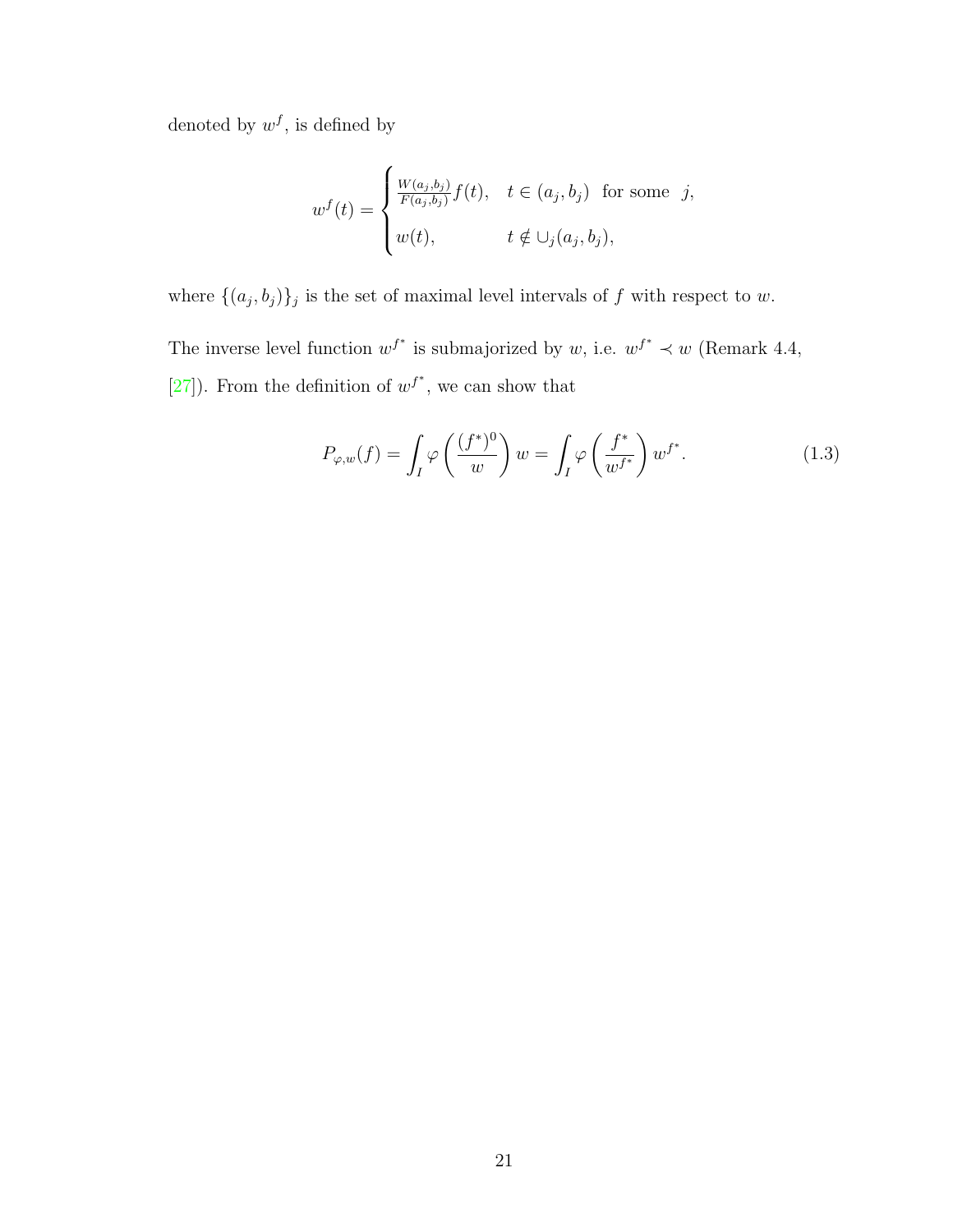#### CHAPTER 2

## <span id="page-27-0"></span>SOME BASIC PROPERTIES OF THE KÖTHE DUAL OF ORLICZ-LORENTZ SPACES

We begin with the relationship between  $f \in \mathcal{M}_{\varphi,w}$  and its distribution function  $d_f(\lambda)$ .

<span id="page-27-3"></span>**Proposition 2.1.** Let  $\varphi$  be an Orlicz function. If  $f \in \mathcal{M}_{\varphi,w}$ , then the distribution function  $d_f(\lambda) < \infty$  for all  $\lambda > 0$ . The similar result for the sequence space  $\mathfrak{m}_{\varphi,w}$ holds.

*Proof.* Let  $f \in M_{\varphi,w}$ . Then  $P_{\varphi,w}(\lambda f) < \infty$  for some  $\lambda > 0$ . Let  $c > 0$  be such that  $f^*(t) > c$  for some  $t \in I$  and  $a = m\{f^* > c\}$  where  $0 < a \leq \infty$ . Notice that  $c\chi_{(0,a)} < f^*$  a.e. Then by Proposition [1.16,](#page-23-0)  $\frac{(c\chi_{(0,a)})^0}{w} < \frac{(f^*)^0}{w}$  $\frac{f(x)}{w}$  a.e. From the fact that  $P_{\varphi,w}(\chi_{(0,a)})=\varphi\left(\frac{a}{W}\right)$  $\frac{a}{W(a)}\bigg) W(a),$ 

<span id="page-27-2"></span>
$$
\varphi\left(\frac{\lambda ca}{W(a)}\right)W(a) = \int_I \varphi\left(\frac{\lambda c(\chi_{(0,a)})^0}{w}\right)w < \int_I \varphi\left(\frac{\lambda(f^*)^0}{w}\right)w = P_{\varphi,w}(\lambda f) < \infty. \tag{2.1}
$$

If  $m\{f^* > c\} = a = \infty$ , then  $\lim_{a\to\infty} \frac{a}{W(a)} \leq M$ , where  $0 < M \leq \infty$ , and  $\lim_{a\to\infty}W(a)=\infty$ . So the left-hand side of  $(2.1)$  goes to infinity, which is a contradiction. Thus, we must have  $m\{f^* > c\} = a < \infty$ . Since  $c > 0$  is chosen arbitrarily, the proof is finished.  $\Box$ 

### <span id="page-27-1"></span>2.1 The Orlicz norm in  $\mathcal{M}_{\varphi,w}$  and  $\mathfrak{m}_{\varphi,w}$

In this section, we always assume  $\varphi$  to be an Orlicz N-function. From Theorem [1.6,](#page-18-0) the Orlicz norm for  $\mathcal{M}_{\varphi,w}$  can be defined by

$$
||f||^0_{\mathcal{M}_{\varphi,w}} = ||f||_{(\Lambda_{\varphi_*,w})'} = \sup \left\{ \int_I fg : ||g||_{\Lambda_{\varphi_*,w}} \le 1 \right\} = \sup \left\{ \int_I fg : \rho_{\varphi_*,w}(g) \le 1 \right\}.
$$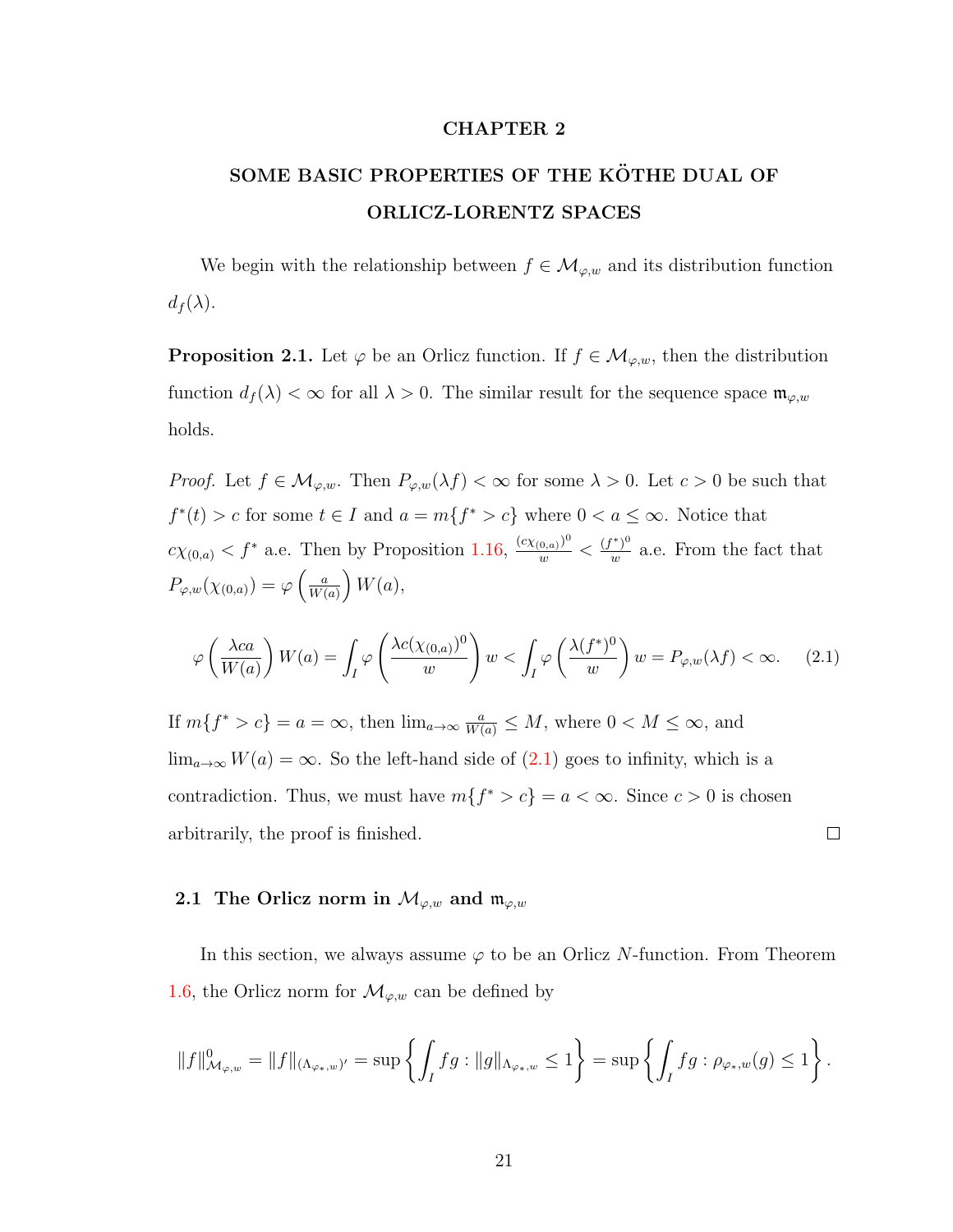Hence, we have

$$
||f||^0_{\mathcal{M}_{\varphi,w}} = \sup \left\{ \int_I fg : \rho_{\varphi_*,w}(g) \le 1 \right\} = \inf_{k>0} \left( \frac{1}{k} (1 + P_{\varphi,w}(kf)) \right).
$$

As before,  $F(a, b) = \int_a^b f$  and  $F(b) = \int_0^b f$ . First, we define the interval  $\bar{K}(f) = [\bar{k}^*, \bar{k}^{**}],$  where

$$
\bar{k}^* = \bar{k}^*(f) = \inf \left\{ k > 0 : \rho_{\varphi_*,w} \left( p \left( \frac{k(f^*)^0}{w} \right) \right) \ge 1 \right\},\,
$$

and

$$
\bar{k}^{**} = \bar{k}^{**}(f) = \sup \left\{ k > 0 : \rho_{\varphi_*,w} \left( p \left( \frac{k(f^*)^0}{w} \right) \right) \le 1 \right\}.
$$

In general,  $0 \leq \bar{k}^* \leq \bar{k}^{**} \leq \infty$ . Observe that  $\bar{k}^{**} < \infty$  if  $\varphi$  is an Orlicz N-function. Indeed, assume to the contrary that  $\bar{k}^* = \infty$ . Then for every  $k > 0$ ,

 $\rho_{\varphi_*,w} \left( p \left( \frac{k(f^*)^0}{w} \right) \right.$  $\left(\frac{f^*}{w}\right)^0\right)\leq 1.$  Let  $\tilde{f}$  be a simple function with support of finite measure such that  $\tilde{f} \leq f^*$  a.e. Let  $\tilde{F}(a) = \int_0^a \tilde{f}$ . By Proposition [1.16,](#page-23-0)  $p\left(\frac{k\tilde{f}^0}{w}\right)$  $\left(\frac{f}{w}\right)^{i} \leq p\left(\frac{k(f^*)^0}{w}\right)$  $rac{f^*)^0}{w}$ a.e. Hence

$$
\varphi\left(p\left(\frac{k\tilde{F}(a_1)}{W(a_1)}\right)\right)W(a_1) \leq \int_I \varphi\left(p\left(\frac{k\tilde{f}^0}{w}\right)\right)w \leq \int_I \varphi\left(p\left(\frac{k(f^*)^0}{w}\right)\right)w \leq 1,
$$

where  $(0, a_1)$  is the first maximal level interval of  $\tilde{f}$ . Moreover,

$$
\varphi\left(p\left(\frac{k\tilde{F}(a_1)}{W(a_1)}\right)\right)\Big/p\left(\frac{k\tilde{F}(a_1)}{W(a_1)}\right)\leq 1\Big/\left(p\left(\frac{k\tilde{F}(a_1)}{W(a_1)}\right)W(a_1)\right).
$$

Since  $\varphi$  is an N-function,  $\lim_{t\to 0^+} \frac{\varphi(t)}{t} = 0$  and  $\lim_{t\to\infty} \frac{\varphi(t)}{t} = \infty$ . So the left-hand side goes to infinity as  $k \to \infty$ , and the right-hand side goes to 0 as  $k \to \infty$ , which is a contradiction. Therefore  $k^{**} < \infty$  when  $\varphi$  is an Orlicz N-function.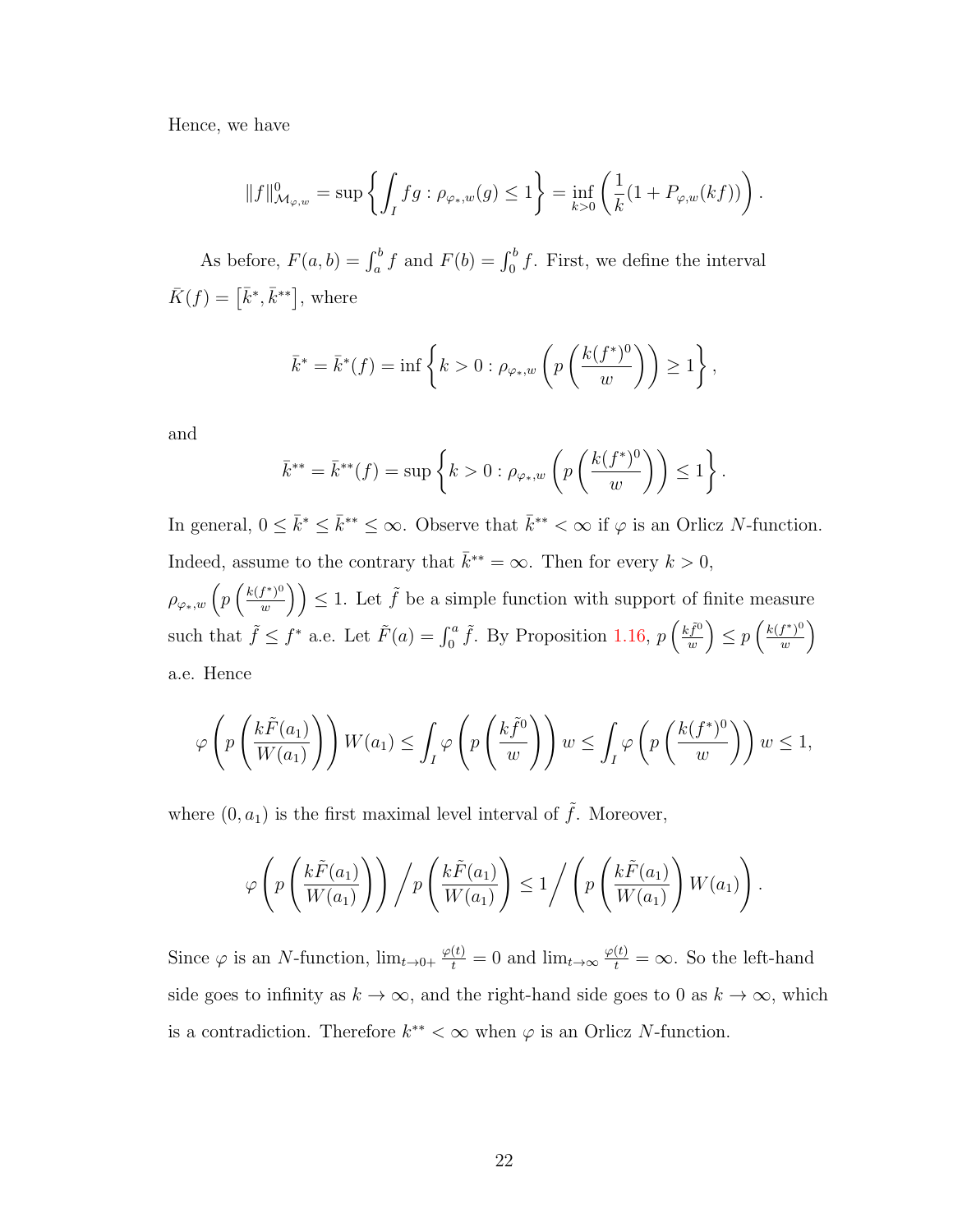We also define  $\bar{\theta}(f)$  for  $f \in \mathcal{M}_{\varphi,w}$  by

$$
\bar{\theta} = \bar{\theta}(f) = \inf \left\{ \lambda > 0 : P_{\varphi,w} \left( \frac{f}{\lambda} \right) < \infty \right\}.
$$

In order to prove Theorem [2.5,](#page-30-0) the following lemma related to the Luxemburg norm  $\|\cdot\|_{\mathcal{M}_{\varphi,w}}$  will be useful.

<span id="page-29-0"></span>**Lemma 2.2.** If  $||f||_{\mathcal{M}_{\varphi,w}} \leq 1$ , then  $P_{\varphi,w}(f) \leq ||f||_{\mathcal{M}_{\varphi,w}}$ .

*Proof.* Let  $f \in \mathcal{M}_{\varphi,w}$ . From the definition of the Luxemburg norm, there exists a sequence of real numbers  $(\lambda_n) \downarrow ||f||_{\mathcal{M}_{\varphi,w}}$  such that  $P_{\varphi,w}(\frac{f}{\lambda_n})$  $\lambda_n$  $\Big) \leq 1$ . Then f ∗  $rac{f^*}{\lambda_n} \uparrow \frac{f^*}{\|f\|_{\mathcal{M}}}$  $\frac{f^*}{\|f\|_{\mathcal{M}_{\varphi,w}}}$  a.e. Furthermore,  $\frac{(f^*)^0}{\lambda_n}$  $\frac{(f^*)^0}{\lambda_n} \uparrow \frac{(f^*)^0}{\|f\|_{\mathcal{M}_{\varphi}}}$  $\frac{(f^*)^{\circ}}{\|f\|_{\mathcal{M}_{\varphi,w}}}$  a.e. from Proposition [1.16.](#page-23-0) So  $\varphi\left(\frac{(f^*)^0}{\lambda}\right)$  $\lambda_n$  $\int w \uparrow \varphi \left( \frac{(f^*)^0}{\|f\|_{\mathcal{M}_{\varphi,w}}} \right) w$  a.e. By the monotone convergence theorem,

$$
P_{\varphi,w}\left(\frac{f}{\|f\|_{\mathcal{M}_{\varphi,w}}}\right) = \int_I \varphi\left(\frac{(f^*)^0}{\|f\|_{\mathcal{M}_{\varphi,w}}}\right)w = \lim_{n \to \infty} \int_I \varphi\left(\frac{(f^*)^0}{\lambda_n}\right)w \le 1.
$$

 $\Box$ 

Hence by the convexity of  $\varphi$ , we obtain  $\frac{P_{\varphi,w}(f)}{\|f\|_{\mathcal{M}_{\varphi,w}}}\leq P_{\varphi,w}\left(\frac{f}{\|f\|_{\mathcal{M}_{\varphi,w}}}\right)\leq 1.$ 

As a consequence of Proposition [2.1,](#page-27-3) we provide the following facts which will be ingredients for proving Theorem [2.5.](#page-30-0)(3) and Theorem [2.10.](#page-38-0)

**Proposition 2.3.** Let  $f \in L^0$  be a bounded function with support of finite measure. Then  $P_{\varphi,w}(\lambda f)<\infty$  for every  $\lambda>0$ .

*Proof.* Let  $f \in L^0$  be a bounded function with the support of finite measure and  $\lambda > 0$ . Then there exists  $c > 0$  such that  $|f| \leq c$  a.e. Hence by the property of decreasing rearrangement,  $f^* \leq c$  a.e. on the interval  $(0, m \text{ supp } f)$  where m supp  $f < \infty$ . By Proposition [1.16,](#page-23-0) we have  $\varphi \left( \frac{\lambda(f^*)^0}{m} \right)$  $\left(\frac{f^*)^0}{w}\right)w \leq \varphi\left(\frac{\lambda c(\chi_{(0,m\,\mathrm{supp}\,f)})^0}{w}\right)$  $\frac{u\sup p f)^{0}}{w}$   $\Big\} w$ a.e. We see that

$$
\int_I \varphi\left(\frac{\lambda(f^*)^0}{w}\right)w \le \int_I \varphi\left(\frac{\lambda c(\chi_{(0,m\sup p f)})^0}{w}\right)w = \varphi\left(\frac{\lambda c(m\sup p f)}{W(m\sup p f)}\right)W(m\sup p f) < \infty.
$$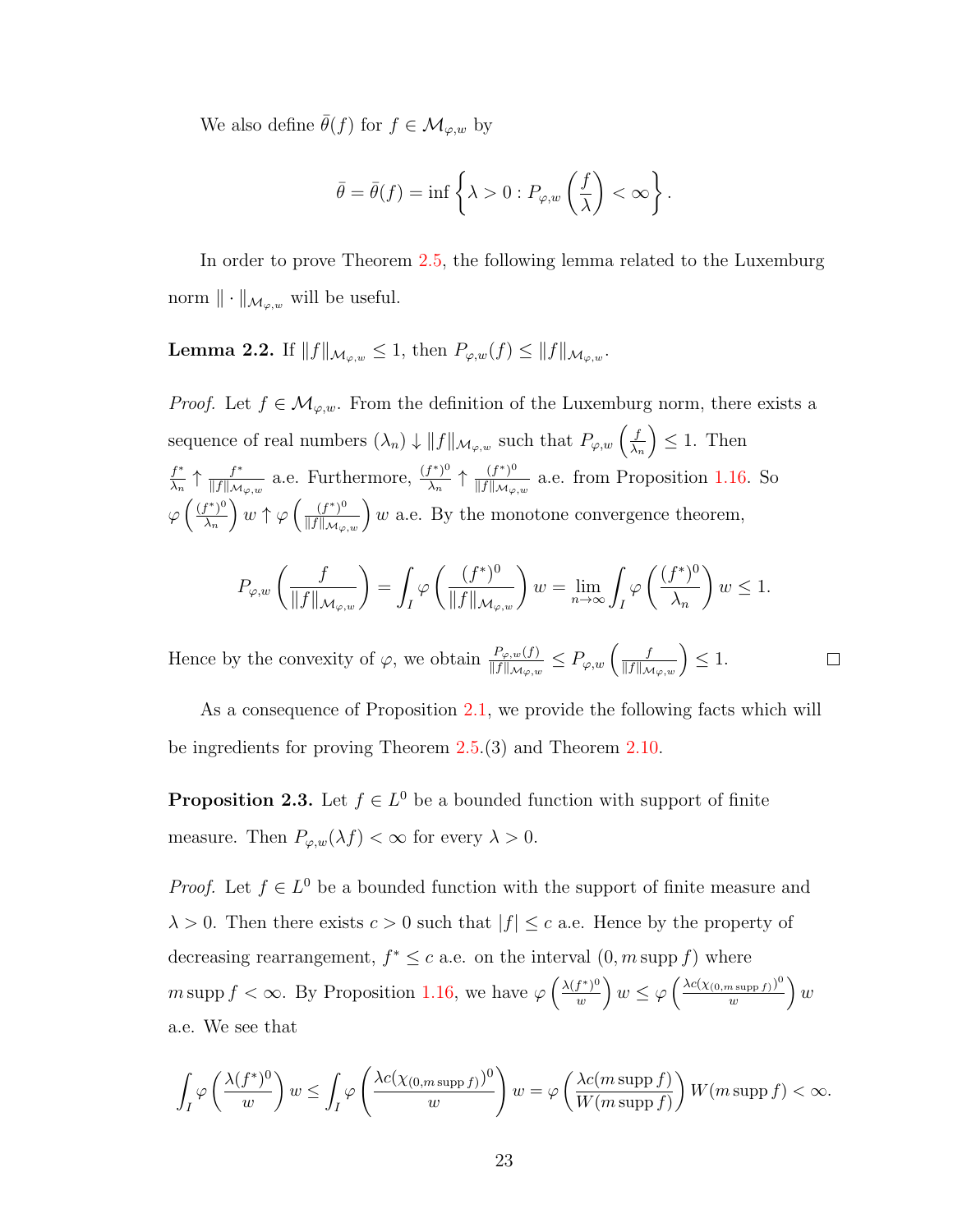Therefore,  $P_{\varphi,w}(\lambda f) < \infty$  for every  $\lambda > 0$ , and we finish the proof.

<span id="page-30-1"></span>**Lemma 2.4.** Let  $f \in M_{\varphi,w}$  and  $k > 0$ . If  $f_n = f \chi_{\{\frac{1}{n} < |f| \leq n\}}$ , then  $\rho_{\varphi_*,w} \left( p \left( \frac{k(f_n^*)^0}{w} \right) \right)$  $\left(\begin{smallmatrix} f_n^* \ 0\end{smallmatrix}\right)^0 \Bigg) < \infty.$ 

*Proof.* Let  $f \in \mathcal{M}_{\varphi,w}$  and define  $f_n = f \chi_{\{\frac{1}{n} < |f| \leq n\}}$ . Since f is equimeasurable to  $f^*$ , by Proposition [2.1,](#page-27-3)  $m\{\frac{1}{n} < f^* \le n\} \le m\{f^* > \frac{1}{n}\}$  $\frac{1}{n}$  <  $\infty$  for all  $n \in \mathbb{N}$ . Let  $c = m\{\frac{1}{n} < f^* \leq n\}$ . Hence the function  $f_n$  is a bounded function with support of finite measure. Furthermore, notice that  $f_n^* \leq n \chi_{(0,c)}$  a.e., so  $(f_n^*)^0 \leq (n \chi_{(0,c)})^0$  a.e. by Proposition [1.16.](#page-23-0) Since  $p$  is an increasing function, for  $k > 0$ , we have  $p\left(\frac{k(f_n^*)^0}{w}\right)$  $\binom{f_n^*)^0}{w}$   $\leq p \left( \frac{k(n \chi_{(0,c)})^0}{w} \right)$  $\left(\frac{(0,c)}{w}\right)^0$  a.e. Hence  $\rho_{\varphi_*,w} \left( \frac{}{p} \right)$  $\int k(f_n^*)^0$  $\omega$  $\bigg) =$ I ϕ∗  $\sqrt{ }$ p  $\int k(f_n^*)^0$  $\omega$  $\bigcup w \leq 1$ I ϕ∗  $\sqrt{ }$ p  $(k(n\chi_{(0,c)})^0$  $\omega$  $\bigg)\bigg) w.$ 

 $\Box$ 

Moreover,

$$
\int_{I} \varphi_{*}\left(p\left(\frac{k(n\chi_{(0,c)})^0}{w}\right)\right)w = \int_{I} \varphi_{*}\left(p\left(kn\frac{c}{W(c)}\chi_{(0,c)}\right)\right)w = \varphi_{*}(M)W(c),
$$
\nwhere  $M = p\left(kn\frac{c}{W(c)}\right)$ . Since  $W(c) < \infty$ , we have  $\rho_{\varphi_{*},w}\left(p\left(\frac{k(f_n^*)^0}{w}\right)\right) < \infty$ .

Now, we provide some results on the Orlicz norm for  $\mathcal{M}_{\varphi,w}$  that are similar to those in Orlicz-Lorentz spaces  $[50, 51]$  $[50, 51]$  $[50, 51]$ .

#### <span id="page-30-0"></span>Theorem 2.5.

- (1)  $||f||_{\mathcal{M}_{\varphi,w}} \leq ||f||_{\mathcal{M}_{\varphi,w}}^0 \leq 2||f||_{\mathcal{M}_{\varphi,w}}.$
- (2) If there exists  $k > 0$  such that  $\rho_{\varphi_*,w} \left( p \left( \frac{k(f^*)^0}{w} \right) \right)$  $\binom{f^*)^0}{w}$  = 1, then  $||f||^0_{\mathcal{M}_{\varphi,w}} = \int_I f^* p\left(\frac{k(f^*)^0}{w}\right)$  $\frac{(f^*)^0}{w}\Big) = \frac{1}{k}$  $\frac{1}{k}(1+P_{\varphi,w}(kf)).$
- (3)  $k \in \overline{K}(f)$  if and only if  $||f||_{\mathcal{M}_{\varphi,w}}^0 = \frac{1}{k}$  $\frac{1}{k}(1+P_{\varphi,w}(kf)).$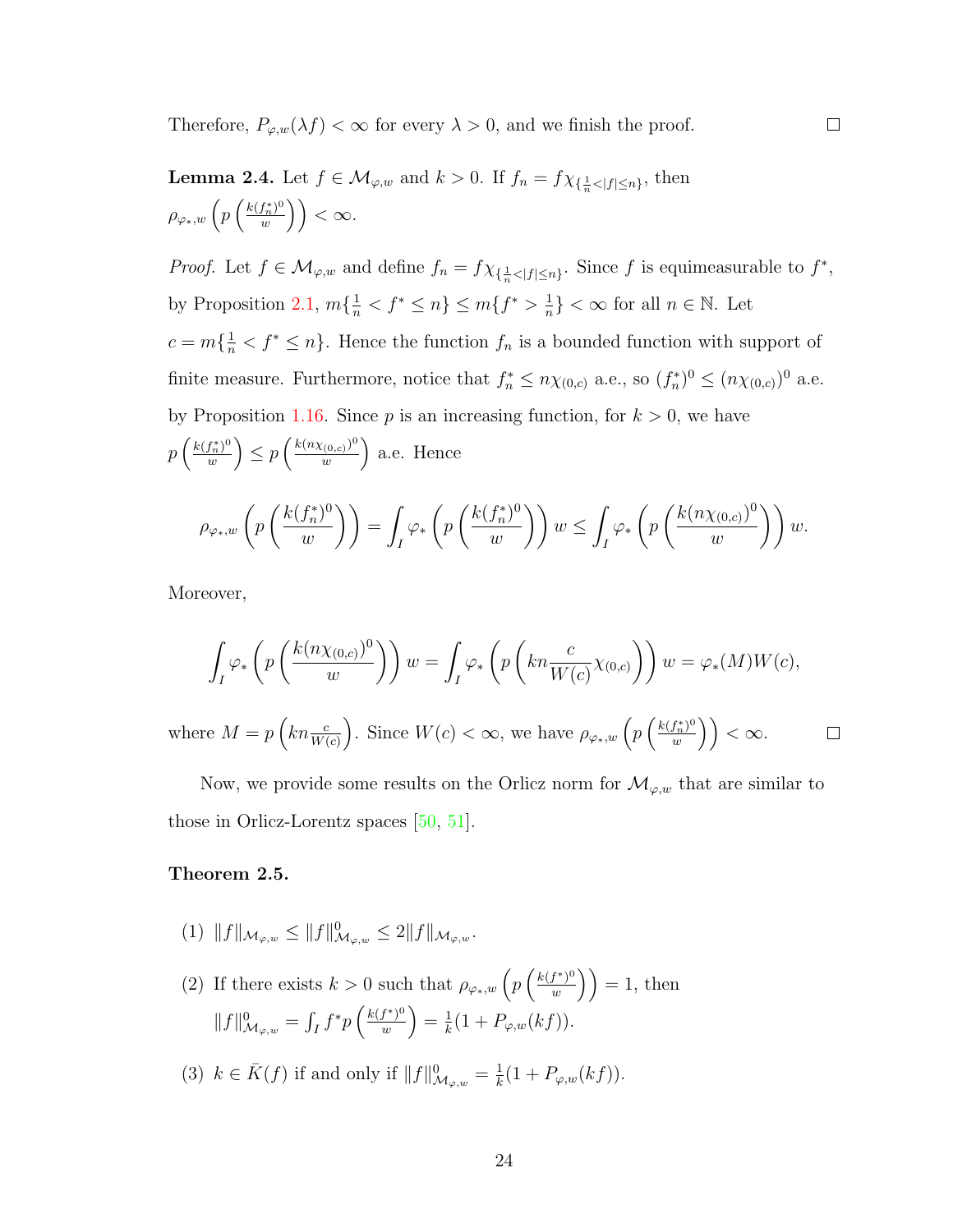The analogous statements occur in the sequence space  $\mathfrak{m}^0_{\varphi,w}$  when the modular  $P_{\varphi,w}$ is replaced by the modular  $p_{\varphi,w}$ .

*Proof.* (1) For  $g \in \Lambda_{\varphi_*,w}$ , we have  $||g||_{\Lambda_{\varphi_*,w}} \le ||g||_{\Lambda_{\varphi_*,w}}^0 \le 2||g||_{\Lambda_{\varphi_*,w}}$  [\[50\]](#page-112-0). Hence

$$
||f||_{\mathcal{M}_{\varphi,w}} = \sup \left\{ \int_I |fg| : ||g||^0_{\Lambda_{\varphi_*,w}} \le 1 \right\} \le \sup \left\{ \int_I |fg| : ||g||_{\Lambda_{\varphi_*,w}} \le 1 \right\} = ||f||^0_{\mathcal{M}_{\varphi,w}}.
$$

Notice that  $\parallel$ f  $||f||_{\mathcal{M}_{\varphi,w}}$  $\Big\|_{\mathcal{M}_{\varphi,w}} = 1$  for  $f \neq 0$ . So by Lemma [2.2,](#page-29-0) we see that  $P_{\varphi,w}\left(\frac{f}{\|f\|_{\mathcal{M}_{\varphi,w}}}\right) \leq 1$ . Then we have

$$
\left\| \frac{f}{\|f\|_{\mathcal{M}_{\varphi,w}}}\right\|_{\mathcal{M}_{\varphi,w}}^0 \leq 1 + P_{\varphi,w}\left(\frac{f}{\|f\|_{\mathcal{M}_{\varphi,w}}}\right) \leq 2.
$$

Therefore,  $||f||_{\mathcal{M}_{\varphi,w}} \leq ||f||_{\mathcal{M}_{\varphi,w}}^0 \leq 2||f||_{\mathcal{M}_{\varphi,w}}$ .

(2) We will use the inverse level functions to show our claim. Denote the inverse level function of  $f^*$  by  $w^{f^*}$ . Assume  $k > 0$  such that  $\rho_{\varphi_*,w} \left( p \left( \frac{k(f^*)^0}{w} \right) \right)$  $\left(\frac{f^{\ast})^{0}}{w}\right)$  = 1. From Definition [1.21,](#page-25-1) we have  $\frac{f^*}{w^{f^*}} = \frac{(f^*)^0}{w}$  $\frac{w}{w}$ . Moreover,

<span id="page-31-0"></span>
$$
\int_{I} \varphi_{*} \left( p \left( \frac{k f^{*}}{w^{f^{*}}} \right) \right) w^{f^{*}} = \int_{I} \varphi_{*} \left( p \left( \frac{k (f^{*})^{0}}{w} \right) \right) w = \rho_{\varphi_{*},w} \left( p \left( \frac{k (f^{*})^{0}}{w} \right) \right) = 1. \tag{2.2}
$$

Observe that

$$
\int_I f^* p\left(\frac{k(f^*)^0}{w}\right) = \int_I f^* p\left(\frac{kf^*}{w^{f^*}}\right) = \frac{1}{k} \int_I \frac{kf^*}{w^{f^*}} p\left(\frac{kf^*}{w^{f^*}}\right) w^{f^*}.
$$

From Young's equality,

<span id="page-31-1"></span>
$$
\frac{1}{k} \int_{I} \frac{k f^*}{w^{f^*}} p\left(\frac{k f^*}{w^{f^*}}\right) w^{f^*} = \frac{1}{k} \left( \int_{I} \varphi\left(\frac{k f^*}{w^{f^*}}\right) w^{f^*} + \int_{I} \varphi_* \left(p\left(\frac{k f^*}{w^{f^*}}\right)\right) w^{f^*} \right), \tag{2.3}
$$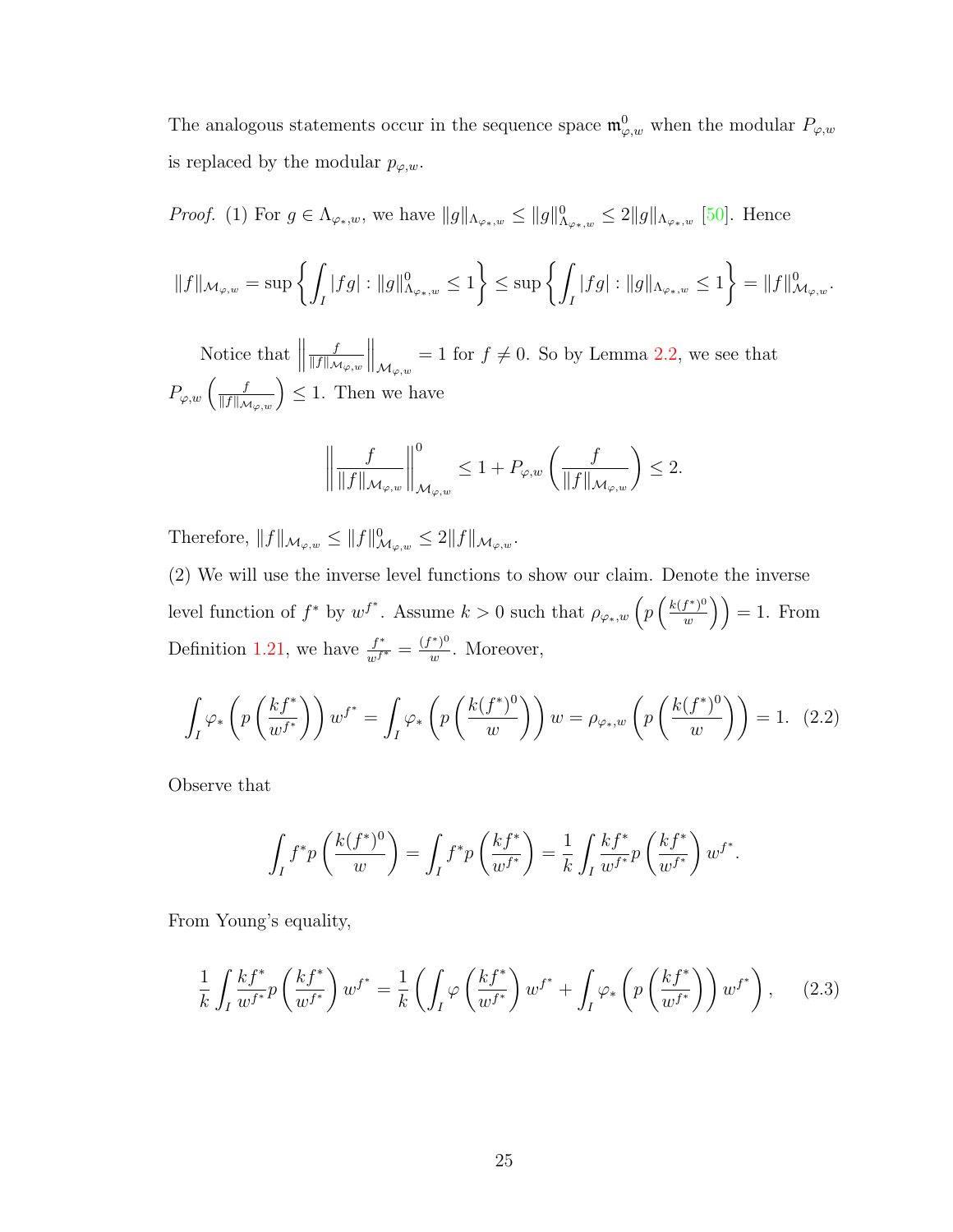and by  $(1.3)$  and  $(2.2)$ , we obtain

<span id="page-32-0"></span>
$$
\int_{I} f^* p\left(\frac{k(f^*)^0}{w}\right) = \frac{1}{k}(1 + P_{\varphi,w}(kf)).
$$
\n(2.4)

From the definition of the Orlicz norm for  $\mathcal{M}_{\varphi,w}$  and from the fact that  $\rho_{\varphi_*,w} \left(p\left(\frac{k(f^*)^0}{w}\right)\right)$  $\left(\frac{f^*)^0}{w}\right) = 1$ , we have  $||f||^0_{\mathcal{M}_{\varphi,w}} \geq \int_I f^* p\left(\frac{k(f^*)^0}{w}\right)$  $\left(\frac{f^*}{w}\right)^0$ . To show the converse inequality, since  $\mathcal{M}_{\varphi,w}$  is rearrangement invariant, we have

$$
||f||^0_{\mathcal{M}_{\varphi,w}} = \sup \left\{ \int_I f^* g^* : \rho_{\varphi_*,w}(g) \le 1 \right\} = \frac{1}{k} \sup \left\{ \int_I k f^* g^* : \rho_{\varphi_*,w}(g) \le 1 \right\}.
$$

By Young's inequality and the fact that  $w^{f^*} \prec w$  (Remark 4.4, [\[27\]](#page-110-3)),

$$
\int_I kf^*g^* = \int_I \frac{kf^*g^*}{w^{f^*}} w^{f^*} \le \int_I \varphi \left(\frac{kf^*}{w^{f^*}}\right) w^{f^*} + \int_I \varphi_*(g^*) w^{f^*} \le P_{\varphi,w}(kf) + \rho_{\varphi_*,w}(g).
$$

Hence for  $g \in \Lambda_{\varphi_*,w}$  such that  $\rho_{\varphi,w}(g) \leq 1$ , by  $(2.4)$ ,

$$
||f||^0_{\mathcal{M}_{\varphi,w}} = \frac{1}{k} \sup \left\{ \int_I k f^* g^* : \rho_{\varphi_*,w}(g) \le 1 \right\} \le \frac{1}{k} (P_{\varphi,w}(kf) + 1)) = \int_I f^* p\left( \frac{k(f^*)^0}{w} \right),
$$

and this proves our claim.

(3) For  $f^* = f \in \mathcal{M}_{\varphi,w}^0$ , define a function  $T(k) = \frac{1}{k}(1 + P_{\varphi,w}(kf))$ . Let  $\bar{\theta} = \bar{\theta}(f)$ . The function  $T(k)$  is continuous on the interval  $(0, 1/\bar{\theta})$ . We first want to show that  $\bar{k}^{**} < 1/\bar{\theta}$ . Notice that for every  $k < \bar{k}^{**}$ ,  $\rho_{\varphi_*,w} \left( p \left( \frac{k f^0}{w} \right)$  $\left(\frac{f^0}{w}\right)\right) \leq 1$ . In view of  $(2.3)$ ,  $\int_I kfp\left(\frac{k f^0}{w}\right)$  $\left(p\over w\right)^{f^0}\right)=P_{\varphi,w}(kf)+\rho_{\varphi_*,w}\left(p\left(\frac{k f^0}{w}\right)\right)$  $\binom{f^0}{w}$ . Hence

$$
T(l) = \frac{1}{k}(1 + P_{\varphi,w}(kf)) \le \frac{1}{k}\left(1 + \int_I kfp\left(\frac{kf^0}{w}\right)\right) \le \frac{1}{k}(1 + ||kf||^0_{\mathcal{M}_{\varphi,w}}),
$$

and this shows that  $T(k) \leq \frac{1}{k} + ||f||_{\mathcal{M}_{\varphi,w}}^0$ . Let  $(k_n)$  be a sequence of real numbers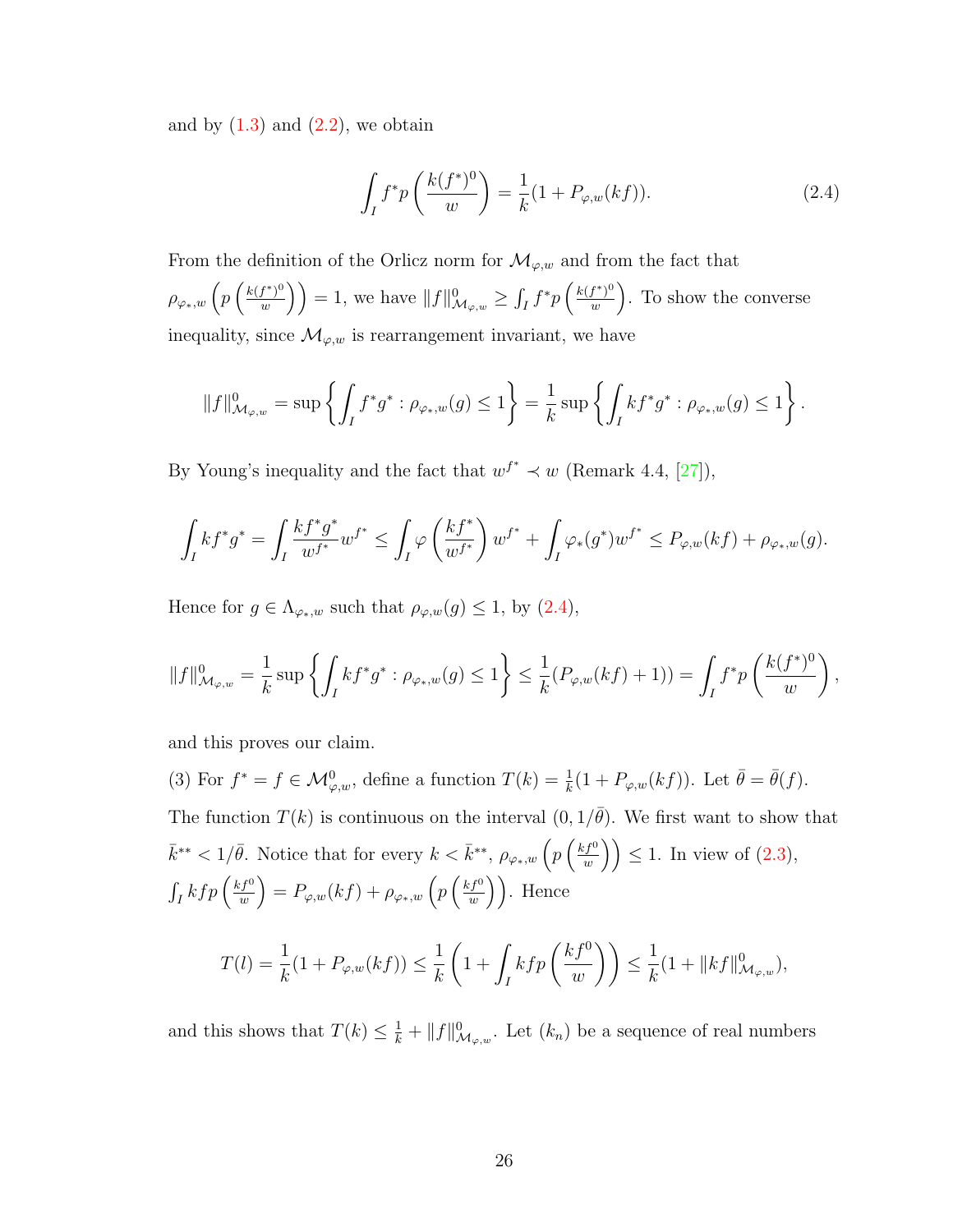such that  $k_n \uparrow \bar{k}^{**}$ . By Fatou's lemma,

$$
T(\bar{k}^{**}) \leq \liminf_{n} (\frac{1}{k_n} + \|f\|_{\mathcal{M}_{\varphi,w}}^0) \leq \liminf_{n} \frac{1}{k_n} + \|f\|_{\mathcal{M}_{\varphi,w}}^0 = 1/\bar{k}^{**} + \|f\|_{\mathcal{M}_{\varphi,w}}^0.
$$

Since  $\varphi$  is an Orlicz N-function,  $\bar{k}^{**} < \infty$ . Hence

$$
P_{\varphi,w}(\bar{k}^{**}f) \le \|\bar{k}^{**}f\|_{\mathcal{M}_{\varphi,w}}^0 < \infty.
$$

Thus, we get  $\bar{k}^{**} < 1/\bar{\theta}$ .

Now, let  $k_1, k_2 \in (0, 1/\bar{\theta})$  such that  $k_1 > k_2$ . Define  $f_n = f \chi_{\{\frac{1}{n} < |f| \le n\}}$ . From Proposition [2.1,](#page-27-3) the function  $f_n$  is a bounded function with support of finite measure. Then by Young's inequality,

$$
\int_I k_1 f_n^* p\left(\frac{k_2(f_n^*)^0}{w}\right) = \int_I \frac{k_1 f_n^*}{w^{f_n^*}} p\left(\frac{k_2 f_n^*}{w^{f_n^*}}\right) w^{f_n^*} \le \int_I \varphi\left(\frac{k_1 f_n^*}{w^{f_n^*}}\right) w^{f_n^*} + \int_I \varphi_* \left(p\left(\frac{k_2 f_n^*}{w^{f_n^*}}\right)\right) w^{f_n^*}
$$
\n
$$
= P_{\varphi,w}(k_1 f_n) + \rho_{\varphi_*,w} \left(p\left(\frac{k_2(f_n^*)^0}{w}\right)\right).
$$

Since  $\rho_{\varphi*,w}$   $\left(p\left(\frac{k_2(f_n^*)^0}{w}\right)\right)$  $\left(\frac{(f_n^*)^0}{w}\right)\right) < \infty$  by Lemma [2.4,](#page-30-1) ∗ 0

<span id="page-33-0"></span>
$$
P_{\varphi,w}(k_1 f_n) \ge \int_I k_1 f_n^* p\left(\frac{k_2(f_n^*)^0}{w}\right) - \rho_{\varphi_*,w}\left(p\left(\frac{k_2(f_n^*)^0}{w}\right)\right). \tag{2.5}
$$

In addition,

$$
\int_{I} k_{2} f_{n}^{*} p\left(\frac{k_{2}(f_{n}^{*})^{0}}{w}\right) = \int_{I} \frac{k_{2} f_{n}^{*}}{w^{f_{n}^{*}}} p\left(\frac{k_{2} f_{n}^{*}}{w^{f_{n}^{*}}}\right) w^{f_{n}^{*}} = \int_{I} \varphi\left(\frac{k_{2} f_{n}^{*}}{w^{f_{n}^{*}}}\right) w^{f_{n}^{*}} + \int_{I} \varphi_{*}\left(p\left(\frac{k_{2} f_{n}^{*}}{w^{f_{n}^{*}}}\right)\right) w^{f_{n}^{*}}
$$

$$
= P_{\varphi,w}(k_{2} f_{n}) + \rho_{\varphi_{*},w}\left(p\left(\frac{k_{2}(f_{n}^{*})^{0}}{w}\right)\right),
$$

by Young's equality. In view of Lemma [2.4,](#page-30-1)  $\rho_{\varphi_*,w} \left( p \left( \frac{k_2(f_n^*)^0}{w} \right) \right)$  $\left(\frac{(f_n^*)^0}{w}\right)\right) < \infty$ . So,

<span id="page-33-1"></span>
$$
P_{\varphi,w}(k_2 f_n) = \int_I k_2 f_n^* p\left(\frac{k_2 f_n^0}{w}\right) - \rho_{\varphi_*,w}\left(p\left(\frac{k_2 f_n^0}{w}\right)\right). \tag{2.6}
$$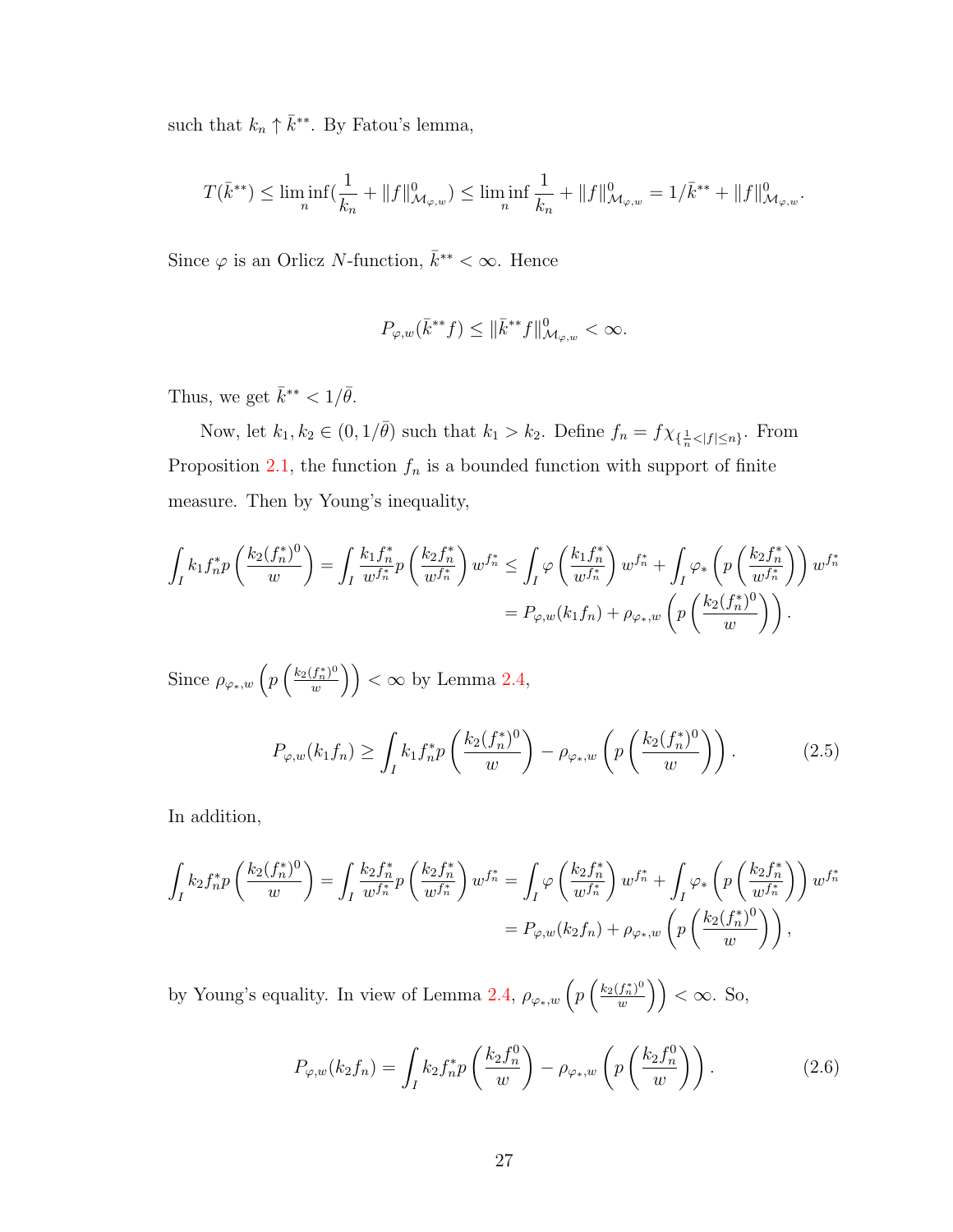Observe that

$$
\frac{1}{k_1}(1+P_{\varphi,w}(k_1f_n))-\frac{1}{k_2}(1+P_{\varphi,w}(k_2f_n))=\frac{k_2-k_1}{k_1k_2}+\frac{1}{k_1}P_{\varphi,w}(k_1f_n)-\frac{1}{k_2}P_{\varphi,w}(k_2f_n).
$$

By adding and subtracting by  $\frac{1}{k_1} P_{\varphi,w}(k_2 f_n)$ ,

$$
\frac{k_2 - k_1}{k_1 k_2} + \frac{1}{k_1} P_{\varphi, w}(k_1 f_n) - \frac{1}{k_2} P_{\varphi, w}(k_2 f_n)
$$
\n
$$
= \frac{k_1 - k_2}{k_1 k_2} \left( -1 + \frac{k_2}{k_1 - k_2} \left( P_{\varphi, w}(k_1 f_n) - P_{\varphi, w}(k_2 f_n) \right) - P_{\varphi, w}(k_2 f_n) \right).
$$

From  $(2.5)$  and  $(2.6)$ ,

$$
\frac{k_1 - k_2}{k_1 k_2} \left( -1 + \frac{k_2}{k_1 - k_2} (P_{\varphi, w}(k_1 f_n) - P_{\varphi, w}(k_2 f_n)) - P_{\varphi, w}(k_2 f_n) \right)
$$
\n
$$
\geq \frac{k_1 - k_2}{k_1 k_2} \left( -1 + \frac{k_2}{k_1 - k_2} \left( \int_I (k_1 - k_2) f_n p\left(\frac{k_2 f_n^0}{w}\right) \right) - P_{\varphi, w}(k_2 f_n) \right)
$$
\n
$$
= \frac{k_1 - k_2}{k_1 k_2} \left( \rho_{\varphi_*, w} \left( p\left(\frac{k_2 f_n^0}{w}\right) \right) - 1 \right).
$$

Hence, we have

$$
\frac{1}{k_1}(1+P_{\varphi,w}(k_1f_n))-\frac{1}{k_2}(1+P_{\varphi,w}(k_2f_n))\geq \frac{k_1-k_2}{k_1k_2}\left(\rho_{\varphi_*,w}\left(p\left(\frac{k_2f_n^0}{w}\right)\right)-1\right).
$$

Since  $f_n \uparrow f$  a.e.  $f_n^0 \uparrow f^0$  a.e. by Proposition [1.16.](#page-23-0) By the monotone convergence theorem, for  $k_1 > k_2$ ,

<span id="page-34-1"></span>
$$
T(k_1) - T(k_2) \ge \frac{k_1 - k_2}{k_1 k_2} \left( \rho_{\varphi_*,w} \left( p \left( \frac{k_2 f^0}{w} \right) \right) - 1 \right). \tag{2.7}
$$

By the same argument, if  $k_1 < k_2$ , we can also show that

<span id="page-34-0"></span>
$$
T(k_1) - T(k_2) \ge \frac{k_1 - k_2}{k_1 k_2} \left( \rho_{\varphi_*,w} \left( p \left( \frac{k_1 f^0}{w} \right) \right) - 1 \right). \tag{2.8}
$$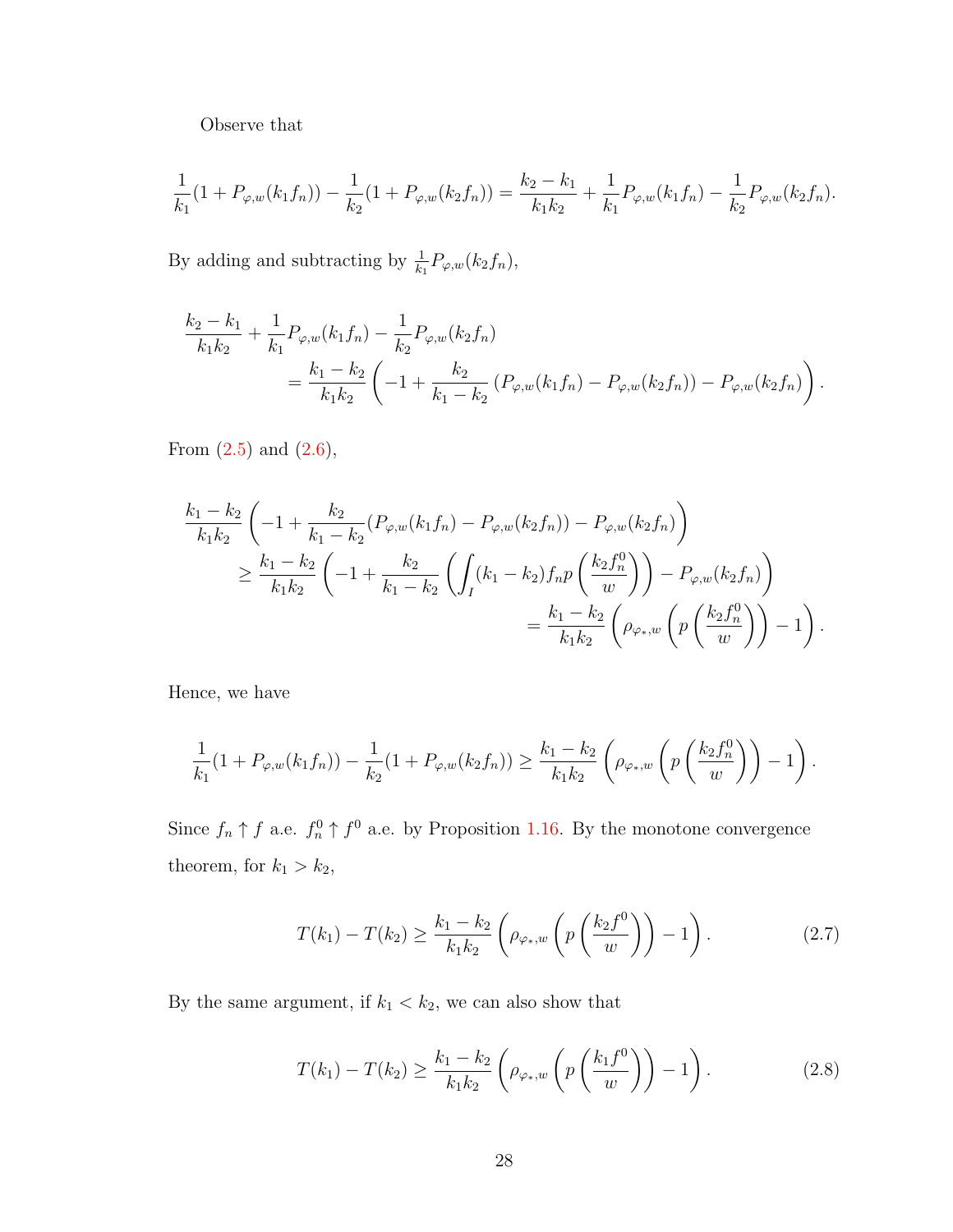For  $0 < k_1 < k_2 < \bar{k}^*$ ,  $\frac{k_1 - k_2}{k_1 k_2}$  $\frac{k_1-k_2}{k_1k_2} < 0 \text{ and } \rho_{\varphi_*,w}\left(p\left(\frac{k_1f^0}{w}\right)\right)$  $\binom{f^{(0)}}{w}$  > (1. So from  $(2.8), T(k)$  $(2.8), T(k)$  is decreasing over  $(0, \bar{k}^*)$ . Moreover, since  $\frac{k_1-k_2}{k_1k_2} > 0$  and  $\rho_{\varphi_*,w} \left( p \left( \frac{k_2 f^0}{w} \right) \right)$  $\left(\frac{2f^0}{w}\right)$  > 1 for  $\bar{k}^{**} < k_1 < k_2 < 1/\bar{\theta}$ ,  $T(k)$  is increasing over  $(\bar{k}^{**}, 1/\bar{\theta})$  by  $(2.7)$ . Notice from the definitions of  $\bar{k}^*$  and  $\bar{k}^{**}$  that  $\rho_{\varphi_*,w}$   $\left(p\left(\frac{k f^0}{w}\right)\right)$  $\left( \frac{f^0}{w} \right)$  = 1 for any  $k \in (\bar{k}^*, \bar{k}^{**})$ . In this case,

$$
||f||_{\mathcal{M}_{\varphi,w}}^0 = \inf_{l>0} T(l) = \frac{1}{k} (1 + P_{\varphi,w}(kf)).
$$

by Theorem [2.5.](#page-30-0)(2). Observe that  $T(l) > T(\bar{k}^*)$  for every  $l < \bar{k}^*$  and  $T(l) > T(\bar{k}^{**})$ for every  $l > \bar{k}^{**}$ . Since  $T(l)$  is continuous on the interval  $(0, 1/\bar{\theta})$  and  $\bar{k}^*, \bar{k}^{**} \in (0, 1/\bar{\theta}), \|f\|_{\mathcal{M}_{\varphi,w}}^0 = \inf_{l>0} T(l) = T(\bar{k}^*) = T(\bar{k}^{**}).$  Hence, if  $k \in \overline{K}(f) = [\overline{k}^*, \overline{k}^{**}],$  then  $||f^0||_{\mathcal{M}_{\varphi,w}} = \frac{1}{k}$  $\frac{1}{k}(1+P_{\varphi,w}(kf)).$ 

To show the converse, define  $T(k)$  and  $\bar{\theta}$  as before. Recall the fact that  $T(k)$  is continuous on the interval  $(0, 1/\bar{\theta})$ . Let  $k_0 > 0$  be such that  $||f||_{\mathcal{M}_{\varphi,w}}^0 = T(k_0) = \inf_{k>0} T(k)$ . If  $k_0 \in (0,\bar{k}^*)$ ,  $T(k_0) > T(\bar{k}^*)$  because  $T(k)$  is decreasing on the interval  $(0, \bar{k}^*)$  by  $(2.8)$ . Also,  $T(k_0) > T(\bar{k}^{**})$  for  $k_0 \in (\bar{k}^{**}, 1/\bar{\theta})$ since  $T(k)$  is increasing on the interval  $(\bar{k}^{**}, 1/\bar{\theta})$  by  $(2.7)$ . Hence  $T(k_0) = ||f||^0_{\mathcal{M}_{\varphi,w}}$ only when  $k_0 \in \overline{K}(f)$ .

For the sequence case, the proof is similar to the function case, so we omit the proof.  $\Box$ 

### <span id="page-35-0"></span>2.2 Separability of the space  $\mathcal{M}_{\varphi,w}$  and  $\mathfrak{m}_{\varphi,w}$

In this section,  $\varphi$  is assumed to be an Orlicz function. Since the space  $\mathcal{M}_{\varphi,w}$  is a rearrangement invariant Banach function space, we first need to show the relationship between  $(\mathcal{M}_{\varphi,w})_a$  and  $(\mathcal{M}_{\varphi,w})_b$ . We have the following results from the general theory of Banach function lattices which will be useful.

**Theorem 2.6.** [\[8,](#page-108-0) Theorem 2.5.5] Let  $(R, \mu)$  be a totally  $\sigma$ -finite nonatomic measure space and let X be an arbitrary rearrangement invariant space over  $(R, \mu)$ .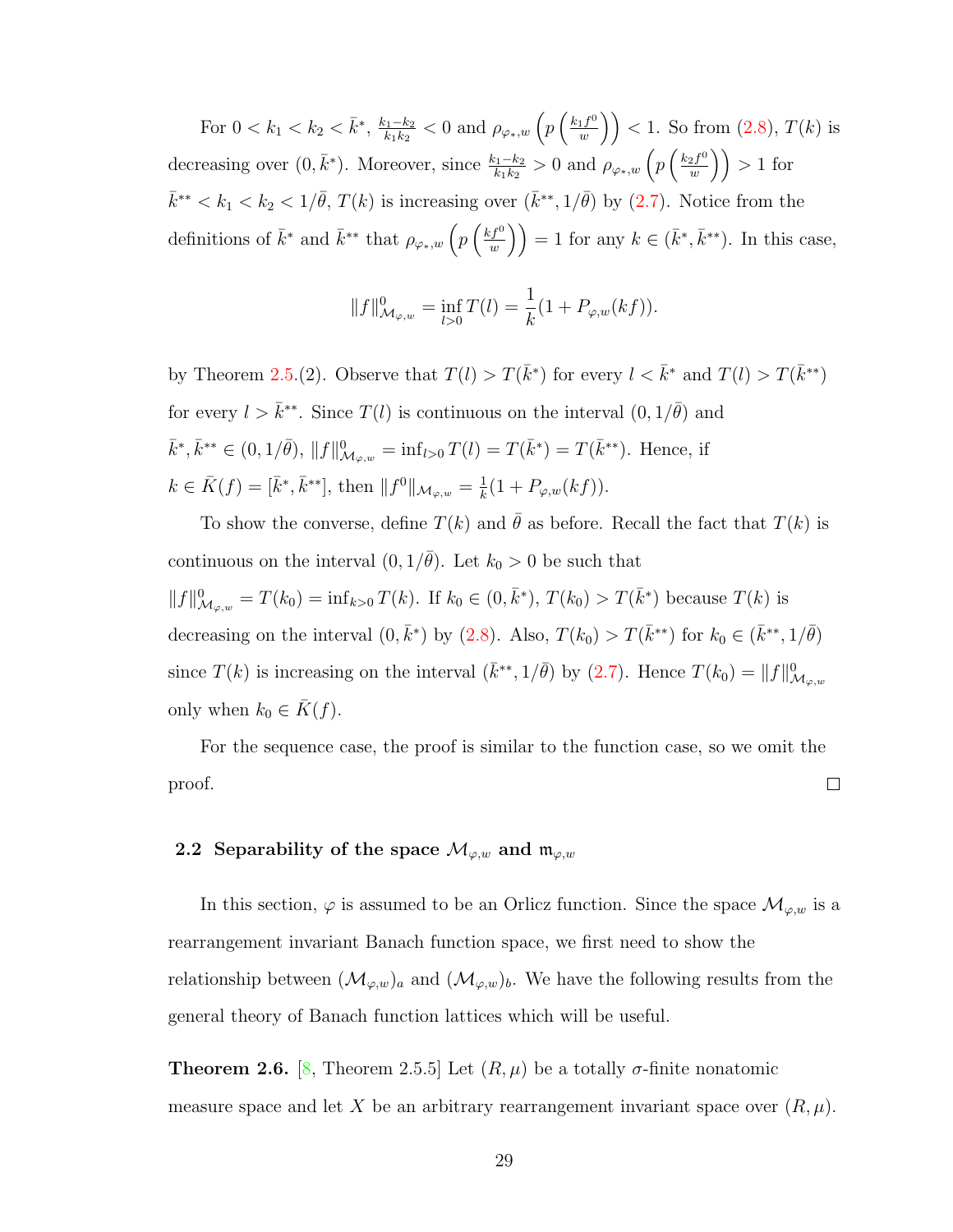The following are equivalent:

- (1)  $\lim_{t\to 0+} \phi_X(t) = 0;$
- (2)  $X_a = X_b$ .

<span id="page-36-0"></span>**Theorem 2.7.** [\[8,](#page-108-0) Theorem 2.5.4] Let  $(R, \mu)$  be completely atomic, consisting of countably many atoms of equal measure. If  $X$  is any rearrangement invariant space over  $(R, \mu)$ , then  $X_a = X_b$  and  $X_b$  is separable.

In view of Theorem [2.6](#page-35-0) and Theorem [2.7,](#page-36-0) we have the following consequence for  $\mathcal{M}_{\varphi,w}.$ 

<span id="page-36-1"></span>**Proposition 2.8.** [\[35,](#page-111-0) Proposition 2.2] The fundamental function  $\phi_{\mathcal{M}}$  of the space  $(\mathcal{M}_{\varphi,w},\|\cdot\|_{\mathcal{M}})$  is expressed as

$$
\phi_{\mathcal{M}}(t) = \frac{t}{W(t)} / \varphi^{-1}\left(\frac{1}{W(t)}\right), \quad t \in (0, \gamma).
$$

Consequently,  $(\mathcal{M}_{\varphi,w})_a = (\mathcal{M}_{\varphi,w})_b$ .

*Proof.* In order to compute the fundamental function  $\phi_{\mathcal{M}}$ , we will use level functions. Let  $x = \chi_{(0,a)}$ ,  $0 < a < \gamma$ . We have that the interval  $(0, a)$  is a level interval with respect to  $w$ , that is  $a$  is a maximal number such that  $\int_0^s x/W(s) \le a/W(a)$  for all  $s \in (0, a)$  [\[27\]](#page-110-0). Indeed for  $s \in (0, a)$ ,  $(\int_0^s x)/W(s) = s/W(s) \le a/W(a)$  since w is decreasing, and a is maximal since if  $s > a$  then  $\left(\int_0^s x\right)/W(s) = a/W(s) < a/W(a)$ . Then the level function

$$
x^{0}(s) = \frac{aw(s)}{W(a)} \chi_{[0,a)}.
$$
\n(2.9)

Therefore,

$$
P_{\varphi,w}(x) = \int_0^a \varphi\left(\frac{a}{W(a)}\right) w(s)ds = \varphi\left(\frac{a}{W(a)}\right) W(a). \tag{2.10}
$$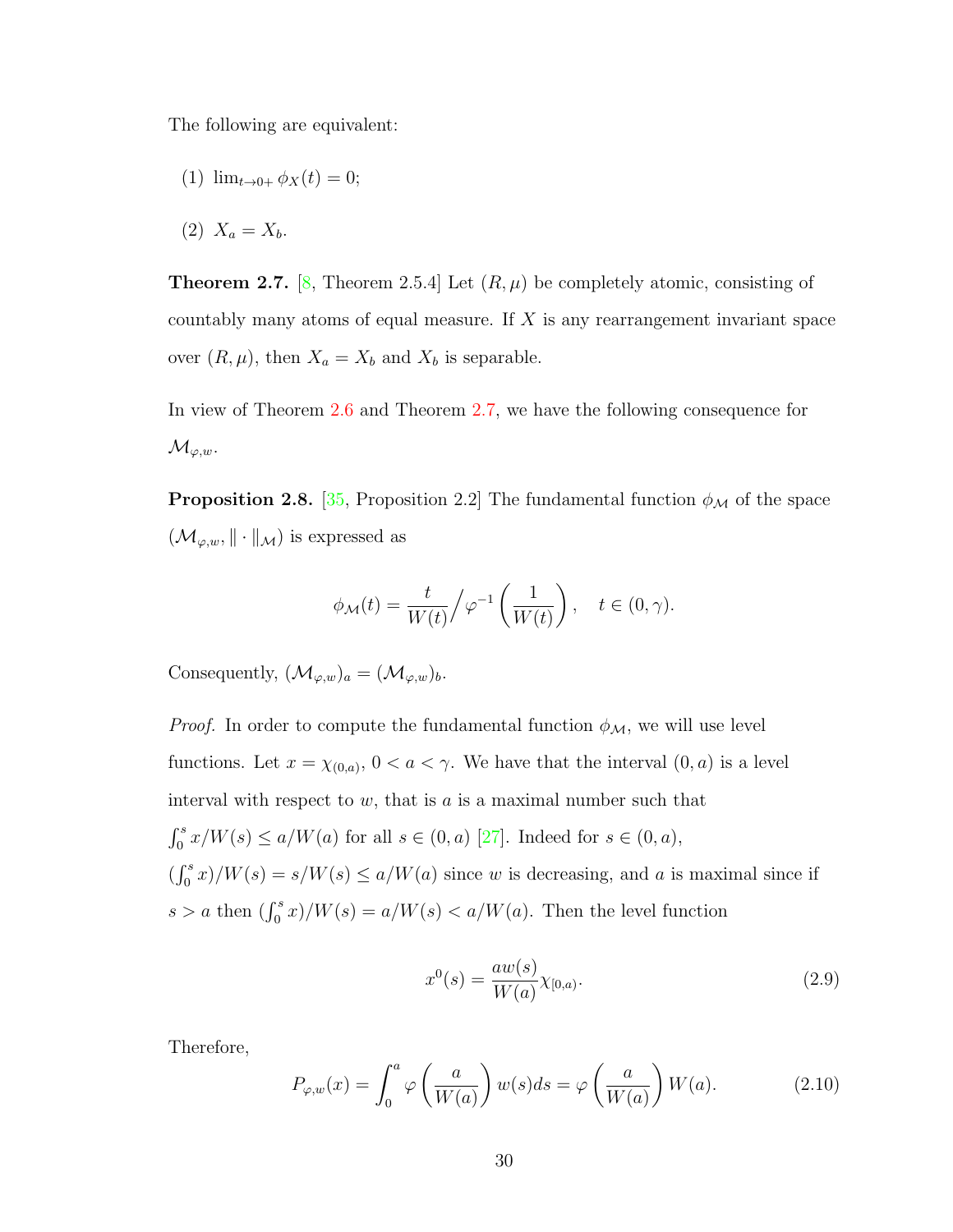By the definition of the Luxemburg norm for  $\mathcal{M}_{\varphi,w}$ ,

$$
\|\chi_{(0,a)}\|_{\mathcal{M}_{\varphi,w}} = \inf \left\{\lambda > 0 : \varphi\left(\frac{a}{\lambda W(a)}\right) W(a) \le 1\right\}.
$$

we see that  $\varphi\left(\frac{a}{\Delta W}\right)$  $\frac{a}{\lambda W(a)}$   $W(a) \leq 1$  if and only if  $\lambda \geq \frac{a}{W(a)}$  $\frac{a}{W(a)}\bigg/\varphi^{-1}\left(\frac{1}{W(a)}\right)$  $\frac{1}{W(a)}$ . Hence,

$$
\|\chi_{(0,a)}\|_{\mathcal{M}_{\varphi,w}} = \frac{a}{W(a)} \Big/ \varphi^{-1} \left( \frac{1}{W(a)} \right).
$$

The function  $a \to a/W(a)$  is increasing, so  $\lim_{a \to 0} a/W(a) = L$ , where  $0 \leq L < \infty$ . Moreover  $\lim_{a\to 0} \varphi^{-1}(1/W(a)) = \infty$ . Hence  $\lim_{a\to 0+} ||\chi_{(0,a)}||_{\mathcal{M}} = 0$ . In view of Theorem [2.6,](#page-35-0) we have  $(\mathcal{M}_{\varphi,w})_a = (\mathcal{M}_{\varphi,w})_b$ .  $\Box$ 

The next property is related to the norm convergence and the modular convergence of the space  $\mathcal{M}_{\varphi,w}$ .

<span id="page-37-0"></span>**Lemma 2.9.** Let  $(f_n)$  be a sequence of measurable functions in  $\mathcal{M}_{\varphi,w}$ . Then,  $\lim_{n\to\infty}||f_n||_{\mathcal{M}_{\varphi,w}} = 0$  if and only if  $\lim_{n\to\infty}P_{\varphi,w}(\lambda f_n) = 0$  for every  $\lambda > 0$ . The same result holds for the sequence space  $\mathfrak{m}_{\varphi,w}$ .

*Proof.* Suppose that  $\lim_{n\to\infty} ||f_n||_{\mathcal{M}_{\varphi,w}} = 0$ . Then for every  $c > 1$  and  $\lambda > 0$ , there exists  $N \in \mathbb{N}$  such that for every  $n \geq N$ ,  $||c\lambda f_n||_{\mathcal{M}_{\varphi,w}} \leq 1$ . This implies that  $P_{\varphi,w}(c\lambda f_n) \leq 1$  for every  $n \geq N$ . By the convexity of  $\varphi$ , we see that  $cP_{\varphi,w}(\lambda f_n) \leq P_{\varphi,w}(c\lambda f_n) \leq 1$ , so  $P_{\varphi,w}(\lambda f_n) \leq \frac{1}{c}$  $\frac{1}{c}$  for every  $n \geq N$ . Since  $c > 1$  is arbitrary, we obtain  $\lim_{n\to\infty} P_{\varphi,w}(\lambda f_n) = 0$  for every  $\lambda > 0$ .

To show the converse, suppose that for every  $\lambda > 0$ ,  $\lim_{n\to\infty} P_{\varphi,w}(\lambda f_n) = 0$ . Then there exists N such that for every  $n \geq N(\lambda)$ ,  $P_{\varphi,w}(\lambda f_n) \leq 1$ . This implies that  $||f_n||_{\mathcal{M}_{\varphi,w}} \leq \frac{1}{\lambda}$  $\frac{1}{\lambda}$  for every  $n \geq N(\lambda)$ . Since  $\lambda > 0$  is arbitrary, we have  $\lim_{n\to\infty}||f_n||_{\mathcal{M}_{\varphi,w}} = 0$ . The sequence case can be proven by the similar argument, so we omit the proof.  $\Box$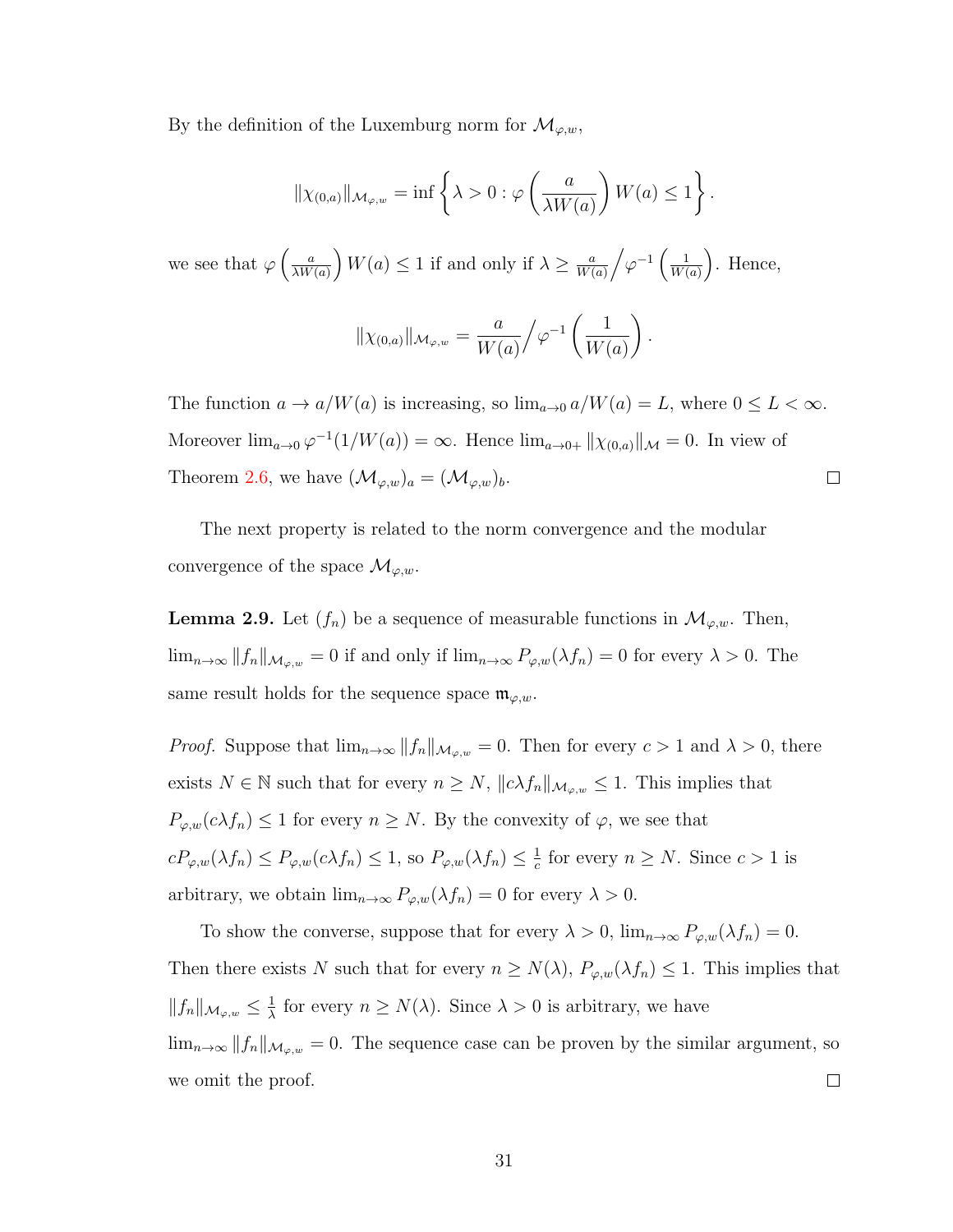<span id="page-38-1"></span>**Theorem 2.10.**  $(\mathcal{M}_{\varphi,w})_a = (\mathcal{M}_{\varphi,w})_b = \{f \in L^0 : P_{\varphi,w}(\lambda f) < \infty \text{ for all } \lambda > 0\}.$  For sequence spaces,  $(\mathfrak{m}_{\varphi,w})_a = (\mathfrak{m}_{\varphi,w})_b = \{x \in l^0 : p_{\varphi,w}(\lambda x) < \infty \text{ for all } \lambda > 0\}.$ 

*Proof.* From Proposition [2.8,](#page-36-1) we have  $(\mathcal{M}_{\varphi,w})_a = (\mathcal{M}_{\varphi,w})_b$ . Let  $f \in (\mathcal{M}_{\varphi,w})_b$ . Then there exists a sequence of simple functions with supports of finite measure  $f_n \uparrow f$ such that  $0 \le f_n \le |f|$  for every  $n \in \mathbb{N}$  and  $||f - f_n||_{\mathcal{M}_{\varphi,w}} \to 0$ . By Lemma [2.9,](#page-37-0)  $P_{\varphi,w}(2\lambda(f - f_n)) \to 0$  for every  $\lambda > 0$ . Hence for every  $\epsilon > 0$ , we can choose  $n \in \mathbb{N}$ such that  $P_{\varphi,w}(2\lambda(f - f_n)) < \epsilon$ . By the convexity of  $P_{\varphi,w}$  and Proposition [2.3,](#page-29-0)

$$
P_{\varphi,w}(\lambda f) = P_{\varphi,w}\left(\frac{2\lambda f_n + 2\lambda (f - f_n)}{2}\right) \le \frac{1}{2} P_{\varphi,w}(2\lambda f_n) + \frac{1}{2} P_{\varphi,w}(2\lambda (f - f_n))
$$
  
< 
$$
< \frac{1}{2} P_{\varphi,w}(2\lambda f_n) + \epsilon < \infty.
$$

Thus,  $f \in \{f \in L^0 : P_{\varphi,w}(\lambda f) < \infty \text{ for all } \lambda > 0\}.$ 

Now, suppose  $f \in L^0$  such that  $P_{\varphi,w}(\lambda f) < \infty$  for every  $\lambda > 0$ . Define  $f_n = f \chi_{\{\frac{1}{n} < |f| < n\}}$ . From Proposition [2.1,](#page-27-0)  $m\{\frac{1}{n} < |f| < n\} \le m\{|f| > \frac{1}{n}\}$  $\frac{1}{n}$ } < ∞, so  $f_n \in (\mathcal{M}_{\varphi,w})_b$  for all  $n \in \mathbb{N}$ . Notice that  $f_n \uparrow f$  a.e and  $|f - f_n| \leq |f|$  a.e. Since  $d_f(\lambda) < \infty$  for every  $\lambda > 0$ ,  $(f - f_n)^* \to 0$  a.e. by Theorem [1.2.](#page-12-0) Also  $(f - f_n)^* \leq f^*$ . From Theorem [1.12](#page-21-0) and Proposition [1.16,](#page-23-0)  $((f - f_n)^*)^0 \to 0$  a.e. and  $((f - f_n)^*)^0 \le (f^*)^0$  a.e. Hence for every  $\lambda > 0$ ,  $\varphi \left( \frac{\lambda ((f - f_n)^*)^0}{w} \right)$  $\left(\frac{(f_n)^*}{w}\right)w \to 0$  a.e. and  $\varphi\left(\frac{\lambda((f-f_n)^*)^0}{w}\right)$  $\left(\frac{f_n)^{*}}{w}\right)w \leq \varphi\left(\frac{\lambda((f-f_n)^*)^0}{w}\right)$  $\left(\frac{f_n(x)}{w}\right)w$  a.e. By the Lebesgue dominated convergence theorem, we have  $P_{\varphi,w}(\lambda(f - f_n)) = \int_I \varphi \left( \frac{\lambda((f - f_n))^s}{w} \right)$  $\left(\frac{(f_n)^*}{w}\right)^0 w \to 0$ . Thus,  $||f - f_n||_{\mathcal{M}_{\varphi, w}} \to 0$  by Proposition [2.9,](#page-37-0) and this shows that  $f \in (\mathcal{M}_{\varphi, w})_b = (\mathcal{M}_{\varphi, w})_a$ . For the sequence spaces,  $(\mathfrak{m}_{\varphi,w})_a = (\mathfrak{m}_{\varphi,w})_b$  from Theorem [2.7.](#page-36-0) By replacing

 $P_{\varphi,w}$  with  $p_{\varphi,w}$ , we can prove the second equality by the similar argument from the  $\Box$ function space case.

To prove Theorem [2.13,](#page-40-0) we need the following results.

<span id="page-38-0"></span>**Theorem 2.11.** If  $\varphi$  does not the satisfy the appropriate  $\Delta_2$  condition, there exists a sequence of non-negative functions  $f_k \in \mathcal{M}_{\varphi,w}$  with pairwise disjoint supports such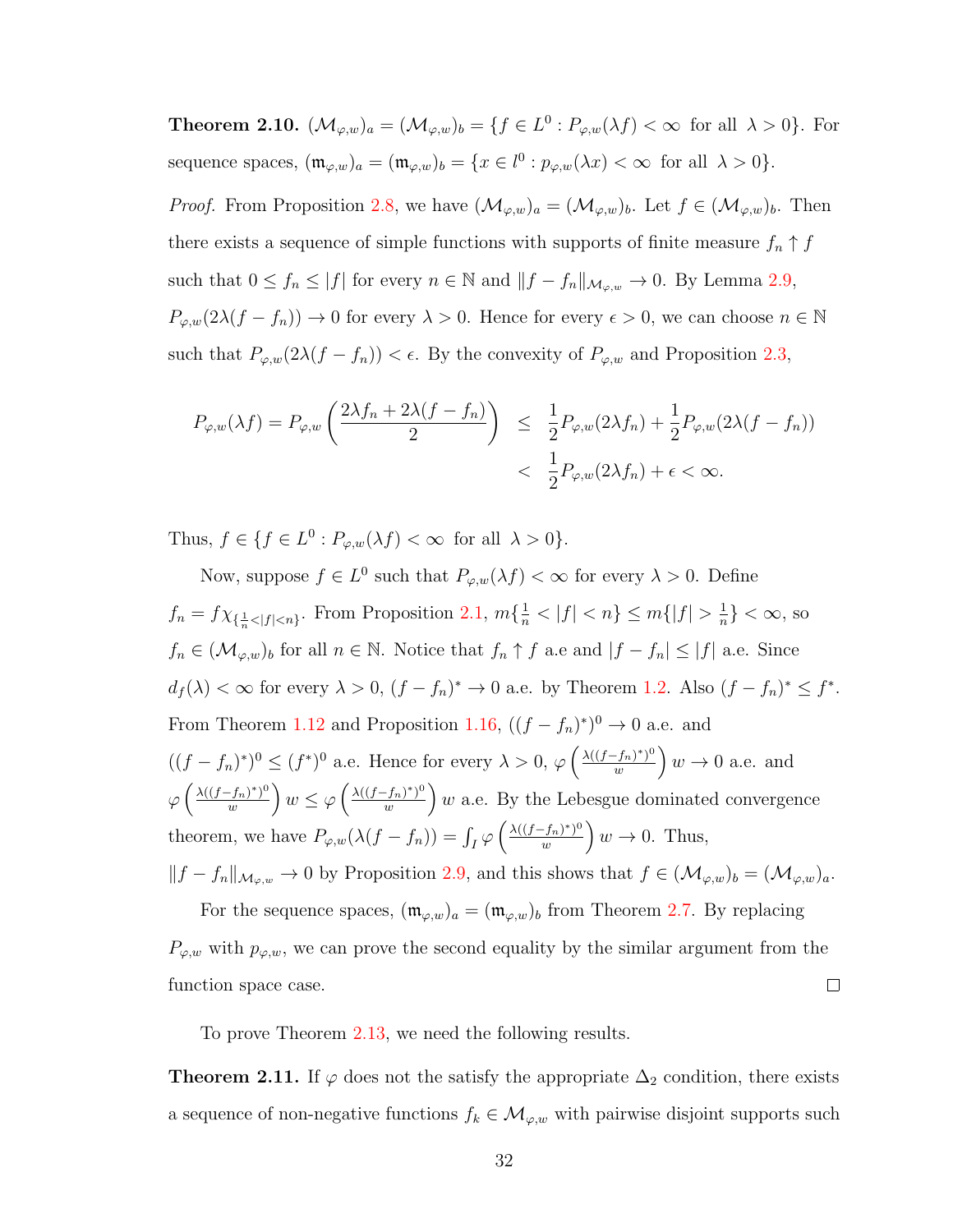that  $||f_k||_{\mathcal{M}_{\varphi,w}} = 1$  and  $||\sum_{k=1}^{\infty} f_k||_{\mathcal{M}_{\varphi,w}} = 1$  for every  $k \in \mathbb{N}$ . The similar result holds for the sequence spaces  $\mathfrak{m}_{\varphi,w}$ .

Proof. Since the proof for the infinite Lebesgue measure space is similar to the finite Lebesgue measure space case, we only consider when  $\gamma < \infty$ . In this case, we have  $\int_0^\gamma w = W(\gamma) < \infty$ . Assume that  $\varphi$  does not satisfy the  $\Delta_2^{\infty}$  condition. Then by Lemma [1.5,](#page-17-0) there exists an increasing sequence of real numbers  $(u_n)$  with  $u_n \uparrow \infty$ such that

<span id="page-39-0"></span>
$$
\varphi\left(\left(1+\frac{1}{n}\right)u_n\right) > 2^n \varphi(u_n) \text{ for every } n \in \mathbb{N}.
$$
 (2.11)

Choose  $u_1$  that satisfies  $\frac{1}{\varphi(u_1)} < W(\gamma)$ . Since  $\sum_{n=1}^{\infty}$  $\frac{1}{2^n \varphi(u_n)} \leq \frac{1}{\varphi(u_1)} < W(\gamma)$ , there exists  $t_0 \in (0, \gamma)$  such that  $W(t_0) = \sum_{n=1}^{\infty}$ 1  $\frac{1}{2^n\varphi(u_n)}$ . Hence we can choose  $t_n \downarrow 0$  such that  $\frac{1}{2^n \varphi(u_n)} = \int_{t_n}^{t_{n-1}} w$  for every  $n \in \mathbb{N}$ . Let  $(t_{n_i})$  be a subsequence of  $(t_n)$  such that  $\sum_{k=0}^{\infty} t_{n_k} < \gamma$ , where  $t_{n_0} = t_0$ . For  $k \in \mathbb{N}$ , define

$$
f_k = \sum_{n=n_k+1}^{\infty} u_n w \chi_{[t_n + \sum_{i=0}^{k-1} t_{n_i}, t_{n-1} + \sum_{i=0}^{k-1} t_{n_i})}.
$$

We see that  $f_k^* = \sum_{n=n_k+1}^{\infty} u_n w \chi_{[t_n,t_{n-1})}$ . In view of Theorem [1.10,](#page-21-1)  $\frac{f_k^*}{w} = \sum_{n=n_k+1}^{\infty} u_n \chi_{[t_n,t_{n-1})}$  is a decreasing function, so  $f_k^* = (f_k^*)^0$ . Hence

$$
P_{\varphi,w}(f_k) = \int_I \varphi\left(\frac{(f_k^*)^0}{w}\right)w = \sum_{n=n_k+1}^{\infty} \varphi(u_n) \int_{t_n}^{t_{n-1}} w = \frac{1}{2^{n_k}} \le \frac{1}{2^k}.
$$

Now, let  $s > 1$ . Then there exists  $j_0$  such that for all  $n > j_0$ ,  $1 + \frac{1}{n} < s$ . Let  $N = \max\{j_0, n_k + 1\}$ . For  $n \ge N$ , by  $(2.11)$ , we have

$$
P_{\varphi,w}(sf_k) = \sum_{n=n_k+1}^{\infty} \varphi(su_n) \int_{t_n}^{t_{n-1}} w \ge \sum_{n=N}^{\infty} \varphi\left(\left(1+\frac{1}{n}\right)u_n\right) \int_{t_n}^{t_{n-1}} w > \sum_{n=N}^{\infty} \frac{2^n \varphi(u_n)}{2^n \varphi(u_n)} = \infty.
$$

Hence  $||f_k||_{\mathcal{M}_{\varphi,w}} = 1.$ 

To show  $\|\sum_{k=1}^{\infty} f_k\|_{\mathcal{M}_{\varphi,w}} = 1$ , observe that  $1 = \|f_k\|_{\mathcal{M}_{\varphi,w}} \le \|\sum_{k=1}^{\infty} f_k\|_{\mathcal{M}_{\varphi,w}}$ . By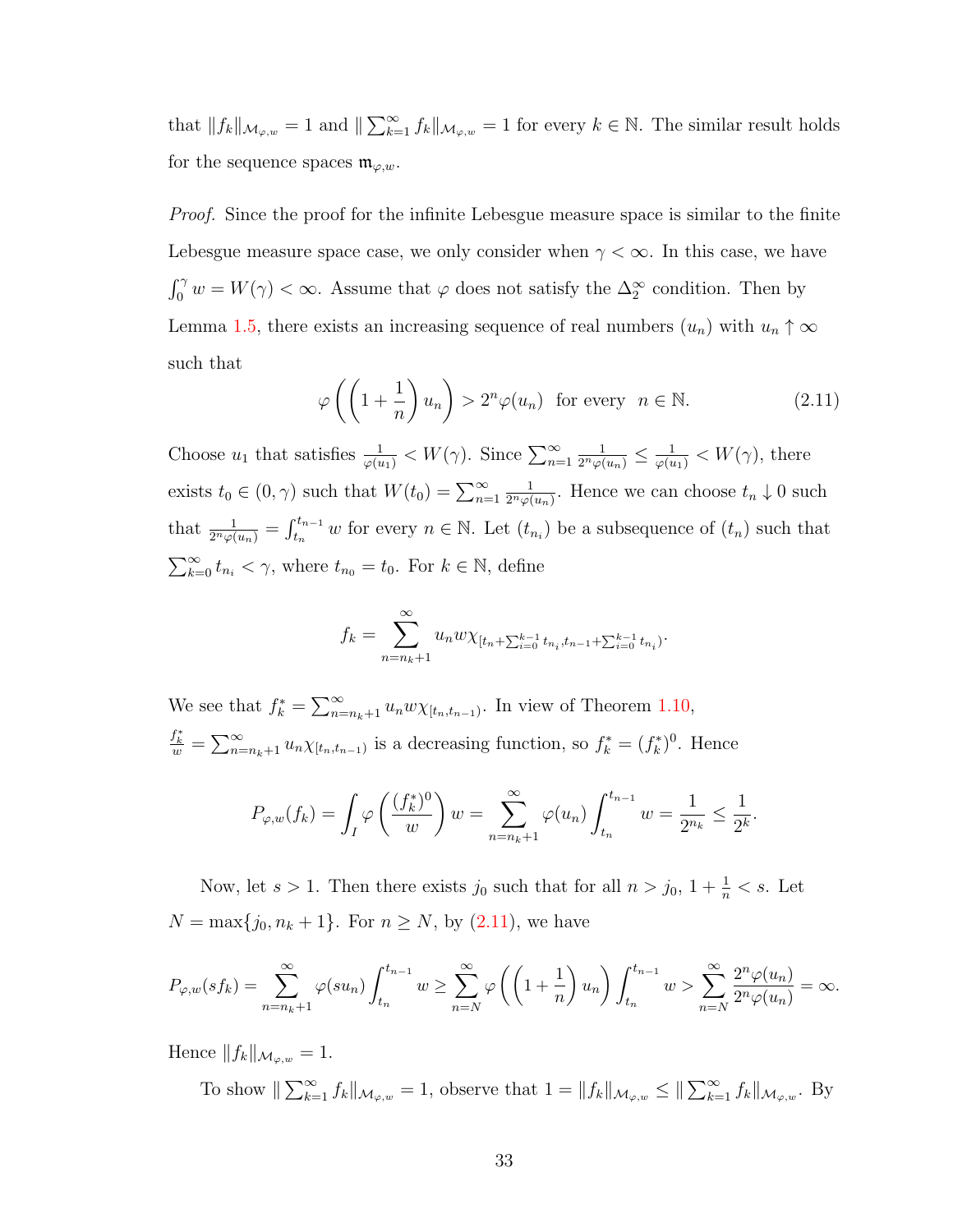the orthogonal superadditivity of  $P_{\varphi,w}$ , we have  $P_{\varphi,w}(\sum_{k=1}^{\infty} f_k) \geq \sum_{k=1}^{\infty} P_{\varphi,w}(f_k)$ . Let  $r > 1$ . Since  $P_{\varphi,w}(rf_k) = \infty$  for all k, we have

$$
P_{\varphi,w}\left(r\sum_{k=1}^{\infty}f_k\right) \ge \sum_{k=1}^{\infty}P_{\varphi,w}(rf_k) \ge P_{\varphi,w}(rf_k) = \infty.
$$

Thus,  $\|\sum_{k=1}^{\infty} f_k\|_{\mathcal{M}_{\varphi,w}} = 1.$ 

We can show the analogous result for the space  $\mathfrak{m}_{\varphi,w}$  by using the similar method from the proof of Theorem 8 in [\[10\]](#page-108-1). In the proof, the sequence of  $y_k \in \lambda_{\varphi,w}$ such that  $y_k$ 's are pairwise disjoint,  $||y_k|| = 1$  for every  $k \in \mathbb{N}$ , and  $\|\sum_{k=1}^{\infty} y_k\| = 1$ , is constructed. By the fact that  $(x^*w)^0 = x^*w$  for  $x \in l^0$ , we can also construct a sequence of  $z_k$ , where  $z_k = y_k w$  for every  $k \in \mathbb{N}$ , such that  $z_k$ 's are pairwise disjoint,  $||z_k||_{\mathfrak{m}_{\varphi,w}} = 1$  for every  $k \in \mathbb{N}$ , and  $\|\sum_{k=1}^{\infty} z_k\|_{\mathfrak{m}_{\varphi,w}} = 1$  in a similar way.  $\Box$ 

From the proof of Theorem [2.11,](#page-38-0) we have the following consequence.

<span id="page-40-1"></span>Corollary 2.12. If  $\varphi$  does not satisfy the appropriate  $\Delta_2$  condtion, there exists  $f \in \mathcal{M}_{\varphi,w}$  such that  $P_{\varphi,w}(f) \leq 1$  but  $P_{\varphi,w}(rf) = \infty$  for  $r > 1$ . The similar result holds for the space  $\mathfrak{m}_{\varphi,w}$ .

Now, we are ready to prove the main result of this section.

<span id="page-40-0"></span>Theorem 2.13. The following are equivalent:

- (1)  $\mathcal{M}_{\varphi,w} = \{f \in L^0 : P_{\varphi,w}(\lambda f) < \infty \text{ for all } \lambda > 0\};$
- (2)  $\varphi$  satisfies the  $\Delta_2$  condition when  $\gamma = \infty$  or the  $\Delta_2^{\infty}$  condition when  $\gamma < \infty$ .

*Proof.* Suppose that  $\varphi$  does not satisfy the appropriate  $\Delta_2$  condition. Then by Corollary [2.12,](#page-40-1) there exists  $f \in \mathcal{M}_{\varphi,w}$  such that  $P_{\varphi,w}(f) \leq 1$  and  $P_{\varphi,w}(2f) = \infty$ . Hence  $f \notin \{f \in L^0 : P_{\varphi,w}(\lambda f) < \infty \text{ for all } \lambda > 0\}$ , and this shows  $(1) \Rightarrow (2)$ . To prove  $(2) \Rightarrow (1)$ , we only show for  $\varphi$  satisfying the  $\Delta_2^{\infty}$  condition since the infinite measure space case is similar to the finite measure space case. So  $I = [0, \gamma)$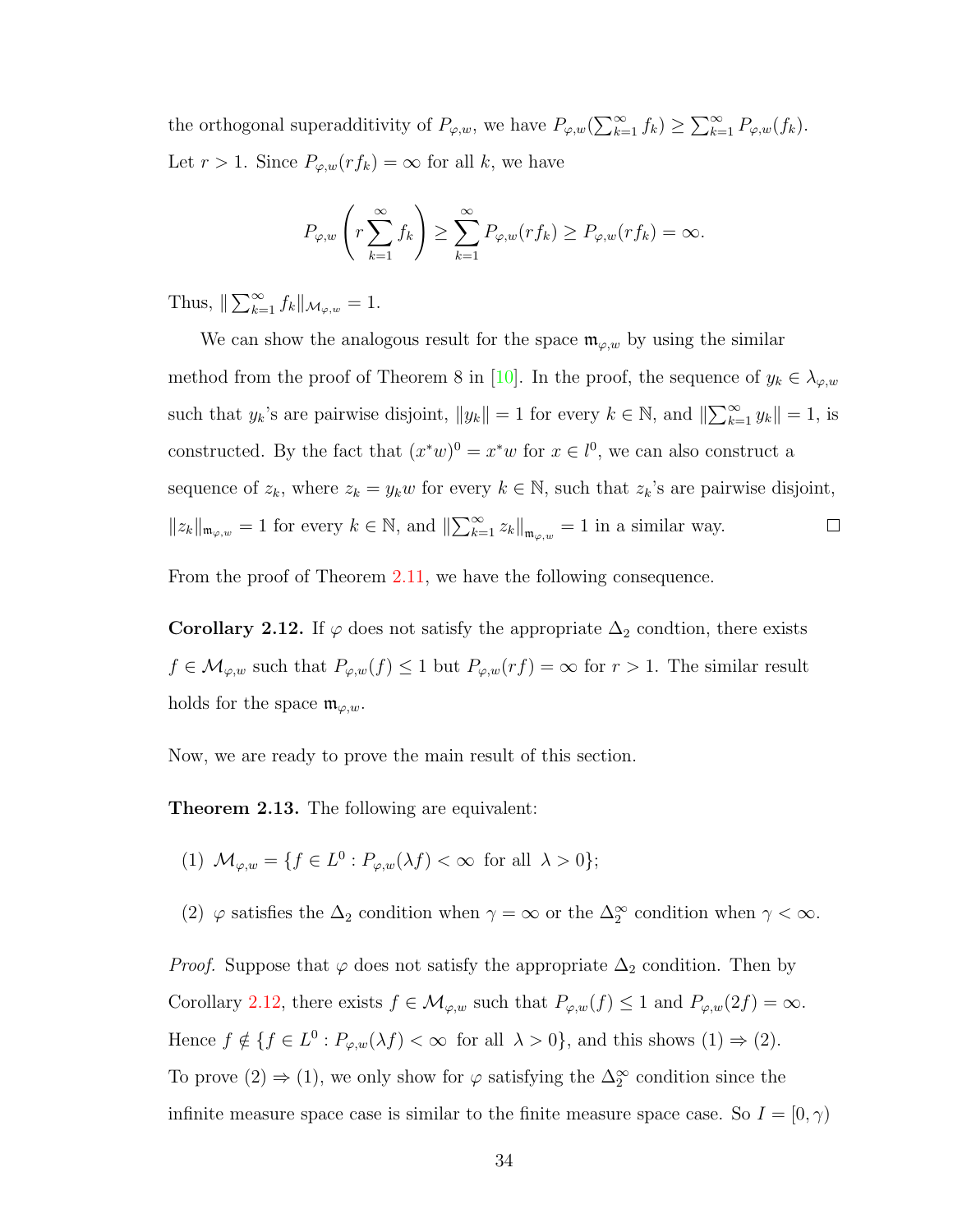where  $\gamma < \infty$  and there exist  $K > 0$  and  $u_0 \geq 0$  such that  $\varphi(2u) \leq K\varphi(u)$  for every  $u \geq u_0$ . Also,  $W(t) = \int_0^t w < \infty$  for all  $t \in I$ . Let  $f \in \mathcal{M}_{\varphi,w}$ . Then  $P_{\varphi,w}(\eta f) < \infty$ for some  $\eta > 0$ . We first show that  $P_{\varphi,w}(2\eta f) < \infty$ . Define a set  $A = \left\{\frac{(f^*)^0}{w} \ge \frac{u_0}{\eta}\right\}$  $\frac{u_0}{\eta}$ . In view of Theorem [1.10,](#page-21-1)  $A = (0, c) \subset I$  because  $\frac{(f^*)^0}{m}$  $\frac{y}{w}$  is decreasing. From the fact that  $\varphi$  satisfying the  $\Delta_2^{\infty}$  condition and  $\frac{(f^*)^0}{w} < \frac{u_0}{\eta}$  $\frac{\mu_0}{\eta}$  on  $(c, \gamma)$ , we have

$$
P_{\varphi,w}(2\eta f) = \int_I \varphi\left(\frac{2\eta(f^*)^0}{w}\right)w = \int_I \varphi\left(\frac{2\eta(f^*)^0}{w}\right)w + \int_c^{\gamma} \varphi\left(\frac{2\eta(f^*)^0}{w}\right)w
$$
  

$$
\leq K \int_0^c \varphi\left(\frac{\eta(f^*)^0}{w}\right)w + \varphi(2u_0)(W(\gamma) - W(c))
$$
  

$$
\leq KP_{\varphi,w}(\eta f) + \varphi(2u_0)(W(\gamma) - W(c)).
$$

Since  $W(\gamma) < \infty$ ,  $\varphi(2u_0)(W(\gamma) - W(c)) < \infty$ . In addition,  $P_{\varphi,w}(\eta f) < \infty$ , so we showed  $P_{\varphi,w}(2\eta f) < \infty$ .

If  $P_{\varphi,w}(2\eta f) < \infty$ , we also have  $P_{\varphi,w}(2^n\eta f) < \infty$  by the similar argument. Let  $\lambda \in \mathbb{R}^+$ . Then there exists  $n \in \mathbb{N}$  such that  $\lambda < 2^n \eta$ . Hence by the monotonicity of  $P_{\varphi,w}$ , we have  $P_{\varphi,w}(\lambda f) \leq P_{\varphi,w}(2^n \eta f) < \infty$ . Therefore,  $P_{\varphi,w}(\lambda f) < \infty$  for every  $\lambda > 0$ .  $\Box$ 

<span id="page-41-0"></span>Theorem 2.14. The following are equivalent:

- (1)  $\mathfrak{m}_{\varphi,w} = \{x \in l^0 : p_{\varphi,w}(\lambda x) < \infty \text{ for all } \lambda > 0\};$
- (2)  $\varphi \in \Delta_2^0$ .

Here is a general result related to separability of a Banach function lattice.

<span id="page-41-2"></span>**Theorem 2.15.** [\[8,](#page-108-0) Corollary 1.5.6] A Banach function lattice X is separable if and only if it has order-continuous norm and its underlying measure is separable.

<span id="page-41-1"></span>Hence we have the following consequence of Theorem [2.13](#page-40-0) and Theorem [2.14.](#page-41-0)

**Corollary 2.16.** The function space  $\mathcal{M}_{\varphi,w}$  is separable if and only if  $\varphi$  satisfies the appropriate  $\Delta_2$  condition. The sequence space  $\mathfrak{m}_{\varphi,w}$  is separable if and only if  $\varphi$ satisfies the  $\Delta_2^0$  condition.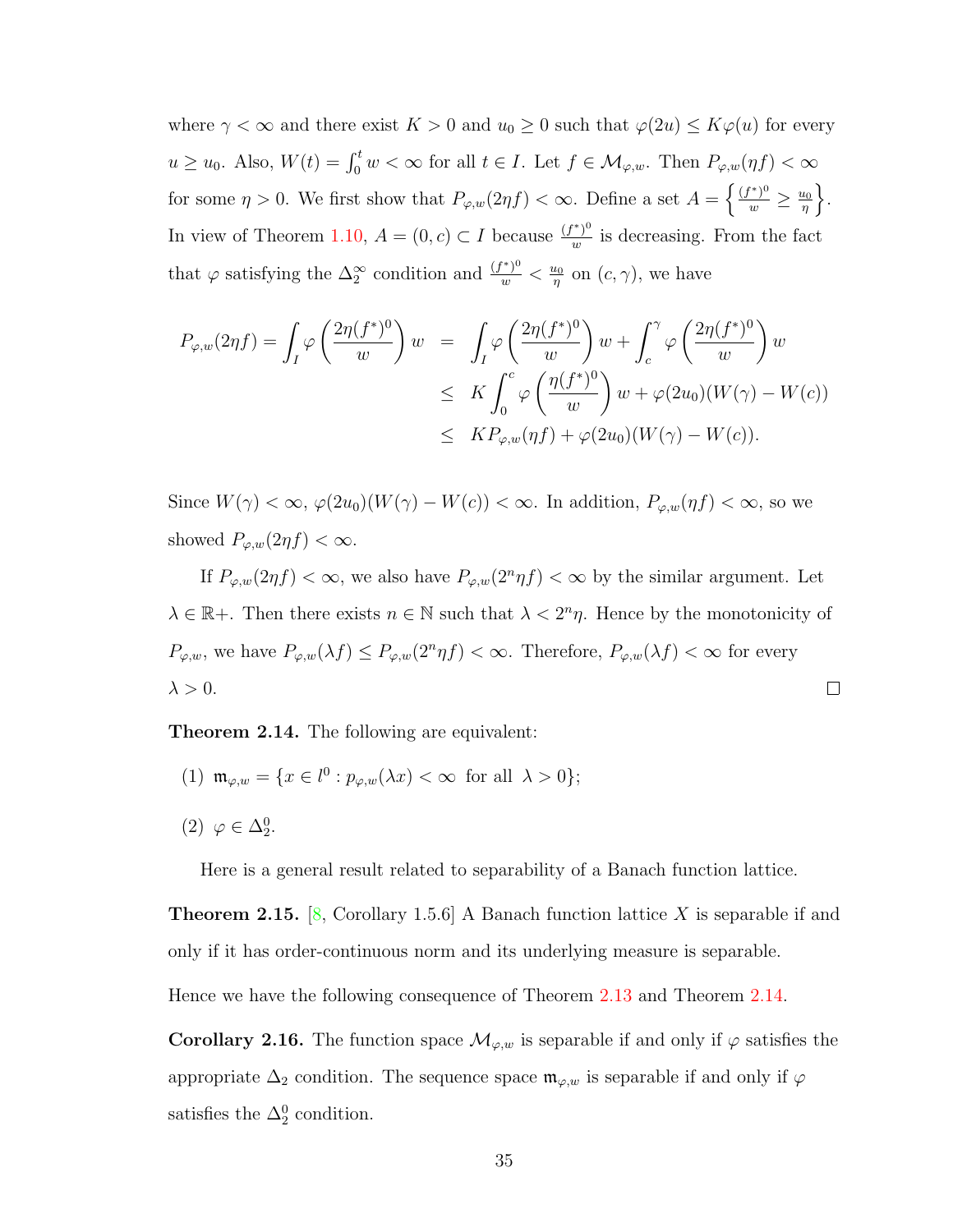*Proof.* From Corollary [2.16,](#page-41-1)  $\varphi$  satisfies the appropriate  $\Delta_2$  condition if and only if  $\mathcal{M}_{\varphi,w} = \{f \in L^0 : P_{\varphi,w}(\lambda f) < \infty \text{ for all } \lambda > 0\}.$  In view of Theorem [2.10,](#page-38-1)  $\mathcal{M}_{\varphi,w} = (\mathcal{M}_{\varphi,w})_a = (\mathcal{M}_{\varphi,w})_b$ , so the space  $\mathcal{M}_{\varphi,w}$  is order-continuous. Since the Lebesgue measure m is separable, by Theorem [2.15,](#page-41-2) the space  $\mathcal{M}_{\varphi,w}$  is separable.

For the space  $\mathfrak{m}_{\varphi,w}$ , from Theorem [2.14,](#page-41-0)  $\varphi$  satisfies the  $\Delta_2^0$  condition if and only if  $\mathfrak{m}_{\varphi,w} = \{x \in l^0 : p_{\varphi,w}(\lambda x) < \infty \text{ for all } \lambda > 0\}$ . By Theorem [2.7](#page-36-0) and Theorem [2.10,](#page-38-1)  $\mathfrak{m}_{\varphi,w} = (\mathfrak{m}_{\varphi,w})_a = (\mathfrak{m}_{\varphi,w})_b$  is separable.  $\Box$ 

# 2.3 Isomorphic and isometric copies of  $c_0$  and  $l^{\infty}$  in  $\mathcal{M}_{\varphi,w}$  and  $\mathfrak{m}_{\varphi,w}$

In this section, assume that  $\varphi$  is an Orlicz function. We provide the following facts which are useful for our main result.

**Definition 2.17.** A Banach function lattice X is said to be a  $KB$ -space if it is order-continuous with the Fatou property.

<span id="page-42-0"></span>**Theorem 2.18.** [\[6,](#page-108-2) Theorem 4.60] A Banach lattice X does not have an isomorphic copy of  $c_0$  if and only if X is a  $KB$ -space.

Now we are ready to present the main result of this section.

Theorem 2.19. The following are equivalent:

- (1)  $\varphi$  satisfies the  $\Delta_2$  condition when  $\gamma = \infty$  or  $\varphi$  satisfies the  $\Delta_2^{\infty}$  condition when  $\gamma < \infty$  (resp.  $\varphi$  satisfies the  $\Delta_2^0$  condition);
- (2)  $\mathcal{M}_{\varphi,w}$  (resp.  $\mathfrak{m}_{\varphi,w}$ ) does not have an isometric copy of  $l^{\infty}$ ;
- (3)  $\mathcal{M}_{\varphi,w}$  (resp.  $\mathfrak{m}_{\varphi,w}$ ) does not have an isometric copy of  $c_0$ ;
- (4)  $\mathcal{M}_{\varphi,w}$  (resp.  $\mathfrak{m}_{\varphi,w}$ ) does not have an isomorphic copy of  $c_0$ ;
- (5)  $\mathcal{M}_{\varphi,w}$  (resp.  $\mathfrak{m}_{\varphi,w}$ ) is a KB-space;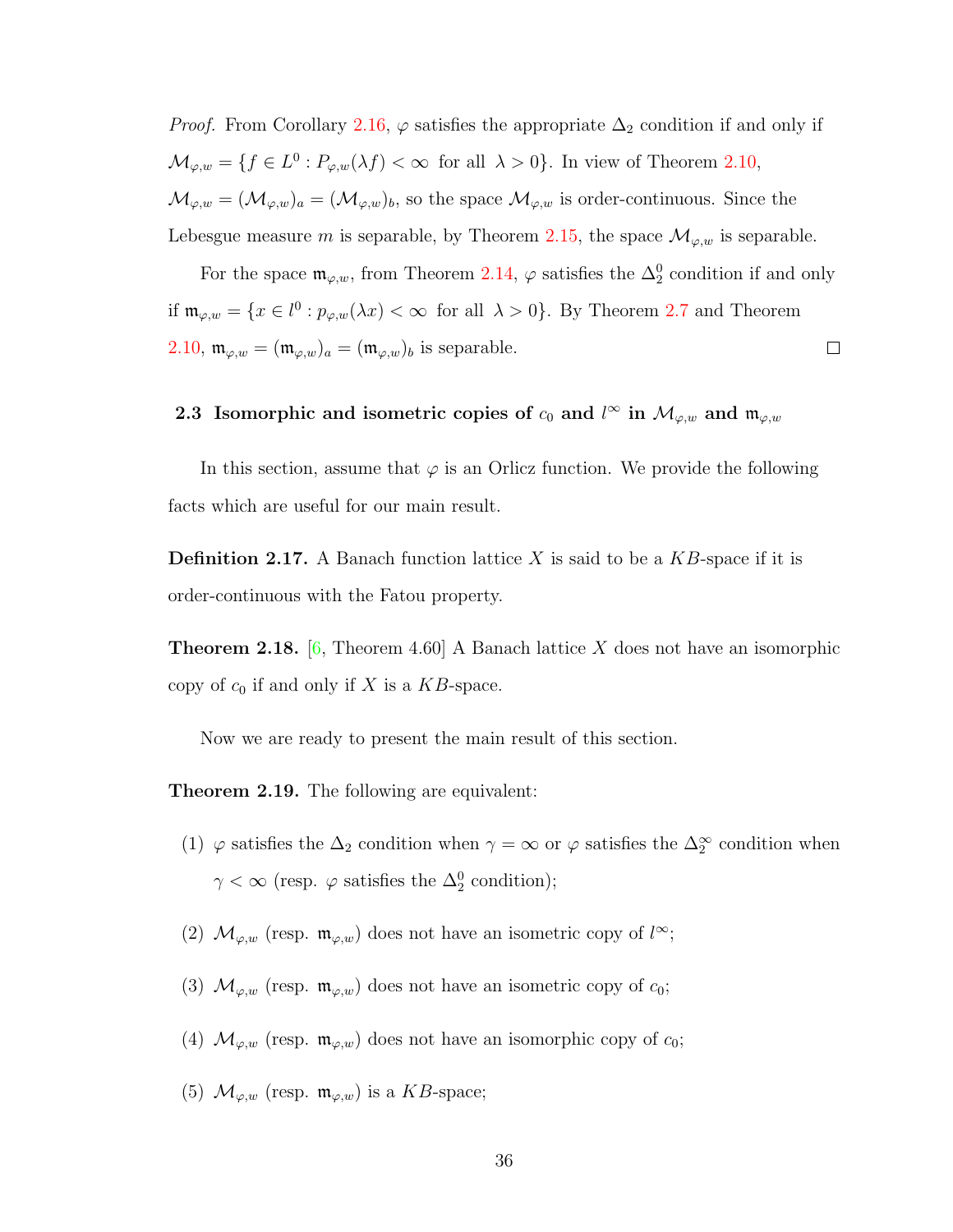(6)  $\mathcal{M}_{\varphi,w}$  (resp.  $\mathfrak{m}_{\varphi,w}$ ) is separable.

*Proof.* (4)  $\implies$  (3)  $\implies$  (2) is clear. Since a KB-space is order-continuous and the Lebesgue measure m is separable, in view of Theorem [2.15,](#page-41-2) (5)  $\iff$  (6). We have (4)  $\iff$  (5) by Theorem [2.18.](#page-42-0) (1)  $\iff$  (6) was shown in Corollary [2.16.](#page-41-1)

We only have to show (2)  $\implies$  (1). Let  $\varphi$  be an Orlicz function which does not satisfy the appropriate  $\Delta_2$  condition. In view of Theorem [2.11,](#page-38-0) let  $(f_k)$  be a sequence of non-negative functions in  $\mathcal{M}_{\varphi,w}$  with pairwise disjoint supports such that  $||f_k||_{\mathcal{M}_{\varphi,w}} = 1$  and  $||\sum_{k=1}^{\infty} f_k||_{\mathcal{M}_{\varphi,w}} = 1$  for every  $k \in \mathbb{N}$ . Define an operator  $T: l^{\infty} \to \mathcal{M}_{\varphi,w}$  such that  $Tx = \sum_{k=1}^{\infty} |x(k)| f_k$ . Then we get

$$
||Tx||_{\mathcal{M}_{\varphi,w}} = \left\|\sum_{k=1}^{\infty} |x(k)| f_k\right\|_{\mathcal{M}_{\varphi,w}} \leq ||x||_{\infty} \left\|\sum_{k=1}^{\infty} f_k\right\|_{\mathcal{M}_{\varphi,w}} = ||x||_{\infty}.
$$

Observe that for any  $0 < \lambda < 1$ , there exists  $|x(k_0)|$  such that  $\frac{|x(k_0)|}{\lambda ||x||_{\infty}} > 1$ . Hence we have

$$
P_{\varphi,w}\left(\frac{\sum_{k=1}^{\infty}|x(k)|f_k}{\lambda\|x\|_{\infty}}\right) > P_{\varphi,w}\left(\frac{|x(k_0)|f_{k_0}}{\lambda\|x\|_{\infty}}\right) = \infty,
$$

which shows that  $||Tx||_{\mathcal{M}_{\varphi,w}} = ||x||_{\infty}$ . Thus, the space  $\mathcal{M}_{\varphi,w}$  contains an isometric copy of  $l^{\infty}$  if  $\varphi$  does not satisfy the appropriate  $\Delta_2$  condition. The proof is finished.

To show (2)  $\implies$  (1) for the space  $\mathfrak{m}_{\varphi,w}$ , the similar argument from the function case is applied in view of Theorem [2.11.](#page-38-0)  $\Box$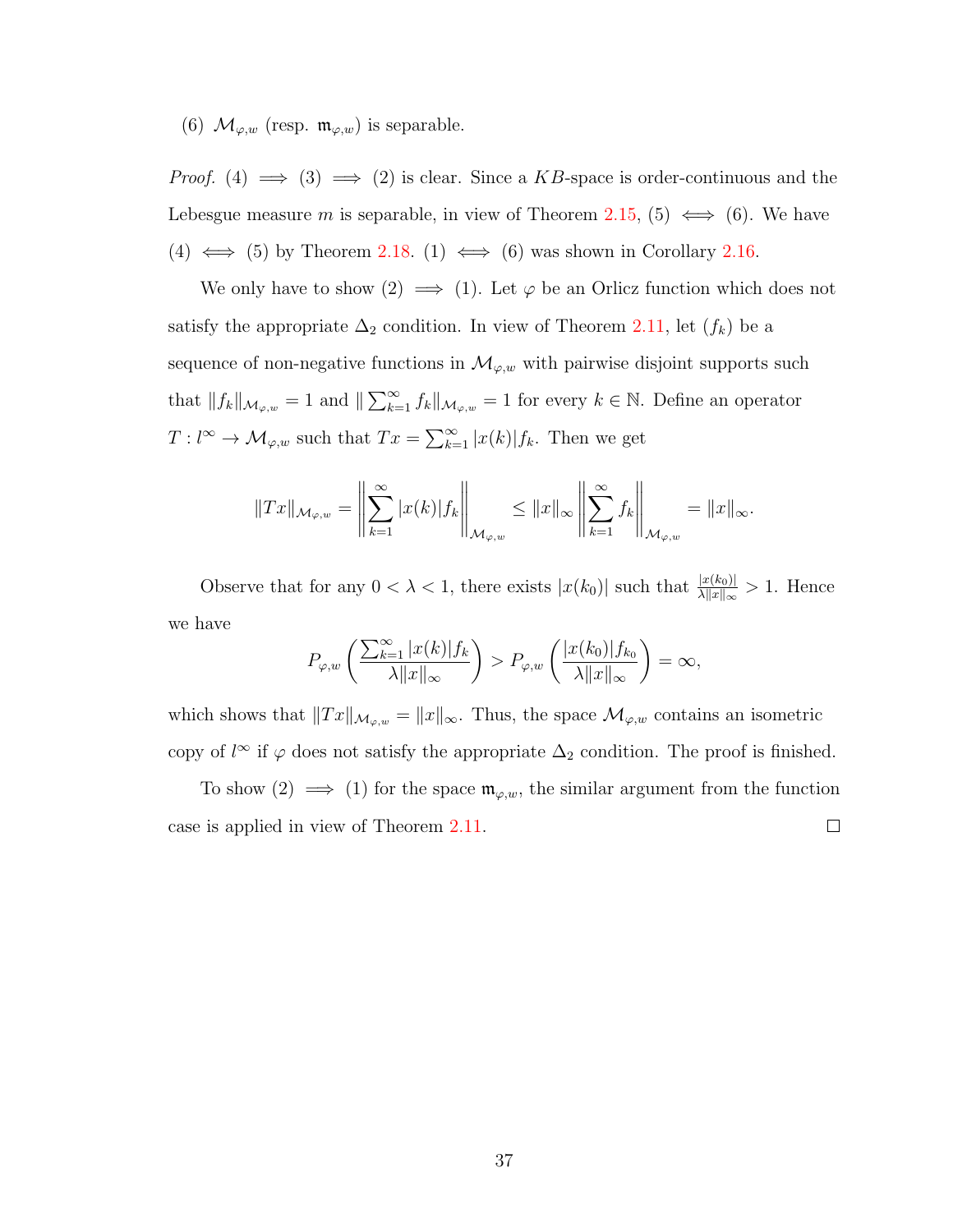## CHAPTER 3

#### M-IDEAL PROPERTIES IN ORLICZ-LORENTZ SPACES

In this chapter, the M-ideal properties and M-embeddedness in Orlicz-Lorentz spaces and their applications are investigated. The materials in Section [3.1](#page-45-0) and Section [3.2](#page-48-0) are submitted for a publication [\[26\]](#page-110-1).

<span id="page-44-0"></span>**Definition 3.1.** Let Y be a closed subspace of a Banach space X. We say Y is an M-ideal in X if the range of a bounded projection  $P: X^* \to X^*$  satisfying

$$
||x^*|| = ||Px^*|| + ||x^* - Px^*|| \text{ for all } x^* \in X^*
$$

is  $Y^{\perp}$ . When Y is an M-ideal in its bidual  $X^{**}$ , we say Y is M-embedded.

The general overview of M-ideals and their applications are given in [\[23\]](#page-110-2). There are many examples of spaces that are  $M$ -ideals and  $M$ -embedded. For instance,  $c_0$ is an M-ideal in  $l^{\infty}$  [\[23\]](#page-110-2). It is shown that the order-continuous subspace of  $L^1 + L^{\infty}$ with the standard norm is not an  $M$ -ideal, but there is an equivalent norm which makes this subspace an *M*-ideal  $[25]$ . In the case of Orlicz spaces, the order-continuous subspaces of Orlicz spaces equipped with the Luxemburg norm are  $M$ -ideals  $[7, 43]$  $[7, 43]$  $[7, 43]$ , but this is not true when the spaces are equipped with the Orlicz norm and the Orlicz function  $\varphi$  does not satisfy the appropriate  $\Delta_2$  condition [\[12\]](#page-109-0). Also, under certain growth conditions on an Orlicz function  $\varphi$  and its complementary function  $\varphi_*$ , the order continuous subspaces of Orlicz function and sequence spaces equipped with the Luxemburg norm are M-embedded. Throughout this chapter, we always assume that  $\varphi$  is an Orlicz N-function.

First, we observe that for  $f \in \Lambda_{\varphi,w}$ , the distribution function  $d_f(\lambda)$  is always finite. To show this, let  $f \in \Lambda_{\varphi,w}$ . Then there exists  $\eta > 0$  such that  $\rho_{\varphi,w}(\eta f) < \infty$ .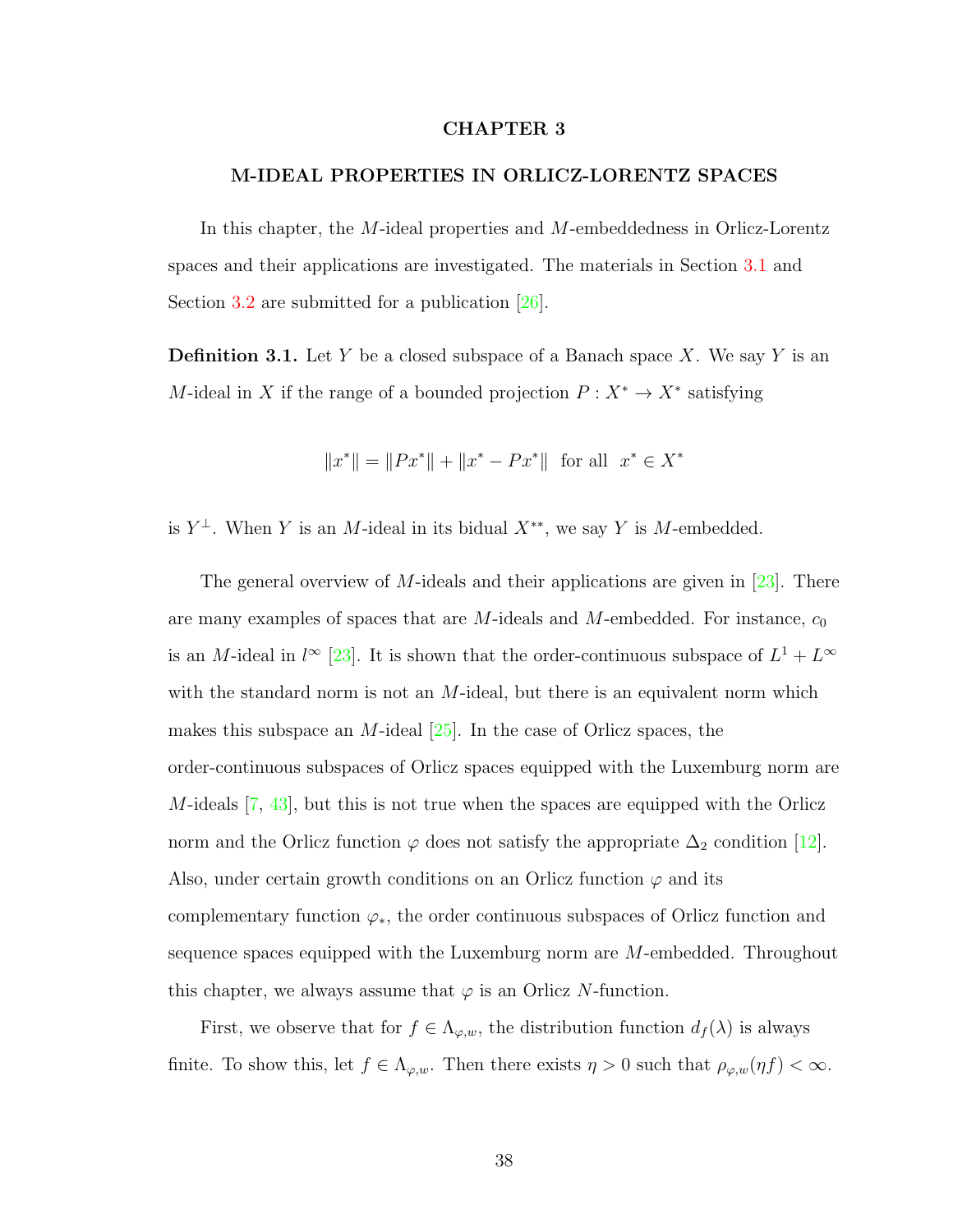We see that for every  $\lambda > 0$ ,

$$
\varphi(\eta \lambda) \int_0^{m\{f^* > \lambda\}} w \le \int_I \varphi(\eta_0 f^*) w = \rho_{\varphi,w}(\eta f) < \infty.
$$

Since f and  $f^*$  are equimeasurable, with the assumption of  $W(\infty) = \infty$ , we obtain  $d_f(\lambda) = d_{f^*}(\lambda) = m\{f^* > \lambda\} < \infty$  for every  $\lambda > 0$ .

Define  $K(f) = [k^*, k^{**}]$ , where  $k^* = k^*(f) = \inf\{k > 0 : \rho_{\varphi_*,w}(p(kf)) \ge 1\}$  and  $k^{**} = \sup\{k > 0 : \rho_{\varphi_*,w}(p(kf)) \leq 1\}.$  In general,  $0 \leq k^* \leq k^{**} \leq \infty$ . When  $\varphi$  is an Orlicz N-function,  $k^{**} < \infty$ . Indeed, assume to the contrary that  $k^{**} = \infty$ . Then  $\rho_{\varphi_*,w}((p(kf)) \leq 1$  for all  $k > 0$ , so there exists a sequence of non-negative real numbers  $(k_n) \uparrow \infty$  such that  $\rho_{\varphi_*,w}((p(k_nf)) \leq 1$ . Consider a set  $\{f^* > 1\}$ . We have  $t_0 = m\{f^* > 1\} < \infty$  from the fact that  $d_f(\lambda) < \infty$  for all  $\lambda > 0$ . Hence

$$
\varphi_*(p(k_n))W(t_0) = \int_0^{t_0} \varphi_*(p(k_n))w = \int_0^{m\{f^*>1\}} \varphi_*(p(k_n))w \le \int_I \varphi_*(p(k_nf^*)w \le 1,
$$

which shows that  $\frac{\varphi(p(k_n))}{p(k_n)} \leq \frac{1}{W(t_0)}$  $\frac{1}{W(t_0)p(k_n)}$ . As  $k_n$  goes to  $\infty$ , the left-hand side also goes to  $\infty$  by the definition of an Orlicz N-function. But the right-hand side goes to 0 since p is an increasing function and  $p(\infty) = \infty$ , which is a contradiction. We can also define  $k^*, k^{**}$ , and  $K(x)$  for  $x \in \lambda_{\varphi,w}$  by replacing  $\rho_{\varphi,w}$  with  $\alpha_{\varphi,w}$ .

<span id="page-45-1"></span>**Theorem 3.2** ([\[50\]](#page-112-0), pg 133).

- (1) If there exists  $k > 0$  such that  $\rho_{\varphi_*,w}(p(kf)) = 1$ , then  $||f||^0 = \int_0^{\gamma} f^* p(kf^*) = \frac{1}{k} (1 + \rho_{\varphi,w}(kf)).$
- (2) For any  $f \in \Lambda^0_{\varphi,w}, \|f\|^0 = \inf_{k>0} \frac{1}{k}$  $\frac{1}{k}(1+\rho_{\varphi,w}(kf)).$
- (3)  $k \in K(f)$  if and only if  $||f||^0 = \frac{1}{k}$  $\frac{1}{k}(1+\rho_{\varphi,w}(kf)).$

<span id="page-45-0"></span>The analogous statements occur in Orlicz-Lorentz sequence space when the modular  $\rho_{\varphi,w}$  is replaced by the modular  $\alpha_{\varphi,w}$ .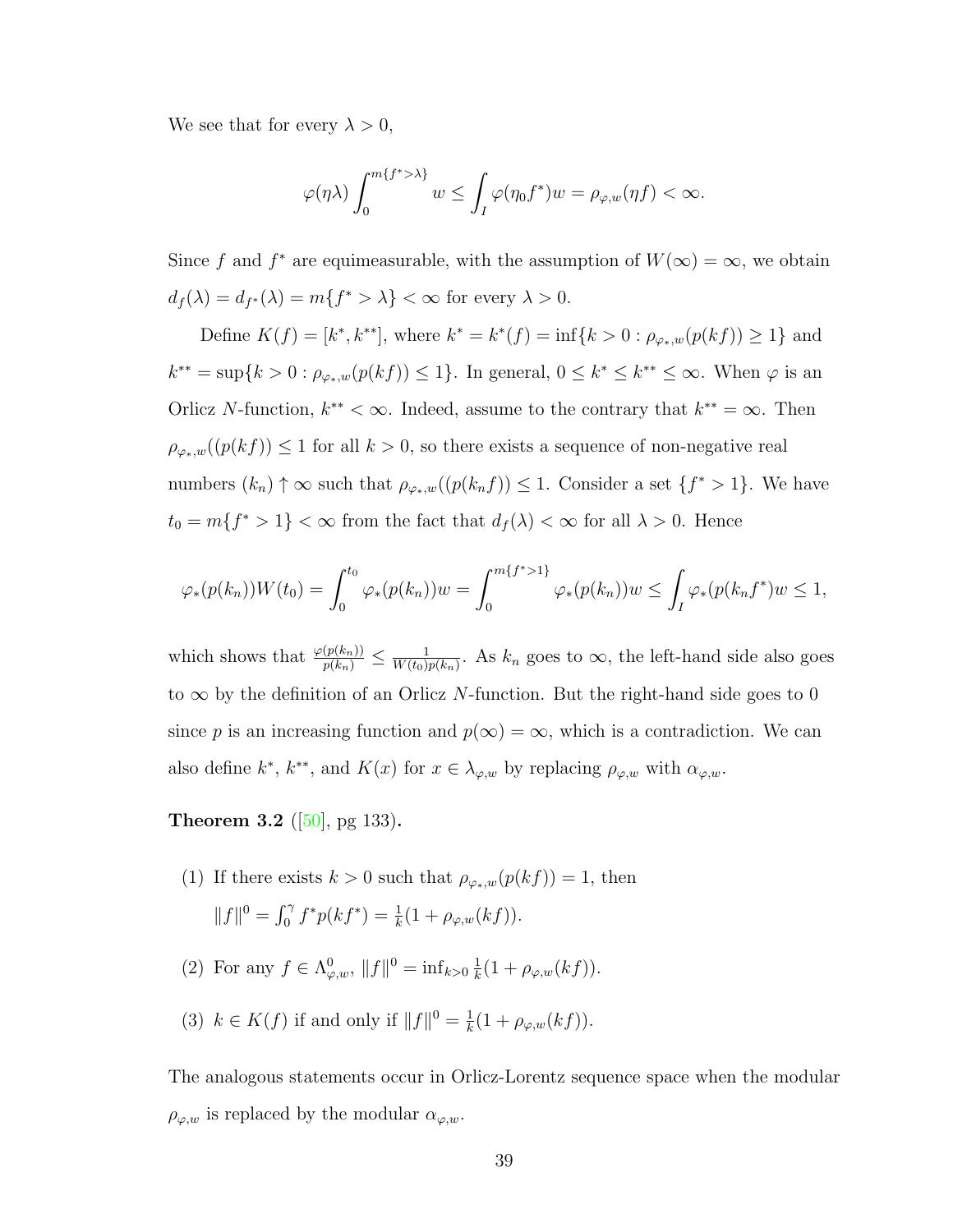#### 3.1 Singular linear functionals on Orlicz-Lorentz spaces

We compute the norm of a singular linear functional on Orlicz-Lorentz spaces. For  $f \in L^0$ , define a function  $\theta = \theta(f) = \inf \{ \lambda > 0 : \rho_{\varphi,w}(f/\lambda) < \infty \}$ . If  $f \in \Lambda_{\varphi,w}$ , then  $\theta(f) < \infty$ . Since  $(\Lambda_{\varphi,w})_a = (\Lambda_{\varphi,w})_b = \{f \in \Lambda_{\varphi,w} : \rho_{\varphi,w}(\lambda f) < \infty \text{ for all } \lambda > 0\}$ [\[24\]](#page-110-4),  $\theta(f) = 0$  for  $f \in (\Lambda_{\varphi,w})_a$ . The function  $\theta$  can be also defined for the sequence space  $l^0$  by replacing f and  $\rho_{\varphi,w}$  with  $x \in l^0$  and  $\alpha_{\varphi,w}$ , and the analogous properties of  $\theta$  hold for Orlicz-Lorentz sequence spaces. The results in this section are similar to ones in Orlicz spaces [\[11\]](#page-108-4), but the proofs require different techniques, for instance, being involved with decreasing rearrangement.

The following fact will be useful in this section.

<span id="page-46-0"></span>**Proposition 3.3.** [\[8,](#page-108-0) Proposition 1.3.6] A function f in a Banach function space X has order-continuous norm if and only if the following condition holds: whenever  $f_n$ ,  $(n = 1, 2, ...)$  and g are  $\mu$ -measurable functions satisfying  $|f_n| \leq |f|$  for all n and  $f_n \to g \mu$ -a.e., then  $||f_n - g||_X \to 0$ .

First, we need the formula for  $\theta$  on both Orlicz-Lorentz function and sequence spaces.

<span id="page-46-1"></span>**Theorem 3.4.** For any  $f \in \Lambda_{\varphi,w}$ ,  $\lim_n ||f - f_n|| = \lim_n ||f - f_n||^0 = \theta(f)$ , for  $f_n = f \chi_{\{\frac{1}{n} \leq |f| \leq n\}}$ . For any  $x = (x(i)) \in \lambda_{\varphi,w}$ ,  $\lim_n ||x - x_n|| = \lim_n ||x - x_n||^0 = \theta(x)$ for  $x_n = x \chi_{\{1,2,...,n\}}$ .

*Proof.* Let  $f \in (\Lambda_{\varphi,w})_a$ . Then  $\theta(f) = 0$ . Define  $f_n = f \chi_{\{\frac{1}{n} \leq |f| \leq n\}}$ . Since  $d_f(\lambda) < \infty$ for all  $\lambda > 0$ , we have  $m\{\frac{1}{n} \leq |f| \leq n\} \leq m\{|f| \geq \frac{1}{n}\} < \infty$ . Hence  $f_n \in (\Lambda_{\varphi,w})_b$ . Notice that  $f_n \uparrow f$  a.e. and  $|f_n| \leq |f|$  for all n. So  $||f - f_n|| \to 0$  by Proposition [3.3.](#page-46-0) Moreover, by the equivalence of  $\|\cdot\|$  and  $\|\cdot\|^{0}$  [\[50,](#page-112-0) [53\]](#page-112-1), we also get  $\|f - f_{n}\|^{0} \to 0$ .

Now, consider  $f \in \Lambda_{\varphi,w} \setminus (\Lambda_{\varphi,w})_a$  and  $f_n$  as above. In this case,  $\theta(f) > 0$ . Notice that  $d_f(\lambda) < \infty$  for all  $\lambda > 0$ ,  $|f - f_n| \to 0$  a.e., and  $|f - f_n| \geq |f - f_{n+1}|$  for every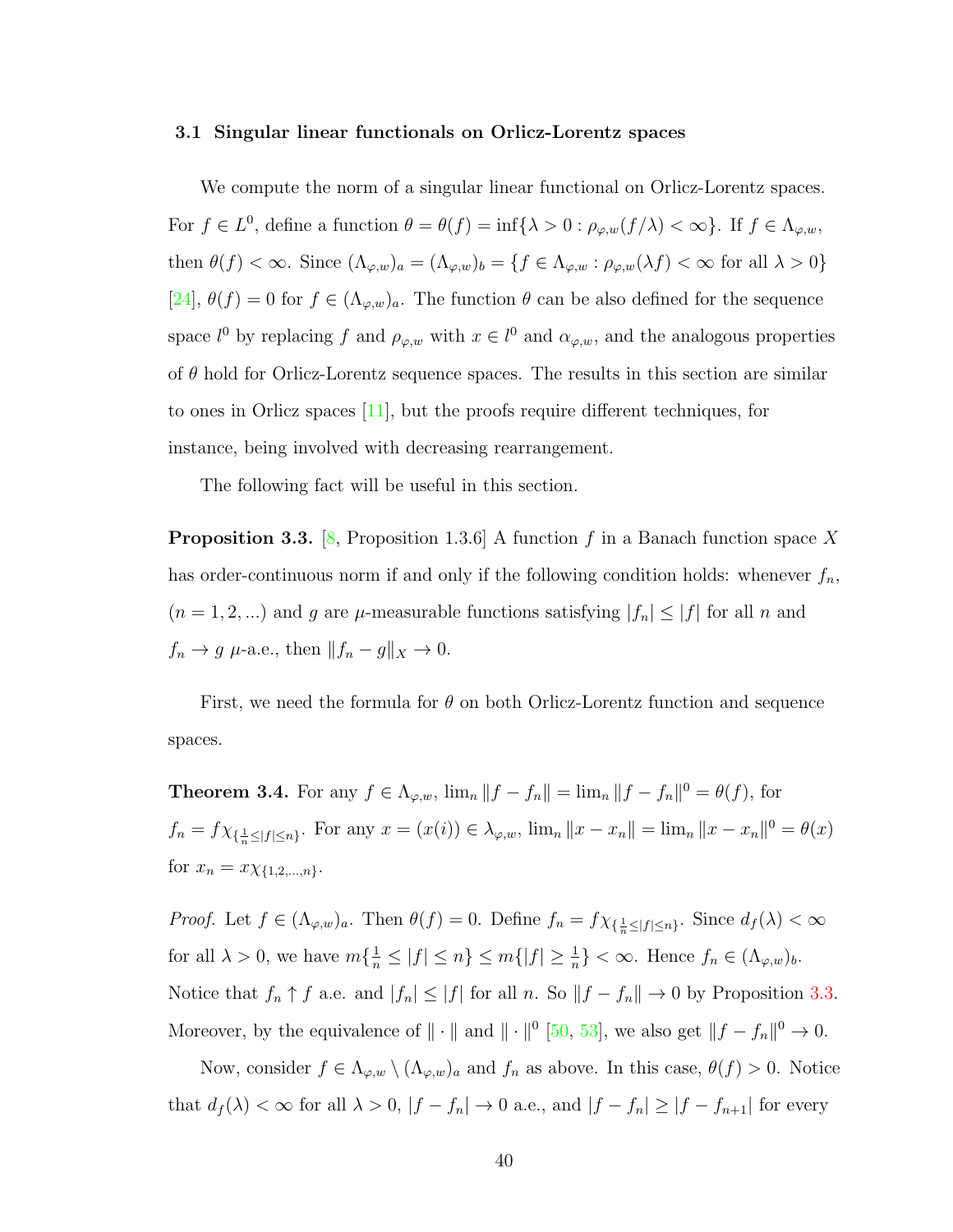$n \in \mathbb{N}$ . By the property of decreasing rearrangement, we have

 $(f - f_n)^* \ge (f - f_{n+1})^*$ , and so  $\rho_{\varphi, w} \left( \frac{f - f_{n+1}}{\|f - f_n\|} \right)$  $||f-f_n||$  $\left(\right) \leq \rho_{\varphi,w} \left(\frac{f-f_n}{\|f-f_n\|}\right)$  $||f-f_n||$  $\Big) \leq 1.$  Hence,  $||f - f_n||$ is monotonically decreasing. Moreover, for  $g \in B_{\Lambda_{\varphi,w}^0}$ , we have

 $\int_I (f - f_n)^* g^* w \ge \int_I (f - f_{n+1})^* g^* w$  for every  $n \in \mathbb{N}$ . So by the definition of the Orlicz norm,  $||f - f_n||^0 \ge ||f - f_{n+1}||^0$  for every  $n \in \mathbb{N}$ , which means that  $||f - f_n||^0$ is also monotonically decreasing. Thus, the limits for both  $||f - f_n||$  and  $||f - f_n||^0$ exist. In addition, we have  $(f - f_n)^* \to 0$  from Lemma [1.2.](#page-12-0)

Letting  $\epsilon \in (0, \theta)$  we have  $\rho_{\varphi, w} \left( \frac{f}{\theta - \theta} \right)$  $\left(\frac{f}{\theta-\epsilon}\right) = \infty$ . By the orthogonal subadditivity of  $\rho_{\varphi,w},\, \infty = \rho_{\varphi,w}\left(\frac{f}{\theta -}\right)$  $\frac{f}{\theta-\epsilon}$ ) ≤  $\rho_{\varphi,w}$   $\left(\frac{f_n}{\theta-\epsilon}\right)$  $\frac{f_n}{\theta-\epsilon}$ ) +  $\rho_{\varphi,w}$   $\left(\frac{f-f_n}{\theta-\epsilon}\right)$  $\frac{f-f_n}{\theta-\epsilon}$ ). Clearly, the functions  $f_n$  are bounded with supports of finite measure. This implies that  $\rho_{\varphi,w}\left(\frac{f_n}{\theta-1}\right)$  $\frac{f_n}{\theta - \epsilon}$  <  $\infty$ . Hence  $||f - f_n|| \geq \theta - \epsilon$  because  $\rho_{\varphi, w} \left( \frac{f - f_n}{\theta - \epsilon} \right)$  $\left(\frac{f-f_n}{\theta-\epsilon}\right)=\infty.$ 

On the other hand for  $\epsilon > 0$ , we have  $\rho_{\varphi,w} \left( \frac{f}{\theta + \epsilon} \right)$  $\left(\frac{f}{\theta+\epsilon}\right)<\infty$  by the definition of  $\theta(f)$ . From the fact that  $(f - f_n)^* \to 0$ , we get  $\lim_{n \to \infty} \rho_{\varphi, w} \left( \frac{f - f_n}{\theta + \epsilon} \right)$  $\left(\frac{f-f_n}{\theta+\epsilon}\right)=0$  by the Lebesgue dominated convergence theorem. Hence, in view of Theorem [3.2.](#page-45-1)(2),

$$
||f - f_n||^0 \le (\theta + \epsilon) \left( 1 + \rho_{\varphi,w} \left( \frac{f - f_n}{\theta + \epsilon} \right) \right) \to (\theta + \epsilon),
$$

as  $n \to \infty$ . Since  $||f|| \le ||f||^0$ , we finally get

$$
\theta - \epsilon \le ||f - f_n|| \le ||f - f_n||^0 \le \theta + \epsilon
$$

for sufficiently large n and arbitrary  $\epsilon > 0$ , and the proof is complete in the function case. The proof in the sequence case is similar, so we skip it.  $\Box$ 

Now, we compute the norm of a singular functional S on Orlicz-Lorentz function spaces.

<span id="page-47-0"></span>**Theorem 3.5.** For any singular functional S on  $\Lambda_{\varphi,w}$  or  $\Lambda_{\varphi,w}^0$ ,  $||S|| = ||S||_{(\Lambda_{\varphi,w})^*}$  $||S||_{(\Lambda^0_{\varphi,w})^*} = \sup\{S(f) : \rho_{\varphi,w}(f) < \infty\} = \sup\{\frac{S(f)}{\theta(f)}\}$  $\frac{S(f)}{\theta(f)}: f \in \Lambda_{\varphi,w} \setminus (\Lambda_{\varphi,w})_a\}.$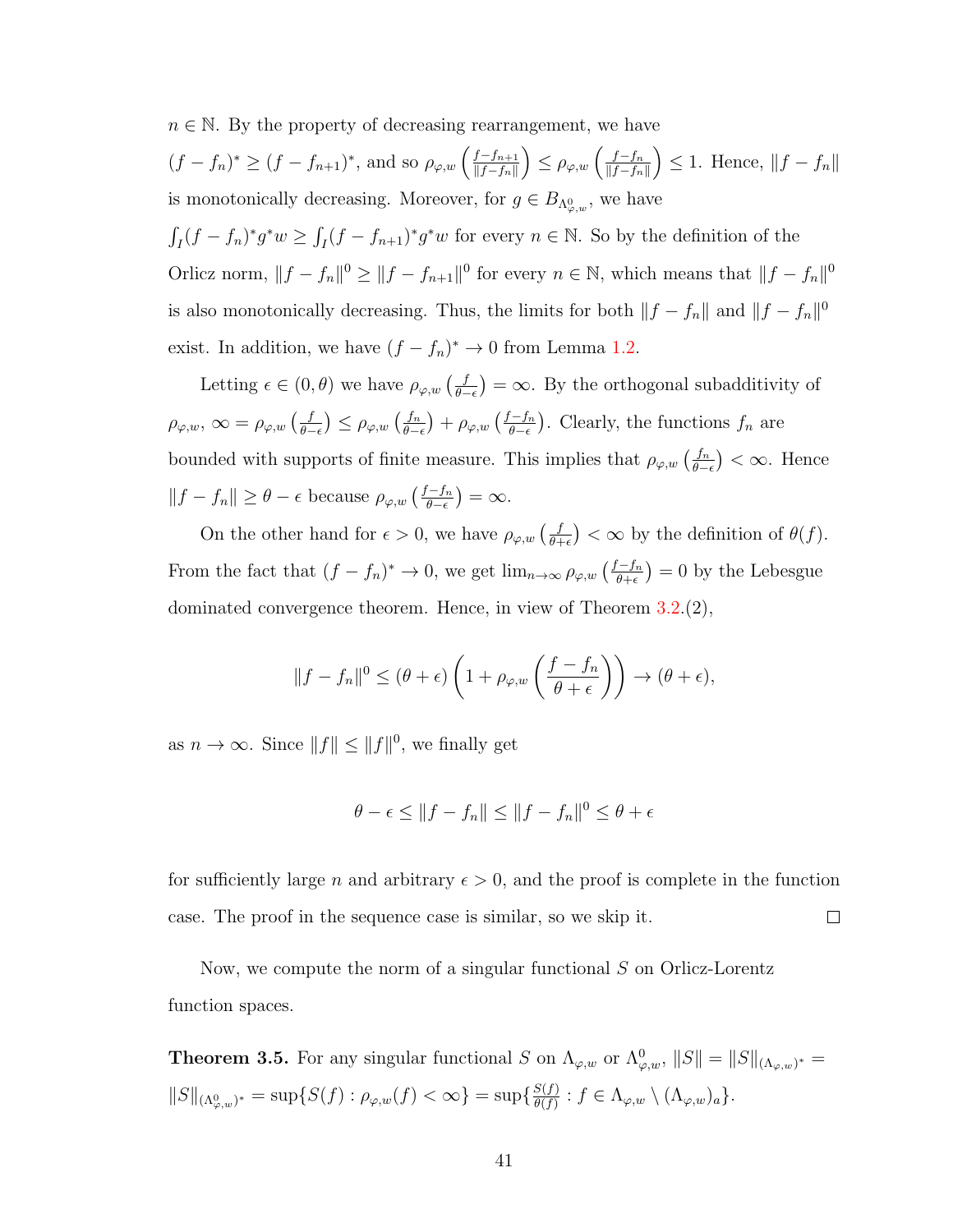The analogous formulas hold for Orlicz-Lorentz sequence spaces  $\lambda_{\varphi,w}$  and  $\lambda_{\varphi,w}^0$ .

*Proof.* For  $f \in \Lambda_{\varphi,w} \setminus (\Lambda_{\varphi,w})_a$ , let  $f_n = f \chi_{\{\frac{1}{n} \leq |f| \leq n\}}$ . From the fact that  $f_n \in (\Lambda_{\varphi,w}^0)_a$ , we have  $S(f_n) = 0$ , so  $S(f) = S(f - f_n)$ . Hence  $S(f) \leq ||S||_{(\Lambda^0_{\varphi,w})^*} ||f - f_n||^0$ . Since  $||f - f_n||^0 \to \theta(f)$  as  $n \to \infty$  by Theorem [3.4,](#page-46-1)  $S(f) \leq ||S||_{(\Lambda^0_{\varphi,w})^*} \theta(f)$ . Hence we obtain  $\frac{S(f)}{\theta(f)} \leq ||S||_{(\Lambda^0_{\varphi,w})^*}.$ 

If  $\rho_{\varphi,w}(f) < \infty$ , the function  $\varphi(f^*)w$  is integrable. Moreover,  $\varphi((f-f_n)^*)w \leq \varphi(f^*)w$  and  $\varphi((f-f_n)^*)w \to 0$  a.e. Hence  $\rho_{\varphi,w}(f-f_n) \to 0$  by the Lebesgue dominated convergence theorem. This implies that for sufficiently large  $n \in \mathbb{N}$ ,  $\rho_{\varphi,w}(f - f_n) \leq 1$ , and so  $||f - f_n|| \leq 1$ . By Theorem [3.4,](#page-46-1)  $\theta(f) = \lim_{n \to \infty} ||f - f_n|| \leq 1$ . Since  $S(f) = 0$  for all  $f \in (\Lambda_{\varphi,w})_a$ , we have  $\sup \{S(f) : \rho_{\varphi,w}(f) < \infty\} = \sup \{S(f) : f \in \Lambda_{\varphi,w} \setminus (\Lambda_{\varphi,w})_a, \ \rho_{\varphi,w}(f) < \infty\}.$  Notice that  $S(f) \leq \frac{S(f)}{\theta(f)}$  $\frac{S(f)}{\theta(f)}$  because  $\theta(f) \leq 1$  and  $||S||_{(\Lambda^0_{\varphi,w})^*} \leq ||S||_{(\Lambda_{\varphi,w})^*}$  because  $|| \cdot || \leq || \cdot ||^0$ [\[50,](#page-112-0) [53\]](#page-112-1). Since  $||f|| \leq 1$  if and only if  $\rho_{\varphi,w}(f) \leq 1$ , we obtain

$$
||S||_{(\Lambda^0_{\varphi,w})^*} \le ||S||_{(\Lambda_{\varphi,w})^*} = \sup \{ S(f) : \rho_{\varphi,w}(f) \le 1 \}
$$
  
\n
$$
\le \sup \{ S(f) : \rho_{\varphi,w}(f) < \infty \}
$$
  
\n
$$
\le \sup \left\{ \frac{S(f)}{\theta(f)} : f \in \Lambda_{\varphi,w} \setminus (\Lambda_{\varphi,w})_a, \ \rho_{\varphi,w}(f) < \infty \right\}
$$
  
\n
$$
\le \sup \left\{ \frac{S(f)}{\theta(f)} : f \in \Lambda_{\varphi,w} \setminus (\Lambda_{\varphi,w})_a \right\}
$$
  
\n
$$
\le ||S||_{(\Lambda^0_{\varphi,w})^*}.
$$

 $\Box$ 

<span id="page-48-0"></span>In view of Theorem [3.5,](#page-47-0) we denote by  $||S||$  the norm of a singular functional without specifying the norms on Orlicz-Lorentz spaces.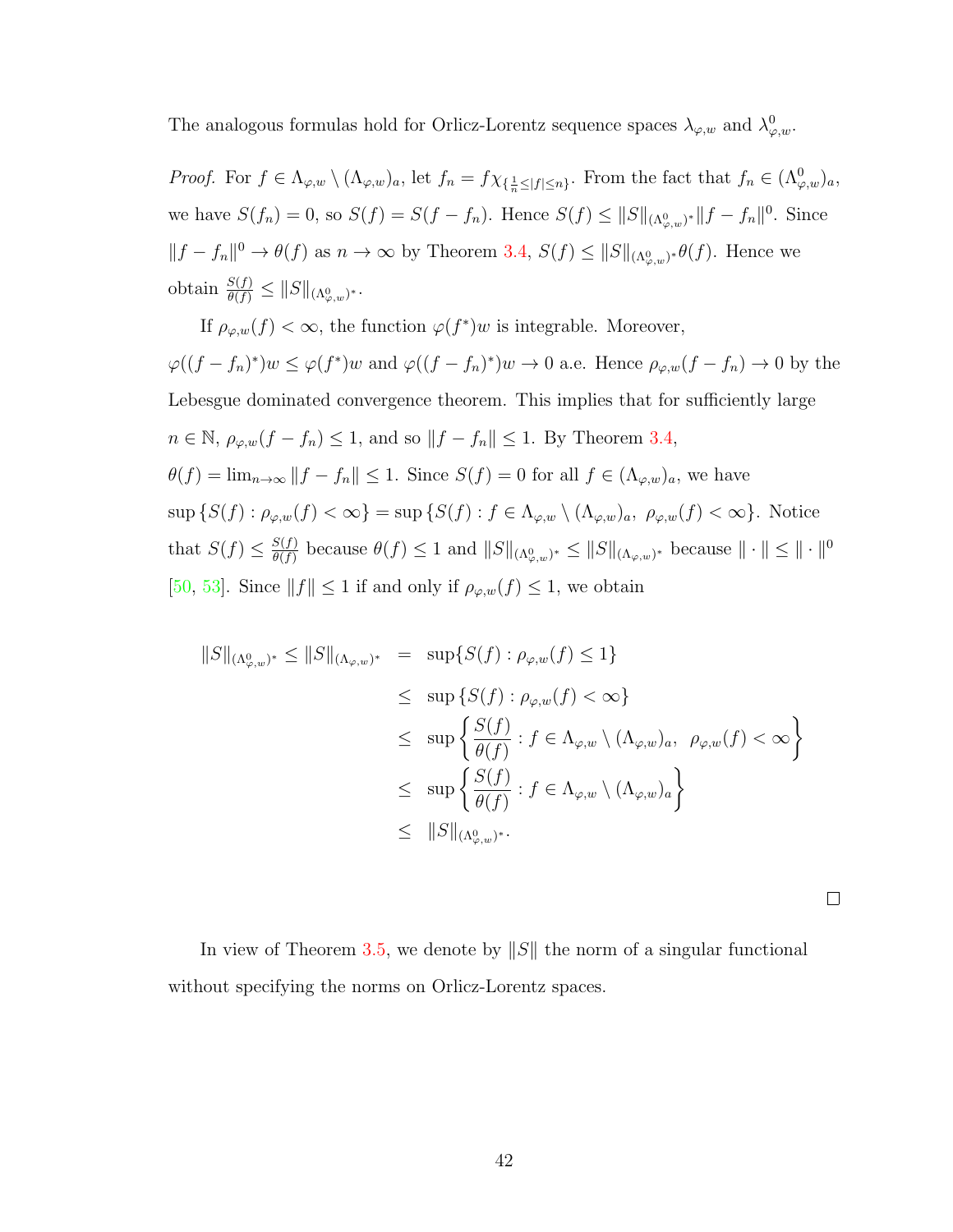#### 3.2 Norm of a bounded linear functionals on Orlicz-Lorentz spaces

Let  $||F||^0$  stand for the norm of a bounded linear functional  $F \in (\Lambda_{\varphi,w})^*$ . Similarly, the norm of a bounded linear functional  $F \in (\Lambda^0_{\varphi,w})^*$  will be denoted by  $\Vert F \Vert$ . Now, we compute the value of a bounded linear functional on  $\Lambda_{\varphi,w}$ . Consequently, this shows that  $(\Lambda_{\varphi,w})_a$  is an *M*-ideal in  $\Lambda_{\varphi,w}$ .

<span id="page-49-1"></span>**Theorem 3.6.** Let F be a bounded linear functional on  $\Lambda_{\varphi,w}$ . Then  $F = H + S$ , where  $H(f) = \int_I fh$  for some  $h \in \mathcal{M}_{\varphi_*,w}^0$ ,  $||H||^0 = ||h||_{\mathcal{M}_{\varphi_*,w}}^0$ ,  $S(f) = 0$  for all  $f \in (\Lambda_{\varphi,w})_a$ , and

$$
||F||^{0} = ||h||_{\mathcal{M}_{\varphi_*,w}}^{0} + ||S||.
$$

*Proof.* By Theorem [1.6,](#page-18-0) we have  $F = H + S$  uniquely, where  $H(f) = \int_I hf$  for some  $h \in \mathcal{M}_{\varphi_*,w}^0$  with  $||H||^0 = ||h||_{\mathcal{M}_{\varphi_*,w}}^0$ , and  $S(f) = 0$  for all  $f \in (\Lambda_{\varphi,w})_a$ . Observe from Theorem [3.5](#page-47-0) that the norm of the singular functional  $||S||$  is the same under either the Luxemburg norm or the Orlicz norm.

Clearly  $||F||^0 = ||H + S||^0 \le ||H||^0 + ||S|| = ||h||^0_{\mathcal{M}_{\varphi_*,w}} + ||S||$ . Now we show the opposite inequality.

Let  $\epsilon > 0$  be arbitrary. From the definition of  $||h||^0_{\mathcal{M}_{\varphi_*,w}}$  and  $||S||$ , choose  $f, g \in B_{\Lambda_{\varphi,w}}$  such that

<span id="page-49-0"></span>
$$
||h||^0_{\mathcal{M}_{\varphi_*,w}} - \epsilon < \int_I hf \text{ and } ||S|| - \epsilon < S(g). \tag{3.1}
$$

Furthermore, we can assume that f is bounded. Indeed, let  $z \in S_{\Lambda_{\varphi,w}}$  such that  $||h||_{\mathcal{M}_{\varphi_*,w}}^0 - \frac{\epsilon}{2} < \int_I |hz|$ . Let  $z_n$  be a non-negative bounded function with support of finite measure defined on  $[0, n)$  such that  $z_n \uparrow |z|$  a.e. Then

 $\int_I |h||z| = \lim_{n \to \infty} \int_I |h|z_n$  by the monotone convergence theorem, so for all  $\epsilon > 0$ ,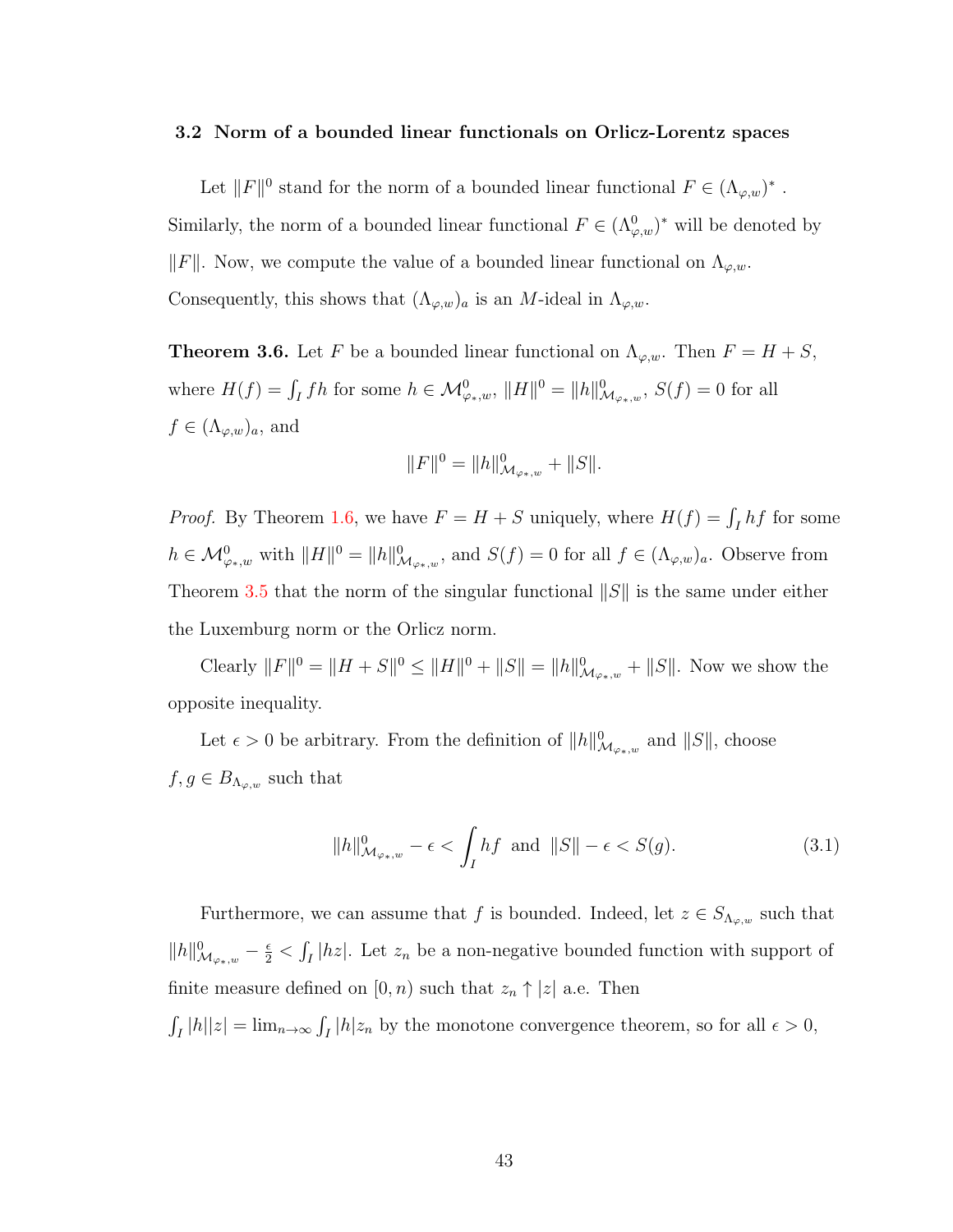there exists  $z_{n_0}$  such that  $\int_I |hz| - \frac{\epsilon}{2} \leq \int_I |h| z_{n_0}$ . Hence

$$
||h||^0_{\mathcal{M}_{\varphi_*,w}} - \frac{\epsilon}{2} - \frac{\epsilon}{2} \le \int_I |hz| - \frac{\epsilon}{2} \le \int_I |h| z_{n_0}.
$$

Let  $f = (\text{sign } h)z_{n_0}$ . Thus, f is a bounded function with support of finite measure such that  $f \in B_{\Lambda_{\varphi,w}}$  and  $||h||^0_{\mathcal{M}_{\varphi_*,w}} - \epsilon < \int_I hf$ .

Since H is a bounded linear functional on  $\Lambda_{\varphi,w}$ ,  $hf$  is integrable. So there exists  $\delta > 0$  such that for every measurable subset  $E \subset I$  with  $mE < \delta$ , we have

<span id="page-50-1"></span>
$$
\int_{E}|hf|<\epsilon.\tag{3.2}
$$

Now, we show that there exist  $n \in \mathbb{N}$  and a measurable subset  $E \subset I$  such that  $mE < \delta$ ,

<span id="page-50-0"></span>
$$
\int_{E} |hg| < \epsilon, \quad \int_{0}^{mE} \varphi(g^*) w < \frac{\epsilon}{2}, \quad \int_{I} \varphi((g\chi_{[n,\gamma)})^*) w < \frac{\epsilon}{2}, \quad \text{and} \quad \int_{n}^{\gamma} |hg| < \epsilon. \quad (3.3)
$$

Indeed, let  $E_n = \{g^* > n\} = [0, t_n)$  and define  $g_n^* = g^* \chi_{[0, t_n)}$ . We see that  $g_n^* \leq g^*$  and  $g_n^* \downarrow 0$  a.e., so by the Lebesgue dominated convergence theorem,  $\lim_{n\to\infty} \int_I \varphi(g_n^*)w = 0.$  Hence for any  $\epsilon > 0$ , there exists  $N_1$  such that for every  $n \geq N_1$ ,

$$
\int_{I} \varphi(g_n^*) w = \int_{I} \varphi(g^* \chi_{[0, t_n)}) w = \int_{0}^{t_n} \varphi(g^*) w = \int_{0}^{mE_n} \varphi(g^*) w < \frac{\epsilon}{2}.
$$
 (3.4)

Also  $E_{n+1} \subset E_n$  for all  $n \in \mathbb{N}$  and  $m(\cap E_n) = m\{g^* = \infty\} = 0$ . By continuity of measure,  $0 = m(\bigcap E_n) = \lim_{n \to \infty} m\{g^* > n\}.$ 

Since g is equimeasurable to  $g^*$ ,  $\lim_{n\to\infty} m\{g^* > n\} = \lim_{n\to\infty} m\{|g| > n\} = 0$ . The function hg is integrable, so  $\lim_{n\to\infty} \int_{\{|g|>n\}} |hg| = 0$ . Hence there exists N<sub>2</sub> such that  $\int_{\{|g|>n\}} |hg| < \epsilon$  for  $n \geq N_2$ . Since  $\rho_{\varphi,w}(g) < \infty$ , we choose sufficiently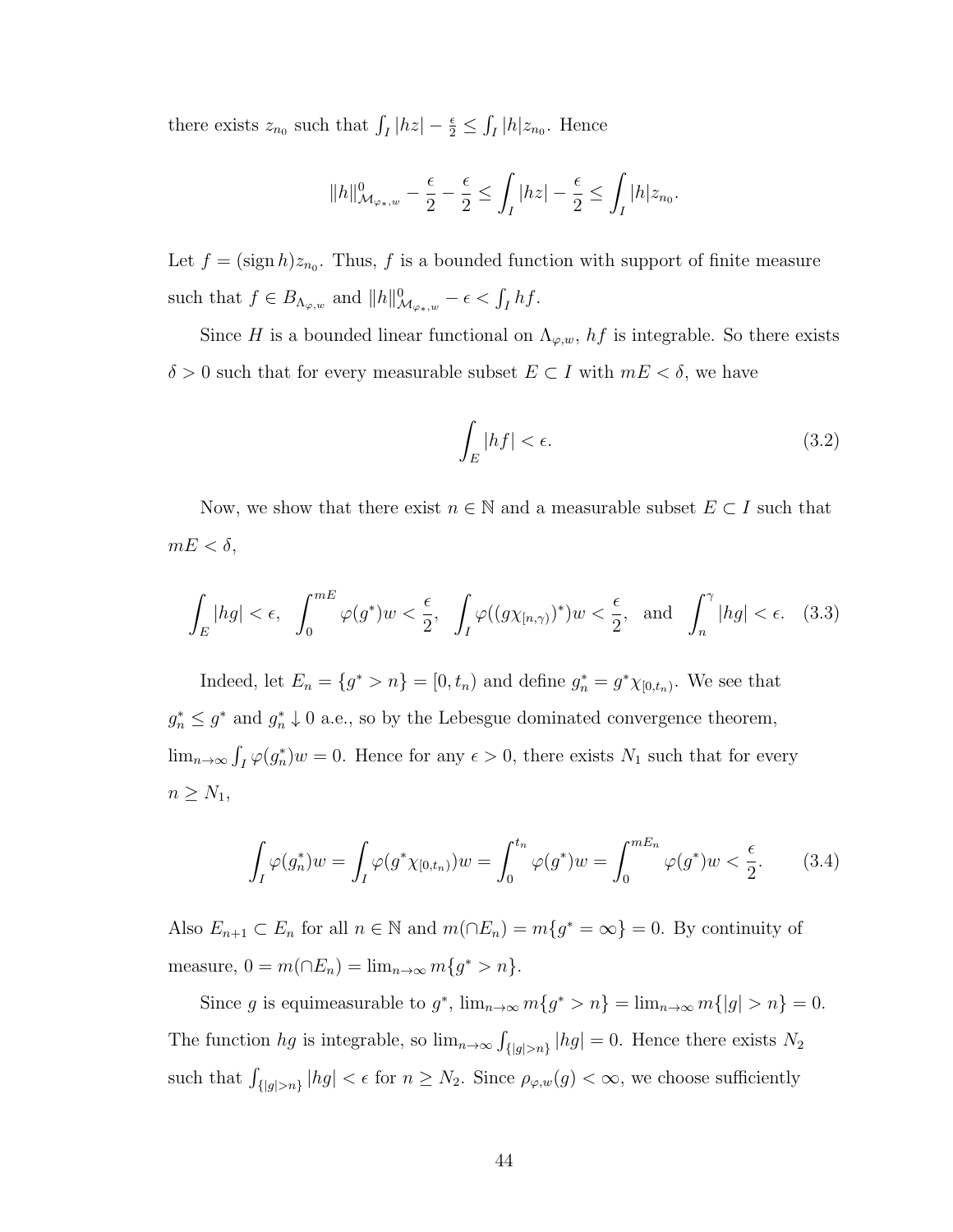large  $n \geq N = \max\{N_1, N_2\}$  satisfying  $mE_n = m\{|g| > n\} < \delta$ , supp  $f \cap [n, \gamma) = \emptyset$ ,  $\int_I \varphi((g\chi_{[n,\gamma)})^*)w < \frac{\epsilon}{2}$  and  $\int_{[n,\gamma)} |hg| < \epsilon$ . By letting  $E = \{|g| > n\}$  for such n, we found  $n \in \mathbb{N}$  and a measurable subset  $E \subset I$  satisfying [\(3.3\)](#page-50-0). Note that supp  $f \subset [0, n)$  from the construction.

Now, define

$$
u(t) = \begin{cases} f(t), & t \in G_1 = \text{supp } f \setminus E \\ g(t), & t \in G_2 = E \cup [n, \gamma) \\ 0, & \text{otherwise.} \end{cases}
$$

By the orthogonal subadditivity of  $\rho_{\varphi,w}$ ,

$$
\rho_{\varphi,w}(u) = \int_I \varphi(f\chi_{G_1} + g\chi_{G_2})^* w \le \int_I \varphi((f\chi_{G_1})^*)w + \int_I \varphi((g\chi_{G_2})^*)w
$$
  

$$
\le \int_0^{mG_1} \varphi(f^*)w + \int_I \varphi(g\chi_E + g\chi_{[n,\gamma)\setminus E})^*w
$$

The sets E and  $[n, \gamma) \setminus E$  are disjoint, so by applying the orthogonal subadditivity again, we have  $\int_I \varphi(g\chi_E + g\chi_{[n,\gamma)\setminus E})^*w \leq \int_I \varphi(g\chi_E)^*w + \int_I \varphi(g\chi_{[n,\gamma)\setminus E})^*w$ . Also,  $\int_I \varphi(g\chi_{[n,\gamma)}\xi)^*w \leq \int_I \varphi(g\chi_{[n,\gamma)})^*w$  and  $\int_I \varphi(g\chi_E)^*w \leq \int_0^{mE} \varphi(g^*)w$  by Lemma [1.3.](#page-12-1) From the fact that  $\rho_{\varphi,w}(g) \leq 1$  and  $(3.3)$ 

$$
\rho_{\varphi,w}(u) \le \int_0^{mG_1} \varphi(f^*)w + \int_I \varphi(g\chi_E)^*w + \int_I \varphi(g\chi_{[n,\gamma)})^*w < 1 + \epsilon,
$$

and this implies that  $\rho_{\varphi,w}(\frac{u}{1+h})$  $\frac{u}{1+\epsilon}$ )  $\leq 1$ . Thus,  $\left\|\frac{u}{1+\epsilon}\right\|$  $\frac{u}{1+\epsilon}$ ||  $\leq 1$ . Notice that  $S(f\chi_{G_1})=0$ because  $f \in (\Lambda_{\varphi,w})_a$ . In addition, since  $mG_1 = m(\mathrm{supp}\, f \setminus E) \le m([0,n) \setminus E) < \infty$ and g is bounded on  $G_1$ , we have  $g\chi_{G_1} \in (\Lambda_{\varphi,w})_a$ , so  $S(g\chi_{G_1})=0$ . Hence  $S(g) = S(g\chi_{G_1}) + S(g\chi_{G_2}) = S(g\chi_{G_2})$ . Moreover, from [\(3.3\)](#page-50-0), we have  $\left| \int_{E \setminus [n,\gamma)} hg \right| \leq \int_{E \setminus [n,\gamma)} |hg| \leq \int_E |hg| < \epsilon.$ By the fact that  $\rho_{\varphi,w}$   $\left(\frac{u}{1+}\right)$  $\left(\frac{u}{1+\epsilon}\right) \leq 1, (1+\epsilon)\|F\| \geq (1+\epsilon)F\left(\frac{u}{1+\epsilon}\right)$  $\frac{u}{1+\epsilon}$  =  $F(u)$ . Therefore,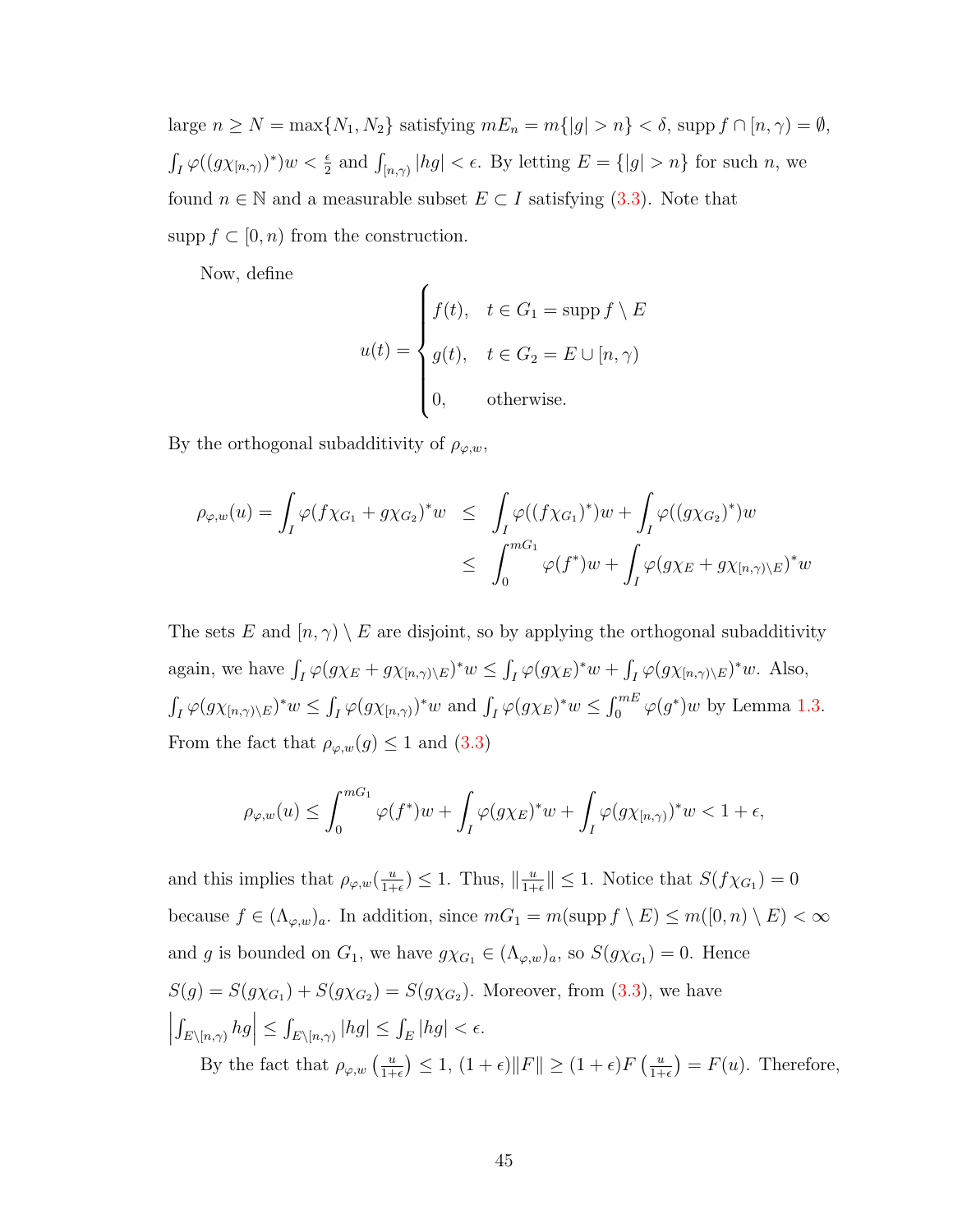it follows that

$$
(1 + \epsilon) \|F\|^0 \ge F(u) = F(f\chi_{G_1} + g\chi_{G_2})
$$
  
\n
$$
= \int_I h(f\chi_{G_1} + g\chi_{G_2}) + S((f\chi_{G_1} + g\chi_{G_2}))
$$
  
\n
$$
= \int_I h f\chi_{G_1} + \int_I h g\chi_{G_2} + S(f\chi_{G_1}) + S(g\chi_{G_2})
$$
  
\n
$$
= \int_{supp f\backslash E} hf + \int_{E\cup[n,\gamma)} hg + S(g\chi_{G_2})
$$
  
\n
$$
= \int_I hf - \int_E hf + \int_{E\backslash[n,\gamma)} hg + \int_{[n,\gamma)} hg + S(g)
$$
  
\n
$$
= \|h\|_{\mathcal{M}_{\varphi_*,w}}^0 - 2\epsilon - 2\epsilon + S(g) \text{ (by (3.2) and (3.3))}
$$
  
\n
$$
> \|h\|_{\mathcal{M}_{\varphi_*,w}}^0 - 2\epsilon - 2\epsilon + \|S\| - \epsilon \text{ (by (3.1))}
$$
  
\n
$$
= \|h\|_{\mathcal{M}_{\varphi_*,w}}^0 + \|S\| - 5\epsilon.
$$

As  $\epsilon \to 0$ , the proof is done.

The proof for the sequence version is similar to the function case, so we skip it.

 $\Box$ 

<span id="page-52-0"></span>**Theorem 3.7.** Let F be a bounded linear functional on  $\lambda_{\varphi,w}$ . Then  $F = H + S$ , where  $H(x) = \sum_{i=1}^{\infty} x(i)y(i)$ ,  $||H||^0 = ||y||^0_{\mathfrak{m}_{\varphi*,w}}$ , S is a singular functional vanishing on  $(\lambda_{\varphi,w})_a$  and

$$
||F||_{(\lambda_{\varphi,w})^*}^0 = ||y||_{\mathfrak{m}_{\varphi_*,w}}^0 + ||S||.
$$

As a consequence of Theorems [3.6](#page-49-1) and [3.7](#page-52-0) we obtain the following result.

<span id="page-52-1"></span>Corollary 3.8. If  $\varphi$  does not satisfy the appropriate  $\Delta_2$  condition then the order-continuous subspaces  $(\Lambda_{\varphi,w})_a$  and  $(\lambda_{\varphi,w})_a$  are non-trivial M-ideals of  $\Lambda_{\varphi,w}$  and  $\lambda_{\varphi,w}$ , respectively.

Now, we compute the norm of a bounded linear functional when Orlicz-Lorentz function and sequence spaces are equipped with the Orlicz norm. Recall from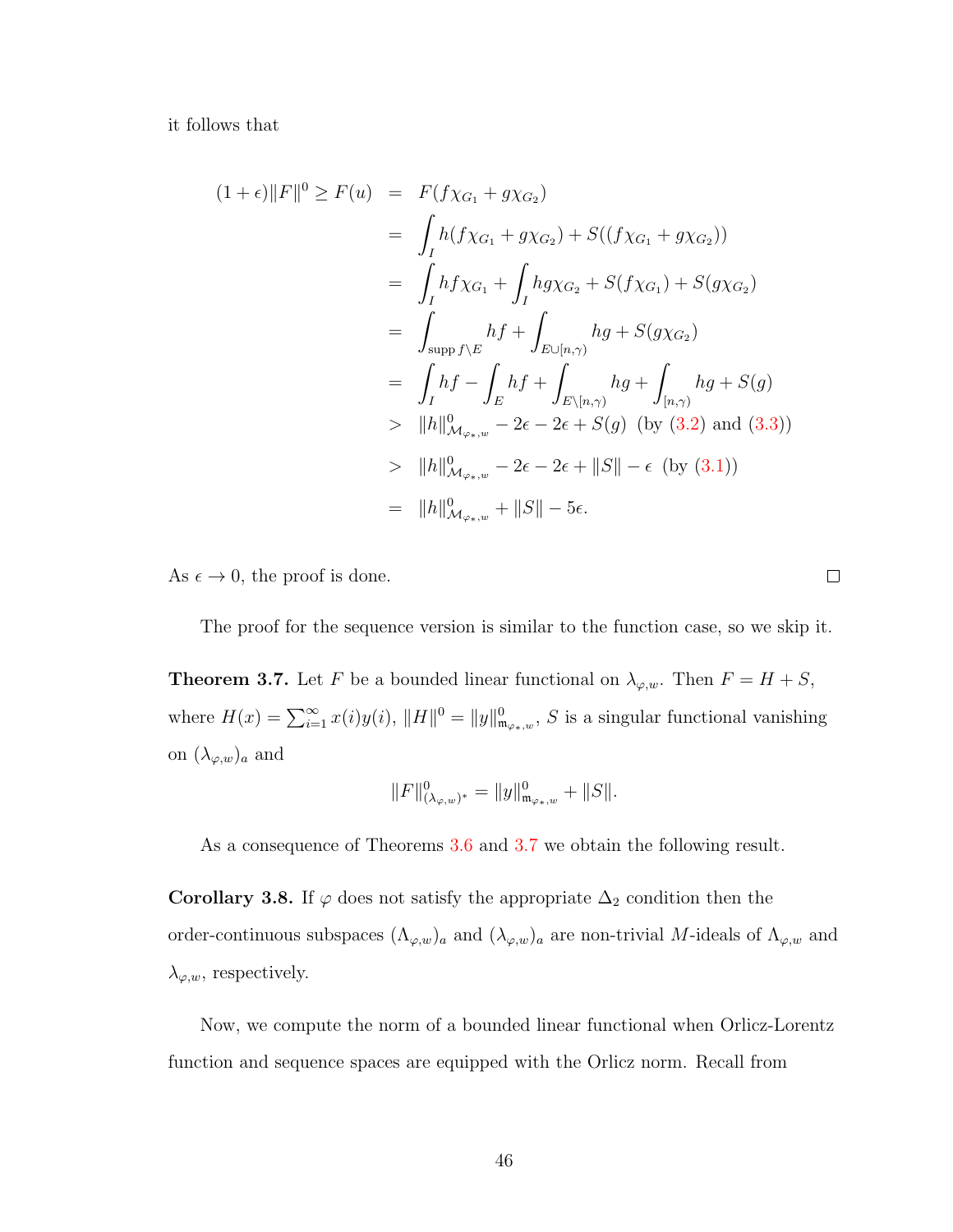[\[27,](#page-110-0) [31\]](#page-110-5) that for  $\varphi$  and  $h \in L^0$  we have

<span id="page-53-1"></span>
$$
P_{\varphi,w}(h) = \inf \left\{ \int_I \varphi \left( \frac{h^*}{v} \right) v : v \prec w, v \downarrow \right\} = \int_I \varphi \left( \frac{(h^*)^0}{w} \right) w. \tag{3.5}
$$

The similar formula also holds for any sequence  $h \in \ell^0$ . Hence we have

$$
p_{\varphi,w}(h) = \inf \left\{ \sum_{i=1}^{\infty} \varphi \left( \frac{h^*(i)}{v(i)} \right) v(i) : v \prec w, v \downarrow \right\} = \sum_{i=1}^{\infty} \varphi \left( \frac{(h^*)^0(i)}{w(i)} \right) w(i).
$$

Consider a decreasing simple function  $h^* = \sum_{i=1}^n a_i \chi_{(t_{i-1},t_i)}$  where  $a_1 > a_2 > \cdots > a_n > 0$  and  $t_0 = 0$ . Let  $H^*(a, b) = \int_a^b h^*$ . By Algorithm A provided in [\[27\]](#page-110-0), the maximal level intervals of  $h^*$  are of the form  $(t_{i_j}, t_{i_{j+1}})$  where  $(t_{i_j})_{j=0}^{l-1}$  is a subsequence of  $(t_i)_{i=1}^n$  with  $0 = t_0 = t_{i_0} < t_{i_1} < ... < t_{i_l} = t_n < \infty$ . Then, we have

<span id="page-53-0"></span>
$$
\frac{(h^*)^0}{w} = \sum_{j=0}^{l-1} \frac{H^*(t_{i_j}, t_{i_{j+1}})}{W(t_{i_j}, t_{i_{j+1}})} \chi_{(t_{i_j}, t_{i_{j+1}})}.
$$
\n(3.6)

Observe that the sequence  $\left(\frac{H^*(t_{i_j}, t_{i_{j+1}})}{W(t_{i_j}, t_{i_j})}\right)$  $\frac{H^*(t_{i_j}, t_{i_{j+1}})}{W(t_{i_j}, t_{i_{j+1}})}\Big)^{l-1}_{j=0}$ is decreasing since  $\frac{(h^*)^0}{w}$  $\frac{v^{\varphi}\,y^{\varphi}}{w}$  is decreasing from Theorem [1.10.](#page-21-1) Furthermore, we obtain

$$
P_{\varphi,w}(h) = \int_I \varphi \left( \sum_{j=0}^{l-1} \frac{H^*(t_{i_j}, t_{i_{j+1}})}{W(t_{i_j}, t_{i_{j+1}})} \chi_{(t_{i_j}, t_{i_{j+1}})} \right) w = \sum_{j=0}^{l-1} \varphi \left( \frac{H^*(t_{i_j}, t_{i_{j+1}})}{W(t_{i_j}, t_{i_{j+1}})} \right) \cdot W(t_{i_j}, t_{i_{j+1}}).
$$

The next lemma is a key ingredient for computation of the norm of a bounded linear functional on  $\Lambda^0_{\varphi,w}$  or  $\lambda^0_{\varphi,w}$ .

<span id="page-53-2"></span>**Lemma 3.9.** Let  $h \in L^0$  be a non-negative simple function with support of finite measure. Then, there exists a non-negative simple function  $v$  such that

$$
P_{\varphi_*,w}(h) = \int_I \varphi_*\left(\frac{h}{v}\right)v \text{ and } \int_I \varphi\left(q\left(\frac{h}{v}\right)\right)v = \int_I \varphi\left(q\left(\frac{h}{v}\right)^*\right)w.
$$

The similar formula holds for modular  $p_{\varphi_*,w}(x)$  for any  $x \in \ell^0$ .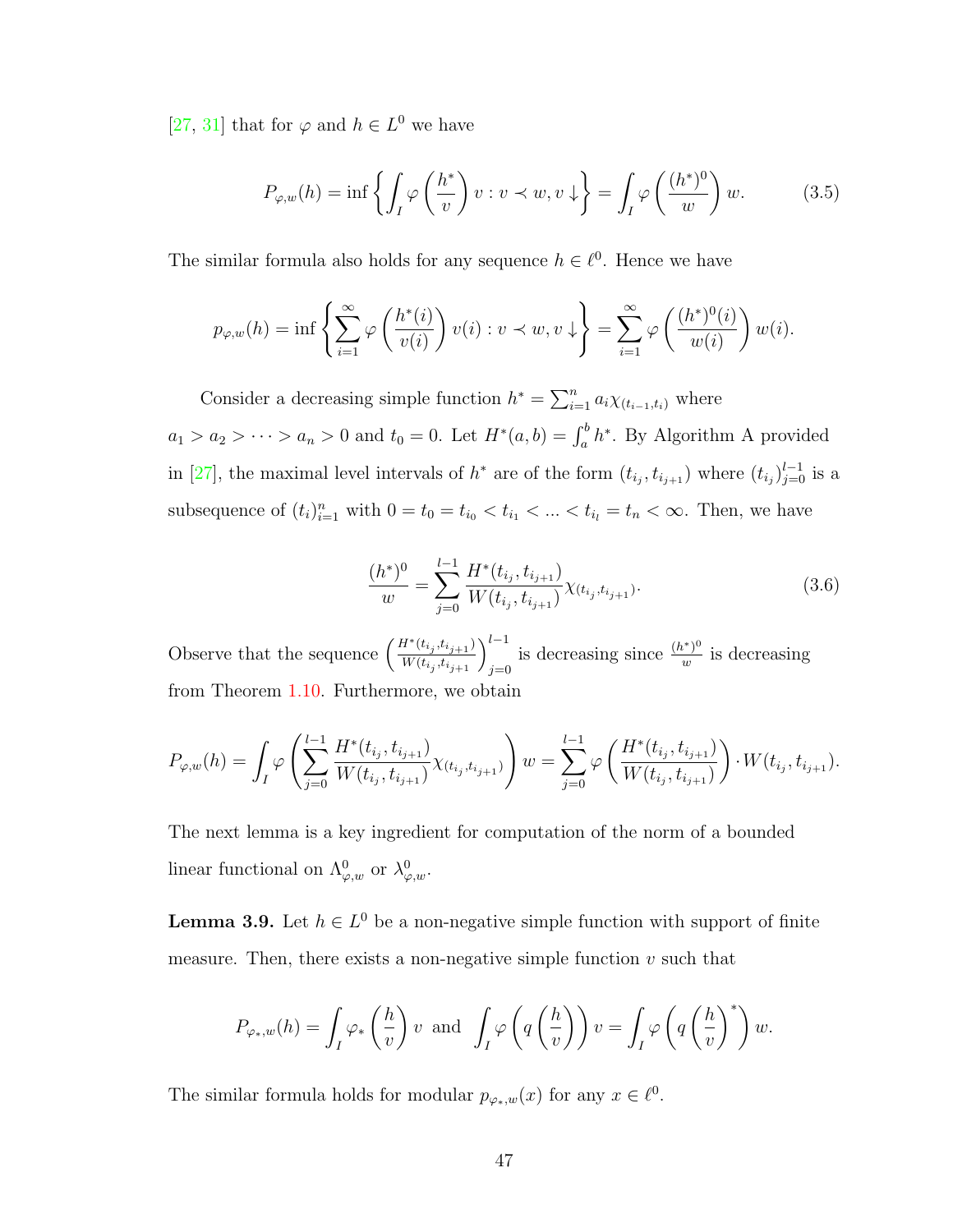*Proof.* Let  $h = \sum_{i=1}^n a_i \chi_{A_i}$  with  $a_1 > a_2 > \cdots > a_n > 0$  and  $\{A_i\}_{i=1}^n$  be a family of disjoint measurable subsets of I with finite measure. Since  $h$  and  $h^*$  are equimeasurable,  $mA_i = t_i - t_{i-1}$  for  $i = 1, ..., n$ .

It is well known in [\[22\]](#page-110-6) and [\[27\]](#page-110-0) that each  $(t_{i-1}, t_i)$  is a level interval of  $h^*$ , contained in at most one maximal level interval  $(t_{i_j}, t_{i_{j+1}})$  for some  $0 \leq j \leq l-1$  [\[27\]](#page-110-0). So, for every  $j$ , we can see

$$
m(t_{i_j}, t_{i_{j+1}}) = m(\cup_{i_j < i \le i_{j+1}} (t_{i-1}, t_i)) = m(\cup_{i_j < i \le i_{j+1}} A_i),
$$

and this implies

<span id="page-54-0"></span>
$$
H^*(t_{i_j}, t_{i_{j+1}}) = \int_{t_{i_j}}^{t_{i_{j+1}}} h^* = \sum_{i=i_j+1}^{i_{j+1}} \int_{t_{i-1}}^{t_i} a_i = \sum_{i=i_j+1}^{i_{j+1}} a_i (t_i - t_{i-1}) = \sum_{i_j < i \le i_{j+1}} a_i m A_i. \tag{3.7}
$$

By [\(3.6\)](#page-53-0),

$$
\frac{(h^*)^0}{w} = \sum_{j=0}^{l-1} \sum_{i_j < i \le i_{j+1}} \frac{H^*(t_{i_j}, t_{i_{j+1}})}{W(t_{i_j}, t_{i_{j+1}})} \chi_{(t_{i-1}, t_i)} = \left(\sum_{j=0}^{l-1} \sum_{i_j < i \le i_{j+1}} \frac{H^*(t_{i_j}, t_{i_{j+1}})}{W(t_{i_j}, t_{i_{j+1}})} \chi_{A_i}\right)^*.
$$

Hence, by right-continuity of  $q$ ,

$$
q\left(\frac{(h^*)^0}{w}\right) = q\left(\sum_{j=0}^{l-1} \sum_{i_j
$$

Let  $v = \sum_{j=0}^{l-1} \sum_{i_j < i \le i_{j+1}}$  $W(t_{i_j}, t_{i_{j+1}})$  $\frac{W(t_{i_j}, t_{i_{j+1}})}{H^*(t_{i_j}, t_{i_{j+1}})} a_i \chi_{A_i}$ . Then,  $q\left(\frac{(h^*)^0}{w}\right)$  $\left(\frac{u^{*}}{w}\right)^{0} = q\left(\frac{h}{v}\right)$  $\left(\frac{h}{v}\right)^*$ . The functions h and v have the same supports, so the quotient  $h/v$  is set to be zero outside of the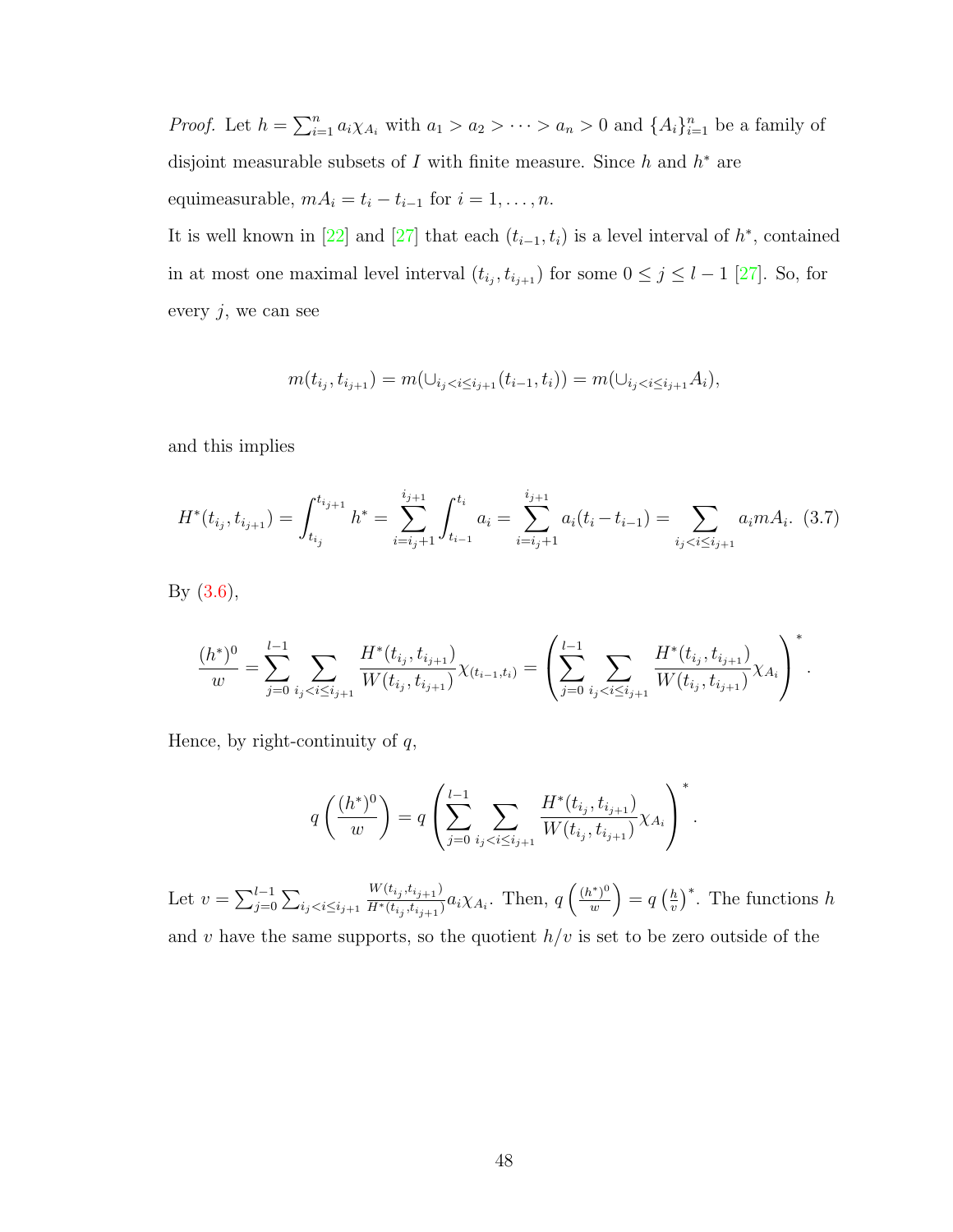supports of h and v. Now, we compute  $\int_I \varphi_* \left(\frac{h}{v}\right)$  $\frac{h}{v}$ ) v and  $\int_I \varphi \left( q \left( \frac{h}{v} \right) \right)$  $(\frac{h}{v})\big) v.$ 

$$
\int_{I} \varphi_{*} \left( \frac{h}{v} \right) v = \sum_{j=0}^{l-1} \sum_{i_{j} < i \leq i_{j+1}} \int_{I} \varphi_{*} \left( \frac{H^{*}(t_{i_{j}}, t_{i_{j+1}})}{W(t_{i_{j}}, t_{i_{j+1}})} \right) \cdot \frac{W(t_{i_{j}}, t_{i_{j+1}})}{H^{*}(t_{i_{j}}, t_{i_{j+1}})} a_{i} \chi_{A_{i}}
$$
\n
$$
= \sum_{j=0}^{l-1} \varphi_{*} \left( \frac{H^{*}(t_{i_{j}}, t_{i_{j+1}})}{W(t_{i_{j}}, t_{i_{j+1}})} \right) \cdot \frac{W(t_{i_{j}}, t_{i_{j+1}})}{H^{*}(t_{i_{j}}, t_{i_{j+1}})} \sum_{i_{j} < i \leq i_{j+1}} a_{i} \cdot m A_{i}
$$
\n
$$
= \sum_{j=0}^{l-1} \varphi_{*} \left( \frac{H^{*}(t_{i_{j}}, t_{i_{j+1}})}{W(t_{i_{j}}, t_{i_{j+1}})} \right) \cdot W(t_{i_{j}}, t_{i_{j+1}}) \text{ (by (3.7))}
$$
\n
$$
= P_{\varphi_{*},w}(h).
$$

and

$$
\int_{I} \varphi \left( q \left( \frac{h}{v} \right) \right) v = \sum_{j=0}^{l-1} \sum_{i_{j} < i \leq i_{j+1}} \int_{I} \varphi \left( q \left( \frac{H^{*}(t_{i_{j}}, t_{i_{j+1}})}{W(t_{i_{j}}, t_{i_{j+1}})} \right) \right) \cdot \frac{W(t_{i_{j}}, t_{i_{j+1}})}{H^{*}(t_{i_{j}}, t_{i_{j+1}})} a_{i} \chi_{A_{i}}
$$
\n
$$
= \sum_{j=0}^{l-1} \varphi \left( q \left( \frac{H^{*}(t_{i_{j}}, t_{i_{j+1}})}{W(t_{i_{j}}, t_{i_{j+1}})} \right) \right) \cdot \frac{W(t_{i_{j}}, t_{i_{j+1}})}{H^{*}(t_{i_{j}}, t_{i_{j+1}})} \sum_{i_{j} < i \leq i_{j+1}} a_{i} \cdot m A_{i}
$$
\n
$$
= \sum_{j=0}^{l-1} \int_{I} \varphi \left( q \left( \frac{H^{*}(t_{i_{j}}, t_{i_{j+1}})}{W(t_{i_{j}}, t_{i_{j+1}})} \right) \right) \cdot w \chi_{(t_{i_{j}}, t_{i_{j+1}})} \text{ (by (3.7))}
$$
\n
$$
= \int_{I} \varphi \left( q \left( \sum_{j=0}^{l-1} \frac{H^{*}(t_{i_{j}}, t_{i_{j+1}})}{W(t_{i_{j}}, t_{i_{j+1}})} \chi_{(t_{i_{j}}, t_{i_{j+1}})} \right) \right) w
$$
\n
$$
= \int_{I} \varphi \left( q \left( \frac{(h^{*})^{0}}{w} \right) \right) w = \int_{I} \varphi \left( q \left( \frac{h}{v} \right)^{*} \right) w.
$$

We are ready to compute the norm of a bounded linear functional on  $\Lambda^0_{\varphi,w}$ .

 $\Box$ 

<span id="page-55-0"></span>**Theorem 3.10.** Let F be a bounded linear functional on  $\Lambda^0_{\varphi,w}$ . Then  $F = H + S$ , where  $H(f) = \int_I fh$  for some  $h \in \mathcal{M}_{\varphi_*,w}$ ,  $||H|| = ||h||_{\mathcal{M}_{\varphi_*,w}}$ ,  $S(f) = 0$  for all  $f \in (\Lambda_{\varphi,w})_a$ , and  $||F|| = \inf{\lambda > 0 : P_{\varphi_*,w}(\frac{h}{\lambda})}$  $\frac{h}{\lambda}$ ) +  $\frac{1}{\lambda}$ ||S||  $\leq 1$  }.

*Proof.* Similar to Theorem [3.6,](#page-49-1) we have  $F = H + S$ , where  $H(f) = \int_I hf$  for some  $h \in \mathcal{M}_{\varphi_*,w}$  with  $||H|| = ||h||_{\mathcal{M}_{\varphi_*,w}}$  and  $S(f) = 0$  for all  $f \in (\Lambda_{\varphi,w}^0)_a$  in view of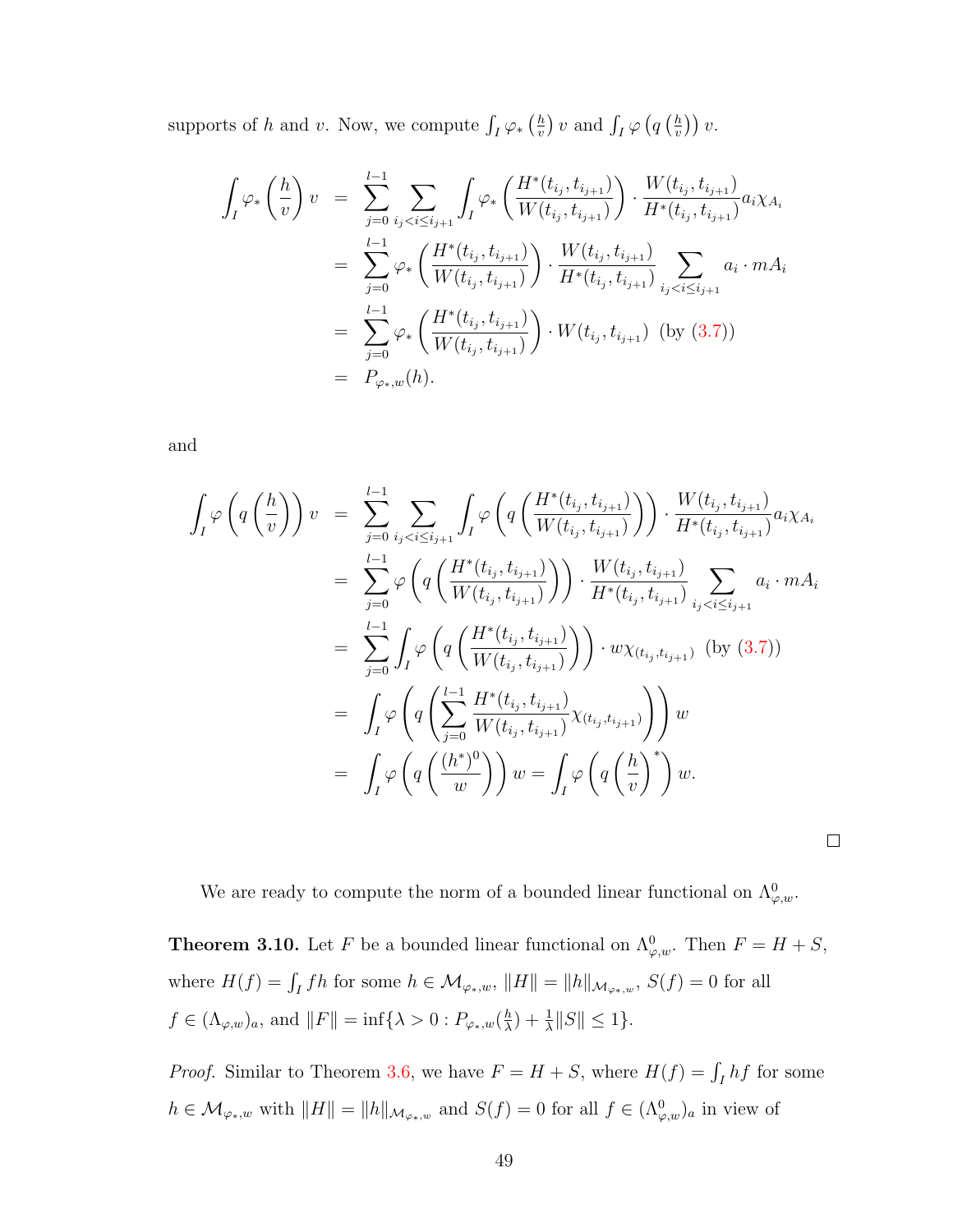Theorem [1.6.](#page-18-0) Thus, we only need to show the formula for  $||F||$ . Without loss of generality, assume  $||F|| = 1$ . Let  $f \in S_{\Lambda^0_{\varphi,w}}$ . Since  $h \in \mathcal{M}_{\varphi_*,w}$ , we have  $P_{\varphi_*,w}(\frac{h}{\lambda})$  $\frac{h}{\lambda}$ )  $< 1$ for some  $\lambda > 0$ . So we can choose  $\lambda > 0$  such that  $P_{\varphi_*,w}(\frac{h}{\lambda})$  $\frac{h}{\lambda}$ ) +  $\frac{1}{\lambda}$ ||S||  $\leq$  1. Let  $k \in K(f)$ . By Theorem [3.2.](#page-45-1)(3),  $1 = ||f||^0 = \frac{1}{k}$  $\frac{1}{k}(1+\rho_{\varphi,w}(kf)),$  and this implies that  $\rho_{\varphi,w}(kf) < \infty$ . For every  $v \prec w, v \downarrow$ , we have

$$
\frac{1}{\lambda}F(kf) = \frac{1}{\lambda} \left( \int_I khf + S(kf) \right) \le \frac{1}{\lambda} \left( \int_I kh^*f^* + S(kf) \right) = \int_I \frac{kh^*f^*v}{\lambda v} + \frac{1}{\lambda}S(kf).
$$

By Young's inequality,

$$
\int_I \frac{k h^* f^* v}{\lambda v} + \frac{1}{\lambda} S(k f) \le \int_I \varphi(k f^*) v + \int_I \varphi_* \left(\frac{h^*}{\lambda v}\right) v + \frac{1}{\lambda} S(k f).
$$

from  $(3.5)$  and from [1.1,](#page-12-2) we get

$$
\frac{1}{\lambda}F(kf) \le \rho_{\varphi,w}(kf) + P_{\varphi_*,w}\left(\frac{h}{\lambda}\right) + \frac{1}{\lambda}S(kf)).
$$

Furthermore,  $S(kf) \leq ||S||$  because  $\rho_{\varphi,w}(kf) < \infty$ . Hence

$$
\frac{1}{\lambda}F(kf) \le \rho_{\varphi,w}(kf) + P_{\varphi_*,w}\left(\frac{h}{\lambda}\right) + \frac{1}{\lambda}||S|| \le 1 + \rho_{\varphi,w}(kf),
$$

which implies that  $F(f) \leq \lambda \cdot \frac{1}{k}$  $\frac{1}{k}(1 + \rho_{\varphi,w}(kf)) \leq \lambda \|f\|^0 = \lambda$ . Since f and  $\lambda$  are arbitrary, we showed that  $||F|| \leq \inf \{\lambda > 0 : P_{\varphi_*,w}(\frac{\hbar}{\lambda})\}$  $\frac{h}{\lambda}$ ) +  $\frac{1}{\lambda}$ ||S||  $\leq 1$  }.

Now, suppose that

$$
1 = ||F|| < \inf \{ \lambda > 0 : P_{\varphi_*,w} \left( \frac{h}{\lambda} \right) + \frac{1}{\lambda} ||S|| \le 1 \}.
$$

Then there exists  $\delta > 0$  such that

$$
P_{\varphi_*,w}(h) + \|S\| > 1 + 3\delta.
$$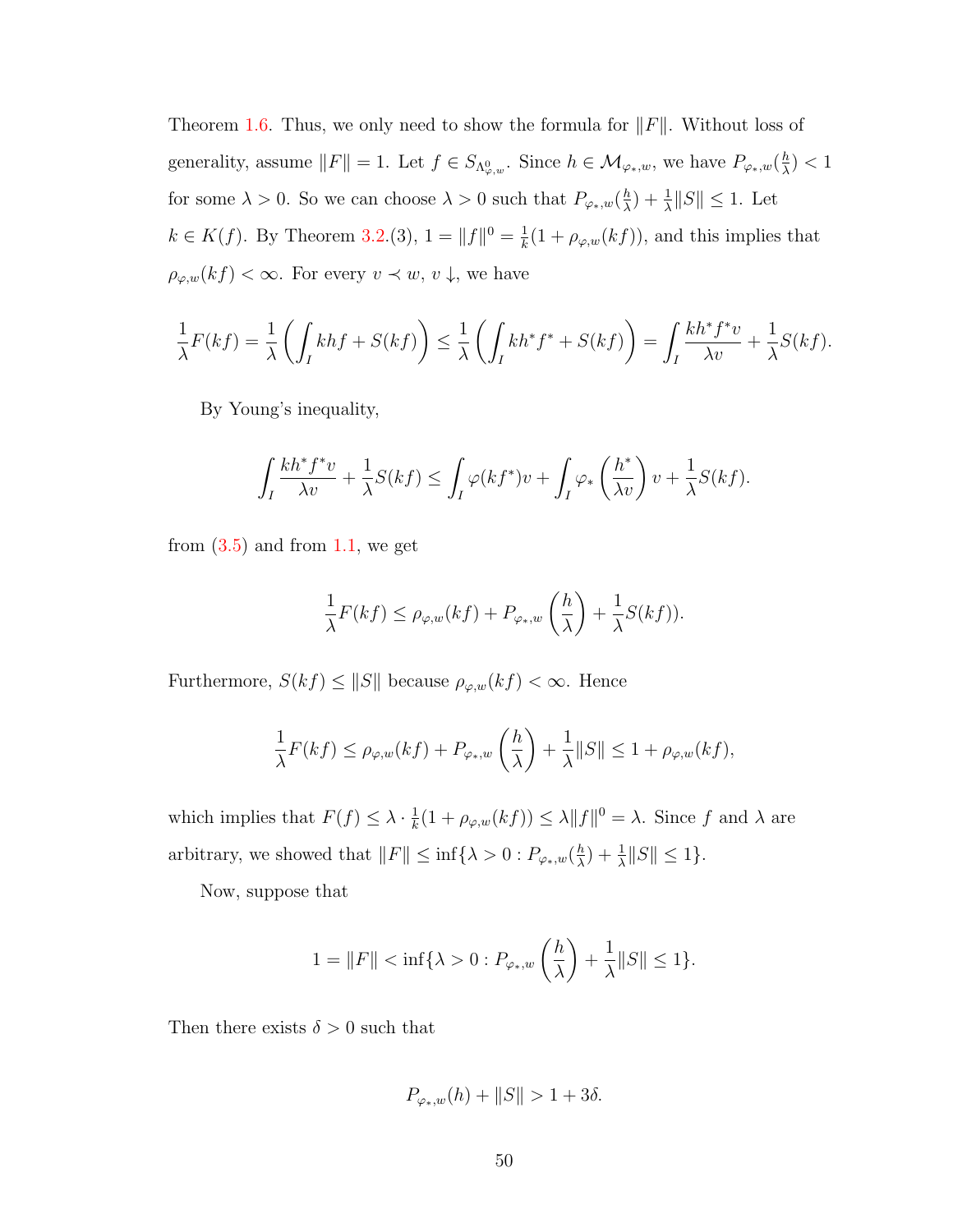From Theorem [3.5,](#page-47-0)  $||S|| = \sup\{S(f) : \rho_{\varphi,w}(f) < \infty\}$ . So there exists  $f \in \Lambda^0_{\varphi,w}$  such that  $\rho_{\varphi,w}(f) < \infty$  and  $||S|| < S(f) + \delta$ . This implies that

$$
P_{\varphi_*,w}(h) + S(f) + \delta > P_{\varphi_*,w}(h) + \|S\| > 1 + 3\delta,
$$

and so

$$
P_{\varphi_*,w}(h) + S(f) > 1 + 2\delta.
$$

Without loss of generality, let  $h \geq 0$ . Let  $(h_n)_{n=1}^{\infty}$  be a sequence of simple functions with support of finite measure such that  $h_n \uparrow h$ . By Lemma 4.6 in [\[31\]](#page-110-5), we get  $P_{\varphi_*,w}(h_n) \uparrow P_{\varphi_*,w}(h)$ . Hence there exists a non-negative simple function  $h_0$  with  $m(\text{supp } h_0) < \infty$  such that  $0 \leq h_0 \leq h$  a.e. and

$$
P_{\varphi_*,w}(h) < P_{\varphi_*,w}(h_0) + \delta.
$$

This implies that

$$
P_{\varphi_*,w}(h_0) + S(f) > P_{\varphi_*,w}(h) + S(f) - \delta > 1 + 2\delta - \delta = 1 + \delta.
$$

Now, consider a function  $f_n = f \chi_{\{\frac{1}{n} \leq |f| \leq n\}}$ . The function  $|f - f_n| \downarrow 0$  a.e. Hence  $(f - f_n)^* \to 0$  a.e. It follows that  $\rho_{\varphi,w}(f - f_n) \downarrow 0$  by the Lebesgue dominated convergence theorem. Since H is a bounded linear functional on  $\Lambda_{\varphi,w}^0$ ,  $\int_I |f - f_n| h \leq \int_I |f| h < ||H|| ||f||^0 < \infty$ , and so  $\int_I |f - f_n| h \to 0$ . Then for  $\delta > 0$ , there exists  $N_0$  such that for  $n \geq N_0$ ,

$$
\rho_{\varphi,w}(f - f_n) \le 1
$$
 and  $\int_I |f - f_n| h < \frac{\delta}{8}$ .

Let  $g_1 = f - f_n$  for some  $n \geq N_0$ . The function  $f_n$  is bounded with support of finite measure because m supp  $f_n \leq m\{|f| > \frac{1}{n}\}$  $\frac{1}{n}$  <  $\infty$ . So we have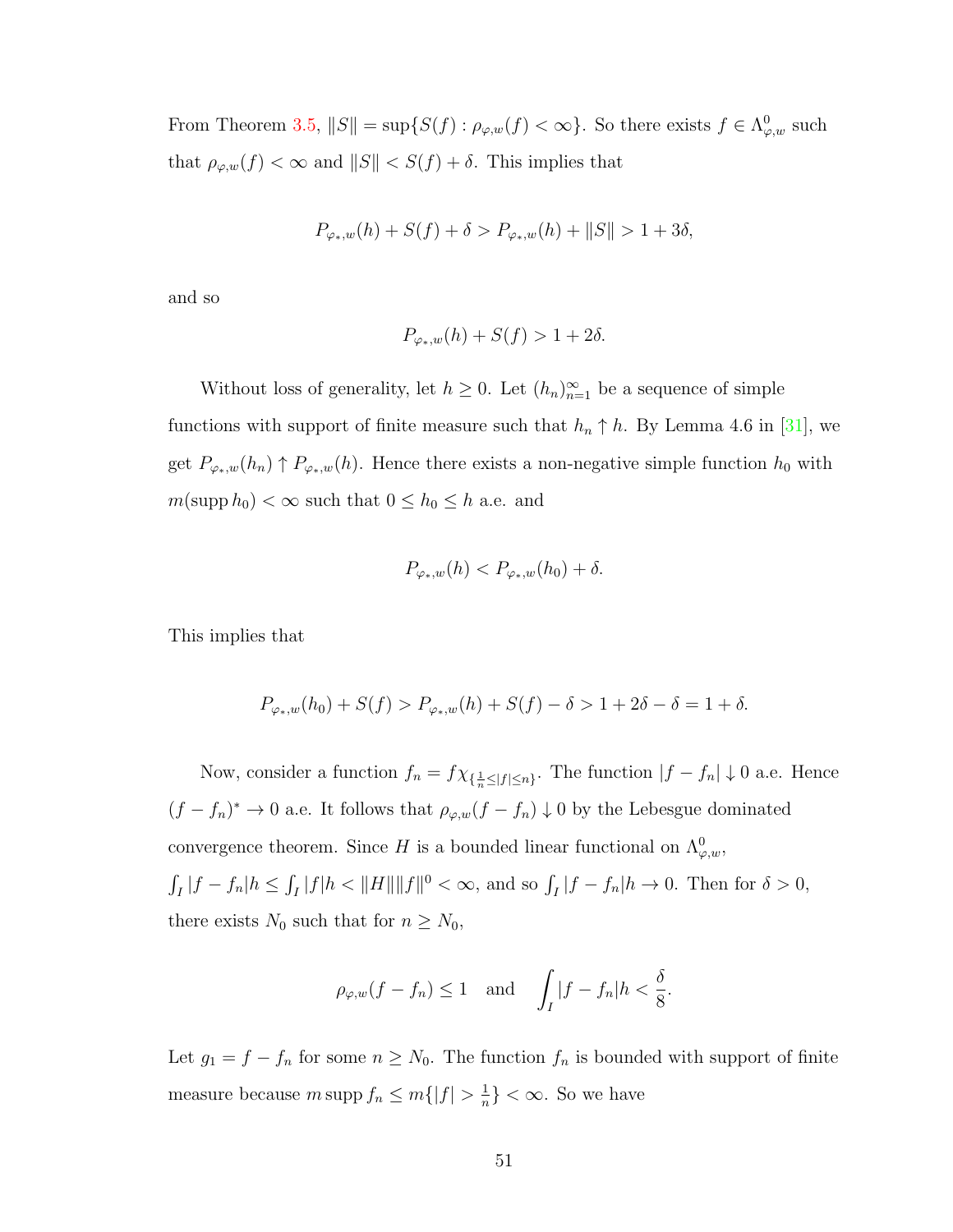$S(f) = S(g_1) + S(f_n) = S(g_1)$  and

$$
\rho_{\varphi,w}(g_1) \le 1, \int_I |g_1| h < \frac{\delta}{8}, \text{ and } P_{\varphi_*,w}(h_0) + S(g_1) > 1 + \delta.
$$
 (3.8)

Let v be the non-negative simple function constructed in Lemma [3.9](#page-53-2) for  $h_0$ . By Young's equality,

$$
\int_I q\left(\frac{h_0}{v}\right)h_0 = \int_I q\left(\frac{h_0}{v}\right)\frac{h_0}{v}v = \int_I \varphi\left(q\left(\frac{h_0}{v}\right)\right)v + \int_I \varphi_*\left(\frac{h_0}{v}\right)v.
$$

Let  $g_2 = q \left(\frac{h_0}{v}\right)$  $\frac{\partial v}{\partial v}$ . It is a simple function with support of finite measure, so  $g_2 \in (\Lambda^0_{\varphi,w})_a$ . In view of Lemma [3.9,](#page-53-2)

$$
P_{\varphi_*,w}(h_0) = \int_I \varphi_*\left(\frac{h_0}{v}\right)v = \int_I q\left(\frac{h_0}{v}\right)h_0 - \int_I \varphi\left(q\left(\frac{h_0}{v}\right)\right)v = \int_I g_2h_0 - \int_I \varphi(g_2^*)w. \tag{3.9}
$$

Since H is a bounded linear functional on  $\Lambda^0_{\varphi,w}$ , the function  $g_2h$  is integrable. So for  $\delta > 0$ , there exist  $\eta > 0$ ,  $n \in \mathbb{N}$  and  $E \subset I$  such that  $mE < \eta$ ,

<span id="page-58-0"></span>
$$
\int_0^{mE} \varphi(g_1^*) w < \frac{\delta}{4}, \quad \int_E |g_2 h| < \frac{\delta}{2}, \quad \text{and} \quad \rho_{\varphi,w}(g_1 \chi_{[n,\gamma)}) = \int_I \varphi((g_1 \chi_{[n,\gamma)})^*) w < \frac{\delta}{8}.\tag{3.10}
$$

Indeed, let  $E_n = \{g_1^* > n\} = [0, t_n)$ . We see that  $g_1^* \chi_{E_n} \leq g_1^*$  for all n and  $g_1^* \chi_{E_n} \to 0$ a.e. By the Lebesgue dominated convergence theorem, for  $\delta > 0$ , there exists  $N_1$ such that for all  $n \geq N_1$ ,

$$
\int_I \varphi(g_1^* \chi_{E_n}) w = \int_0^{mE_n} \varphi(g_1^*) w < \frac{\delta}{4}.
$$

Since  $g_1$  and  $g_1^*$  are equimeasurable, we have  $m\{|g_1| > n\} = m\{g_1^* > n\} = mE_n$  for all *n*. Choose  $n > N_1$  such that  $mE_n < \eta$ , supp  $h_0 \cap [n, \gamma) = \emptyset$ , and  $\rho_{\varphi,w}(g_1\chi_{[n,\gamma)})=\int_I\varphi((g_1\chi_{[n,\gamma)})^*)w<\frac{\delta}{8}$ . Finally, by letting  $\{|g_1|>n\}=E$  for such n, we obtain  $n \in \mathbb{N}$  and a measurable subset  $E \subset I$  satisfying  $(3.10)$ . Note that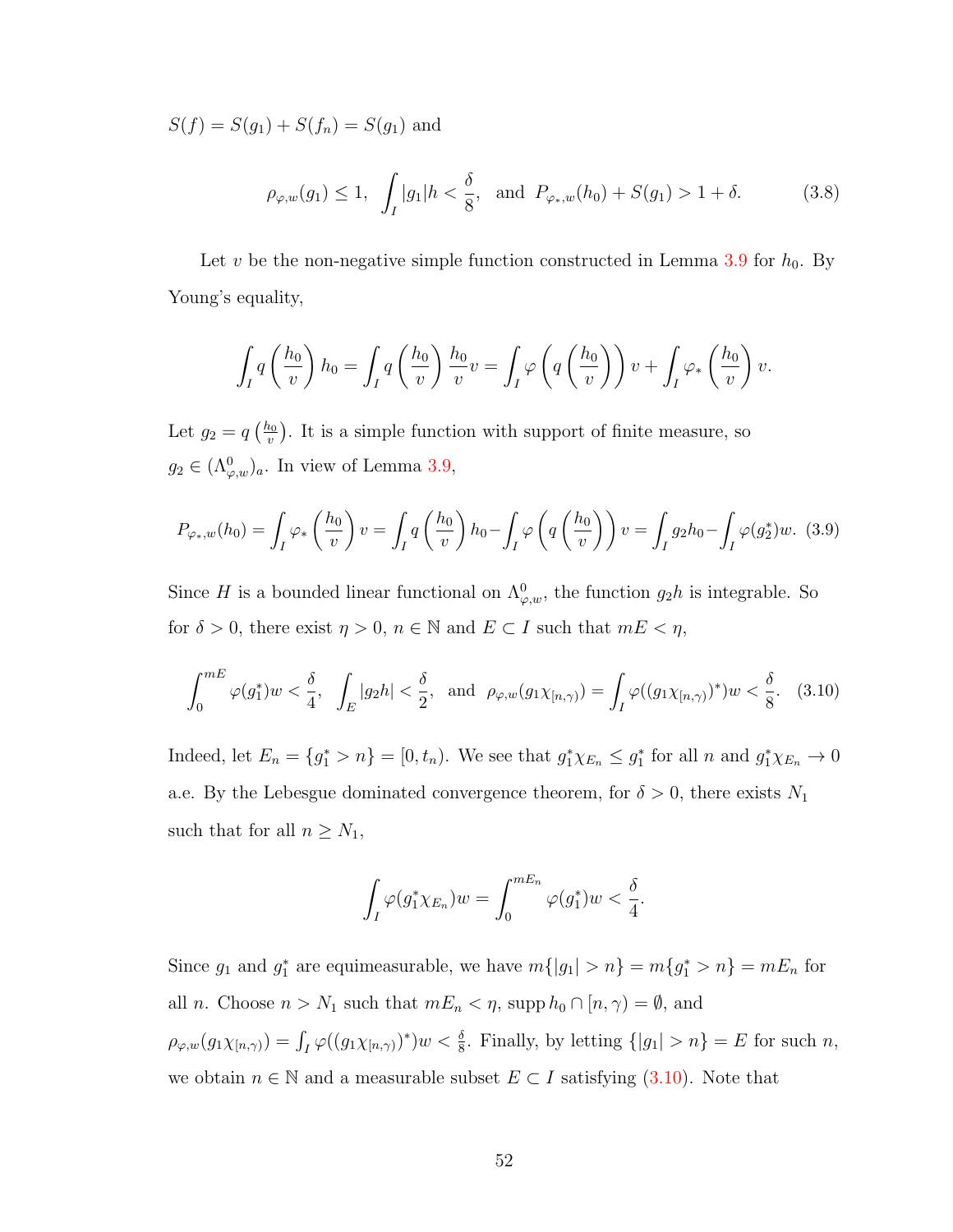$\mathrm{supp}\,h_0\subset[0,n).$ 

Now, we define

$$
\bar{u}(t) = \begin{cases}\ng_2(t), & t \in A_1 = \text{supp } h_0 \setminus E \\
g_1(t), & t \in A_2 = E \cup [n, \gamma) \\
0, & \text{Otherwise.} \n\end{cases}
$$

The function  $g_1$  is bounded on the set  $A_2^c$ , which is a subset of  $[0, n)$ . So  $g_1\chi_{A_2^c} \in (\Lambda_{\varphi,w}^0)_a$ . Hence  $S(g_1) = S(g_1\chi_{A_2})$ . In addition,  $g_2$  is a simple function with support of finite measure,  $S(g_2 \chi_{A_1}) = 0$ . By the orthogonal subadditivity of  $\rho_{\varphi,w}$ , we get

$$
\rho_{\varphi,w}(\bar{u}) \leq \rho_{\varphi,w}(g_2\chi_{A_1}) + \rho_{\varphi,w}(g_1\chi_{A_2}) \leq \rho_{\varphi,w}(g_2\chi_{A_1}) + \rho_{\varphi,w}(g_1\chi_E) + \rho_{\varphi,w}(g_1\chi_{[n,\gamma)}),
$$

and by  $(3.10)$ , we have

$$
\rho_{\varphi,w}(\bar{u}) < \rho_{\varphi,w}(g_2 \chi_{A_1}) + \rho_{\varphi,w}(g_1 \chi_E) + \frac{\delta}{8}.
$$

Hence,

<span id="page-59-0"></span>
$$
\int_{I} \bar{u}h + S(\bar{u}) - \rho_{\varphi,w}(\bar{u}) \ge \int_{A_1} g_2h + \int_{A_2} g_1h + S(g_1) - \rho_{\varphi,w}(g_2\chi_{A_1}) - \rho_{\varphi,w}(g_1\chi_E) - \frac{\delta}{8}.
$$
 (3.11)

Since  $g_2 \geq 0$  and  $h \geq h_0 \geq 0$ , we have

$$
\int_{A_1} g_2 h \ge \int_{A_1} g_2 h_0 = \int_{I \setminus E} g_2 h_0.
$$

Also, in view of  $(5.8)$  and  $(5.10)$ 

$$
\int_{A_2} |g_1 h| < \int_I |g_1 h| < \frac{\delta}{8} \quad \text{and} \quad \int_E g_2 h_0 \le \int_E g_2 h < \frac{\delta}{2}.
$$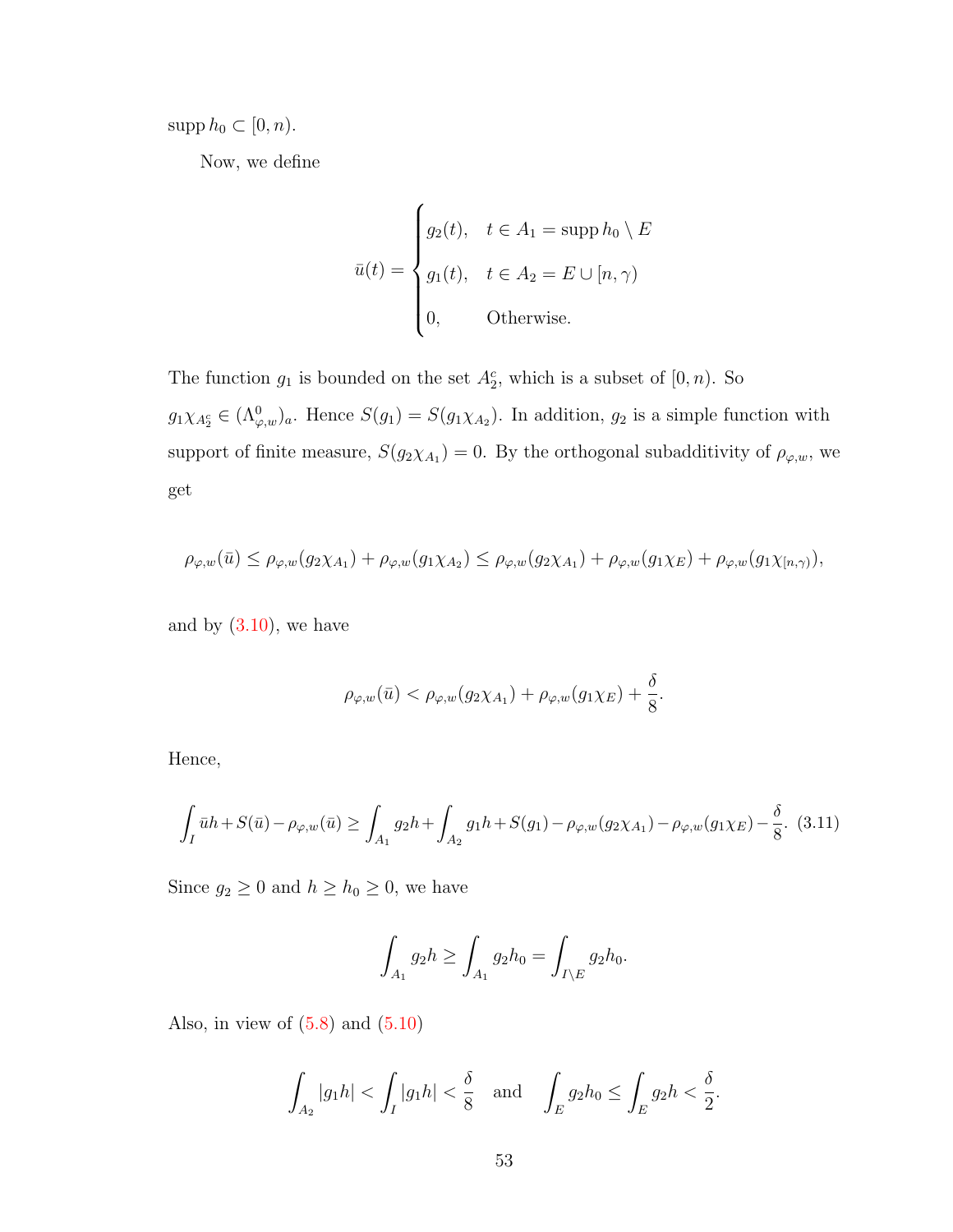Then the inequality  $(3.11)$  becomes

$$
\int_I h\bar{u} + S(\bar{u}) - \rho_{\varphi,w}(\bar{u}) \ge \int_{I \setminus E} g_2 h_0 - \frac{\delta}{4} + S(g_1) - \rho_{\varphi,w}(g_2 \chi_{A_1}) - \rho_{\varphi,w}(g_1 \chi_E).
$$

Hence we obtain

$$
\int_{I} \bar{u}h + S(\bar{u}) - \rho_{\varphi,w}(\bar{u}) \ge \int_{I \setminus E} g_2 h_0 - \frac{\delta}{4} + S(g_1) - \rho_{\varphi,w}(g_2 \chi_{A_1}) - \rho_{\varphi,w}(g_1 \chi_E)
$$
\n
$$
\ge \int_{I} g_2 h_0 - \int_{E} g_2 h_0 - \frac{\delta}{4} + S(g_1) - \rho_{\varphi,w}(g_2) - \rho_{\varphi,w}(g_1 \chi_E)
$$
\n
$$
\ge \int_{I} g_2 h_0 - \int_{E} g_2 h_0 - \frac{\delta}{4} + S(g_1) - \rho_{\varphi,w}(g_2) - \frac{\delta}{4} \text{ by (5.10)}
$$
\n
$$
= P_{\varphi_*,w}(h_0) - \int_{E} g_2 h_0 + S(g_1) - \frac{\delta}{2} \text{ by (5.9)}
$$
\n
$$
\ge P_{\varphi_*,w}(h_0) - \frac{\delta}{2} + S(g_1) - \frac{\delta}{2}
$$
\n
$$
> 1 + \delta - \delta = 1. \text{ by (5.8)}
$$

Finally, this implies that

$$
1 = ||F|| \ge F\left(\frac{\bar{u}}{||\bar{u}||^0}\right) = \frac{H(\bar{u}) + S(\bar{u})}{||\bar{u}||^0} = \frac{\int_I \bar{u}h + S(\bar{u})}{||\bar{u}||^0} > \frac{1 + \rho_{\varphi,w}(\bar{u})}{||\bar{u}||^0} > 1,
$$

 $\Box$ 

which leads to a contradiction.

The next result is the sequence analogue of Theorem [3.10.](#page-55-0)

**Theorem 3.11.** Let F be a bounded linear functional on  $\lambda_{\varphi,w}^0$ . Then  $F = H + S$ , where  $H(x) = \sum_{i=1}^{\infty} x(i)y(i)$ ,  $||H|| = ||y||_{\mathfrak{m}_{\varphi_*,w}}$ , S is a singular functional vanishing on  $(\lambda_{\varphi,w})_a$  and

$$
||F|| = \inf \{ \eta > 0 : p_{\varphi_*,w}(\frac{h}{\eta}) + \frac{1}{\eta} ||S|| \le 1 \}.
$$

Contrary to Corollary  $3.8$  about M-ideals in the Orlicz-Lorentz spaces equipped with the Luxemburg norm, we conclude this section by showing that  $(\Lambda^0_{\varphi,w})_a$  and  $(\lambda_{\varphi,w}^0)_a$  are not M-ideals in  $\Lambda_{\varphi,w}^0$  and  $\lambda_{\varphi,w}^0$  respectively, if the Orlicz N-function  $\varphi$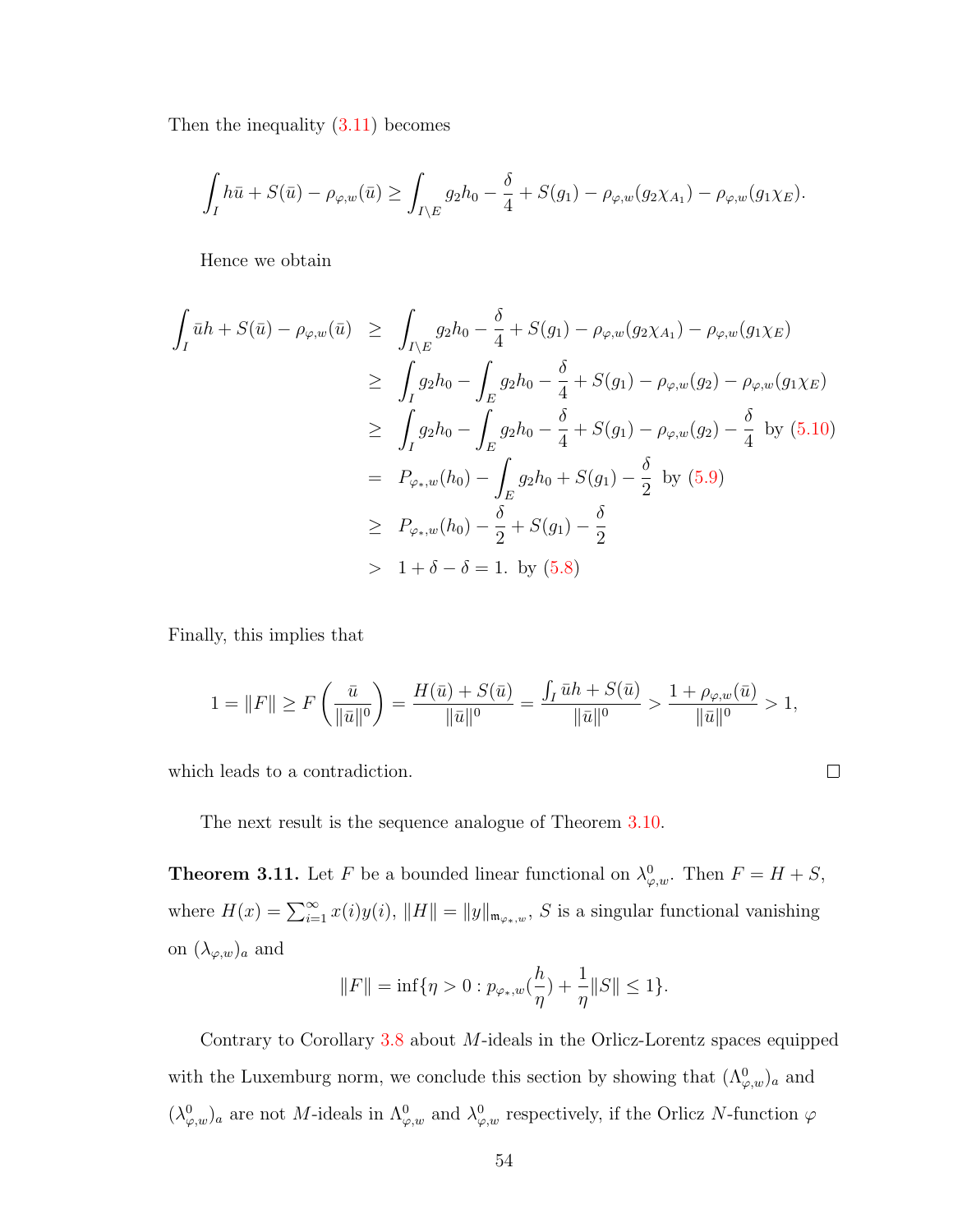does not satisfy the appropriate  $\Delta_2$  condition.

Corollary 3.12. If  $\varphi$  does not satisfy the appropriate  $\Delta_2$  condition, then the order-continuous subspaces  $(\Lambda^0_{\varphi,w})_a$  or  $(\lambda^0_{\varphi,w})_a$  are not M-ideals in  $\Lambda^0_{\varphi,w}$  or  $\lambda^0_{\varphi,w}$ , respectively.

*Proof.* We give a proof only for the function spaces. Let  $\varphi$  be an Orlicz N-function, which does not satisfy the appropriate  $\Delta_2$  condition. Then  $(\Lambda^0_{\varphi,w})_a$  is a proper subspace of  $\Lambda^0_{\varphi,w}$ , and in view of Theorem [3.10](#page-55-0) there exists  $S \in (\Lambda^0_{\varphi,w})^*$  such that  $S \neq 0$ . So, choose  $S \in (\Lambda^0_{\varphi,w})^*$  such that  $0 < ||S|| < 1$ . We show that there exist  $u > 0$  and  $0 < t_0 < \gamma$  such that  $h = uw\chi_{(0,t_0)}$  and  $||h||_{\mathcal{M}_{\varphi_*,w}} + ||S|| = 1$ . Indeed choose u satisfying  $\varphi_*(u) > 1/W(\gamma)$ , where  $1/W(\infty) = 0$ . Then  $\frac{1}{\varphi_*(u/(1-||S||))} < W(\gamma)$ . Since W is continuous on  $(0, \gamma)$ , there exists  $0 < t_0 < \gamma$  such that  $W(t_0) = \frac{1}{\varphi_*(u/(1-||S||))}$ . Let  $h = uw\chi_{(0,t_0)}$  for such u and  $t_0$ . Clearly h is a decreasing function. Furthermore, the interval  $(0, t_0)$  is the maximal level interval of h since  $R(0,t) = \frac{uW(t)}{W(t)} = \frac{uW(t_0)}{W(t_0)} = R(0,t_0) = u$  for all  $0 < t < t_0$ , and  $R(0, t_0) < R(0, t)$  for  $\gamma > t > t_0$ . Hence  $\frac{h^0}{w} = u \chi_{(0, t_0)},$  so  $P_{\varphi_*,w}(h)=\int_I\varphi_*\left(\frac{h^0}{w}\right)$  $\left(\frac{h^0}{w}\right)w = \varphi_*(u)W(t_0)$ . It follows that

$$
||h||_{\mathcal{M}_{\varphi_*,w}} = \inf \left\{ \epsilon > 0 : P_{\varphi_*,w} \left( \frac{h}{\epsilon} \right) \le 1 \right\} = \inf \left\{ \epsilon > 0 : \varphi_* \left( \frac{u}{\epsilon} \right) \le \frac{1}{W(t_0)} \right\}
$$
  
= 
$$
\inf \left\{ \epsilon > 0 : \varphi_* \left( \frac{u}{\epsilon} \right) \le \varphi_* \left( \frac{u}{1 - ||S||} \right) \right\} = \inf \left\{ \epsilon > 0 : \epsilon \ge 1 - ||S|| \right\} = 1 - ||S||.
$$

Thus, we have  $||h||_{\mathcal{M}_{\varphi_*,w}} + ||S|| = 1$ , which implies that  $P_{\varphi_*,w}(\frac{h}{1-||\varphi_*,w)}$  $\frac{h}{1-\|S\|}$ ) ≤ 1. Now since  $\varphi$  is an Orlicz N-function,  $\varphi_*$  is also an Orlicz N-function, and so  $\varphi_*$  is not identical to a linear function ku for any  $k > 0$ . Hence for all  $u > 0$ ,  $\lambda > 1$  we have  $\varphi_*(\lambda u) > \lambda \varphi_*(u)$ . Therefore, by the fact that  $\frac{1}{1-||S||} > 1$ ,

$$
1 \ge P_{\varphi_*,w} \left( \frac{h}{1 - \|S\|} \right) = \varphi_* \left( \frac{u}{1 - \|S\|} \right) W(t_0) > \frac{1}{1 - \|S\|} P_{\varphi_*,w}(h),
$$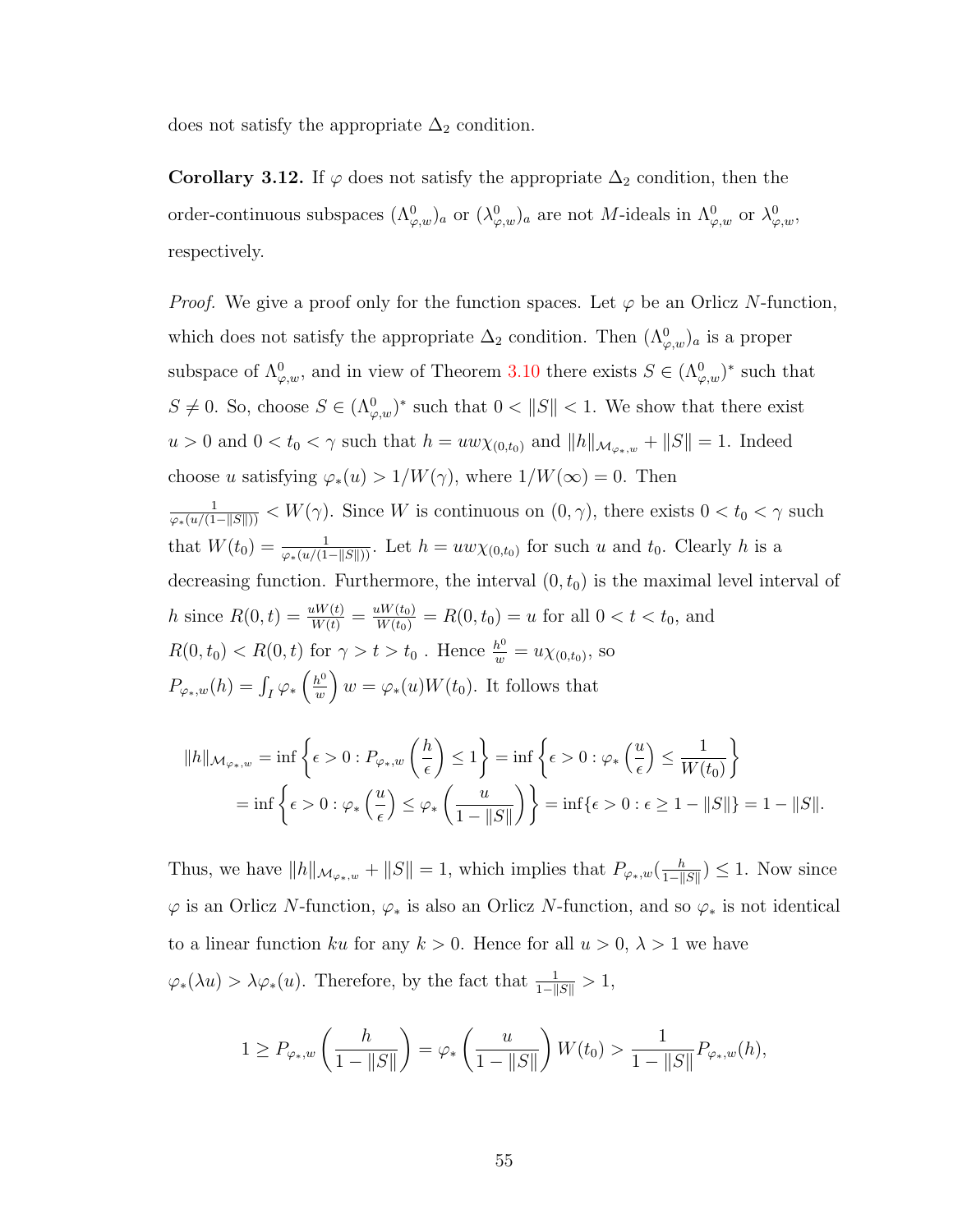and this shows that

<span id="page-62-0"></span>
$$
P_{\varphi_*,w}(h) < 1 - \|S\| = \|h\|_{\mathcal{M}_{\varphi_*,w}}.\tag{3.12}
$$

 $\Box$ 

On the other hand if we assume that  $(\Lambda^0_{\varphi,w})_a$  is an M-ideal of  $\Lambda^0_{\varphi,w}$ , then  $1 = \|H + S\| = \|h\|_{\mathcal{M}_{\varphi_*,w}} + \|S\| \ge P_{\varphi_*,w}(h) + \|S\|$ . It follows that  $P_{\varphi_*,w}(h) + \|S\| = 1.$  Indeed, suppose that  $P_{\varphi_*,w}(h) + \|S\| < 1.$  Define  $g(\lambda) = P_{\varphi_*,w}(\lambda h) + \lambda ||S||$  for  $\lambda > 0$ . The function g is convex,  $g(0) = 0$ , and  $\lim_{\lambda \to \infty} g(\lambda) = \infty$ . Since  $g(1) = P_{\varphi_*,w}(h) + ||S|| < 1$ , there exists  $\frac{1}{\lambda_0} > 1$  such that  $P_{\varphi_*,w} \left( \frac{h}{\lambda_0} \right)$  $\lambda_0$  $+ \frac{1}{\lambda}$  $\frac{1}{\lambda_0} \|S\| = 1$ . But then, from Theorem [3.10,](#page-55-0) we have  $1 = \|H + S\| = \inf\{\lambda > 0 : P_{\varphi_*,w}(\frac{h}{\lambda})\}$  $\frac{h}{\lambda}$  +  $\frac{1}{\lambda}$  ||S||  $\leq 1$ } > 1, which is a contradiction.

However  $P_{\varphi_*,w}(h) + ||S|| = 1$  contradicts [\(3.12\)](#page-62-0), and this completes the proof.

#### 3.3 M-embedded Orlicz-Lorentz spaces

In this section, we investigate M-embeddedness of Orlicz-Lorentz spaces.

**Definition 3.13.** A Banach space X is said to be M-embedded if X is an M-ideal in its bidual  $X^{**}$ .

The description of an M-ideal in Definition [3.1](#page-44-0) was given in terms of bounded linear functionals. Also, there is a geometric description of M-ideal properties by using the intersection of balls in  $X$  [\[23\]](#page-110-2). We have the following facts which will be useful.

<span id="page-62-2"></span>**Lemma 3.14** ([\[52\]](#page-112-2), Lemma 1.1). Suppose that there is a dense subset  $\mathcal{D}$  of  $B_X$ such that for every  $x^{**} \in B_{X^{**}}, x \in \mathcal{D}$ , and  $\epsilon > 0$ , there exists  $y \in X$  such that  $||x^{**} \pm x - y|| \le 1 + \epsilon$ . Then, X is an M-ideal in its bidual  $X^{**}$ .

<span id="page-62-1"></span>**Theorem 3.15** ([\[40\]](#page-111-2), Theorem 2.6). Assume that a Banach space X is an M-ideal in its bidual  $X^{**}$ . If Y is a separable closed subspace of X, then  $Y^*$  is separable.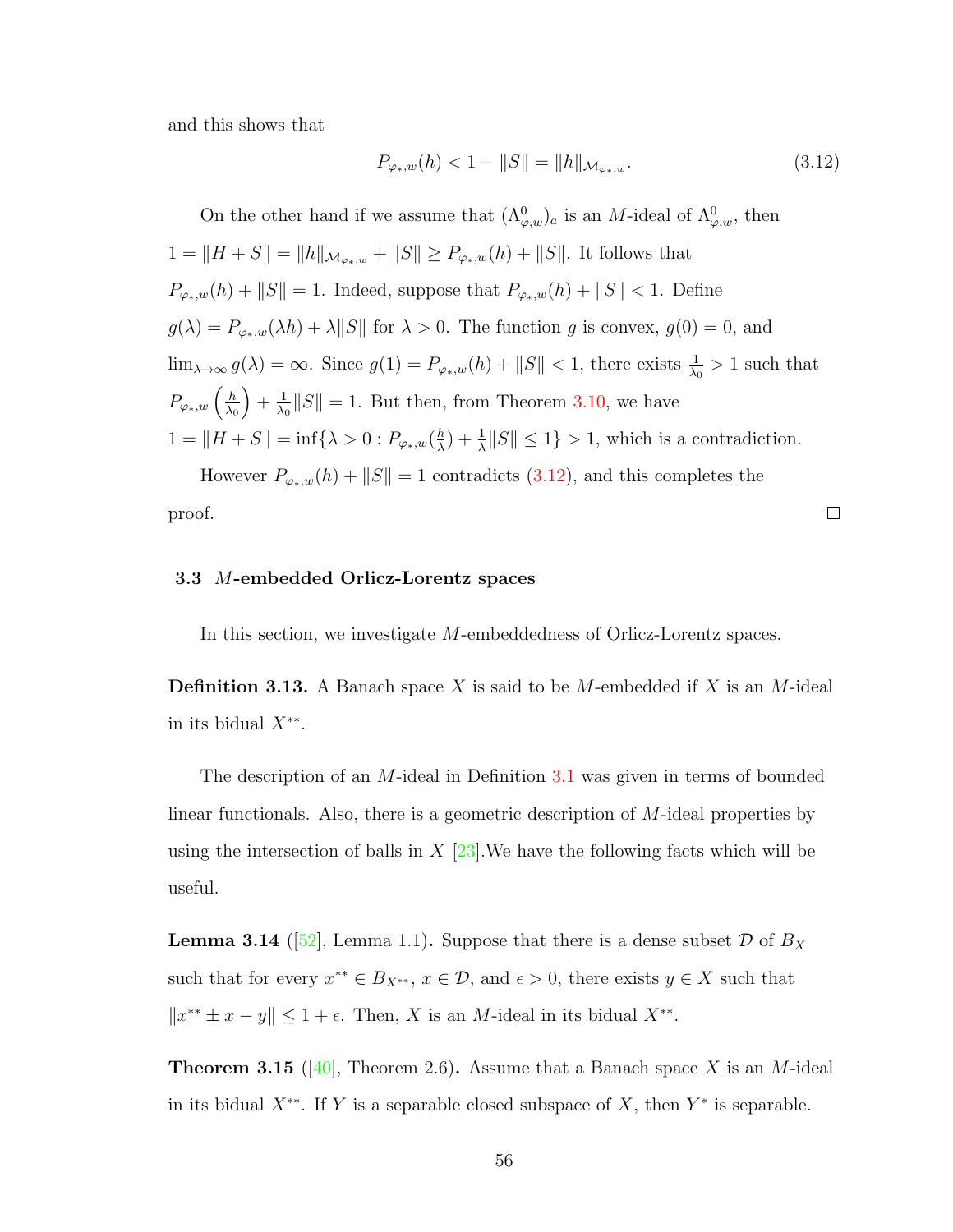The following result from theory of Banach lattices will be helpful.

<span id="page-63-0"></span>**Theorem 3.16.** [\[8,](#page-108-0) Corollary 1.4.3] The dual  $X^*$  of a Banach function lattice X is isometrically isomorphic to the Köthe dual space  $X'$  if and only if X is order-continuous.

For the case of Orlicz spaces equipped with the Luxemburg norm, it is shown that the order-continuous subspace  $(L_{\varphi})_a$  is M-embedded if  $\varphi$  does not satisfy the appropriate  $\Delta_2$  condition while  $\varphi_*$  does [\[52\]](#page-112-2). Now, we show that this is also true for  $(\Lambda_{\varphi,w})_a$  and  $(\lambda_{\varphi,w})_a$ .

## <span id="page-63-1"></span>Theorem 3.17.

- (1) If both  $\varphi$  and  $\varphi_*$  satisfy the appropriate  $\Delta_2$  condition, then the order-continuous subspace  $(\Lambda_{\varphi,w})_a$  is an M-ideal in its bidual  $((\Lambda_{\varphi,w})_a)^{**} \simeq \Lambda_{\varphi,w}.$
- (2) If both  $\varphi$  and  $\varphi_*$  does not satisfy the appropriate  $\Delta_2$  condition, then the order-continuous subspace  $(\Lambda_{\varphi,w})_a$  is not an *M*-ideal in its bidual.
- (3) If  $\varphi$  does not satisfy the appropriate  $\Delta_2$  condition while  $\varphi_*$  does, then the order-continuous subspace  $(\Lambda_{\varphi,w})_a$  is an *M*-ideal in its bidual  $((\Lambda_{\varphi,w})_a)^{**} \simeq \Lambda_{\varphi,w}.$

*Proof.* (1) Since  $\varphi$  satisfies the appropriate  $\Delta_2$  condition,  $\Lambda_{\varphi,w} = (\Lambda_{\varphi,w})_a$  [\[24\]](#page-110-4). In view of Theorem [1.6](#page-18-0) and Theorem [3.16,](#page-63-0)  $((\Lambda_{\varphi,w})_a)^* \simeq (\Lambda_{\varphi,w})' = \mathcal{M}_{\varphi_*,w}^0$ . Moreover,  $\varphi_*$  satisfies the appropriate  $\Delta_2$  condition, so  $\mathcal{M}_{\varphi_*,w}^0 = (\mathcal{M}_{\varphi_*,w}^0)_a$  by Corollary [2.16.](#page-41-1) Since  $\Lambda_{\varphi,w}$  has the Fatou property and  $((\mathcal{M}_{\varphi,w}^0)_a)^* \simeq (\mathcal{M}_{\varphi,w}^0)'$  from Theorem [3.16,](#page-63-0) we have  $((\Lambda_{\varphi,w})_a)^{**} \simeq ((\Lambda_{\varphi,w})_a)^{\prime\prime} = ((\Lambda_{\varphi,w})_a)^{\prime\prime} = (\mathcal{M}_{\varphi,w})^{\prime\prime} = (\Lambda_{\varphi,w})_a$ . Hence the space  $(\Lambda_{\varphi,w})_a$  is reflexive. Therefore,  $(\Lambda_{\varphi,w})_a$  is an M-ideal in its bidual trivially. (2) Suppose that both  $\varphi$  and  $\varphi_*$  does not satisfy the appropriate  $\Delta_2$  condition. Assume to the contrary that  $(\Lambda_{\varphi,w})_a$  is an M-ideal in its bidual  $((\Lambda_{\varphi,w})_a)^{**}$ . In view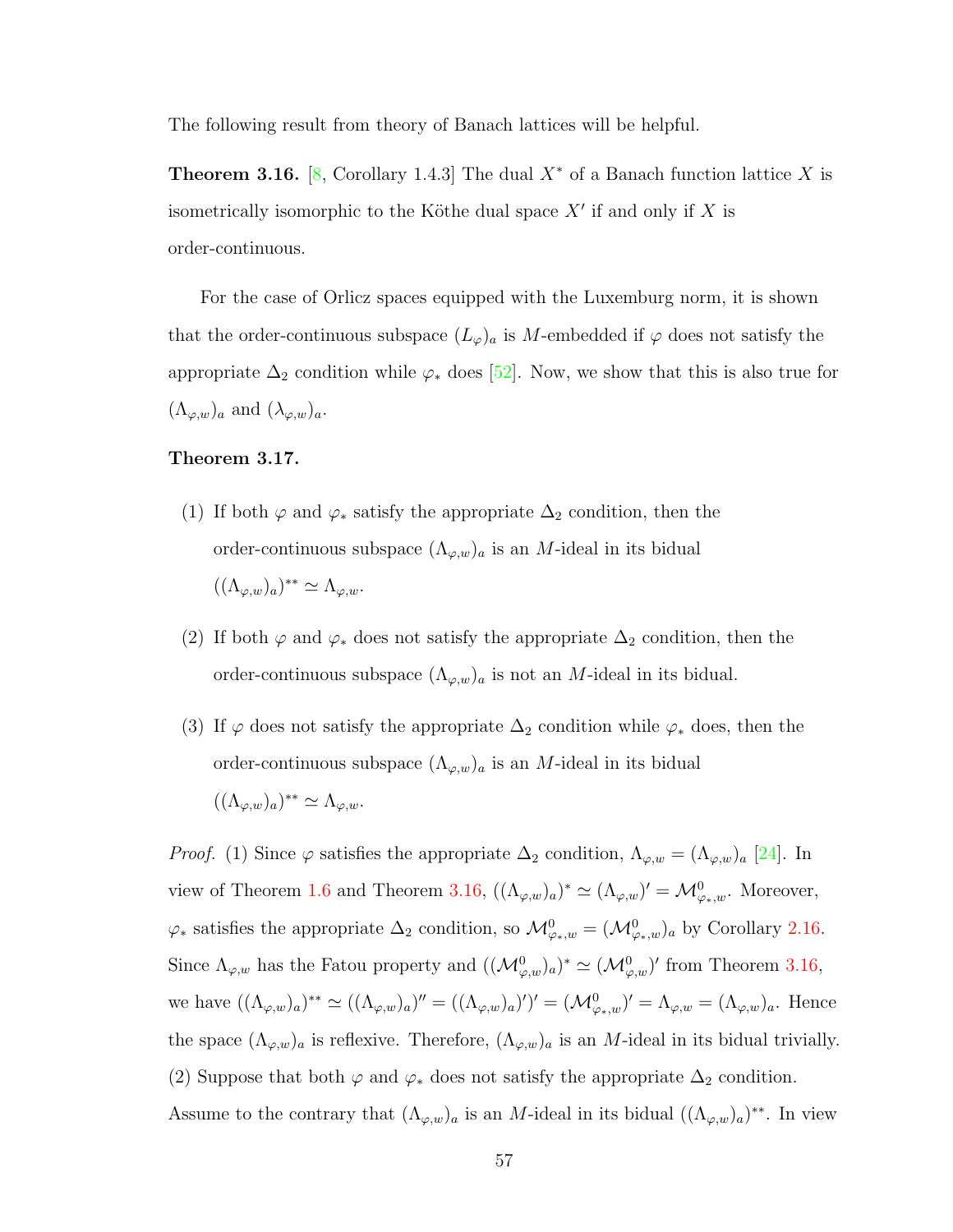of Theorem [3.15,](#page-62-1) the dual of  $(\Lambda_{\varphi,w})_a$  has to be separable. From Theorem [3.16](#page-63-0) and Theorem [1.6,](#page-18-0) we see that  $((\Lambda_{\varphi,w})_a)^* \simeq (\Lambda_{\varphi,w})' = \mathcal{M}_{\varphi_*,w}^0$ , but the space  $\mathcal{M}_{\varphi_*,w}^0$  is not separable by Corollary [2.16.](#page-41-1) Thus,  $(\Lambda_{\varphi,w})_a$  is not an *M*-ideal in its bidual  $((\Lambda_{\varphi,w})_a)^{**}.$ 

(3) Suppose that  $\varphi$  does not satisfy the appropriate  $\Delta_2$  condition, but  $\varphi_*$  does. Notice that  $((\Lambda_{\varphi,w})_a)^* \simeq (\Lambda_{\varphi,w})' = \mathcal{M}_{\varphi_*,w}^0$  from Theorem [1.6](#page-18-0) and Theorem [3.16.](#page-63-0) By Corollary [2.16,](#page-41-1)  $\mathcal{M}^0_{\varphi_*,w} = (\mathcal{M}^0_{\varphi_*,w})_a$ , so  $(\mathcal{M}^0_{\varphi_*,w})^* = ((\mathcal{M}^0_{\varphi_*,w})_a)^* \simeq (\mathcal{M}^0_{\varphi_*,w})' = \Lambda_{\varphi,w}.$ Hence  $((\Lambda_{\varphi,w})_a)^{**} \simeq \Lambda_{\varphi,w}.$ 

Let  $f \in B_{(\Lambda_{\varphi,w})_a}$  and  $g \in \mathcal{D} = B_{(\Lambda_{\varphi,w})_b}$ , and  $\epsilon > 0$  be arbitrary. Notice that  $\rho_{\varphi,w}(g) \leq 1$ . Define  $\bar{g} = \frac{1}{1+h}$  $\frac{1}{1+\epsilon}g$ . From the convexity of  $\varphi$ , observe that  $\rho_{\varphi,w} \left( \frac{g-\bar{g}}{\epsilon} \right)$  $\frac{\overline{-\bar{g}}}{\epsilon})=\int_{I}\varphi\left(\frac{1}{1+\epsilon}\right)$  $\frac{1}{1+\epsilon}g^*\big) w \leq \frac{1}{1+\epsilon}$  $\frac{1}{1+\epsilon}\rho_{\varphi,w}(g) < 1.$  This shows that  $||g-\bar{g}|| \leq \epsilon.$ Furthermore, we see that  $\rho_{\varphi,w}(\bar{g}) \leq \frac{1}{1+}$  $\frac{1}{1+\epsilon}\rho_{\varphi,w}(g) < 1$ , so there exists  $\delta > 0$  such that  $\rho_{\varphi,w}(\bar{g}) = 1 - \delta.$ 

Now, for  $f \in (\Lambda_{\varphi,w})_a$ , let  $f_n = f \chi_{\{\frac{1}{n} \leq |f| \leq n\}}$ . By the fact that the distribution function  $d_f(\lambda) < \infty$  for every  $\lambda > 0$ , since  $|f - f_n| \downarrow 0$  a.e. and  $|f - f_n| \leq |f|$ , we have  $(f - f_n)^* \to 0$  by Theorem [1.2.](#page-12-0) This implies that  $\varphi((f - f_n)^*)w \to 0$ . In addition,  $\rho_{\varphi,w}(f) \leq 1$ . Hence  $\lim_{n\to\infty} \int_I \varphi((f-f_n)^*)w = 0$  by the Lebesgue dominated convergence theorem. So there exists  $n_0 \in \mathbb{N}$  such that  $\int_I \varphi((f - f_{n_0})^*) w < \delta$ . Define  $h = f \chi_{\{\frac{1}{n_0} \leq |f| \leq n_0\} \cup \text{supp }\bar{g}}$ . Notice that  $h \in (\Lambda_{\varphi,w})_a$  since h is bounded and  $m(\frac{1}{n})$  $\frac{1}{n_0} \leq |f| \leq n_0$   $\cup$  supp  $\bar{g}$  $) < \infty$ . Also,

$$
\int_I \varphi((f \pm \bar{g} - h)^*)w = \int_I \varphi((f \chi_{(\{|f| < \frac{1}{n_0}\} \cup \{|f| > n_0\}) \cap \text{supp}\,\bar{g}^c} \pm \bar{g})^*)w.
$$

The functions  $f \chi_{(\{|f| < \frac{1}{n_0}\} \cup \{|f| > n_0\}) \cap \text{supp}\bar{g}^c}$  and  $\bar{g}$  have disjoint supports, so by the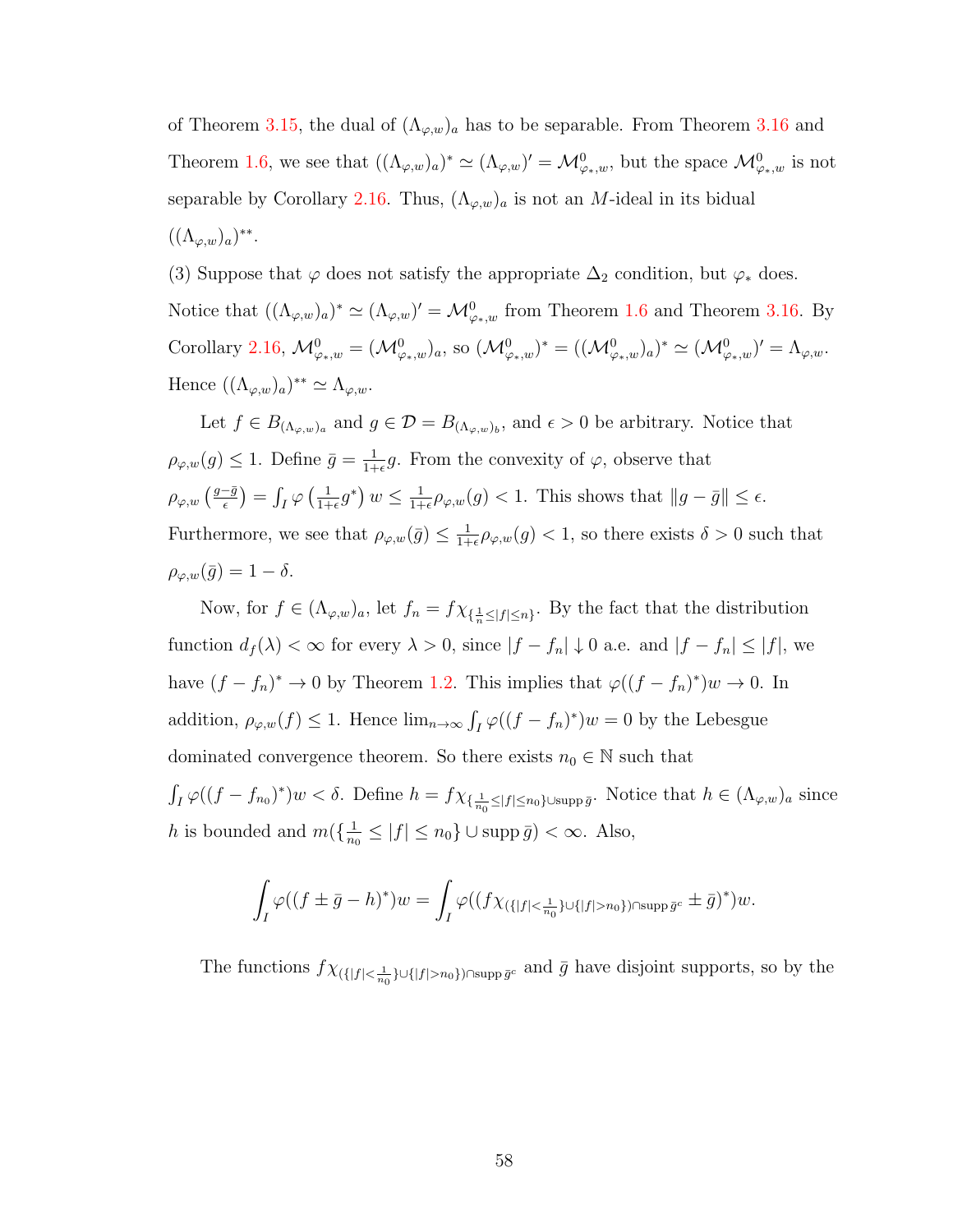orthogonal subadditivity of  $\rho_{\varphi,w}$ , we have

$$
\int_{I} \varphi((f\chi_{(\{|f| < \frac{1}{n_0}\} \cup \{|f| > n_0\}) \cap \operatorname{supp} \bar{g}^c} \pm \bar{g})^*)w \leq \int_{I} \varphi((f\chi_{(\{|f| < \frac{1}{n_0}\} \cup \{|f| > n_0\}) \cap \operatorname{supp} \bar{g}^c})^*)w + \int_{I} \varphi(\bar{g}^*)w.
$$

Since  $(|f| < \frac{1}{n}$  $\frac{1}{n_0}\}\cup\{|f|>n_0\})\cap\operatorname{supp}\bar g^c\subset\{|f|<\frac{1}{n_0}$  $\frac{1}{n_0}\}\cup\{|f|>n_0\},\$ 

<span id="page-65-0"></span>
$$
\int_{I} \varphi((f\chi_{(\{|f| < \frac{1}{n_0}\} \cup \{|f| > n_0\}) \cap \text{supp}\,\bar{g}^c})^*)w \le \int_{I} \varphi((f - f_{n_0})^*)w < \delta. \tag{3.13}
$$

Hence by the fact that  $\int_I \varphi(\bar{g}^*) w = \rho_{\varphi,w}(\bar{g}) = 1 - \delta$  and by [\(3.13\)](#page-65-0), we obtain

$$
\int_I \varphi((f \pm \bar{g} - h)^*)w \leq \int_I \varphi((f \chi_{(\{|f| < \frac{1}{n_0}\} \cup \{|f| > n_0\}) \cap \operatorname{supp} \bar{g}^c})^*)w + \int_I \varphi(\bar{g}^*)w < \delta + (1 - \delta) = 1,
$$

so  $|| f \pm \bar{g} - h|| \le 1$ . Since  $||g - \bar{g}|| \le \epsilon$ ,  $||f \pm g - h|| \le ||f \pm \bar{g} - h|| + ||g - \bar{g}|| \le 1 + \epsilon$ . In view of Lemma [3.14,](#page-62-2) The proof is finished.  $\Box$ 

We also prove the sequence analogue of Theorem [3.17.](#page-63-1)

# Theorem 3.18.

- (1) If both  $\varphi$  and  $\varphi_*$  satisfy the  $\Delta_2^0$  condition, then the order-continuous subspace  $(\lambda_{\varphi,w})_a$  is an *M*-ideal in its bidual  $((\lambda_{\varphi,w})_a)^{**} \simeq \lambda_{\varphi,w}.$
- (2) If both  $\varphi$  and  $\varphi_*$  do not satisfy the  $\Delta_2^0$  condition, then the order-continuous subspace  $(\lambda_{\varphi,w})_a$  is not an *M*-ideal in its bidual  $((\lambda_{\varphi,w})_a)^{**}$ .
- (3) If  $\varphi$  does not satisfy the  $\Delta_2^0$  condition while  $\varphi_*$  does, then the order-continuous subspace  $(\lambda_{\varphi,w})_a$  is an M-ideal in its bidual  $((\lambda_{\varphi,w})_a)^{**} \simeq \lambda_{\varphi,w}$ .

Proof. The proofs for (1) and (2) are similar to Theorem [3.17,](#page-63-1) so we only prove (3). Suppose that  $\varphi$  does not satisfy the  $\Delta_2^0$  condition but  $\varphi_*$  does. Notice that  $((\lambda_{\varphi,w})_a)^* \simeq (\lambda_{\varphi,w})' = \mathfrak{m}_{\varphi_*,w}^0$  from Theorem [1.6](#page-18-0) and Theorem [3.16.](#page-63-0) By Corollary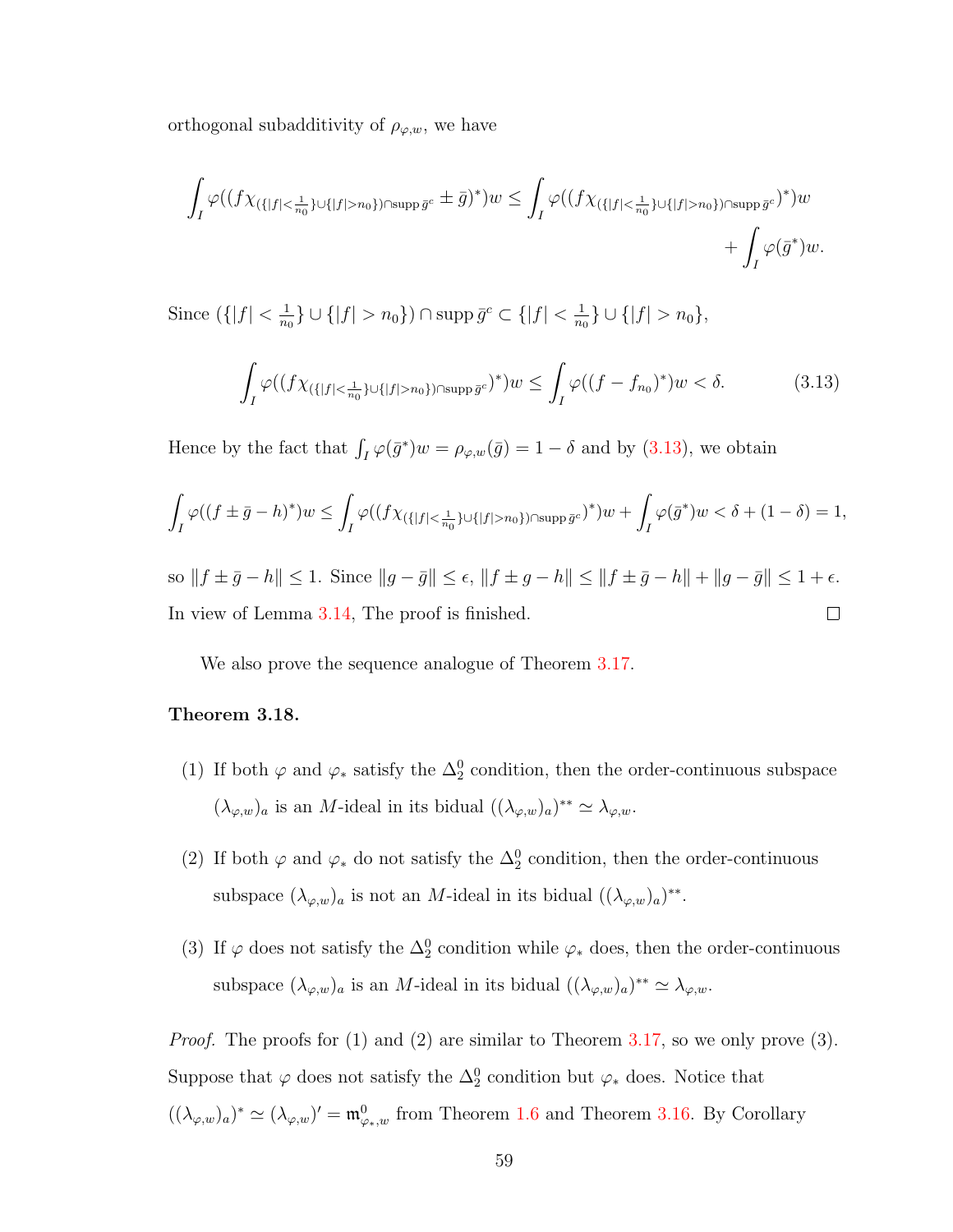2.16, 
$$
\mathfrak{m}^0_{\varphi_*,w} = (\mathfrak{m}^0_{\varphi_*,w})_a
$$
, so  $(\mathfrak{m}^0_{\varphi_*,w})^* = ((\mathfrak{m}^0_{\varphi_*,w})_a)^* \simeq (\mathfrak{m}^0_{\varphi_*,w})' = \lambda_{\varphi,w}$ . Hence  $((\lambda_{\varphi,w})_a)^{**} \simeq \lambda_{\varphi,w}$ .

Let  $a = (a(i)) \in B_{(\Lambda_{\varphi,w})_a}$ ,  $x = (x(i)) \in \mathcal{D} = B_{(\Lambda_{\varphi,w})_b}$  and  $\epsilon > 0$  be arbitrary. Assume that there exists  $N_1 \in \mathbb{N}$  such that  $x(i) = 0$  for  $i > N_1$  for some  $N_1 \in \mathbb{N}$ . Now, we define  $\bar{x} = (\bar{x}(i))$  where  $\bar{x}(i) = \frac{x(i)}{1+\epsilon}$ ,  $i \in \mathbb{N}$ . Then by the convexity of  $\varphi$ , we have

$$
\alpha_{\varphi,w}\left(\frac{x-\bar{x}}{\epsilon}\right) = \sum_{i=1}^{\infty} \varphi\left(\left(\left(\frac{x}{1+\epsilon}\right) \chi_{\{1,2,\ldots,N_1\}}\right)^*(i)\right) w(i) \le \sum_{i=1}^{N_1} \varphi\left(\frac{1}{1+\epsilon} x^*(i)\right) w(i) \le \frac{1}{1+\epsilon} \alpha_{\varphi,w}(x) < 1,
$$

so  $||x - \bar{x}|| \leq \epsilon$ . Since the modular  $\rho_{\varphi,w}$  is convex,

$$
\alpha_{\varphi,w}(\bar{x}) = \alpha_{\varphi,w}\left(\frac{x}{1+\epsilon}\right) \le \frac{1}{1+\epsilon} \alpha_{\varphi,w}(x) < 1.
$$

Hence there exists  $\delta > 0$  such that  $\alpha_{\varphi,w}(\bar{x}) = 1 - \delta$ .

Now, let  $a_k = a \chi_{\{1,2,\dots k\}}$ . The distribution function  $d_a(\lambda) < \infty$  for every  $\lambda > 0$ , so we have  $(a - a_k)^* \to 0$  because  $|a - a_k| \downarrow 0$  by Theorem [1.2.](#page-12-0) Hence from the fact that  $\alpha_{\varphi,w}(a) \leq 1$ , we can choose  $N_2 > N_1$  such that  $\sum_{i=1}^{\infty} \varphi((a\chi_{\{N_2,N_2+1,...\}})^*(i))w(i) < \delta$  by the Lebesgue dominated convergence theorem. Define  $y = (y(i))$  where  $y(i) = a(i)$  for  $i < N_2$  and  $y(i) = 0$  otherwise. By the orthogonal subadditivity of  $\alpha_{\varphi,w}$ , we obtain

$$
\sum_{i=1}^{\infty} \varphi\left((a\pm \bar{x}-y)^{*}(i)\right)w(i) = \sum_{n=1}^{\infty} \varphi((a\chi_{\{N_{2},N_{2}+1,\ldots\}}\pm \frac{x}{1+\epsilon}\chi_{\{1,2,\ldots,N_{1}\}})^{*}(i))w(i)
$$
  

$$
\leq \sum_{n=1}^{\infty} \varphi\left(\left(\frac{x}{1+\epsilon}\chi_{\{1,2,\ldots,N_{1}\}}\right)^{*}(i)\right)w(i) + \sum_{n=1}^{\infty} \varphi((a\chi_{\{N_{2},N_{2}+1,\ldots\}})^{*}(i))w(i).
$$

Hence  $\sum_{i=1}^{\infty} \varphi((a \pm \bar{x} - y)^*(i))w(i) < 1 - \delta + \delta = 1$ , so  $||a \pm \bar{x} - y|| \le 1$ . From the fact that  $||x - \bar{x}|| \le \epsilon$ , we get  $||a \pm x - y|| \le ||a \pm \bar{x} - y|| + ||x - \bar{x}|| \le 1 + \epsilon$ . The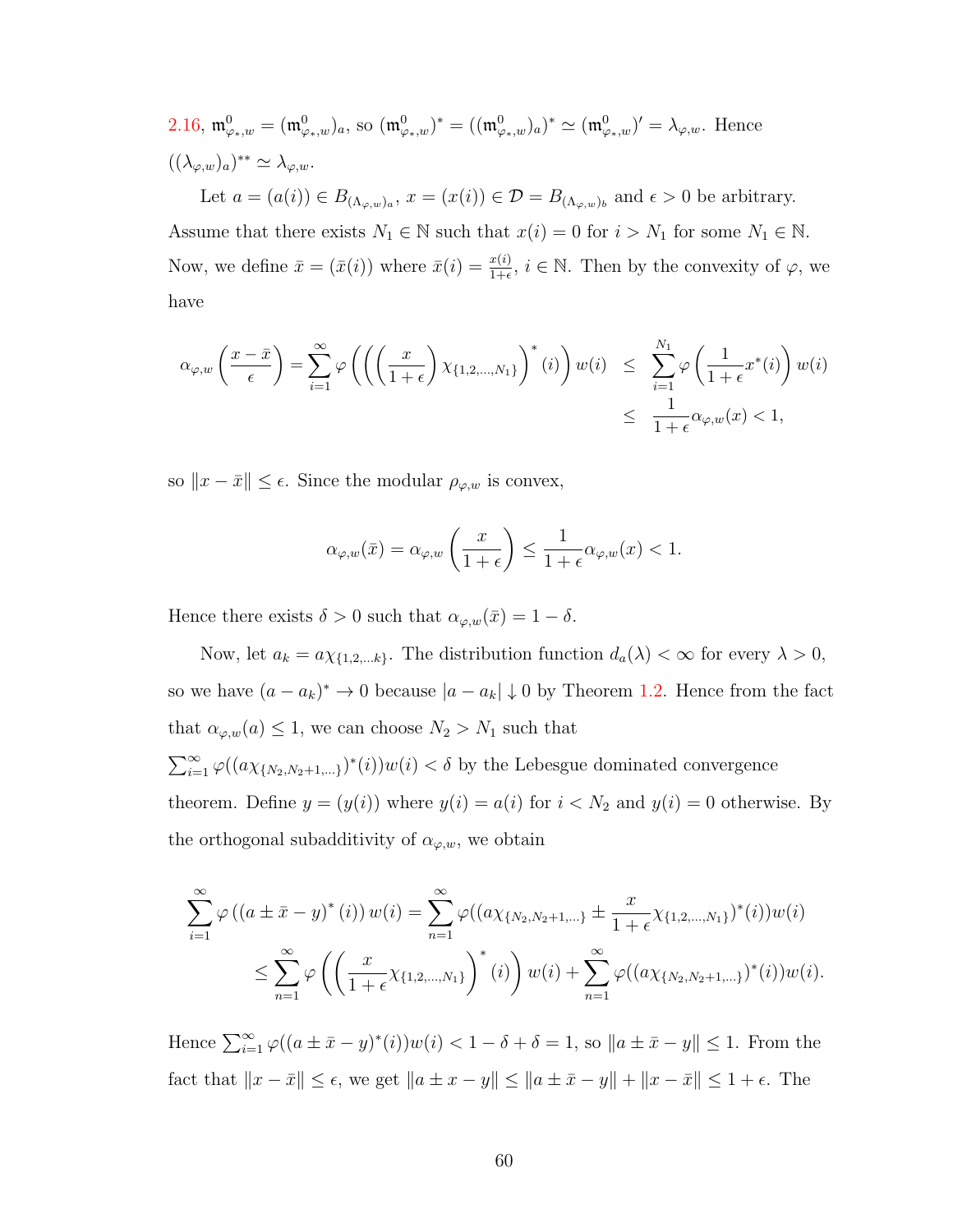# 3.4 On a unique norm-preserving extension of a bounded linear functional on Orlicz-Lorentz spaces

In view of Proposition 1.12 in [\[23\]](#page-110-2), since  $(\Lambda_{\varphi,w})_a$  is an *M*-ideal in  $\Lambda_{\varphi,w}$ , every integral functional  $H \in (\Lambda_{\varphi,w})_a^*$  has a unique norm-preserving extension to  $\Lambda_{\varphi,w}$ . We consider the case when the space is equipped with the Orlicz norm.

The following Lemma is a corollary of Theorem [3.23.](#page-70-0)

<span id="page-67-1"></span>**Lemma 3.19.** A regular linear functional  $H \in (\Lambda^0_{\varphi,w})^*_{r}$  generated by a function  $h \in (\Lambda^0_{\varphi,w})' = \mathcal{M}_{\varphi,w}$  attains its norm at  $f \in S_{(\Lambda^0_{\varphi,w})_a}$  if and only if for some  $k \in K(f)$ ,  $P_{\varphi_*,w}(h/\|h\|_{\mathcal{M}_{\varphi,w}}) = 1$  and  $\int_I$  $khf$  $\frac{khf}{\|h\|_{{\cal M}_{\varphi_*,w}}} = \rho_{\varphi,w}(kf) + P_{\varphi_*,w}(\frac{h}{\|h\|_{{\cal M}}}$  $\frac{h}{\|h\|_{{\mathcal M}_{\varphi_*,w}}}).$ 

Now, we are ready to present the main results of this section.

<span id="page-67-0"></span>**Proposition 3.20.** If H is a bounded linear functional on  $(\Lambda^0_{\varphi,w})_a$ , then it has a norm-preserving extension to the whole space  $\Lambda^0_{\varphi,w}$ .

*Proof.* Let H be a bounded linear functional on  $(\Lambda^0_{\varphi,w})_a$ . Then, there exists  $h \in \mathcal{M}_{\varphi_*,w}$  such that  $H(f) = \int hf$  for  $f \in (\Lambda^0_{\varphi,w})_a$ . Without loss of generality, assume  $h \geq 0$ . Define an extension of H to  $\Lambda^0_{\varphi,w}$ , denoted by  $\tilde{H}$ , such that  $\tilde{H}(f) = \int_I hf$  for  $f \in \Lambda^0_{\varphi,w}$ .  $|\tilde{H}(f)| = |\int_I hf| \le ||h||_{\mathcal{M}_{\varphi,w}} ||f||^0$  by Hölder's inequality, so  $H$  is bounded.

From the definition of  $\|\tilde{H}\|$ , for every  $\epsilon > 0$ , we can choose  $f \in B_{\Lambda^0_{\varphi,w}}$  such that  $\|\tilde{H}\| - \frac{\epsilon}{2} < \int_I |hf|$ . Define  $f_n = |f|\chi_{\{\frac{1}{n}\leq |f|\leq n\}}$ . Due to the fact that  $d_f(\lambda) < \infty$  for all  $\lambda > 0$ ,  $f_n \in (\Lambda^0_{\varphi,w})_a$ . Since  $f_n \uparrow |f|$  a.e., we have  $\lim_{n\to\infty} \int_I hf_n = \int_I h|f|$  by the monotone convergence theorem. Then for all  $\epsilon > 0$ , there exists N such that for  $\frac{\epsilon}{2}$ , so  $\|\tilde{H}\| < \int_I hf_n + \epsilon$ . Since  $f_n \in B_{(\Lambda^0_{\varphi,w})_a}$ , we see every  $n \ge N$ ,  $\int_I |hf| < \int_I |hf_n| + \frac{\epsilon}{2}$ that  $||H|| \le ||H||$ . Also from the definition of the norm of a bounded linear functional, it is easy to see that  $||H|| \le ||\tilde{H}||$ . Thus,  $||H|| = ||\tilde{H}||$ .  $\Box$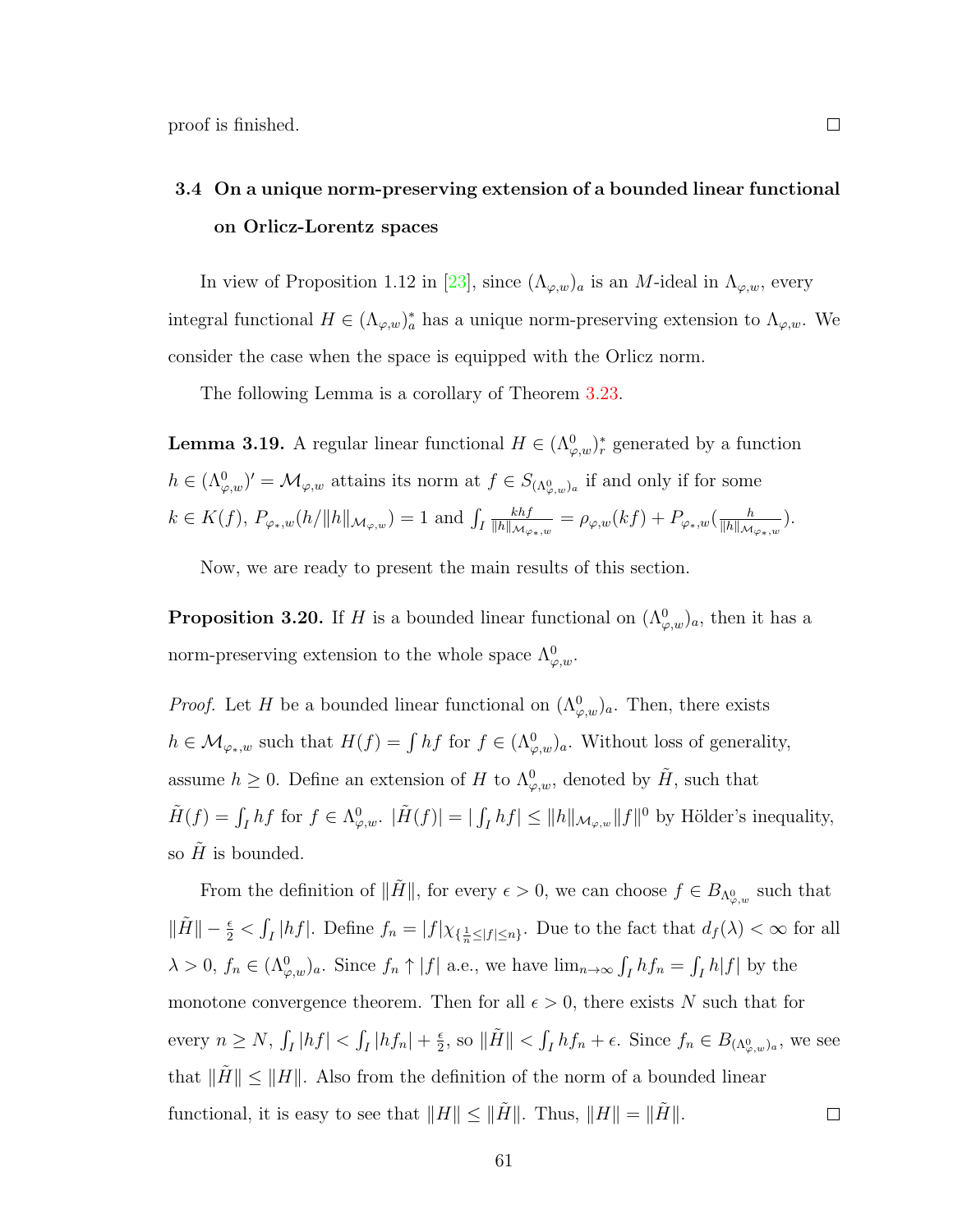**Theorem 3.21.** If H is a bounded linear functional on  $(\Lambda^0_{\varphi,w})_a$  which attains its norm on  $S_{(\Lambda^0_{\varphi,w})_a}$ , then H has a unique norm-preserving extension to  $\Lambda^0_{\varphi,w}$ . Similarly, this is also true for the sequence spaces  $\lambda_{\varphi,w}^0$ .

Proof. The existence of a norm-preserving extension of a bounded linear functional H on  $(\Lambda^0_{\varphi,w})_a$  to the whole space  $\Lambda^0_{\varphi,w}$ , denoted by  $\tilde{H}$ , is shown in Proposition [3.20.](#page-67-0) Now, we show that this extension is unique among regular functionals. Indeed, suppose that we have another norm-preserving extension of  $H$ , say  $\tilde{G}$ . For  $f \in (\Lambda^0_{\varphi,w})_a$ , we have  $0 = H(f) - H(f) = (\tilde{H} - \tilde{G})(f)$ . Since  $\tilde{H}$  and  $\tilde{G}$  are regular functionals, the only possibility is when  $\tilde{H}=\tilde{G}.$ 

Moreover, we show that  $H + S$  is not a norm-preserving extension if  $S \neq 0$ . Without loss of generality, assume  $||H|| = ||h||_{\mathcal{M}_{\varphi,w}} = 1$ . Since H is attains its norm on  $S_{(\Lambda^0_{\varphi,w})_a}$ , there exists  $f \in S_{(\Lambda^0_{\varphi,w})_a}$  such that  $H(f) = \int_I hf = ||h||_{\mathcal{M}_{\varphi,w}}$ . In view of Lemma [3.19,](#page-67-1) we have  $P_{\varphi_*,w}(h) = 1$ . Define  $g(\lambda) = P_{\varphi_*,w}(\frac{h}{\lambda})$  $\frac{h}{\lambda}$  $+ \frac{1}{\lambda}$  $||S||$ ,  $\lambda > 0$ . Note that the function  $g(\lambda)$  is decreasing and continuous on the interval  $(1,\infty)$ . We see that  $g(1) = P_{\varphi_*,w}(h) + ||S|| = 1 + ||S|| > 1$ . Hence there exists  $\lambda_0 > 1$  such that  $P_{\varphi_*,w}(\frac{h}{\lambda_0})$  $\frac{h}{\lambda_0}$  +  $\frac{1}{\lambda_0}$  || S|| > 1. But then, in view of Theorem [3.10,](#page-55-0)  $||H + S|| \geq \lambda_0 > 1 = ||H||$ . Thus, if  $S \neq 0$ ,  $H + S$  is not norm-preserving, so  $H$  is the only norm-preserving extension of H to  $\Lambda_{\varphi,w}^0$ .  $\Box$ 

Theorem 3.22. The following are equivalent:

- (1) Every bounded linear functional H on  $(\Lambda^0_{\varphi,w})_a$  has a unique norm-preserving extension to  $\Lambda^0_{\varphi,w};$
- (2)  $\varphi$  or  $\varphi_*$  satisfies the appropriate  $\Delta_2$  condition.

*Proof.* (1)  $\implies$  (2) Suppose neither  $\varphi$  nor  $\varphi_*$  satisfies appropriate  $\Delta_2$  condition. In this case, we have a bounded linear functional  $F = H + S$  on  $\Lambda^0_{\varphi,w}$ , where  $S \neq 0$ . Moreover, in view of Theorem [2.11,](#page-38-0) there exists  $h \in \mathcal{M}_{\varphi_*,w}$  such that  $||H|| = ||h||_{\mathcal{M}_{\varphi_*,w}} = 1$  but  $P_{\varphi_*,w}(h) < 1$ . Choose  $S \neq 0$  such that  $||S|| = 1 - P_{\varphi_*,w}(h)$ .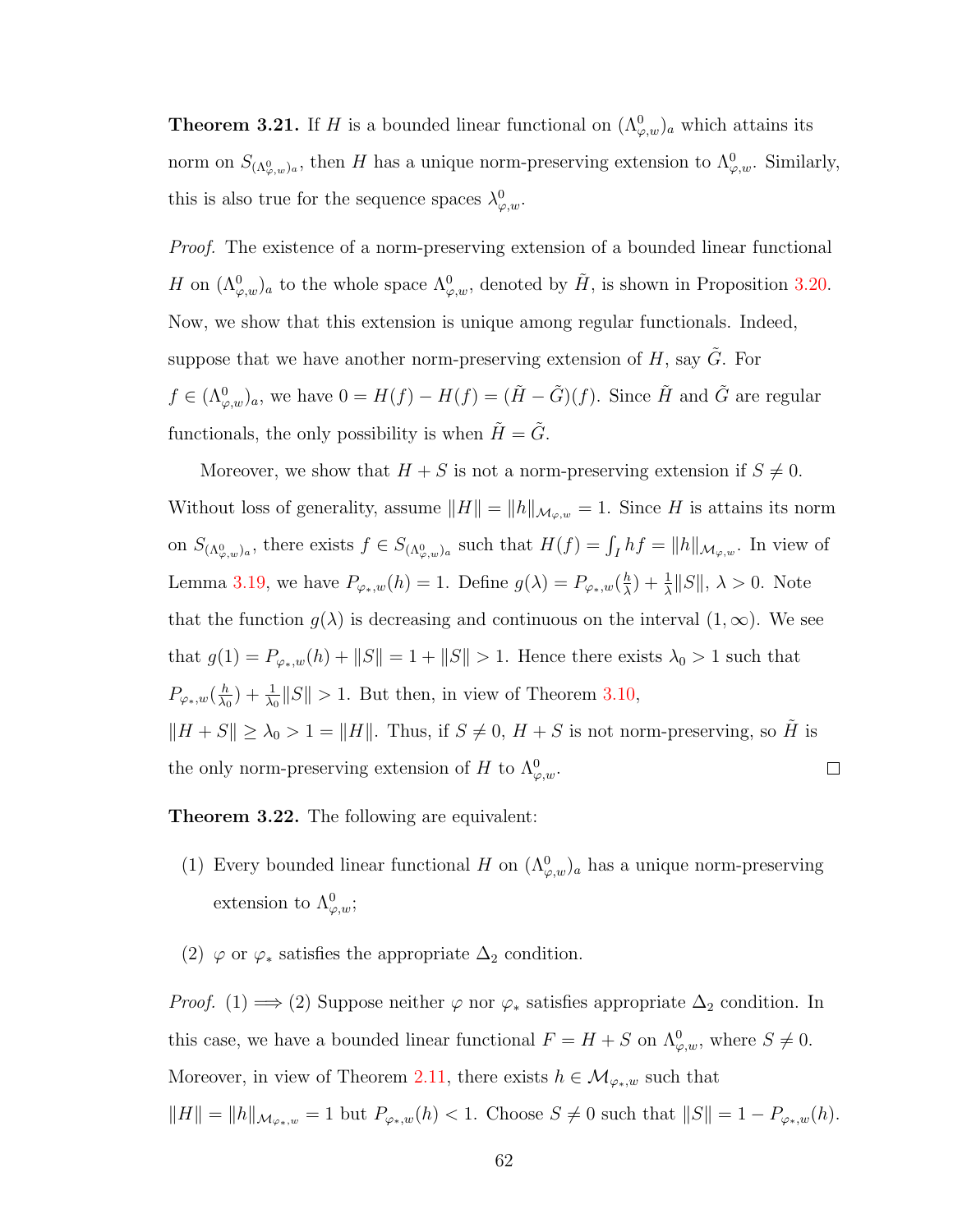Then we obtain  $P_{\varphi_*,w}(h) + ||S|| = 1$ . Define  $f(\lambda) = P_{\varphi_*,w}(\frac{h}{\lambda})$  $\frac{h}{\lambda}$  $+ \frac{1}{\lambda}$  $||S||$ ,  $\lambda > 0$ . The function  $f(\lambda)$  is strictly decreasing, continuous on  $[1,\infty)$ , and  $f(1) = 1$ . In view of Theorem [3.10,](#page-55-0) observe that  $1 \ge f(||H + S||) \ge f(1) = f(||H||) = 1$ . Hence we have  $||H + S|| = ||H||$ . Let  $\tilde{H}$  be an extension of a bounded linear functional H on  $(\Lambda^0_{\varphi,w})_a$  to the whole space, as given in Proposition [3.20.](#page-67-0) Then  $||H + S|| = ||H|| = ||\tilde{H}||$ . However,  $H + S \neq \tilde{H}$  because  $S \neq 0$ , so we have two distinct norm-preserving extensions of  $H$  in this case.

(2) ⇒ (1) If  $\varphi$  satisfies the appropriate  $\Delta_2$  condition, we have  $(\Lambda^0_{\varphi,w})_a = \Lambda^0_{\varphi,w}$ , so there is nothing to prove [\[24\]](#page-110-4). Hence we only consider when  $\varphi$  does not satisfy appropriate  $\Delta_2$  condition but  $\varphi_*$  does. Assume H be a bounded linear functional on  $(\Lambda^0_{\varphi,w})_a$  such that  $||H|| = ||h||_{\mathcal{M}_{\varphi_*,w}} = 1$ . Let  $\tilde{H}$  be an extension of H to  $\Lambda^0_{\varphi,w}$  as given in Proposition [3.20.](#page-67-0) From such an extension, we also have  $\|\tilde{H}\| = \|h\|_{\mathcal{M}_{\varphi_*,w}} = 1$ . Now, we show that  $P_{\varphi_*,w}(h) = 1$ . Assume for the contrary that  $P_{\varphi_*,w}(h) < 1$ . Define a function  $g(\lambda) = P_{\varphi_*,w}(\frac{h}{\lambda})$  $\frac{h}{\lambda}$ ). In view of Theorem [2.13,](#page-40-0) the function g is continuous on  $(0, \infty)$ . Note that  $g(\lambda)$  is a strictly decreasing function. Then there exists  $\lambda_0 < 1$ such that  $P_{\varphi_*,w}(\frac{h}{\lambda_0})$  $\frac{h}{\lambda_0}$  = 1, which is a contradiction to the fact that  $||h||_{\mathcal{M}_{\varphi,w}} = 1$ .

If *S* ≠ 0, we have  $1 < P_{\varphi_*,w}(h) + ||S|| = 1 + ||S||$ . The function  $f(\lambda) = P_{\varphi_*,w} \left( \frac{h}{\lambda} \right)$  $\frac{h}{\lambda}$  ) +  $\frac{1}{\lambda}$  $\frac{1}{\lambda}||S||$  is continuous on  $(0, \infty)$  by Theorem [2.13](#page-40-0) and by the fact that  $\varphi_*$  satisfies the appropriate  $\Delta_2$  condition and  $f(1) > 1$ . Hence there exists  $\lambda_0 > 1$  such that  $P_{\varphi_*,w} \left( \frac{h}{\lambda_0} \right)$  $+ \frac{1}{\lambda}$  $\frac{1}{\lambda_0} \|S\| > 1$ . But then, we have  $\lambda_0$  $||H + S|| \geq \lambda_0 > 1 = ||H||$ . Thus,  $\tilde{H}$  is the only norm-preserving extension of H to  $\Lambda^0_{\varphi,w}.$  $\Box$ 

#### 3.5 Support functionals on Orlicz-Lorentz spaces

In this section, we characterize support functionals on Orlicz-Lorentz function and sequence spaces. Let  $X$  be a Banach space. A bounded linear functional  $F \in X^*$  is said to be norm-attainable at  $f \in S_X$  if  $||F|| = |F(f)|$ . If a bounded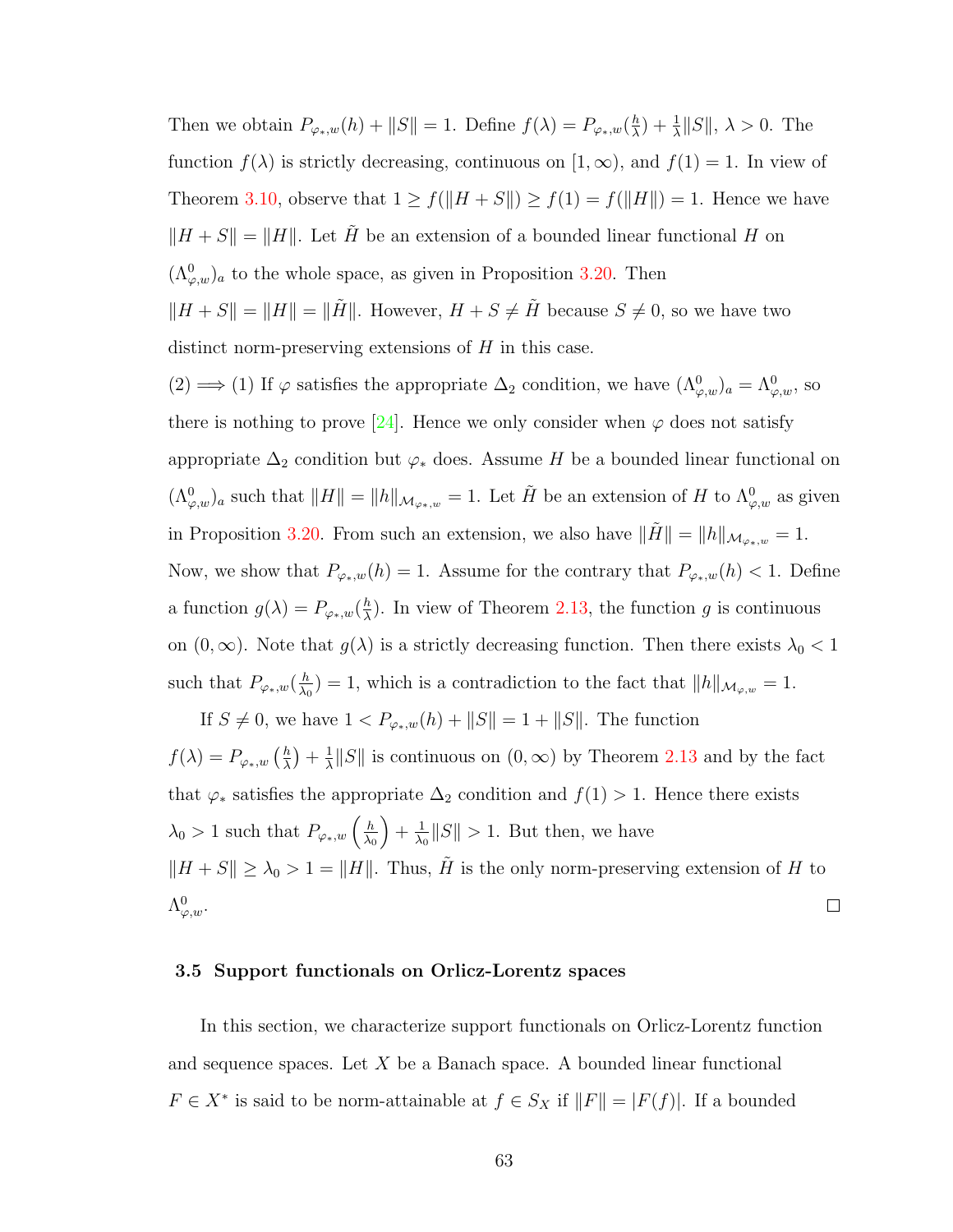functional F is norm-attainable, then the bounded linear functional  $\frac{F}{\|F\|}$  is called a support functional at  $f \in S_X$ . Support functionals on Orlicz spaces equipped with both the Luxemburg norm and the Orlicz norm and were investigated in [\[13\]](#page-109-1). We extend this result to Orlicz-Lorentz spaces.

<span id="page-70-0"></span>**Theorem 3.23.** Let  $F = H + S$  be a bounded linear functional on  $\Lambda^0_{\varphi,w}$ , where  $H(f) = \int_I fh$  for some  $h \in \mathcal{M}_{\varphi_*,w}$  and  $S(f) = 0$  at  $f \in (\Lambda^0_{\varphi,w})_a$ . Then F is norm-attainable at  $f \in S_{\Lambda_{\varphi,w}^0}$  if and only if for some  $k \in K(f)$ ,

- (1)  $P_{\varphi_*,w}(\frac{h}{\|F\|})$  $\frac{h}{\|F\|}$  ) +  $\frac{\|S\|}{\|F\|} = 1$ ,
- (2)  $||S|| = S(kf)$ , and
- $(3)$   $\int_I$  $\frac{khf}{\|F\|} = \rho_{\varphi,w}(kf) + P_{\varphi_*,w}(\frac{h}{\|F\|})$  $\frac{h}{\|F\|}\Big).$

are satisfied.

*Proof.* Let  $f \in S_{\Lambda_{\varphi,w}^0}$  satisfying  $||F|| = F(f)$  and  $k \in K(f)$ . Then we have  $\rho_{\varphi,w}(kf) < \infty$ . Indeed, notice that  $1 = ||f||^0 = \frac{1}{k}$  $\frac{1}{k}(1+\rho_{\varphi,w}(kf))$  for  $k \in K(f)$  from Theorem [3.2.](#page-45-1) Hence  $\rho_{\varphi,w}(kf) = k - 1 < k^{**} < \infty$ . Now, for every  $v \prec w, v \downarrow$  and  $h \in \mathcal{M}_{\varphi_*,w}$ , Young's inequality gives us

$$
1 = \frac{F(f)}{\|F\|} = \frac{H(f)}{\|F\|} + \frac{S(f)}{\|F\|} \le \frac{1}{k} \left( \int_I \frac{k h^* f^*}{v \|F\|} v + \frac{S(kf)}{\|F\|} \right) \le \frac{1}{k} \left( \int_I \varphi(k f^*) v + \int_I \varphi_* \left( \frac{h^*}{v \|F\|} \right) v + \frac{S(kf)}{\|F\|} \right).
$$

From Lemma [1.1,](#page-12-2) we have  $\int_I \varphi(kf^*)v \leq \int_I \varphi(kf^*)w = \rho_{\varphi,w}(kf)$ . Moreover, due to the fact that  $v \prec w$  where  $v \downarrow$ ,

$$
1 \leq \frac{1}{k} \left( \rho_{\varphi,w}(kf) + P_{\varphi_*,w} \left( \frac{h}{\|F\|} \right) + \frac{S(kf)}{\|F\|} \right).
$$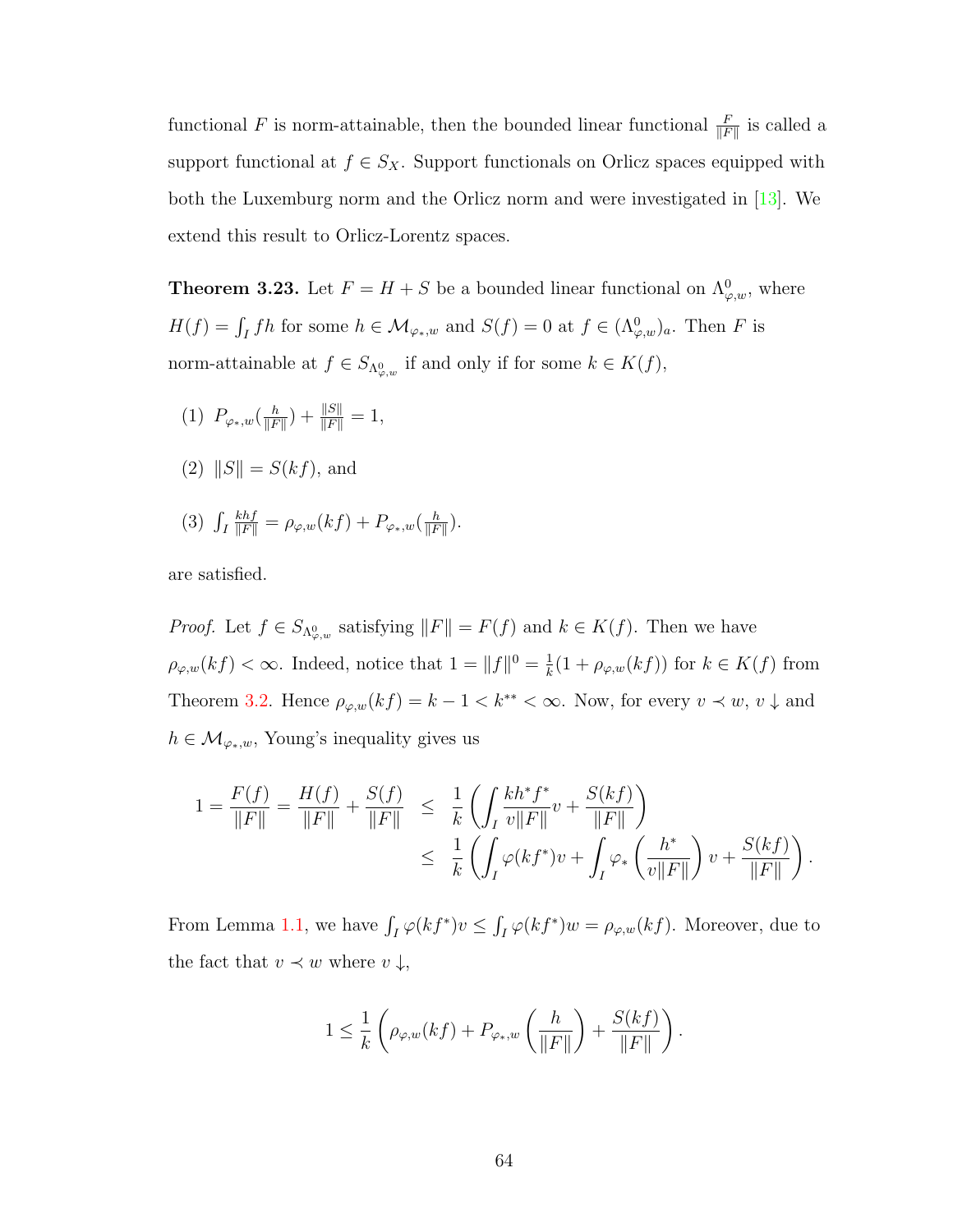Since  $\rho_{\varphi,w}(kf) < \infty$ ,  $S(kf) \leq ||S||$  by Theorem [3.5.](#page-47-0) In view of Theorem [3.10,](#page-55-0)

<span id="page-71-0"></span>
$$
P_{\varphi_*,w} \left( \frac{h}{\|F\|} \right) + \frac{\|S\|}{\|F\|} \le 1.
$$
 (3.14)

Indeed, let  $(\lambda_n)$  be a sequence of real numbers such that  $(\lambda_n) \downarrow ||F||$  and  $P_{\varphi_*,w}(\frac{h}{\lambda_*})$  $\frac{h}{\lambda_n}$  +  $\frac{\|S\|}{\lambda_n} \leq 1$  for every  $n \in \mathbb{N}$ . Let  $g(k) = P_{\varphi_*,w}(kh) + k \|S\|$  for  $k > 0$ . The function  $g(k)$  is increasing and continuous on the interval  $(0, 1/\bar{\theta})$ , where  $\bar{\theta} = \bar{\theta}(h) = \inf \{ \lambda > 0 : P_{\varphi_*,w} \left( \frac{h}{\lambda} \right)$  $\left(\frac{h}{\lambda}\right) < \infty$ . Notice that  $P_{\varphi_*,w}(\frac{h}{\lambda_*})$  $\frac{h}{\lambda_n}$ ) +  $\frac{\|S\|}{\lambda_n} \leq 1$  and  $P_{\varphi_*,w}(\frac{h}{\lambda_*})$  $\frac{h}{\lambda_n}$ ) +  $\frac{\|S\|}{\lambda_n} \leq P_{\varphi_*,w}(\frac{h}{\lambda_{n-1}})$  $\frac{h}{\lambda_{n+1}}$  +  $\frac{\|S\|}{\lambda_{n+1}}$  for all  $n \in \mathbb{N}$ . Hence

$$
\lim_{n \to \infty} P_{\varphi_*,w} \left(\frac{h}{\lambda_n}\right) + \frac{\|S\|}{\|F\|} = \lim_{n \to \infty} \left( P_{\varphi_*,w}(\frac{h}{\lambda_n}) + \frac{\|S\|}{\lambda_n} \right) \le 1.
$$

Since  $\frac{1}{\lambda_n} \uparrow \frac{1}{\Vert F}$  $\frac{1}{\|F\|}, \ \varphi_*\left(\frac{(h^*)^0}{\lambda_n w}\right)$  $\lambda_n w$  $\int w \uparrow \varphi_* \left( \frac{(h^*)^0}{\|F\|_{\mathcal{H}}} \right)$  $\frac{(h^*)^0}{\|F\|w}$  w a.e. By the Monotone convergence theorem,

$$
\lim_{n \to \infty} P_{\varphi_*,w} \left( \frac{h}{\lambda_n} \right) = \lim_{n \to \infty} \int_I \varphi_* \left( \frac{(h^*)^0}{\lambda_n w} \right) w = \int_I \varphi_* \left( \frac{(h^*)^0}{\|F\|w} \right) w = P_{\varphi_*,w} \left( \frac{(h^*)^0}{\|F\|} \right).
$$

From  $(3.14)$ , we obtain

$$
\frac{1}{k} \left( \rho_{\varphi,w}(kf) + P_{\varphi_*,w} \left( \frac{h}{\|F\|} \right) + \frac{S(kf)}{\|F\|} \right) \leq \frac{1}{k} \left( \rho_{\varphi,w}(kf) + P_{\varphi_*,w} \left( \frac{h}{\|F\|} \right) + \frac{\|S\|}{\|F\|} \right)
$$
  

$$
\leq \frac{1}{k} (\rho_{\varphi,w}(kf) + 1).
$$

Notice that  $1 = ||f||^0 = \frac{1}{k}$  $\frac{1}{k}(\rho_{\varphi,w}(kf)+1)$  from Theorem [3.2.](#page-45-1) Hence

$$
1 \leq \frac{1}{k} \left( \rho_{\varphi,w}(kf) + P_{\varphi_*,w} \left( \frac{h}{\|F\|} \right) + \frac{S(kf)}{\|F\|} \right) \leq \frac{1}{k} \left( \rho_{\varphi,w}(kf) + P_{\varphi_*,w} \left( \frac{h}{\|F\|} \right) + \frac{\|S\|}{\|F\|} \right)
$$
  

$$
\leq \frac{1}{k} (\rho_{\varphi,w}(kf) + 1) = \|f\|^0 = 1.
$$

Therefore,  $(1)$ ,  $(2)$  and  $(3)$  are satisfied.

To show the converse, let  $f \in S_{\Lambda_{\varphi,w}^0}$  and  $k \in K(f)$ . Suppose that the conditions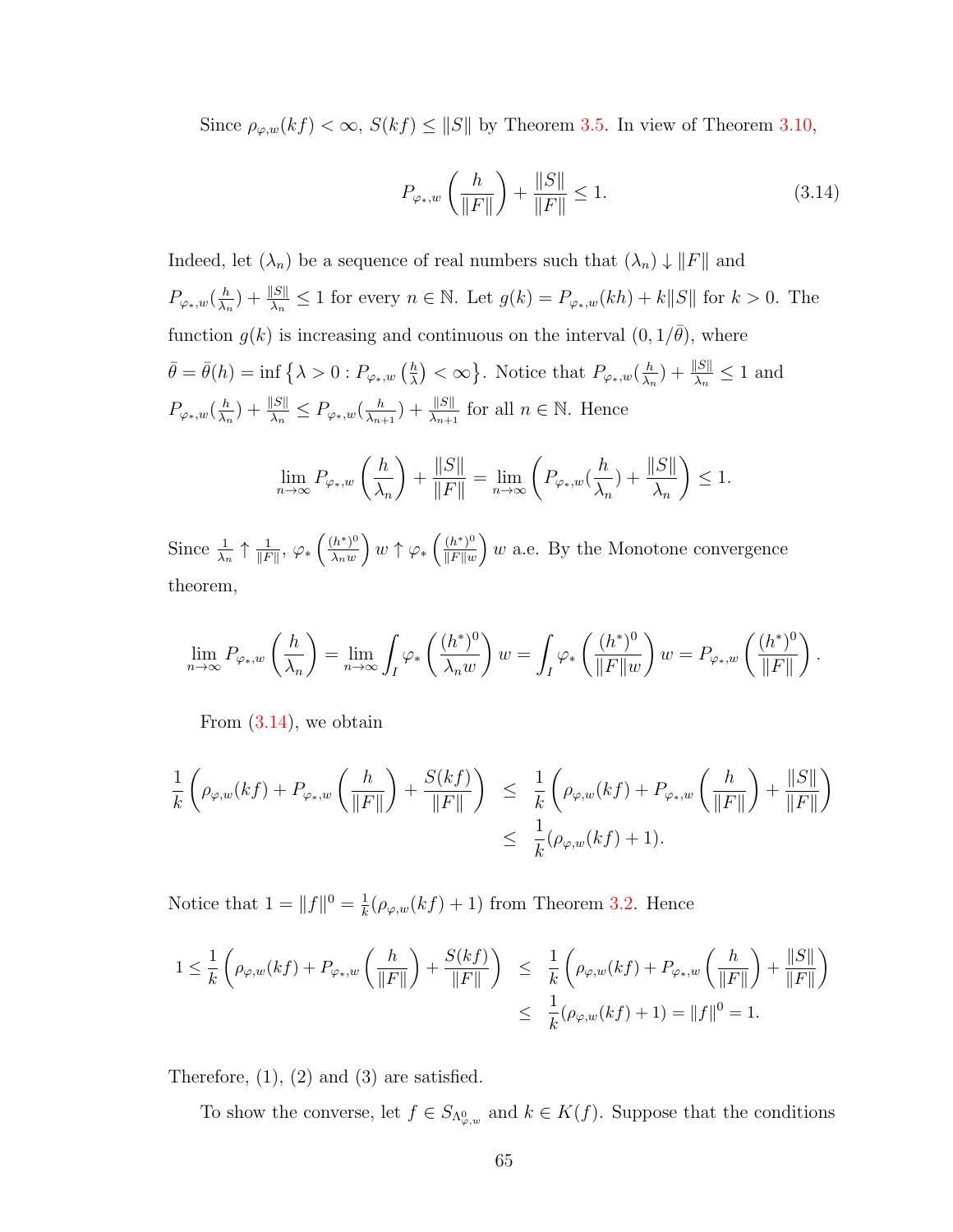(1), (2) and (3) are satisfied. Then  $1 = ||f||^0 = \frac{1}{k}$  $\frac{1}{k}(1+\rho_{\varphi,w}(kf))$  by Theorem [3.2.](#page-45-0) Let  $F = H + S$  be a bounded linear functional on  $\Lambda^0_{\varphi,w}$  where  $H(f) = \int_I fh$  for some  $h \in \mathcal{M}_{\varphi_*,w}$  and  $S(f) = 0$  for every  $f \in (\Lambda_{\varphi,w}^0)_a$ . Hence

$$
1 = \frac{1}{k} (1 + \rho_{\varphi,w}(kf)) \stackrel{(1)}{=} \frac{1}{k} \left( \rho_{\varphi,w}(kf) + P_{\varphi_*,w} \left( \frac{h}{\|F\|} \right) + \frac{\|S\|}{\|F\|} \right) \stackrel{(2),(3)}{=} \frac{1}{k} \left( \int_I \frac{khf}{\|F\|} + \frac{S(kf)}{\|F\|} \right).
$$

So  $1 = \frac{1}{k} \left( \int_I$  $\frac{S(kf)}{\|F\|}$  =  $\frac{H(f)}{\|F\|}$  +  $\frac{S(f)}{\|F\|}$  =  $\frac{F(f)}{\|F\|}$  $\frac{khf}{\|F\|}+\frac{S(kf)}{\|F\|}$  $\frac{F(f)}{\|F\|}$ . The proof is finished.  $\Box$ 

By the similar argument, we have the sequence analogue of Theorem [3.23.](#page-70-0)

**Theorem 3.24.** Let  $F = H + S$  be a bounded linear functional on  $\lambda_{\varphi,w}^0$ , where  $H(f) = \sum_{i=1}^{\infty} x(i)h(i)$  for some  $h \in \mathfrak{m}_{\varphi_*,w}$  and  $S(f) = 0$  at  $f \in (\lambda_{\varphi,w}^0)_a$ . Then F is norm-attainable at  $f \in S_{\lambda_{\varphi,w}^0}$  if and only if for some  $k \in K(x)$ ,

(1)  $p_{\varphi_*,w}(\frac{h}{\|\overline{F}\|})$  $\frac{h}{\|F\|}$  +  $\frac{\|S\|}{\|F\|} = 1$ ,

$$
(2) \|S\| = S(kx), \text{ and}
$$

(3) 
$$
\sum_{i=1}^{\infty} \frac{kh(i)x(i)}{\|F\|} = \alpha_{\varphi,w}(kx) + p_{\varphi_*,w}(\frac{h}{\|F\|}).
$$

are satisfied.

We also provide the characterization of support functionals at  $f \in S_{\Lambda_{\varphi,w}}$ .

<span id="page-72-0"></span>**Theorem 3.25.** Let  $F = H + S$  be a bounded linear functional on  $\Lambda_{\varphi,w}$ , where  $H(f) = \int_I fh$  for some  $h \in \mathcal{M}_{\varphi_*,w}^0$  and  $S(f) = 0$  at  $f \in (\Lambda_{\varphi,w})_a$ . Then F is norm-attainable at  $f \in S_{\Lambda_{\varphi,w}}$  if and only if for some  $k \in \overline{K}(h)$ ,

- (1)  $\rho_{\varphi,w}(f) = 1$ ,
- (2)  $||S|| = S(f)$ , and
- (3)  $\int_I khf = \rho_{\varphi,w}(f) + P_{\varphi_*,w}(kh).$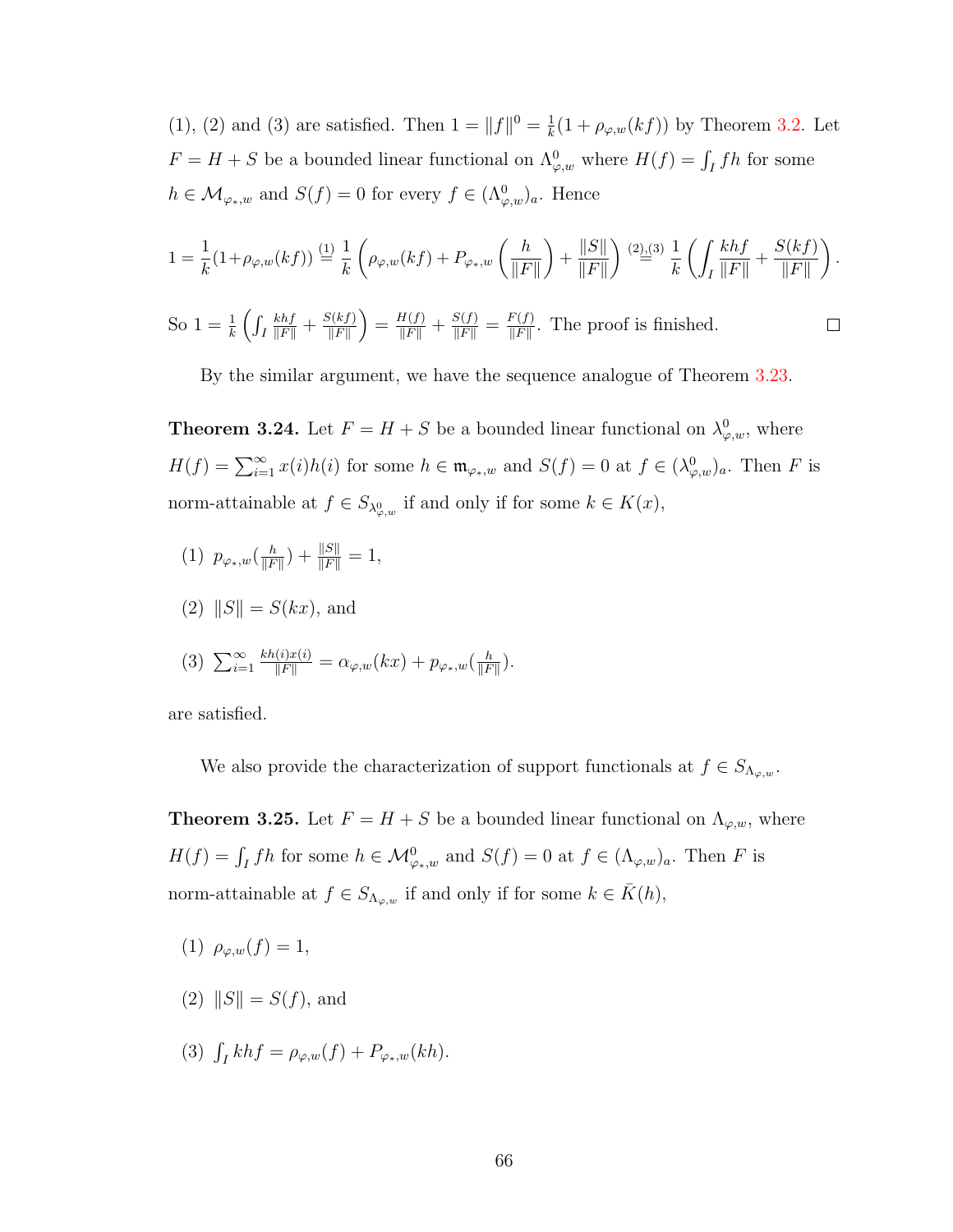*Proof.* Let  $f \in S_{\Lambda_{\varphi,w}}$  and  $k \in \overline{K}(h)$ . Suppose that  $||F||^0 = F(f) = H(f) + S(f)$ . Then by Theorem [1.6,](#page-18-0)  $H(f) + S(f) = \int_I fh + S(f)$  for some  $h \in \mathcal{M}_{\varphi,w}^0$ . By Young's inequality, for every  $v \prec w, v \downarrow$ ,

$$
\int_I hf + S(f) = \frac{1}{k} \int_I khf + S(f) \le \frac{1}{k} \left( \int_I \frac{kh^* f^*}{v} v \right) + S(f)
$$
  

$$
\le \frac{1}{k} \left( \int_I \varphi_* \left( \frac{kh^*}{v} \right) v + \int_I \varphi(f^*)v \right) + S(f).
$$

From Lemma [1.1,](#page-12-0) we have  $\int_I \varphi(f^*)v \leq \int_I \varphi(f^*)w = \rho_{\varphi,w}(f) \leq 1$ . Since this is true for all  $v \prec w, v \downarrow$ , by the definition of the modular  $P_{\varphi_*,w}(h)$ , we obtain

$$
\int_I hf + S(f) = \frac{1}{k} \int_I khf + S(f) \leq \frac{1}{k} (\rho_{\varphi,w}(f) + P_{\varphi_*,w}(kh)) + S(f)
$$
  

$$
\leq \frac{1}{k} (1 + P_{\varphi_*,w}(kh)) + S(f).
$$

Due to the fact that  $S(f) \leq ||S||$  and  $k \in \overline{K}(h)$ , in view of Theorem [2.5.](#page-30-0)(3), 1  $\frac{1}{k}(1 + P_{\varphi_*,w}(kh)) + S(f) \le ||h||^0_{\mathcal{M}_{\varphi_*,w}} + ||S||.$  From Theorem [3.6](#page-49-0)  $||h||^0_{\mathcal{M}_{\varphi_*,w}} + ||S|| = ||F||^0$ . To summarize the proof we showed the following inequalities.

$$
||F||^{0} = F(f) = \frac{1}{k} \int_{I} khf + S(f) \leq \frac{1}{k} (\rho_{\varphi,w}(f) + P_{\varphi_{*,w}}(kh)) + S(f)
$$
  

$$
\leq \frac{1}{k} (1 + P_{\varphi_{*,w}}(kh)) + S(f)
$$
  

$$
\leq ||h||^{0}_{\mathcal{M}_{\varphi,w}} + ||S|| = ||F||^{0}.
$$

Thus,  $(1)$ ,  $(2)$  and  $(3)$  are satisfied.

To show the converse, suppose that (1),(2) and (3) are satisfied. Let  $F = H + S$ be a bounded linear functional on  $\Lambda^0_{\varphi,w}$  where  $H(f) = \int_I fh$  for some  $h \in \mathcal{M}_{\varphi_*,w}$ and  $S(f) = 0$  for every  $f \in (\Lambda^0_{\varphi,w})_a$ . For  $k \in \overline{K}(h)$ ,  $||h||^0_{\mathcal{M}_{\varphi_*,w}} = \frac{1}{k}$  $\frac{1}{k}(1 + P_{\varphi_*,w}(kh))$  by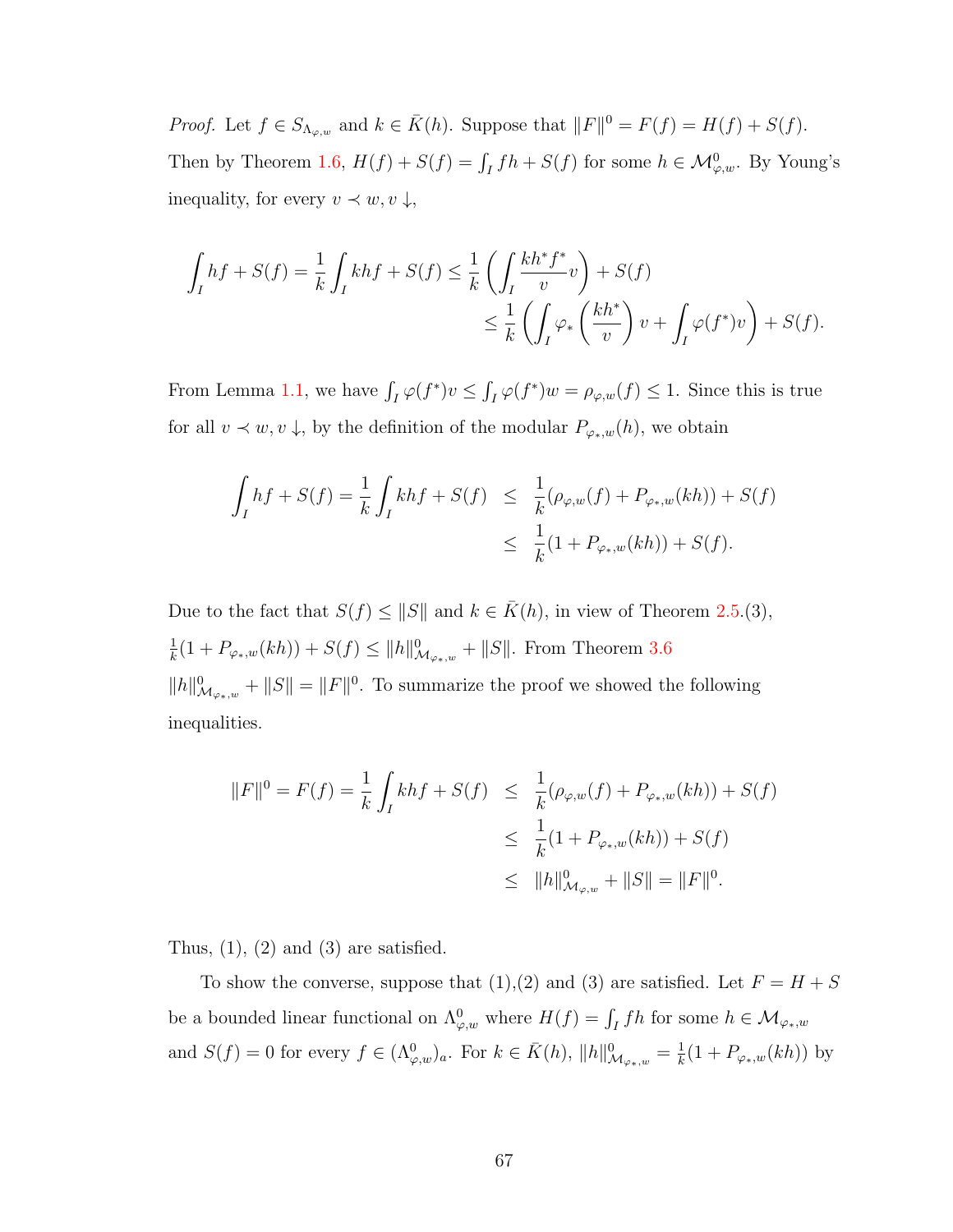Theorem [2.5.](#page-30-0) Let  $f \in S_{\Lambda_{\varphi,w}}$ . From Theorem [3.6,](#page-49-0)  $||F||^0 = ||h||_{\mathcal{M}_{\varphi_{*,w}}^0} + ||S||$ . Hence

$$
||F||^{0} = ||h||_{\mathcal{M}_{\varphi_*,w}}^{0} + ||S|| \stackrel{(2)}{=} \frac{1}{k}(1 + P_{\varphi_*,w}(kh)) + S(f) \stackrel{(1)}{=} \frac{1}{k}(\rho_{\varphi,w}(f) + P_{\varphi_*,w}(kh)) + S(f)
$$
  

$$
\stackrel{(3)}{=} \frac{1}{k} \int_{I} khf + S(f)
$$
  

$$
= H(f) + S(f) = F(f).
$$

Therefore,  $F \in (\Lambda_{\varphi,w})^*$  is norm-attainable at  $f \in S_{\Lambda_{\varphi,w}}$ .

By the similar argument, we can show the sequence analogue of Theorem [3.25.](#page-72-0)

 $\Box$ 

**Theorem 3.26.** Let  $F = H + S$  be a bounded linear functional on  $\lambda_{\varphi,w}$ , where  $H(f) = \sum_{i=1}^{\infty} x(i)h(i)$  for some  $h \in \mathfrak{m}_{\varphi_*,w}^0$  and  $S(f) = 0$  at  $f \in (\lambda_{\varphi,w})_a$ . Then F is norm-attainable at  $x \in S_{\lambda_{\varphi,w}}$  if and only if for some  $k \in \overline{K}(h)$ ,

- (1)  $\alpha_{\varphi,w}(x) = 1$ ,
- (2)  $||S|| = S(x)$ , and
- (3)  $\sum_{i=1}^{\infty} kh(i)x(i) = \alpha_{\varphi,w}(x) + p_{\varphi_*,w}(kh)$ .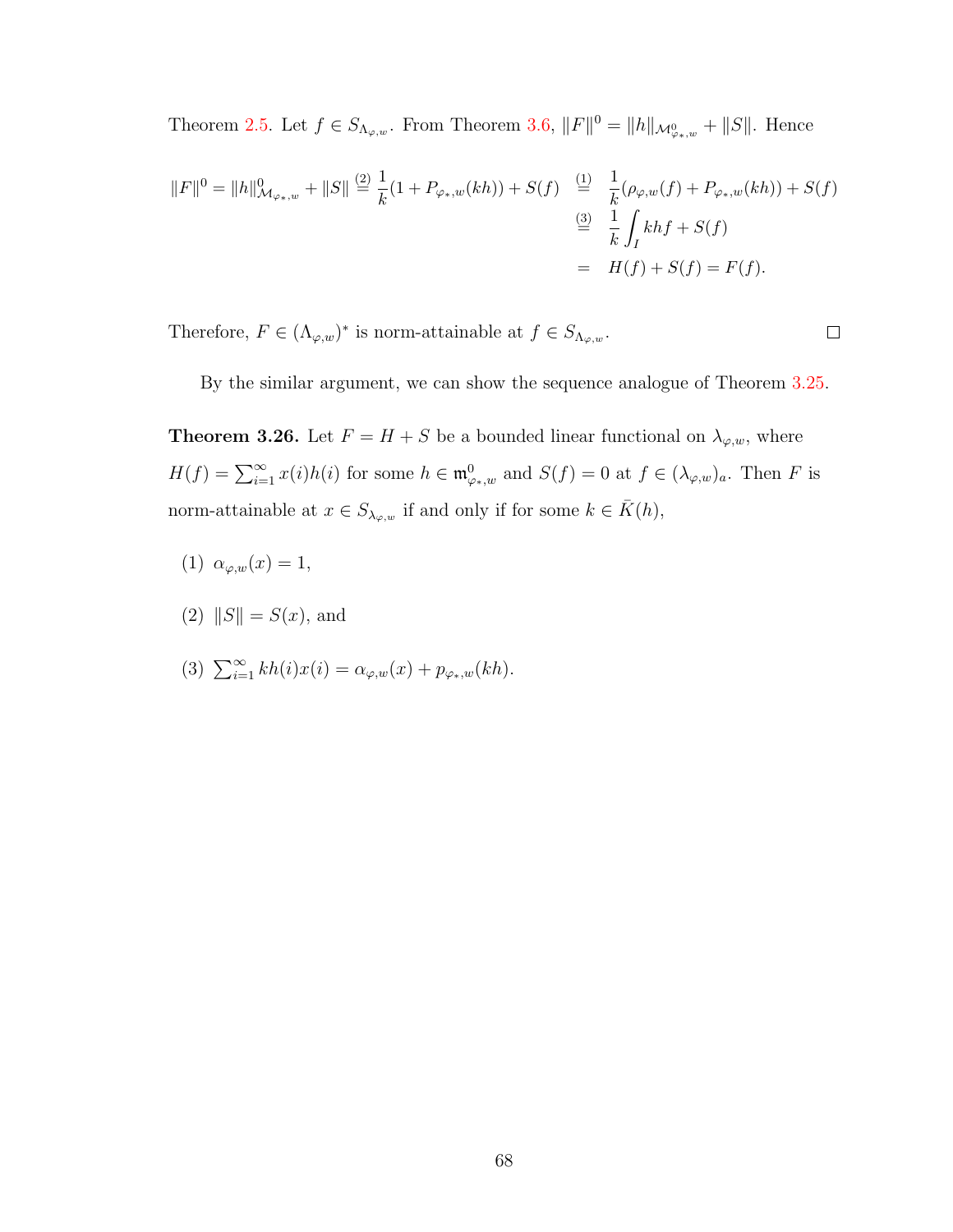### CHAPTER 4

#### U-IDEAL PROPERTIES IN ORLICZ-LORENTZ SPACES

The concept of a *u*-ideal was introduced in a paper  $[19]$  by Godefroy, Kalton, and Saphar in 1993. First, we provide the definition of a  $u$ -summand and a  $u$ -ideal.

**Definition 4.1.** A closed subspace  $Y \subset X$  is said to be a u-summand if there exists a subspace  $Z \subset X$  such that  $Y \oplus Z = X$  and  $\|y + z\| = \|y - z\|$  for all  $y \in Y$  and  $z \in Z$ .

**Definition 4.2.** A closed subspace  $Y \subset X$  is a u-ideal in X if there exists a projection  $P: X^* \to X^*$  such that  $X^* = P(X^*) \oplus \ker P$ ,  $\ker P = (I - P)(X^*) = Y^{\perp}$ , and  $Y^{\perp}$  is a *u*-summand.

**Remark 4.3.** Observe that if Y is an u-ideal in X,  $||I - 2P|| = 1$  where P is a projection. Indeed, since  $Y^{\perp}$  is a *u*-summand, for every  $x^* \in X^*$ ,

$$
||(I - 2P)x^*||_{X^*} = ||(I - P)x^* - Px^*||_{X^*} = ||(I - P)x^* + Px^*||_{X^*} = ||x^*||_{X^*}.
$$

Hence  $||I - 2P|| = 1$ .

<span id="page-75-0"></span>**Remark 4.4.** If Y is an M-ideal in X, there exists a projection  $P: X^* \to X^*$  such that  $X^* = P(X^*) \oplus Y^{\perp}$  and  $||x^*||_{X^*} = ||Px^*||_{X^*} + ||(I - P)x^*||_{X^*}$ . Let  $y \in P(X^*)$ and  $z \in Y^{\perp}$ . Then

$$
||y - z|| = ||y|| + || - z|| = ||y|| + ||z|| = ||y + z||.
$$

Hence  $Y$  is a *u*-ideal in  $X$ .

We will need the following concept to define a strict  $u$ -ideal.

**Definition 4.5.** A subspace V of  $X^*$  is said to be norming if for every  $x \in X$ ,  $||x|| = \sup{ |x^*x| : ||x^*||_{X^*} \leq 1, x^* \in V }$ .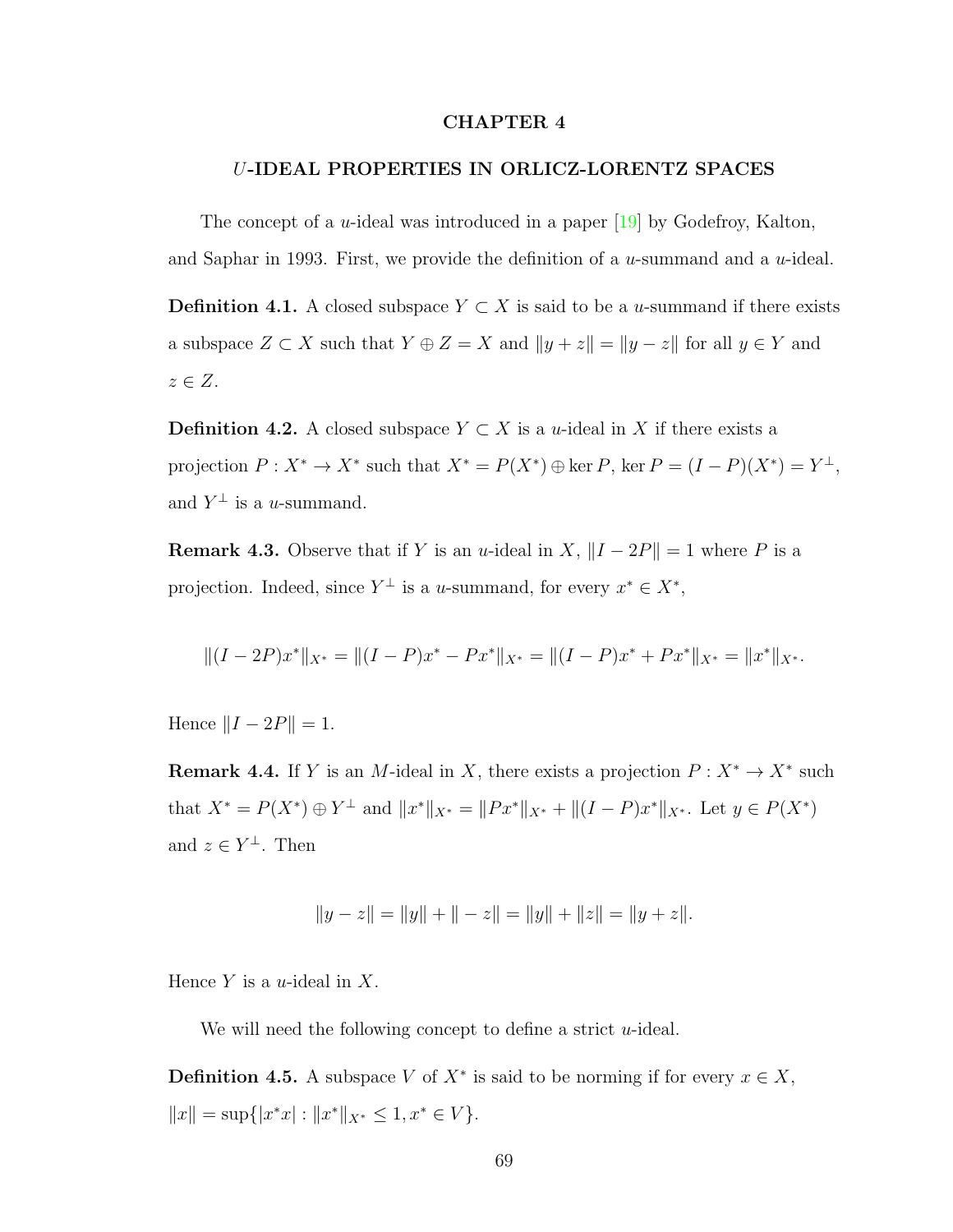**Definition 4.6.** A subspace  $Y \subset X$  is a strict u-ideal in X if Y is a u-ideal in X, and  $P(X^*)$  is a norming subspace of  $X^*$ .

<span id="page-76-0"></span>**Proposition 4.7.** [\[38,](#page-111-0) Proposition 1.b.18]. If X is a Banach function lattice with the Fatou property, then the Köthe dual space  $X'$  is a norming subspace of  $X^*$ 

To show when the order-continuous spaces  $(\Lambda_{\varphi,w})_a$  and  $(\Lambda_{\varphi,w}^0)_a$  are strict u-ideal in their biduals  $(\Lambda_{\varphi,w})_a^{**}$  and  $(\lambda_{\varphi,w})_a^{**}$ , we need the lower and upper Matuszewska-Orlicz indices.

**Definition 4.8.** [\[28\]](#page-110-0) Let  $\varphi$  be an Orlicz function. The lower Matuszewska-Orlicz index for  $\mathbb{R}_+$  (resp. for small arguments; for large arguments), denoted by  $\alpha_\varphi^a$  (resp.  $\alpha_{\varphi}^{0}$ ;  $\alpha_{\varphi}^{\infty}$ ), and the upper Matuszewska-Orlicz index on  $\mathbb{R}_{+}$  (resp. for small arguments; for large arguments), denoted by  $\beta^a_\varphi$  (resp.  $\beta^0_\varphi$ ;  $\beta^{\infty}_\varphi$ ), are defined by

$$
\alpha_{\varphi}^{a} = \sup \left\{ p : \sup_{\substack{0 < a \le 1 \\ t > 0}} \frac{\varphi(at)}{\varphi(t)a^{p}} < \infty \right\}; \qquad \beta_{\varphi}^{a} = \inf \left\{ p : \inf_{\substack{0 < a \le 1 \\ t > 0}} \frac{\varphi(at)}{\varphi(t)a^{p}} > 0 \right\}
$$
\n
$$
\alpha_{\varphi}^{0} = \sup \left\{ p : \sup_{\substack{0 < a \le 1 \\ 0 < t < 1}} \frac{\varphi(at)}{\varphi(t)a^{p}} < \infty \right\}; \qquad \beta_{\varphi}^{0} = \inf \left\{ p : \inf_{\substack{0 < a \le 1 \\ 0 < t < 1}} \frac{\varphi(at)}{\varphi(t)a^{p}} > 0 \right\}
$$
\n
$$
\alpha_{\varphi}^{\infty} = \sup \left\{ p : \sup_{\substack{0 < a \le 1 \\ t \ge 1}} \frac{\varphi(at)}{\varphi(t)a^{p}} < \infty \right\}; \qquad \beta_{\varphi}^{\infty} = \inf \left\{ p : \inf_{\substack{0 < a \le 1 \\ t \ge 1}} \frac{\varphi(at)}{\varphi(t)a^{p}} > 0 \right\}.
$$

Since  $\varphi$  is convex,  $\alpha_{\varphi}^{i} \geq 1$ , where  $i = a, 0, \infty$ . Indeed, we only show this for  $i = a$  since the other cases are similar. If  $\alpha_{\varphi}^a < 1$ , there exists  $t > 0$  such that  $\frac{\varphi(at)}{\varphi(t)a} \ge 1$  for all  $0 < a \le 1$ . Hence  $\varphi(at) \ge a\varphi(t)$  for all  $0 < a \le 1$ , and this implies that  $\varphi$  has to be concave if  $\alpha_{\varphi}^a < 1$ .

Also, observe that  $\alpha_{\varphi}^a = \min\{a_{\varphi}^i : i = 0, \infty\}$ . To show this, notice that for every  $p < \alpha_{\varphi}^a$ 

$$
\sup_{\substack{00}}\frac{\varphi(at)}{\varphi(t)a^p}<\infty \ \ \text{and} \ \ \sup_{\substack{00}}\frac{\varphi(at)}{\varphi(t)a^p}<\infty,
$$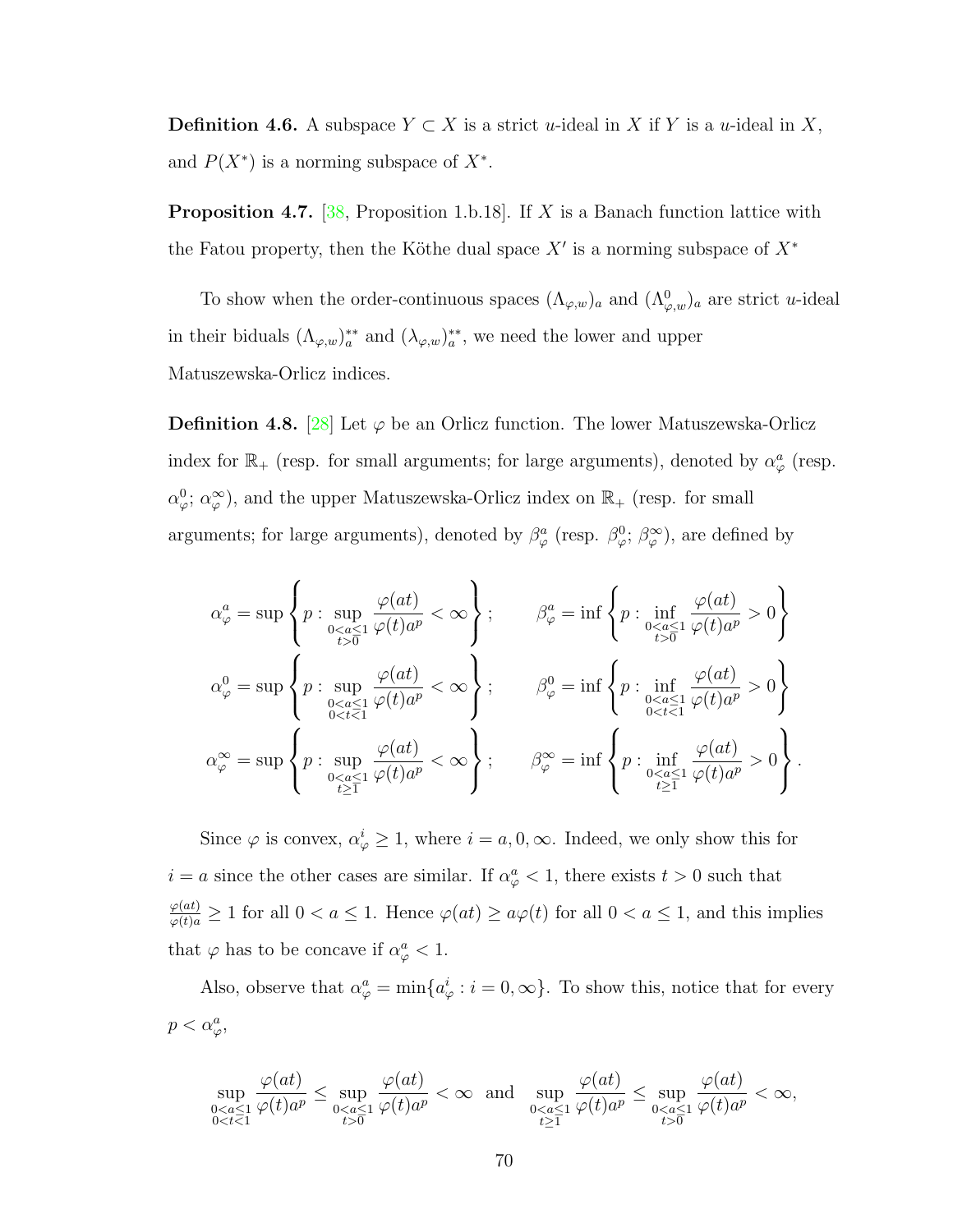and so  $p < \alpha_{\varphi}^i$ , where  $i = 0, \infty$ . Hence  $\alpha_{\varphi}^a \le \min\{a_{\varphi}^i : i = 0, \infty\}$ . Now, suppose that  $\alpha_{\varphi}^a < \min\{a_{\varphi}^i : i = 0, \infty\}$ . Let  $M = \min\{a_{\varphi}^i : i = 0, \infty\}$  for convenience. Then there exists  $\alpha_{\varphi}^a < p < M$  such that

$$
\sup_{\substack{0
$$

We see that

$$
\sup_{\substack{00}}\frac{\varphi(at)}{\varphi(t)a^p}\leq \sup_{\substack{0
$$

Hence,  $p < \alpha_{\varphi}^a$ , but this is a contradiction. Thus, we have  $\alpha_{\varphi}^a = \min\{a_{\varphi}^i : i = 0, \infty\}.$ The following fact is well-known in the theory of Orlicz spaces.

<span id="page-77-0"></span>**Theorem 4.9.** [\[42,](#page-111-1) [45\]](#page-112-0)  $\alpha_{\varphi}^{i} > 1$ , where  $i = a, 0, \infty$  if and only if  $\varphi_{*}$  satisfies the appropriate  $\Delta_2$  condition.

In Corollary [4.29,](#page-82-0) Corollary [4.30,](#page-82-1) and Corollary [4.31,](#page-83-0) we will see that the lower Matuszewska-Orlicz indices of  $\varphi$  is related to the  $\Delta_2$  condition on its complementary function  $\varphi_*$ . To show this, we need certain growth conditions, namely,  $\Delta^p$  and  $\Delta^{*p}$ .

**Definition 4.10.** [\[28\]](#page-110-0) An Orlicz function  $\varphi$  is said to satisfy the  $\Delta^p$  (resp.  $\Delta^p_{\infty}$ ;  $\Delta^p_{0}$ ) condition, where  $p \ge 1$ , if there exists  $K > 0$  (resp. there exist  $K > 0$  and  $u_0 \ge 0$ ; there exist  $K > 0$  and  $u_0 > 0$  with  $\varphi(u_0) > 0$ ) such that  $\varphi(au) \leq Ka^p\varphi(u)$  for all  $a \ge 1$  and  $u \ge 0$  (resp.  $u \ge u_0$ ;  $u \le au \le u_0$ )

An Orlicz function  $\varphi$  is said to satisfy the  $\Delta^{*p}$  (resp.  $\Delta^{*p}_{\infty}$ ;  $\Delta^{*p}_{0}$ ) condition, where  $p \ge 1$ , if there exists  $K > 0$  (resp.  $K > 0$  and  $u_0 \ge 0$ ;  $K > 0$  and  $u_0 > 0$  with  $\varphi(u_0) > 0$ ) such that  $\varphi(au) \geq Ka^p\varphi(u)$  for all  $a \geq 1$  and  $u \geq 0$  (resp.  $u \geq u_0$ ;  $0 \le au \le u_0$ ).

We provide some facts which will be useful:

<span id="page-77-1"></span>**Theorem 4.11.** [\[28\]](#page-110-0) Given  $p \ge 1$  all conditions below are equivalent: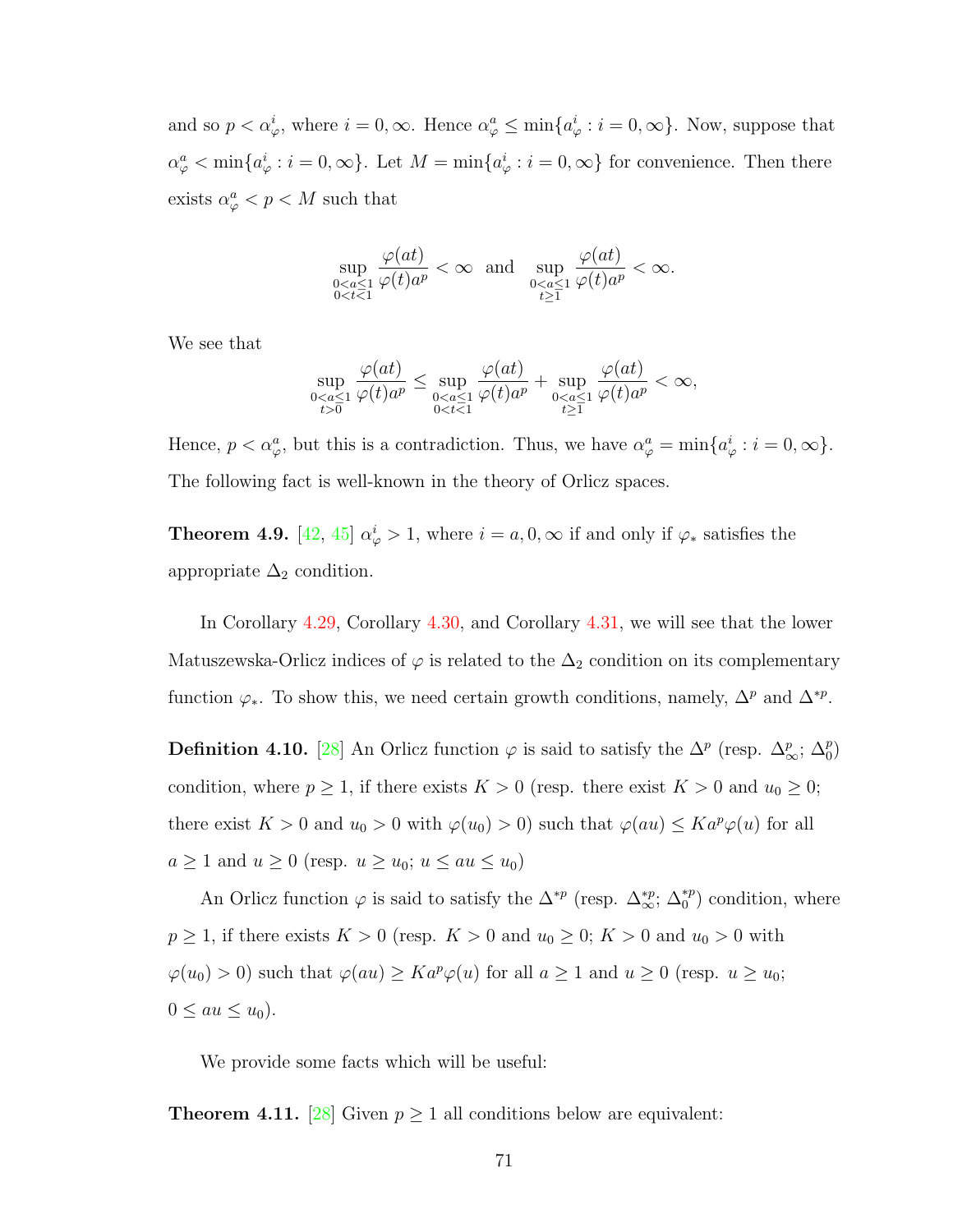- (1)  $\varphi$  satisfies the condition  $\Delta^{*p}$ ;
- (2) There exists an Orlicz function  $\psi$  equivalent to  $\varphi$  such that for all  $a \geq 1, u \geq 0, \psi(au) \geq a^p \psi(u);$
- (3) There exists an Orlicz function  $\psi$  equivalent to  $\varphi$  such that  $\psi(u^{1/p})$  is convex.

<span id="page-78-0"></span>**Theorem 4.12.** [\[28\]](#page-110-0) For  $1 < p < \infty$ , an Orlicz function  $\varphi$  satisfies the appropriate  $\Delta^{*p}$  condition if and only if  $\varphi^*$  satisfies the appropriate  $\Delta^q$  condition, where  $rac{1}{p} + \frac{1}{q}$  $\frac{1}{q} = 1.$ 

<span id="page-78-1"></span>**Theorem 4.13.** [\[28\]](#page-110-0) An Orlicz function  $\varphi$  satisfies the appropriate  $\Delta_2$  condition if and only if it satisfies the appropriate  $\Delta^p$  condition for some  $p \geq 1$ .

In view of Theorem [4.9,](#page-77-0) Theorem [4.12,](#page-78-0) and Theorem [4.13,](#page-78-1) we can describe a relationship between the lower Matuszewska-Orlicz indices and the  $\Delta_2$  condition on the complementary function  $\varphi_*$ .

<span id="page-78-2"></span>**Corollary 4.14.** Let  $\varphi$  be an Orlicz function. Then  $\alpha_{\varphi}^{i} > 1$ , where  $i = a, 0, \infty$ , if and only if  $\varphi$  satisfies the appropriate  $\Delta^{*p}$  condition for some  $p > 1$ .

#### 4.1 *u*-ideal and strict *u*-ideals in Orlicz-Lorentz spaces

In this section, we assume  $\varphi$  to be an Orlicz N-function. From Theorem [3.6](#page-49-0) and Remark [4.4,](#page-75-0) we obtain the following consequence.

**Corollary 4.15.** The order-continuous subspace  $(\Lambda_{\varphi,w})_a$  is a u-ideal in  $\Lambda_{\varphi,w}$ .

In the case of  $\Lambda^0_{\varphi,w}$ , we have  $(\Lambda^0_{\varphi,w})^* = (\Lambda^0_{\varphi,w})^* \oplus (\Lambda^0_{\varphi,w})^*$  from Theorem [3.10.](#page-55-0) Hence

$$
||H - S|| = ||H + (-S)|| = \inf \left\{ \lambda > 0 : P_{\varphi, w} \left( \frac{h}{\lambda} \right) + \frac{1}{\lambda} ||S|| \le 1 \right\} = ||H + S||.
$$

Thus, the following result holds.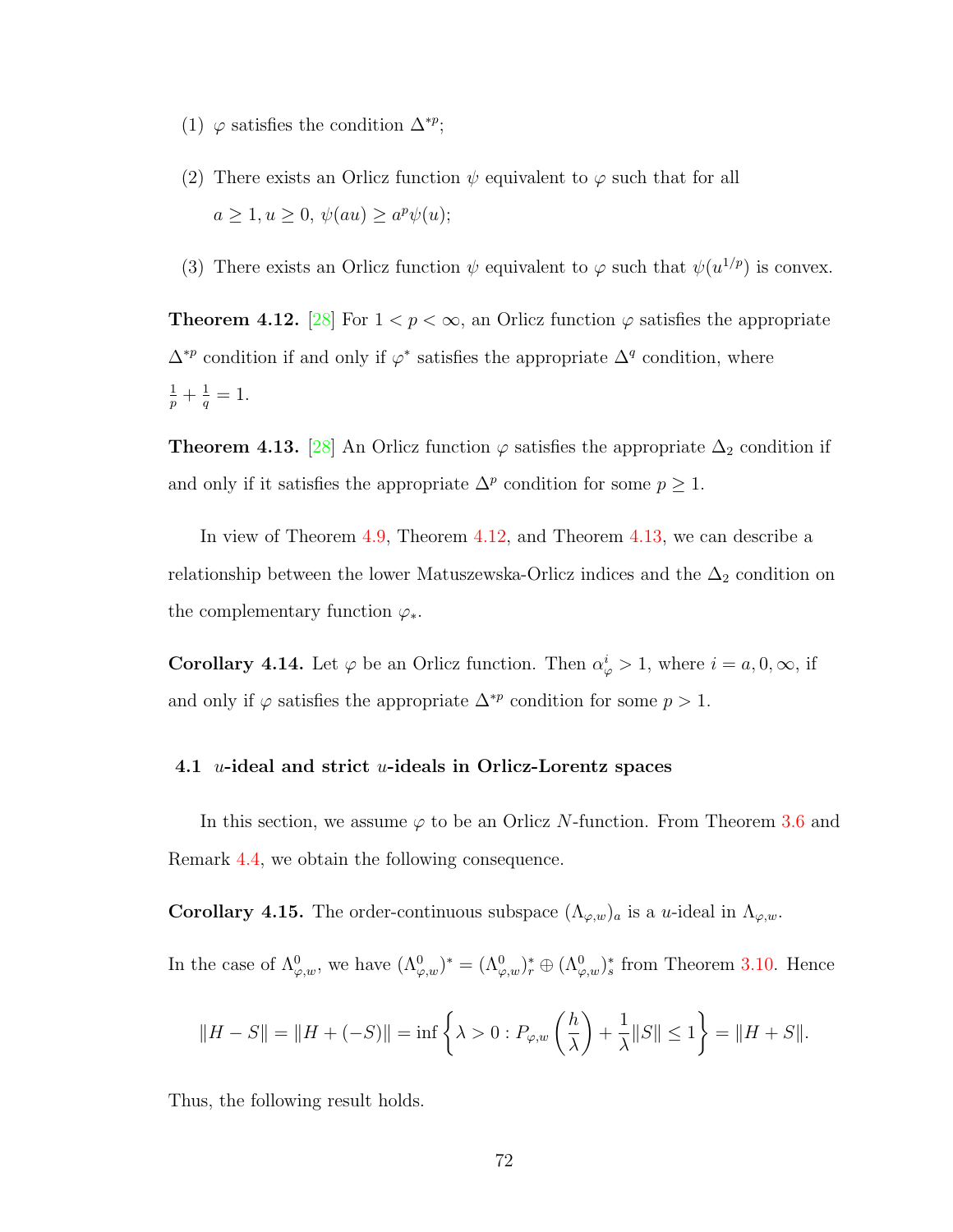**Corollary 4.16.** The order-continuous subspace  $(\Lambda^0_{\varphi,w})_a$  is a *u*-ideal in  $\Lambda^0_{\varphi,w}$ .

Notice that  $(\Lambda^0_{\varphi,w})_a$  is a u-ideal in  $\Lambda^0_{\varphi,w}$  even though  $(\Lambda^0_{\varphi,w})_a$  is not an M-ideal in  $\Lambda^0_{\varphi,w}$ . Since the Köthe dual spaces  $((\Lambda_{\varphi,w})_a)' = \mathcal{M}_{\varphi_*,w}^0$  and  $((\Lambda^0_{\varphi,w})_a)' = \mathcal{M}_{\varphi_*,w}$  are norming subspaces of  $(\Lambda_{\varphi,w})^*$  and  $(\Lambda_{\varphi,w}^0)^*$  by Proposition [4.7,](#page-76-0) we have the following consequence.

**Corollary 4.17.** The order-continuous subspace  $(\Lambda_{\varphi,w})_a$  is a strict u-ideal in  $\Lambda_{\varphi,w}$ . Also, the order-continuous subspace  $(\Lambda^0_{\varphi,w})_a$  is a strict u-ideal in  $\Lambda^0_{\varphi,w}$ . The sequence analogues also hold.

### 4.2 *u*-ideals and strict *u*-ideals in biduals on Orlicz-Lorentz spaces

We start with the following fact.

<span id="page-79-0"></span>**Proposition 4.18.** [\[19,](#page-109-0) Example 1] An order-continuous Banach lattice X is a u-ideal in its bidual  $X^{**}$ .

From Proposition [4.18,](#page-79-0) we have

**Corollary 4.19.** The order-continuous subspaces  $(\Lambda_{\varphi,w})_a$ ,  $(\Lambda_{\varphi,w})_a$ ,  $(\lambda_{\varphi,w})_a$ , and  $(\lambda_{\varphi,w}^0)_a$  are *u*-ideals in their biduals.

<span id="page-79-1"></span>For strict  $u$ -ideals in biduals, we consider the following fact.

**Proposition 4.20.** [\[19,](#page-109-0) Example 2] An M-embedded Banach lattice X is a strict u-ideal in  $X^{**}$ .

Hence in view of Theorem [3.17](#page-63-0) and Proposition [4.20,](#page-79-1) we have the following consequence.

<span id="page-79-2"></span>Corollary 4.21. Let  $\varphi$  be an Orlicz N-function.

(1) If both  $\varphi$  and  $\varphi_*$  satisfy the appropriate  $\Delta_2$  condition, then  $(\Lambda_{\varphi,w})_a$  is a strict *u*-ideal in its bidual  $((\Lambda_{\varphi,w})_a)^{**} \simeq \Lambda_{\varphi,w}.$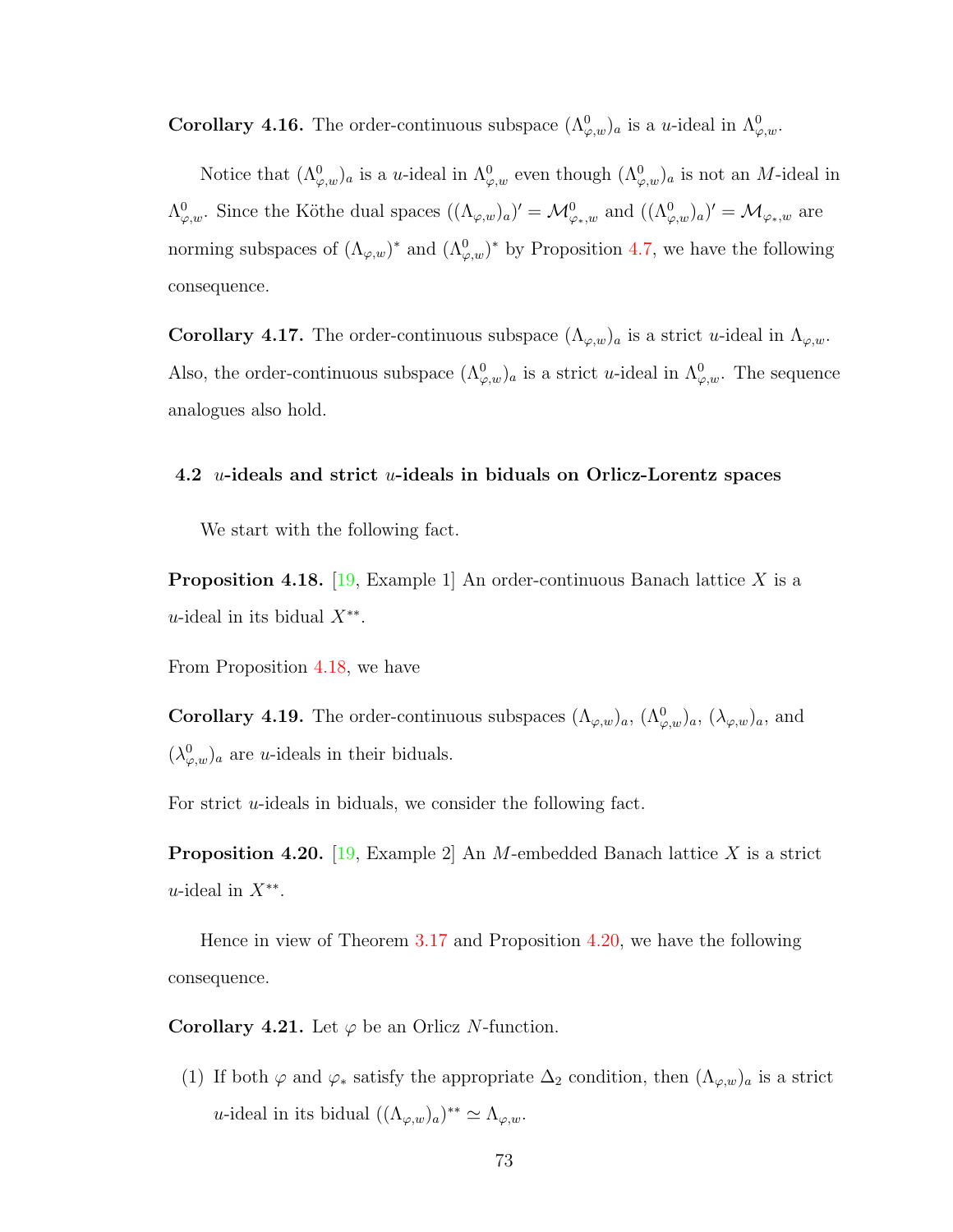(2) If  $\varphi$  does not satisfy the appropriate  $\Delta_2$  condition while  $\varphi_*$  does, then  $(\Lambda_{\varphi,w})_a$ is a strict *u*-ideal in its bidual  $((\Lambda_{\varphi,w})_a)^{**} \simeq \Lambda_{\varphi,w}$ .

We also have the sequence analogue of Corollary [4.21](#page-79-2) from Theorem [3.18](#page-65-0) and Proposition [4.20.](#page-79-1)

Corollary 4.22. Let  $\varphi$  be an Orlicz N-function.

- (1) If both  $\varphi$  and  $\varphi_*$  satisfy the  $\Delta_2^0$  condition, then  $(\lambda_{\varphi,w})_a$  is a strict u-ideal in its bidual  $((\lambda_{\varphi,w})_a)^{**} \simeq \lambda_{\varphi,w}.$
- (2) If  $\varphi$  does not satisfy the  $\Delta_2^0$  condition while  $\varphi_*$  does, then  $(\lambda_{\varphi,w})_a$  is a strict *u*-ideal in its bidual  $((\lambda_{\varphi,w})_a)^{**} \simeq \lambda_{\varphi,w}.$

Now we use the general results to obtain the characterization of strict  $u$ -ideals in biduals for Orlicz-Lorentz spaces in both norms.

**Proposition 4.23.** [\[19,](#page-109-0) Example 1] An order-continuous Banach lattice X is a strict u-ideal in  $X^{**}$  if and only if X does not contain an isomorphic copy of  $l_1$ .

We have the characterizations of the order-continuous subspaces of Orlicz-Lorentz spaces containing an isomorphic copy of  $l_1$ . The following result is for  $\lambda_{\varphi,w}$ .

<span id="page-80-0"></span>**Theorem 4.24.** [\[29,](#page-110-1) Theorem 6.13] Let  $\varphi$  be an Orlicz function. The following are equivalent:

- (1)  $l^1$  is isomorphic to a subspace of  $(\lambda_{\varphi,w})_a$ ;
- (2)  $1 \in [\alpha^0_\varphi, \beta^0_\varphi].$

<span id="page-80-1"></span>**Theorem 4.25.** [\[29,](#page-110-1) Theorem 7.8] Let  $\varphi$  be an Orlicz function and  $I = [0, \gamma)$ , where  $\gamma < \infty$ . The following are equivalent:

(1)  $l^1$  is isomorphic to a subspace of  $(\Lambda_{\varphi,w})_a$ ;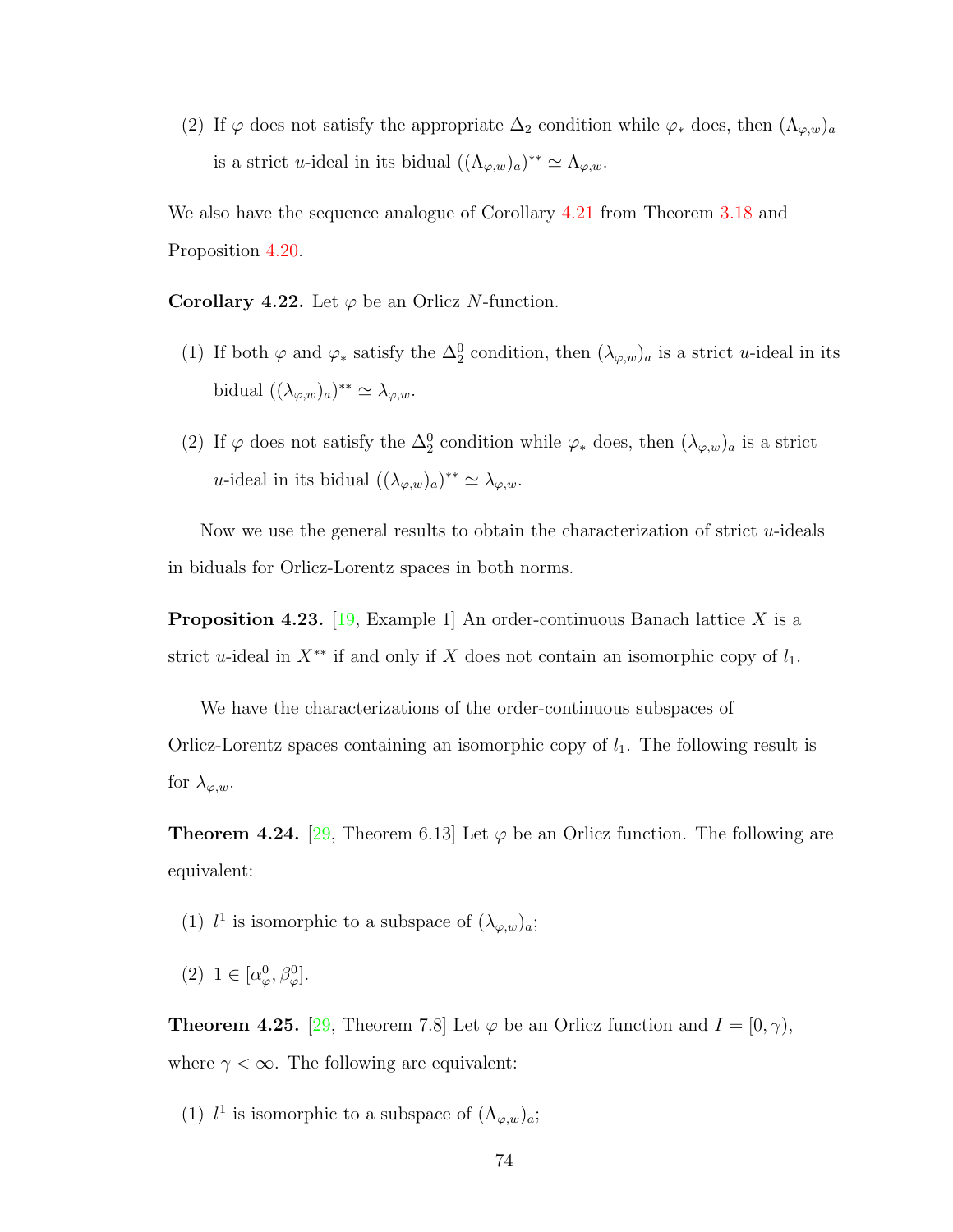(2)  $1 \in [\alpha_{\varphi}^{\infty}, \beta_{\varphi}^{\infty}].$ 

When  $\gamma = \infty$ , we have a slight different description.

<span id="page-81-0"></span>**Theorem 4.26.** [\[29,](#page-110-1) Theorem 7.18] Let  $\varphi$  be an Orlicz function and  $I = [0, \gamma)$ , where  $\gamma = \infty$ . The following are equivalent:

- (1)  $l^1$  is isomorphic to a subspace of  $(\Lambda_{\varphi,w})_a$ ;
- (2)  $1 \in [\alpha_\varphi^0, \beta_\varphi^0] \cup [\alpha_\varphi^\infty, \beta_\varphi^\infty]$  or there exists  $c > 0$  such that  $\int_0^\infty \varphi(\frac{c}{t})$  $\left(\frac{c}{t}\right)w(t)dt < \infty.$

From Theorem [4.24](#page-80-0) and Theorem [4.25,](#page-80-1) the order-continuous subspaces  $(\lambda_{\varphi,w})_a$ and  $(\Lambda_{\varphi,w})_a$  over  $I=(0,\gamma)$ , where  $\gamma<\infty$ , do not contain an isomorphic copy of  $l^1$  if and only if  $\alpha_{\varphi}^{i} > 1$ ,  $i = 0, \infty$ .

Now, we consider when  $\gamma = \infty$ . Notice that  $1 \in [\alpha_\varphi^0, \beta_\varphi^0] \cup [\alpha_\varphi^\infty, \beta_\varphi^\infty]$  is equivalent to say  $\alpha_{\varphi}^a = 1$  because  $\alpha_{\varphi}^a = \min\{a_{\varphi}^i : i = 0, \infty\}$ . So in view of Theorem [4.26,](#page-81-0) the order-continuous subspace  $(\Lambda_{\varphi,w})_a$  does not contain an isomorphic copy of  $l^1$  if and only if  $\alpha_{\varphi}^a > 1$  and for every  $c > 0$ ,  $\int_0^{\infty} \varphi \left(\frac{c}{t}\right)$  $\frac{c}{t}$ )  $w(t)dt = \infty$ . In fact, the former implies the latter.

To show this, first we observe that for an Orlicz function  $\psi \sim_i \varphi$ , where  $i = a, 0, \infty$ , the lower Matuszewska-Orlicz indices of  $\psi$  and  $\varphi$  are the same. The proof of the following lemma is essentially the same as the proof of Lemma in [\[28\]](#page-110-0) (See pg 117), so we will just state the result without proof.

<span id="page-81-1"></span>**Lemma 4.27.** Let  $\varphi$  and  $\psi$  be Orlicz functions such that  $\varphi \sim_a \psi$ . Then,  $\alpha_{\varphi}^a = \alpha_{\psi}^a$ .

So, we are ready to prove our claim.

**Lemma 4.28.** Let  $\varphi$  be an Orlicz function. If  $\alpha_{\varphi}^a > 1$ , then  $\int_0^{\infty} \varphi \left(\frac{c}{t}\right)$  $\left(\frac{c}{t}\right)w(t)dt=\infty$ for every  $c > 0$ .

*Proof.* Let  $\alpha_{\varphi}^a > 1$ . Then by Lemma [4.14](#page-78-2) and Theorem [4.11,](#page-77-1) there exists  $\psi \sim_a \varphi$ such that  $\psi(u^{1/p})$  for some  $p > 1$  is convex. In view of Lemma [4.27,](#page-81-1) we have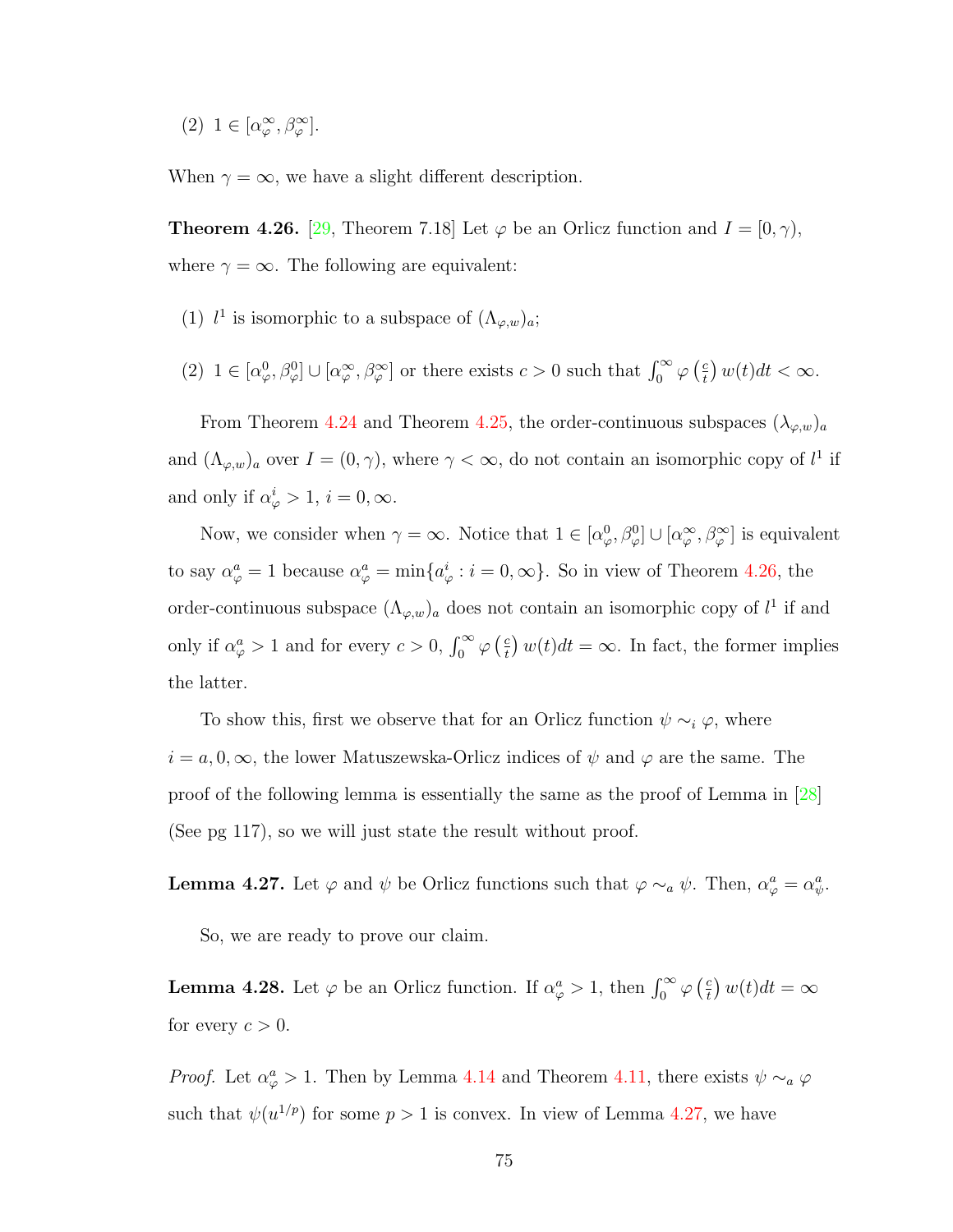$\alpha_{\varphi}^a = \alpha_{\psi}^a$ . Hence, without loss of generality, we assume that  $\varphi(u^{1/p})$  is convex. Then we have

$$
\int_0^\infty \varphi\left(\frac{c}{t}\right) w(t) dt = \int_0^\infty \varphi\left(\left(\left(\frac{c}{t}\right)^p\right)^{1/p}\right) w(t) dt \ge \int_0^c \varphi\left(\left(\left(\frac{c}{t}\right)^p\right)^{1/p}\right) w(t) dt.
$$

When  $t < c$ ,  $\left(\frac{c}{t}\right)$  $\left(\frac{c}{t}\right)^p \geq 1$ . From the fact that  $\varphi(u^{1/p})$  is convex  $p > 1$ , and w is decreasing,

$$
\int_0^c \varphi(((c/t)^p)^{1/p})w(t)dt \ge \int_0^c \frac{c^p}{t^p}\varphi(1)w(t)dt \ge c^p\varphi(1)\int_0^c \frac{w(t)}{t^p}dt \ge c^p\varphi(1)w(c)\int_0^c \frac{1}{t^p}dt = \infty.
$$

 $\Box$ 

Therefore,  $\int_0^\infty \varphi\left(\frac{c}{t}\right)$  $\left(\frac{c}{t}\right)w(t) = \infty.$ 

Based on what we discussed in this chapter, we provide a characterization of strict  $u$ -ideals on the bidual of the order-continuous subspaces of Orlicz-Lorentz spaces  $\Lambda_{\varphi,w}.$ 

<span id="page-82-0"></span>Corollary 4.29. Let  $\varphi$  be an Orlicz function. The following are equivalent:

- (1)  $\varphi_*$  satisfies the  $\Delta_2^0$  condition;
- (2)  $\alpha_{\varphi}^{0} > 1;$
- (3)  $(\lambda_{\varphi,w})_a$  does not contain an isomorphic copy of  $l^1$ ;
- (4)  $(\lambda_{\varphi,w})_a$  is a strict *u*-ideal in its bidual  $((\lambda_{\varphi,w})_a)^{**}$ .

<span id="page-82-1"></span>**Corollary 4.30.** Let  $\varphi$  be an Orlicz function and  $I = [0, \gamma)$ , where  $\gamma < \infty$ . The following are equivalent:

- (1)  $\varphi_*$  satisfies the  $\Delta_2^{\infty}$  condition;
- (2)  $\alpha_{\varphi}^{\infty} > 1;$
- (3)  $(\Lambda_{\varphi,w})_a$  does not contain an isomorphic copy of  $l^1$ ;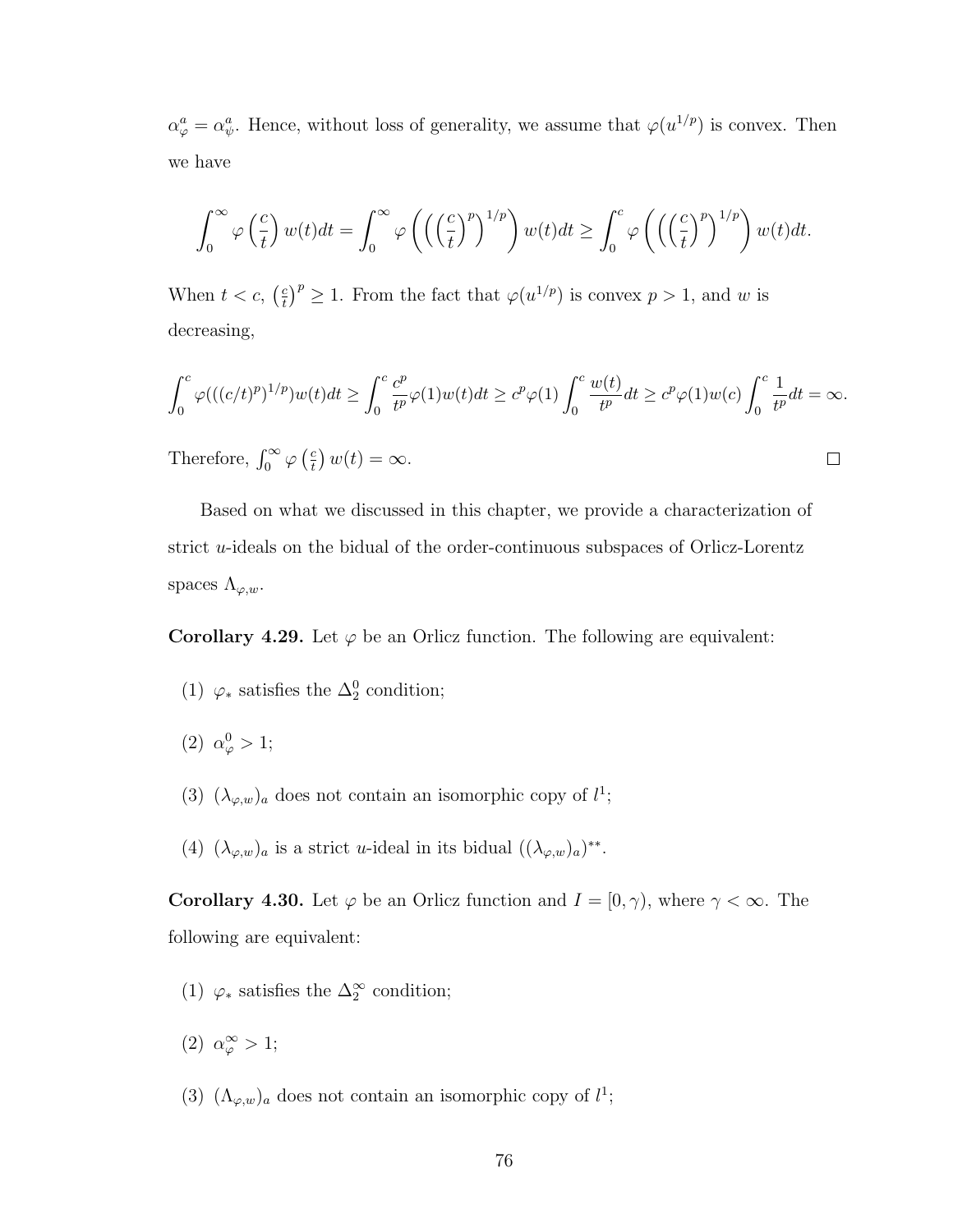(4)  $(\Lambda_{\varphi,w})_a$  is a strict *u*-ideal in its bidual  $((\Lambda_{\varphi,w})_a)^{**}$ .

<span id="page-83-0"></span>Corollary 4.31. Let  $\varphi$  be an Orlicz function and  $I = [0, \gamma)$ , where  $\gamma = \infty$ . Assume  $W(\infty) = \infty$ . The following are equivalent:

- (1)  $\varphi_*$  satisfies the  $\Delta_2$  condition;
- (2)  $\alpha_{\varphi} > 1;$
- (3)  $(\Lambda_{\varphi,w})_a$  does not contain an isomorphic copy of  $l^1$ ;
- (4)  $(\Lambda_{\varphi,w})_a$  is a strict *u*-ideal in its bidual  $((\Lambda_{\varphi,w})_a)^{**}$ .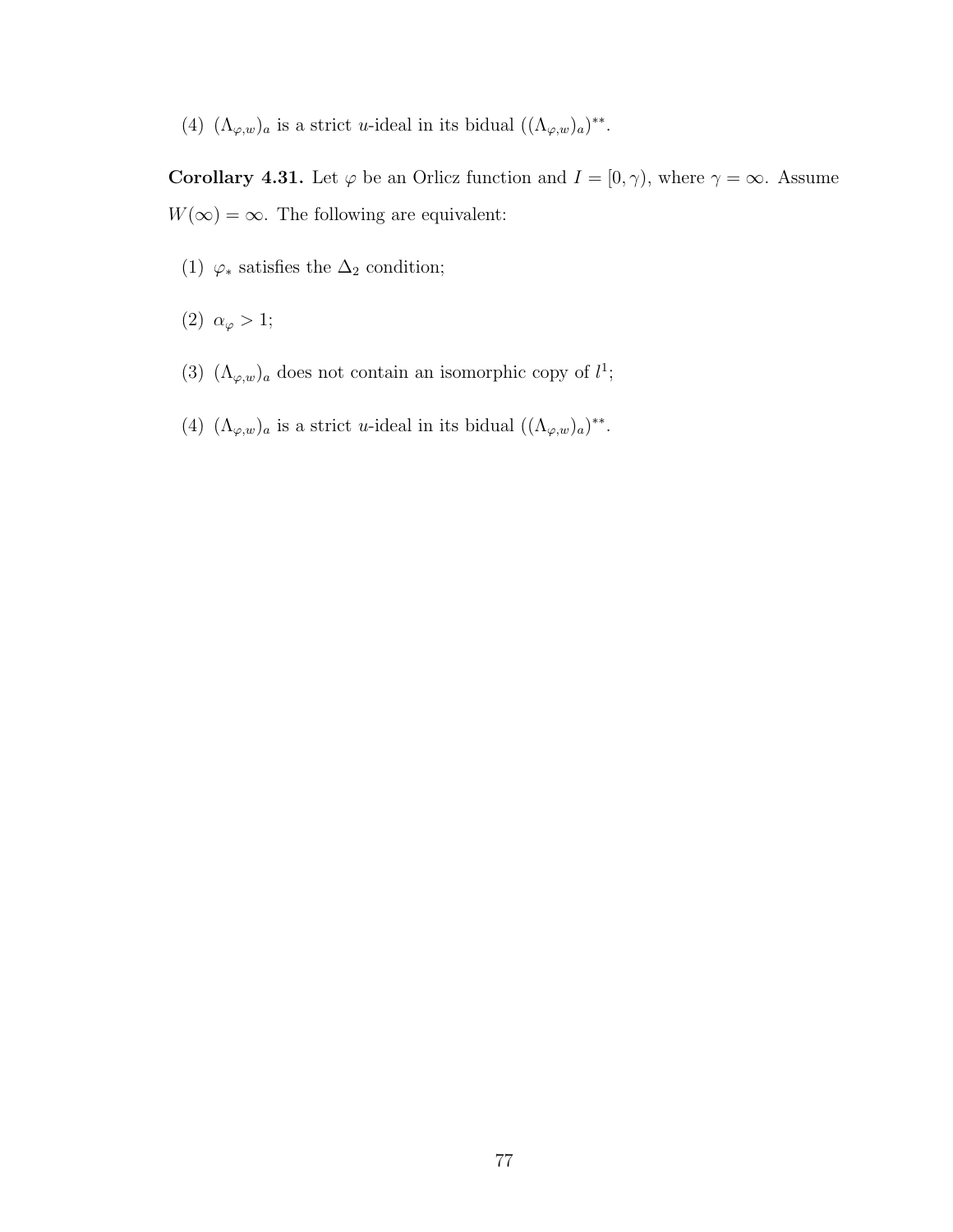## CHAPTER 5

# DIAMETER TWO PROPERTIES AND THE RADON-NIKODYM´ PROPERTY IN ORLICZ-LORENTZ SPACES

Let X be a Banach space. For  $\epsilon > 0$  and  $x^* \in S_{X^*}$ , we define a slice  $S_{x^*,\epsilon} = \{x \in B_X : x^*(x) > 1 - \epsilon\}$  of the unit ball  $B_X$ . A slice  $S_{x^*,\epsilon}$  is a relatively weakly open subset in  $B_X$ .

## Definition 5.1. [\[1\]](#page-108-0)

- (1) A Banach space  $X$  is said to have the strong diameter two property when every convex combination of slices has diameter two.
- (2) A Banach space X is said to have the diameter two property when every nonempty relatively weakly open subset of the unit ball  $B_X$  has diameter two.
- $(3)$  A Banach space X is said to have the local diameter two property when every slice of the unit ball  $B_X$  has diameter two.

Any nonempty relatively weakly open subset of  $B_X$  contains a convex combination of slices, which is shown by Bourgain  $[17]$ . Hence the strong diameter two property implies the diameter two property. Since a slice is a relatively weakly open subset of  $B_X$ , the diameter two property implies the local diameter two property. We also note that these properties are opposite from the Radon-Nikodým property due to the fact that a space with the Radon-Nikodým property has a slice with arbitrarily small diameter on the unit ball [\[9,](#page-108-1) [14\]](#page-109-2).

<span id="page-84-0"></span>In this chapter,  $\varphi$  is always an Orlicz N-function. The materials in Section [5.1](#page-84-0) has been published in [\[35\]](#page-111-2).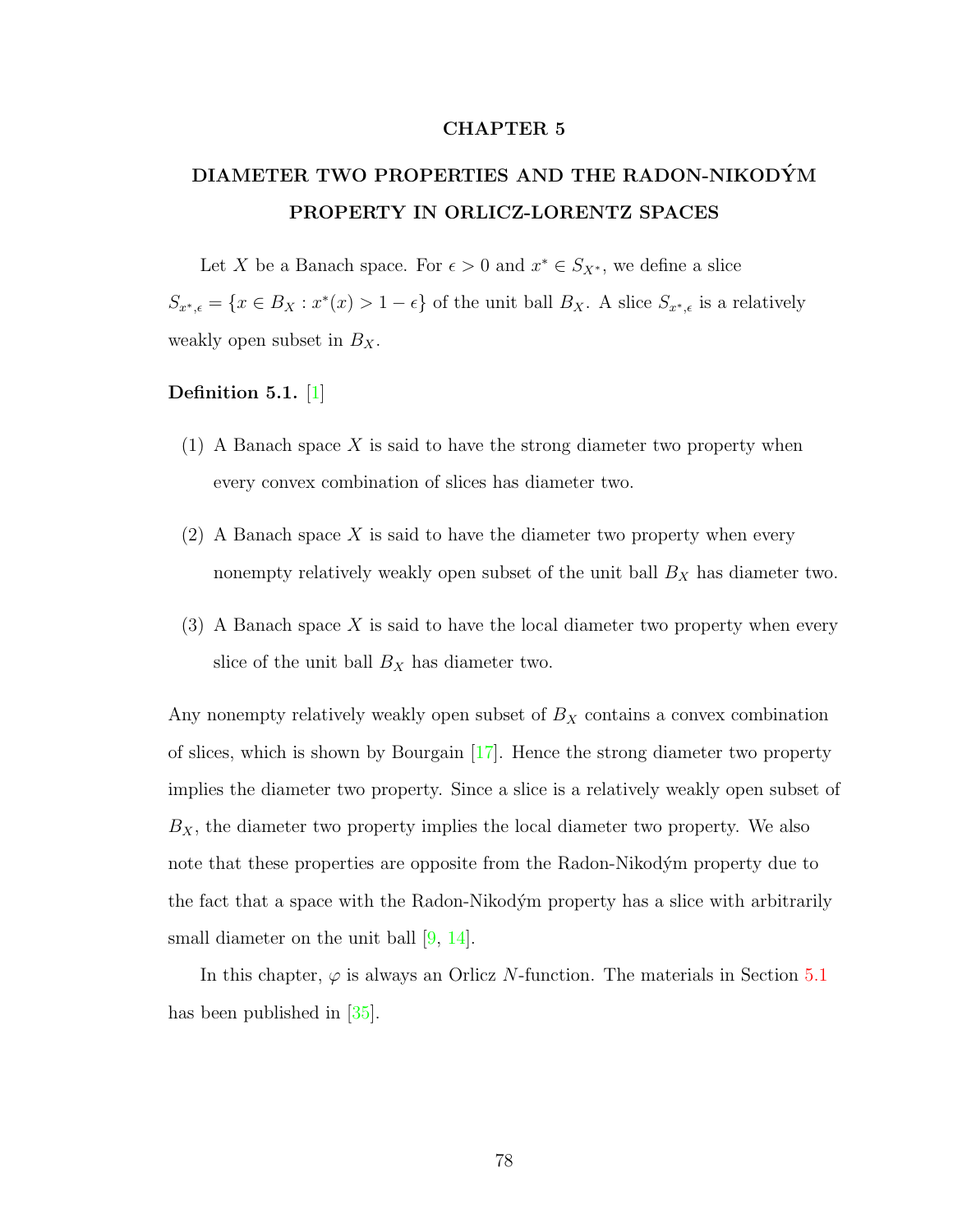# 5.1 The Radon-Nikodým property and diameter two properties in Orlicz-Lorentz spaces

We provide a sufficient condition for Orlicz-Lorentz spaces to have Radon-Nikodým property.

**Theorem 5.2.** If  $\varphi$  satisfies the  $\Delta_2$  condition for  $\gamma = \infty$ , or  $\varphi$  satisfies the  $\Delta_2^{\infty}$ condition for  $\gamma < \infty$ , then  $\Lambda_{\varphi,w}$  is a separable dual space. Consequently  $\Lambda_{\varphi,w}$  has the Radon-Nikodým property.

*Proof.* If a Banach function lattice X has the Fatou property and  $X_a = X_b$  then  $(X_a)^* = X'$  [\[8,](#page-108-2) Corollary 4.2, p. 23]. Now, in view of Theorem [1.6,](#page-18-0) consider the space  $\mathcal{M}^0_{\varphi,w}$ , which is the Köthe dual space of  $\Lambda_{\varphi_*,w}$  since  $\varphi_{**} = \varphi$ . By the general theory [\[54\]](#page-112-1), any Köthe dual space must satisfy the Fatou property. Hence  $\mathcal{M}_{\varphi,w}^0$ satisfies this property.

By Theorem 5.5 in  $[8]$ , if X is a r.i. Banach space on a non-atomic measure space and  $\lim_{t\to 0^+} \phi_X(t) = 0$  then  $X_a = X_b$ . Thus, in view of Proposition [2.8,](#page-36-0) we have that  $\lim_{t\to 0+} \phi_{\mathcal{M}}(t) = 0$  for the space  $\mathcal{M}_{\varphi,w}$ . Furthermore, this is also true for  $\mathcal{M}_{\varphi,w}^0$  since the Luxemburg and Orlicz norms are equivalent [\[27\]](#page-110-2). Therefore, we have  $({\mathcal M}^0_{\varphi,w})_a=({\mathcal M}^0_{\varphi,w})_b.$ 

Note that  $\varphi$  is an Orlicz N-function if and only if  $\varphi_*$  is an Orlicz N-function [\[11\]](#page-108-3). Therefore, all above facts remain true if we substitute  $\varphi$  by  $\varphi_*$ . By Theorem [1.6](#page-18-0) and from the fact that  $\Lambda_{\varphi,w}$  has the Fatou property, we see that  $[({\cal M}^0_{\varphi_*,w})]^* = ({\cal M}^0_{\varphi_*,w})' = ({\Lambda}_{\varphi,w})'' = {\Lambda}_{\varphi,w}$ , so  ${\Lambda}_{\varphi,w}$  is a dual space. By the  $\Delta_2$ condition,  $W(\infty) = \infty$ , and separability of the Lebesgue measure,  $\Lambda_{\varphi,w}$  is separable [\[24,](#page-110-3) Theorem 2.4]. Hence from the well known result  $[14, 40]$  $[14, 40]$  $[14, 40]$ , it must satisfy the Radon-Nikodým property.  $\Box$ 

From the fact that a Banach space  $X$  with the Radon-Nikodým property has a slice of arbitrarily small diameter on the unit ball  $[9, 14]$  $[9, 14]$  $[9, 14]$ , we have the following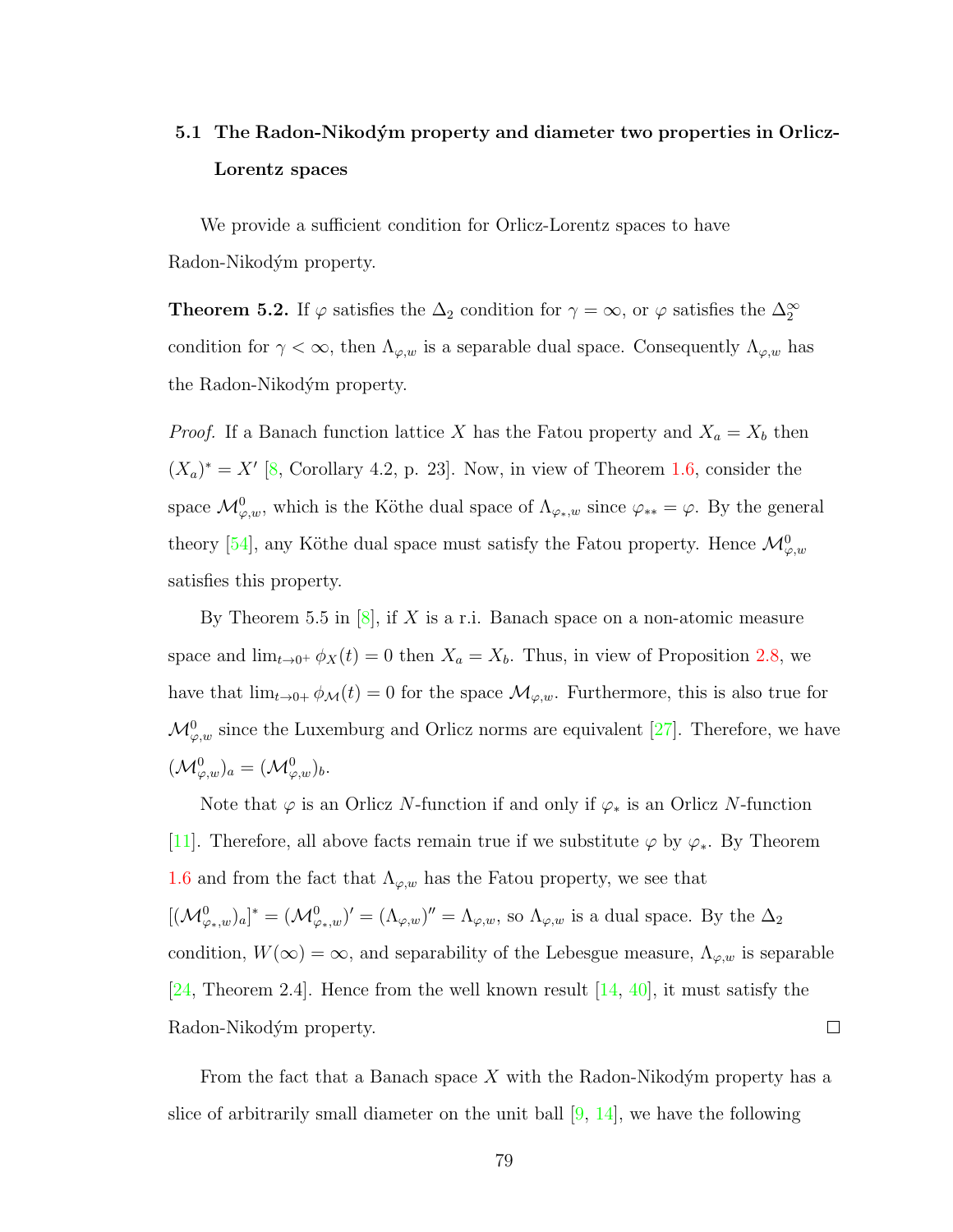consequence.

<span id="page-86-0"></span>Corollary 5.3. If  $\varphi$  satisfies the  $\Delta_2$  condition for  $\gamma = \infty$  or the  $\Delta_2^{\infty}$  condition for  $\gamma < \infty$ , then there exists a slice of the unit ball  $B_{\Lambda_{\varphi,w}}$  with arbitrarily small diameters.

For the sequence spaces, we obtain the similar result to the function spaces.

<span id="page-86-2"></span>**Theorem 5.4.** If  $\varphi$  satisfies the  $\Delta_2^0$  condition then  $\lambda_{\varphi,w}$  is a separable dual space. Consequently  $\lambda_{\varphi,w}$  has the Radon-Nikodým property, and there exist relatively weakly open subsets of the unit ball  $B_{\lambda_{\varphi,w}}$  with arbitrarily small diameters.

*Proof.* By Proposition 1 in [\[30\]](#page-110-4), under the assumption of the  $\Delta_2^0$  condition of  $\varphi$  and  $W(\infty) = \infty$ ,  $(\lambda_{\varphi,w})_a = \lambda_{\varphi,w}$  and the unit vectors  $e_n$  form a boundedly complete basis in  $\lambda_{\varphi,w}$ . It follows that  $(\lambda_{\varphi,w})_b = \lambda_{\varphi,w}$  and the space has the Fatou property. Then clearly the space is separable.

We also have by Theorem 5.4 in [\[8\]](#page-108-2) that  $(\lambda_{\varphi,w})^* = (\lambda_{\varphi,w})'$ . Hence in view of Theorem [1.7,](#page-19-0)  $\mathfrak{m}^0_{\varphi,w} = (\lambda_{\varphi_*,w})'$ , so the space  $\mathfrak{m}^0_{\varphi,w}$  has the Fatou property.

Let  $x = (x(i)) \in (\mathfrak{m}_{\varphi,w}^0)_b$ . Then  $\|\sum_{i=1}^m x(i)e_i - x\|_{\mathfrak{m}}^0 = \|x\chi_{\{m+1,m+2,\dots\}}\|_{\mathfrak{m}}^0 \to 0$  as  $m \to \infty$ . Hence  $x \in (\mathfrak{m}_{\varphi,w}^0)_a$  [\[8,](#page-108-2) Proposition 3.2, p. 14]. Thus  $(\mathfrak{m}_{\varphi,w}^0)_a = (\mathfrak{m}_{\varphi,w}^0)_b$ . Now similarly as in the function case in view of [\[8,](#page-108-2) Corollary 4.2, p. 23],  $[(\mathfrak{m}_{\varphi,w}^0)_a]^* = (\mathfrak{m}_{\varphi,w}^0)'$ . Finally by Theorem [1.7,](#page-19-0)  $[(\mathfrak{m}_{\varphi_*,w}^0)_a]^* = (\mathfrak{m}_{\varphi_*,w}^0)' = \lambda_{\varphi,w}$ , which  $\Box$ shows that  $\lambda_{\varphi,w}$  is a dual space.

We show when Orlicz-Lorentz function spaces satisfy the diameter two property.

<span id="page-86-1"></span>**Theorem 5.5.** If  $\gamma = \infty$  and  $\varphi$  does not satisfy the  $\Delta_2$  condition, or  $\gamma < \infty$  and  $\varphi$ does not satisfy the  $\Delta_2^{\infty}$  condition, then the diameter of any nonempty relatively weakly open subset of the unit ball in Orlicz-Lorentz space  $\Lambda_{\varphi,w}$  equipped with the Luxemburg norm is equal to two.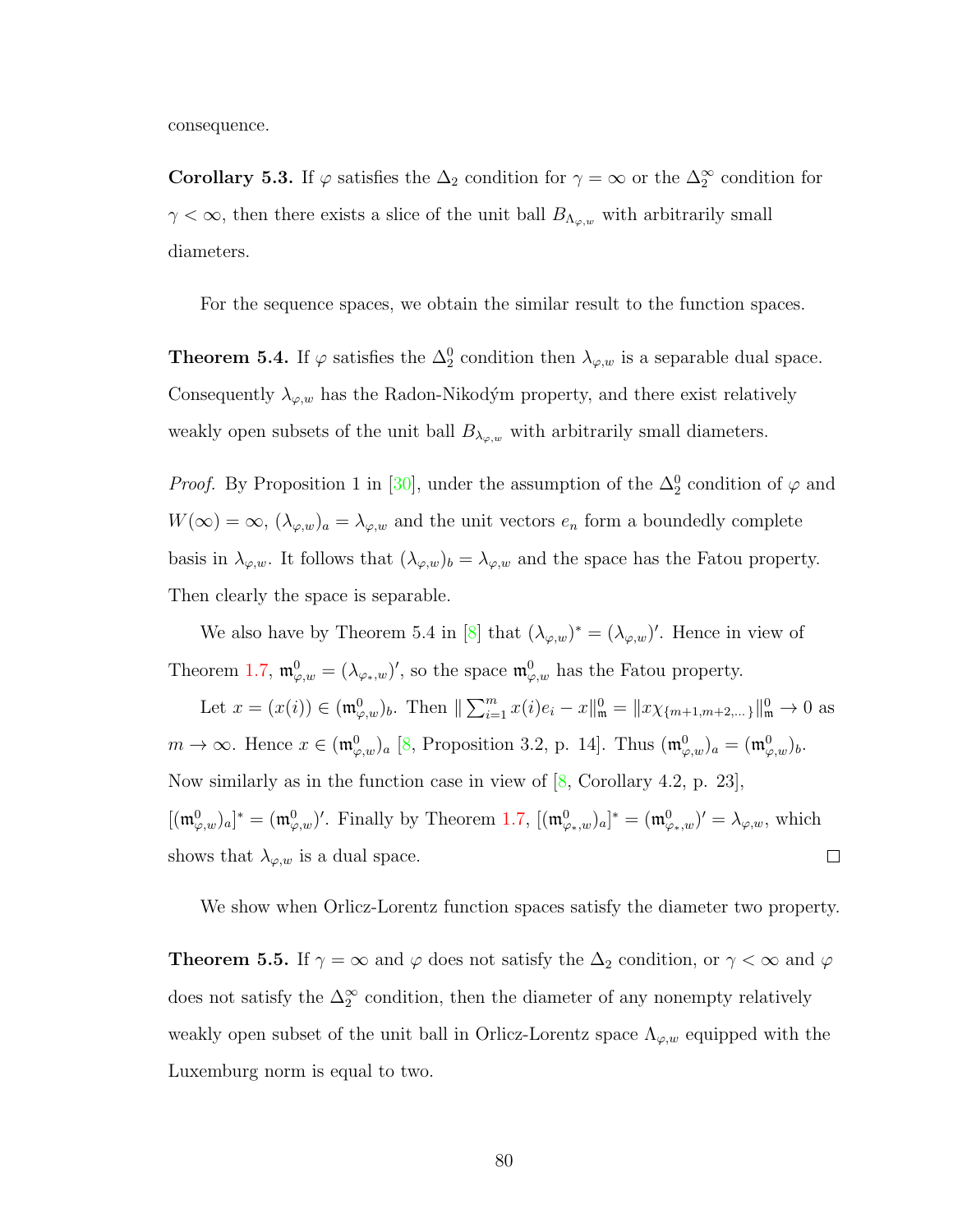*Proof.* Let Z be a nonempty relatively weakly open subset of the unit ball in Orlicz-Lorentz space  $\Lambda_{\varphi,w}$ . Since m is non-atomic,  $\Lambda_{\varphi,w}$  is infinite-dimensional. Then we can find an element  $x \in Z$  such that  $||x|| = 1$ . We have  $d_x(\lambda) < \infty$  for any  $\lambda > 0$ . In fact

$$
1 \ge \rho(x) = \int_0^{\gamma} \varphi(x^*) w \ge \int_{\{s \in [0,\gamma): \ x^*(s) > \lambda\}} \varphi(\lambda) w = \varphi(\lambda) \int_0^{\beta} w,
$$

where  $\beta \leq \infty$  is such that the intervals  $(0, \beta)$  and  $\{s \in [0, \gamma) : x^*(s) > \lambda\}$  have equal measure. By the assumption  $W(\infty) = \infty$  if  $\gamma = \infty$ , we must have  $\beta < \infty$  and so  $d_x(\lambda) = d_{x^*}(\lambda) = \beta < \infty$ . Choose  $c > 0$  and a Lebesgue measurable set  $E \subset [0, \gamma)$ with  $mE > 0$  and  $|x(t)| \leq c$  on E.

Suppose  $\varphi$  does not satisfy the  $\Delta_2$  condition when  $\gamma = \infty$ , or  $\varphi$  does not satisfy the  $\Delta_2^{\infty}$  condition when  $\gamma < \infty$ . Then by Lemma [1.5](#page-17-0) there exists  $(t_n) \subset (0, \infty)$  such that for all  $n \in \mathbb{N}$ ,

<span id="page-87-1"></span>
$$
\varphi\left(\left(1+\frac{1}{n}\right)t_n\right) > 2^n \varphi(t_n). \tag{5.1}
$$

Assume without loss of generality that  $t_n \uparrow \infty$  when  $\gamma < \infty$  and  $t_n \uparrow \infty$  or  $t_n \downarrow 0$ when  $\gamma = \infty$ .

We consider first the case when  $t_n \uparrow \infty$ . Since  $2^n \varphi(t_n) \to \infty$ , so we can assume that  $mE < \infty$ . Then we choose a disjoint sequence of measurable sets  $E_n \subset E$  such that for  $n \in \mathbb{N}$ ,

<span id="page-87-0"></span>
$$
\int_0^{m(E_n)} w = \frac{1}{2^n \varphi(t_n)}.
$$
\n(5.2)

Indeed, since  $\frac{1}{2^n \varphi(t_n)} \leq \frac{1}{2^n \varphi(t_n)}$  $\frac{1}{2^n \varphi(t_1)}$ ,  $\sum_{n=1}^{\infty}$  $\frac{1}{2^n \varphi(t_n)} < \infty$ , and so  $\sum_{n=n_0}^{\infty}$  $\frac{1}{2^n\varphi(t_n)} < \int_0^{m(E)} w \text{ for }$ some  $n_0 \in \mathbb{N}$ . Then by  $1/(2^n\varphi(t_n)) \downarrow 0$  and by nonatomicity of m, we can find a disjoint sequence of measurable sets  $E_k \subset E$  such that  $\int_0^{m(E_k)} w = \frac{1}{2^{n_0+k}\varphi(k)}$  $2^{n_0+k}\varphi(t_{n_0+k})$ where  $k \in \mathbb{N}$ . Without loss of generality we can assume further that  $n_0 = 0$ . Clearly  $mE_n \to 0.$ 

Now let  $t_n \downarrow 0$  and  $\gamma = \infty$ . Then we can still choose a disjoint sequence of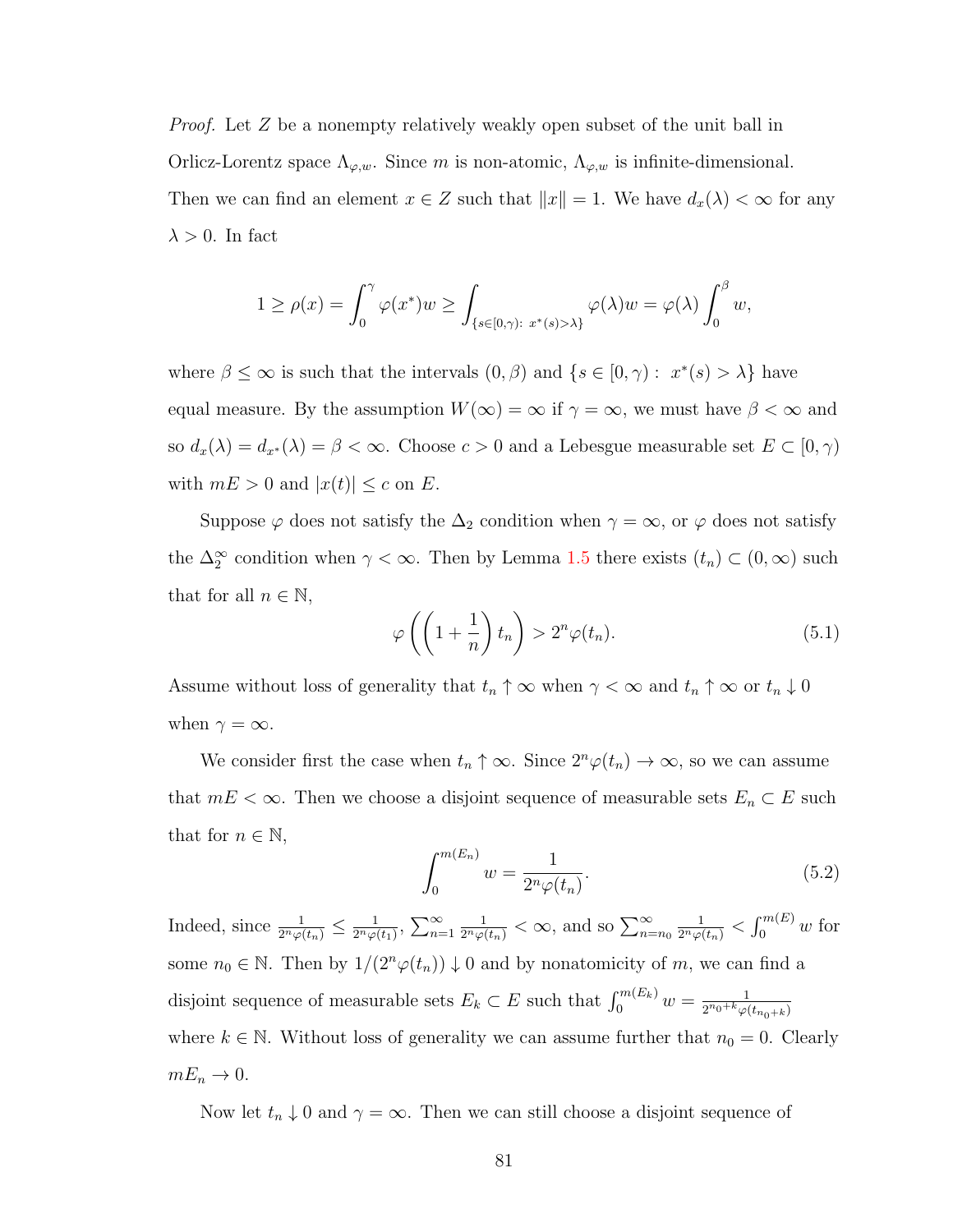measurable sets  $(E_n)$  satisfyting equation [\(5.2\)](#page-87-0) and  $E_n \subset E$ , where  $mE = \infty$ . Indeed there exists  $(I_n)$ , which is an increasing sequence of measurable subsets of  $[0, \infty)$  such that  $\bigcup_{n=1}^{\infty} I_n = [0, \infty)$  and  $m(I_n) < \infty$ . Thus  $E = \bigcup_{n=1}^{\infty} E \cap I_n$ , where  $m(E \setminus I_n) = \infty$ . By continuity of W,  $W(0) = 0$ , and  $W(m(E \setminus I_n)) = W(\infty) = \infty$ , there exist  $a_n > 0$  such that  $\int_0^{a_n} w = \frac{1}{2^n \varphi(a_n)}$  $\frac{1}{2^n\varphi(t_n)}$  for  $n \in \mathbb{N}$ . From the fact that  $m(E \setminus I_n) = \infty$ , there exists a disjoint sequence  $(E_n)$  of measurable sets satisfying [\(5.2\)](#page-87-0) and such that  $E_n \subset E \setminus I_n$  with  $mE_n = a_n$ . In this case, by [\(5.1\)](#page-87-1), we have  $mE_n \to \infty$ .

Define

$$
x'_n = x \chi_{I \setminus E_n} + t_n \chi_{E_n}
$$
 and  $x''_n = x \chi_{I \setminus E_n} - t_n \chi_{E_n}$ .

Note first that  $x'_n \to x$  and  $x''_n \to x$  m-a.e. on I from the fact that  $E_n$  are disjoint. By the Fatou property of  $\Lambda_{\varphi,w}$ ,  $1 = ||x|| \leq \liminf ||x'_n||$  and  $1 = ||x|| \leq \liminf ||x''_n||$ . We will show that  $\lim_{n\to\infty} ||x'_n|| = 1$  and  $\lim_{n\to\infty} ||x''_n|| = 1$ . Indeed, by orthogonal subadditivity of  $\rho_{\varphi,w}$ ,

$$
\rho_{\varphi,w}(x'_n) = \int_0^{\gamma} \varphi(x\chi_{I\setminus E_n} + t_n\chi_{E_n})^* w \leq \int_0^{\gamma} \varphi(x\chi_{I\setminus E_n})^* w + \int_0^{\gamma} \varphi(t_n\chi_{E_n})^* w.
$$

Then Lemma [1.3](#page-12-1) gives us

$$
\int_0^{\gamma} \varphi(x\chi_{I\setminus E_n})^* w + \int_0^{\gamma} \varphi(t_n\chi_{E_n})^* w \leq \int_0^{\gamma} \varphi(|x|)^* \chi_{[0,m(I\setminus E_n))} w + \int_0^{mE_n} \varphi(t_n) w.
$$

From [\(5.2\)](#page-87-0),

$$
\int_0^{\gamma} \varphi(|x|)^* \chi_{[0,m(I\setminus E_n))} w + \int_0^{mE_n} \varphi(t_n) w \leq \int_0^{\gamma} \varphi(x^*) w + \frac{1}{2^n} = \rho_{\varphi,w}(x) + \frac{1}{2^n}.
$$

Hence  $\limsup_{n\to\infty} \rho_{\varphi,w}(x'_n) \leq \rho(x) \leq 1$ . Then for any  $\epsilon > 0$ , there exists  $n_0$  such that for all  $n \geq n_0$ ,  $\sup_{k \geq n} \rho_{\varphi,w}(x_k') \leq 1 + \epsilon$ . It follows from convexity of  $\rho_{\varphi,w}$  that  $\sup_{k\geq n} \rho_{\varphi,w}\left(\frac{x'_k}{1+\epsilon}\right) \leq 1.$  Therefore, for all  $n \geq n_0, \|x'_n\| \leq 1+\epsilon$ . This implies that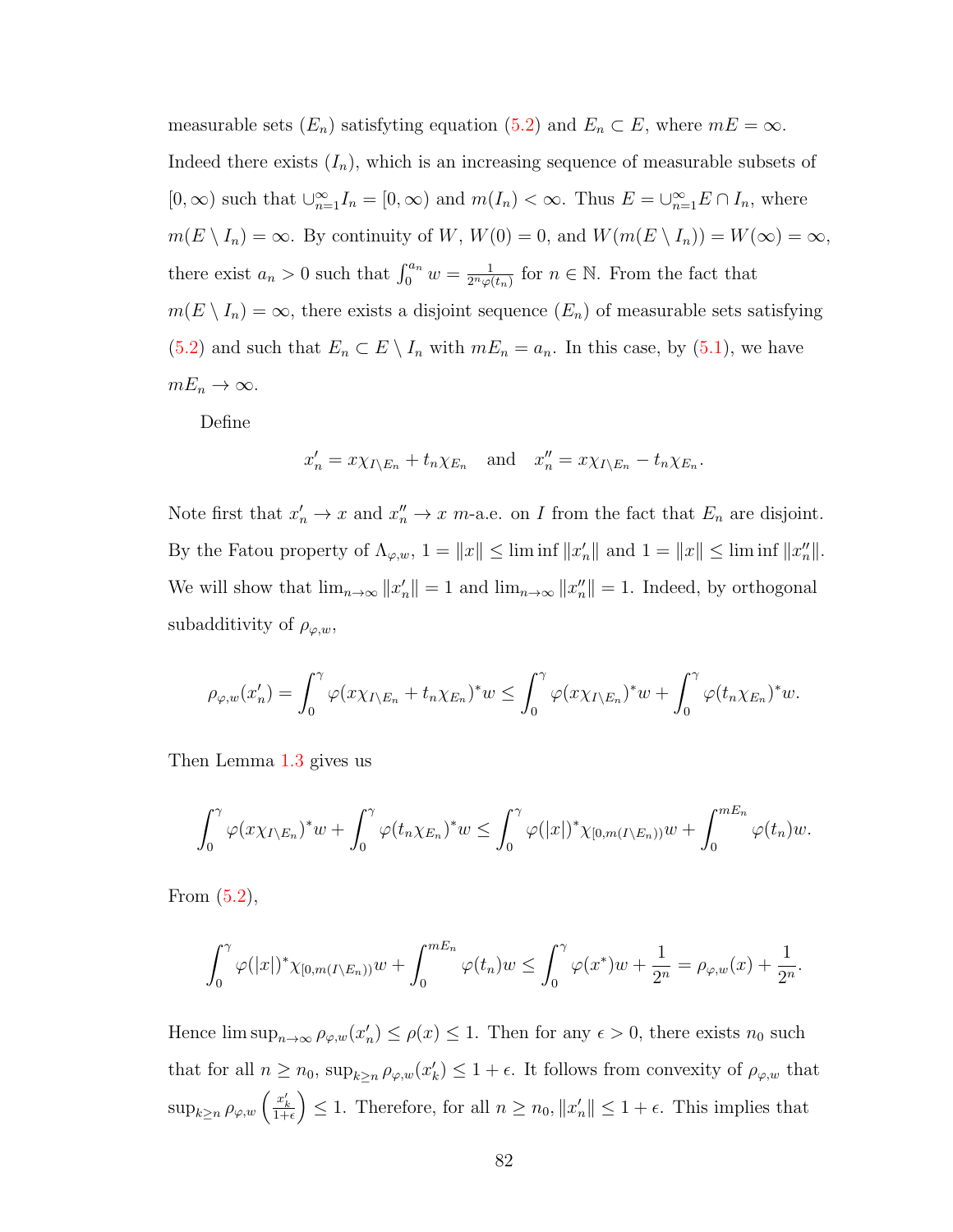$\limsup_{n\to\infty}||x'_n|| \leq 1$  and proves that  $\lim_{n\to\infty}||x'_n|| = 1$ . Analogously, we get that  $\lim_{n\to\infty}||x_n''||=1.$ 

Let F be a bounded linear functional on  $\Lambda_{\varphi,w}$ . Then  $F = H + S$ , where H is a regular functional associated to  $h \in \mathcal{M}_{\varphi_*,w}^0$  and S a singular functional which corresponding value is zero on  $(\Lambda_{\varphi,w})_a$ . We show that  $x - x'_n \in (\Lambda_{\varphi,w})_a$ . Since the function  $|x|$  is bounded by c on  $E_n \subset E$ , we have

$$
|(x - x'_n)(t)| = |x(t) - t_n|\chi_{E_n}(t) \le (|x(t)| + t_n)\chi_{E_n}(t) \le (c + t_n)\chi_{E_n}(t)
$$

on *I*. Then for any  $\lambda > 0$ , by Lemma [1.3,](#page-12-1)

$$
\rho(\lambda(x - x'_n)) \le \int_0^{\gamma} \varphi(\lambda(c + t_n)\chi_{E_n})^* w = \varphi(\lambda(c + t_n)) \int_0^{mE_n} w < \infty,
$$

which shows that  $x - x'_n \in (\Lambda_{\varphi,w})_a$ . Hence  $S(x - x'_n) = 0$  and  $F(x - x'_n) = H(x - x'_n) = \int_{E_n} xh - \int_{E_n} t_n h.$ 

Assume first when  $t_n \uparrow \infty$ . So  $E_n \subset E$  and  $mE_n \to 0$ . Since  $h \in \mathcal{M}_{\varphi_*,w}$ ,  $P_{\varphi_*,w}(\lambda h) < \infty$  for some  $\lambda > 0$ , and if we let  $0 \le v \in L^0$  and  $v \prec w$ , we obtain

$$
|F(x - x'_n)| \leq \lambda^{-1} \int_I |x \chi_{E_n}| |\lambda h| dm + \lambda^{-1} \int_I t_n \chi_{E_n} |\lambda h| dm
$$
  
\n
$$
\leq \lambda^{-1} \int_0^{\gamma} (x \chi_{E_n})^* (\lambda h)^* + \lambda^{-1} \int_0^{\gamma} (t_n \chi_{E_n})^* (\lambda h)^* \text{ (by Lemma 1.3)}
$$
  
\n
$$
\leq \lambda^{-1} \int_0^{mE_n} x^* (\lambda h^*) + \lambda^{-1} \int_0^{mE_n} t_n (\lambda h^*)
$$
  
\n
$$
= \lambda^{-1} \int_0^{mE_n} x^* \left( \frac{\lambda h^*}{v} \right) v + \lambda^{-1} \int_0^{mE_n} t_n \left( \frac{\lambda h^*}{v} \right) v.
$$

From Young's inequality,

$$
\lambda^{-1} \int_0^{mE_n} x^* \left(\frac{\lambda h^*}{v}\right) v \leq \lambda^{-1} \left(\int_0^{mE_n} \varphi(x^*) v + \int_0^{mE_n} \varphi_* \left(\frac{\lambda h^*}{v}\right) v\right),
$$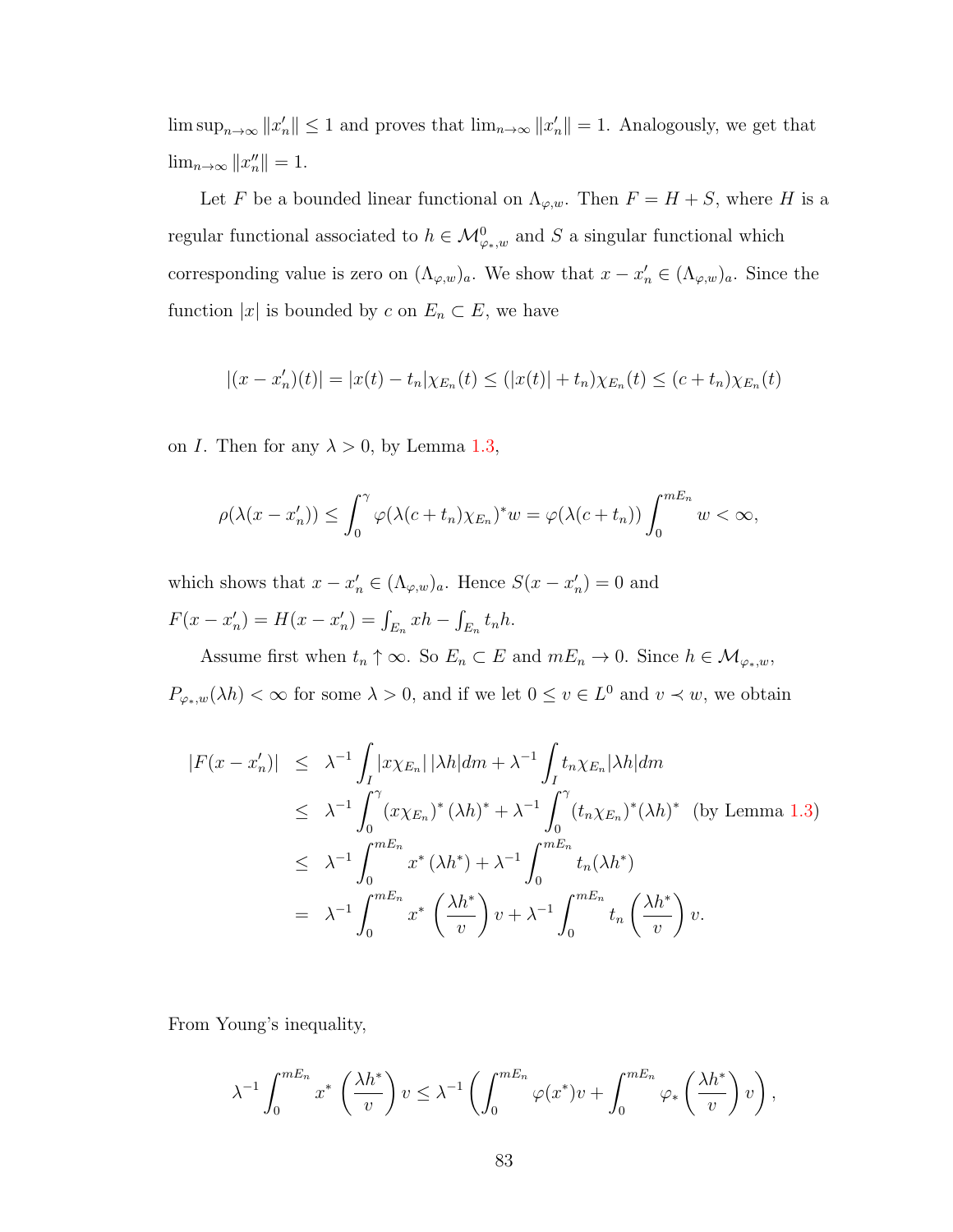and

$$
\lambda^{-1} \int_0^{mE_n} t_n \left(\frac{\lambda h^*}{v}\right) v \leq \lambda^{-1} \left(\int_0^{mE_n} \varphi(t_n)v + \int_0^{mE_n} \varphi_*\left(\frac{\lambda h^*}{v}\right)v\right).
$$

Due to the fact that  $v \prec w$ , where  $v \downarrow$ , we have  $\int_0^{m(E_n)} \varphi(x^*) v \leq \int_0^{m(E_n)} \varphi(x^*) w$  by Lemma [1.1](#page-12-0) and  $\varphi(t_n) \int_0^{m(E_n)} v \leq \varphi(t_n) \int_0^{m(E_n)} w$ . Taking the infimum of  $\int_0^{m(E_n)} \varphi_* \left(\frac{\lambda h^*}{v}\right)$  $\frac{h^*}{v}$ ) v over  $v \prec w$ , we get

$$
|F(x - x'_n)| \leq \frac{1}{\lambda} \left( \int_0^{mE_n} \varphi(x^*) w + 2 \inf \left\{ \int_0^{mE_n} \varphi_* \left( \frac{\lambda h^*}{v} \right) v : v \prec w \right\} + \varphi(t_n) \int_0^{mE_n} w \right).
$$

By [\(5.2\)](#page-87-0), we have  $\varphi(t_n) \int_0^{mE_n} w = 1/2^n \to 0$ . Moreover,  $\rho_{\varphi,w}(x)$  is finite and  $mE_n \to 0$ , so  $\int_0^{mE_n} \varphi(x^*)w \to 0$ . Since  $P_{\varphi_*,w}(\lambda h)$  is finite, there exists  $v_1 \prec w$  such that  $\int_0^{\gamma} \varphi_* \left( \frac{\lambda h^*}{v_1} \right)$  $v_1$  $v_1 \leq P_{\varphi_*,w}(\lambda h^*) + 1 < \infty$ . Hence  $\int_0^{mE_n} \varphi_* \left( \frac{\lambda h^*}{v_1} \right)$  $v_1$  $v_1 \rightarrow 0$  as  $n \rightarrow \infty$ , so inf  $\left\{\int_0^{mE_n} \varphi_*\left(\frac{\lambda h^*}{v}\right)$  $\left\{ \frac{h^*}{v}\right\} v:v\prec w\right\} \leq\int_{0}^{mE_{n}}\varphi_{*}\left(\frac{\lambda h^*}{v_{1}}\right)$  $v_1$  $\bigg| v_1 \to 0.$  Thus  $|F(x - x'_n)| \to 0$  as  $n \to \infty$ . We can show the similar claim for  $x_n''$ , so both  $(x_n')$  and  $(x_n'')$  converge weakly to  $x$ .

Now consider when  $\gamma = \infty$  and  $t_n \downarrow 0$ . For some  $\lambda > 0$ ,  $P_{\varphi_*,w}(\lambda h) < \infty$ . Then there exists  $0 \le v \in L^0$ ,  $v \prec w$  with  $\int_I \varphi_* (\lambda |h|/v) v \le P_{\varphi_*,w}(\lambda h) + 1 < \infty$ . By the form of  $F$  and Young's inequality,

$$
|F(x - x'_n)| \leq \lambda^{-1} \int_I |x \chi_{E_n}||\lambda h| + \lambda^{-1} \int_I t_n \chi_{E_n}|\lambda h|
$$
  
=  $\lambda^{-1} \int_{E_n} |x| \left(\frac{|\lambda h|}{v}\right) v + \lambda^{-1} \int_{E_n} t_n \left(\frac{|\lambda h|}{v}\right) v$   
 $\leq \lambda^{-1} \left(\int_{E_n} \varphi(|x|) v + 2 \int_{E_n} \varphi_* \left(\frac{\lambda |v|}{v}\right) v + \varphi(t_n) \int_{E_n} v \right).$ 

In view of Lemma [1.1,](#page-12-0)  $\int_I \varphi(|x|)v \leq \int_I \varphi(x^*)v^* \leq \int_I \varphi(x^*)w = \rho(x) < \infty$ . Due to the construction of  $E_n$  we get  $E_n \subset I \setminus I_n$ , where the sequence  $(I \setminus I_n)$  is decreasing with  $m \bigcap (I \setminus I_n) = 0$ . Therefore as  $n \to \infty$ ,

$$
\int_{E_n} \varphi(|x|)v \leq \int_{I \setminus I_n} \varphi(|x|)v \to 0.
$$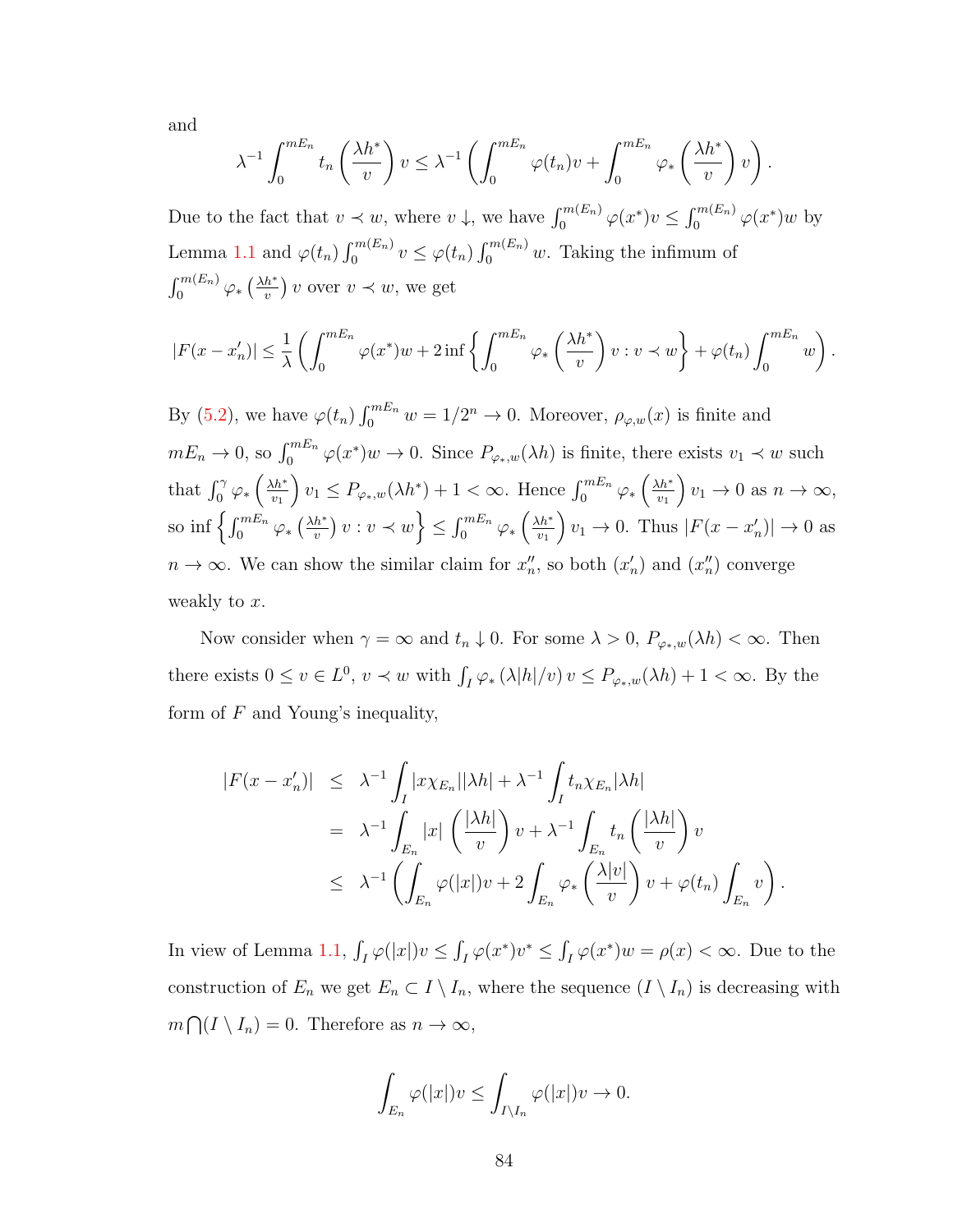By the choice of v,  $\int_I \varphi_*(\lambda |h|/v)v < \infty$ , so we have

$$
\int_{E_n} \varphi_*\left(\frac{\lambda|h|}{v}\right)v \le \int_{I\setminus I_n} \varphi_*\left(\frac{\lambda|h|}{v}\right)v \to 0.
$$

Finally by the fact that  $\int_{E_n} v \leq \int_0^{mE_n} v^* \leq \int_0^{mE_n} w$  and by [\(5.2\)](#page-87-0),

$$
\varphi(t_n)\int_{E_n} v \leq \varphi(t_n)\int_0^{mE_n} w = 1/2^n \to 0.
$$

Consequently in both cases we have that  $x'_n \to x$  and  $x''_n \to x$  weakly.

Now, we compute the diameter of Z. For  $n \in \mathbb{N}$ ,

$$
||x'_{n} - x''_{n}|| = 2 ||t_{n} \chi_{E_{n}}|| = 2 \inf \left\{ \lambda > 0 : \int_{0}^{mE_{n}} \varphi \left( \frac{t_{n}}{\lambda} \right) w \le 1 \right\}
$$
  
=  $2 \inf \left\{ \lambda > 0 : \frac{t_{n}}{\lambda} \le \varphi^{-1} \left( \frac{1}{W(mE_{n})} \right) \right\}$   
=  $\frac{2t_{n}}{\varphi^{-1} (1/W(m(E_{n})))}$  by  $\frac{(5.2)}{\varphi^{-1} (2^{n} \varphi(t_{n}))} \stackrel{\text{by (5.1)}}{\ge} \frac{2n}{n+1}$ 

.

Hence  $||x'_n - x''_n|| \to 2$  as  $n \to \infty$ . Taking  $f'_n = \frac{x'_n}{||x'_n||}$  and  $f''_n = \frac{x''_n}{||x''_n||}$ , for any bounded linear functional  $F$  on  $\Lambda_{\varphi,w}$  we get

$$
|F(x - f'_n)| \leq |F(x - x'_n)| + \left| F\left(x'_n - \frac{x'_n}{\|x'_n\|}\right) \right|
$$
  

$$
\leq |F(x - x'_n)| + \left| 1 - \frac{1}{\|x'_n\|} \right| \|F\| \|x'_n\| \to 0,
$$

as  $n \to \infty$ , due to  $||x'_n|| \to 1$ . Thus  $f'_n \to x$  weakly. Similarly  $f''_n \to x$  weakly. We also show that  $||f'_n - f''_n|| \to 2$ . Indeed,

$$
||f'_{n} - f''_{n}|| = ||\frac{x'_{n}}{||x'_{n}||} - x'_{n} + x'_{n} - \frac{x''_{n}}{||x''_{n}||}|| \ge ||\frac{x'_{n}}{||x'_{n}||} - x'_{n}|| - ||\frac{x''_{n}}{||x''_{n}||} - x'_{n}||
$$
  

$$
= ||\frac{1}{||x'_{n}||} - 1||||x'_{n}|| - ||\frac{x''_{n}}{||x''_{n}||} + x''_{n} - x''_{n} - x'_{n}||
$$
  

$$
\ge ||\frac{1}{||x'_{n}||} - 1||||x'_{n}|| - ||\frac{1}{||x''_{n}||} - 1||||x''_{n}|| + ||x'_{n} - x''_{n}||.
$$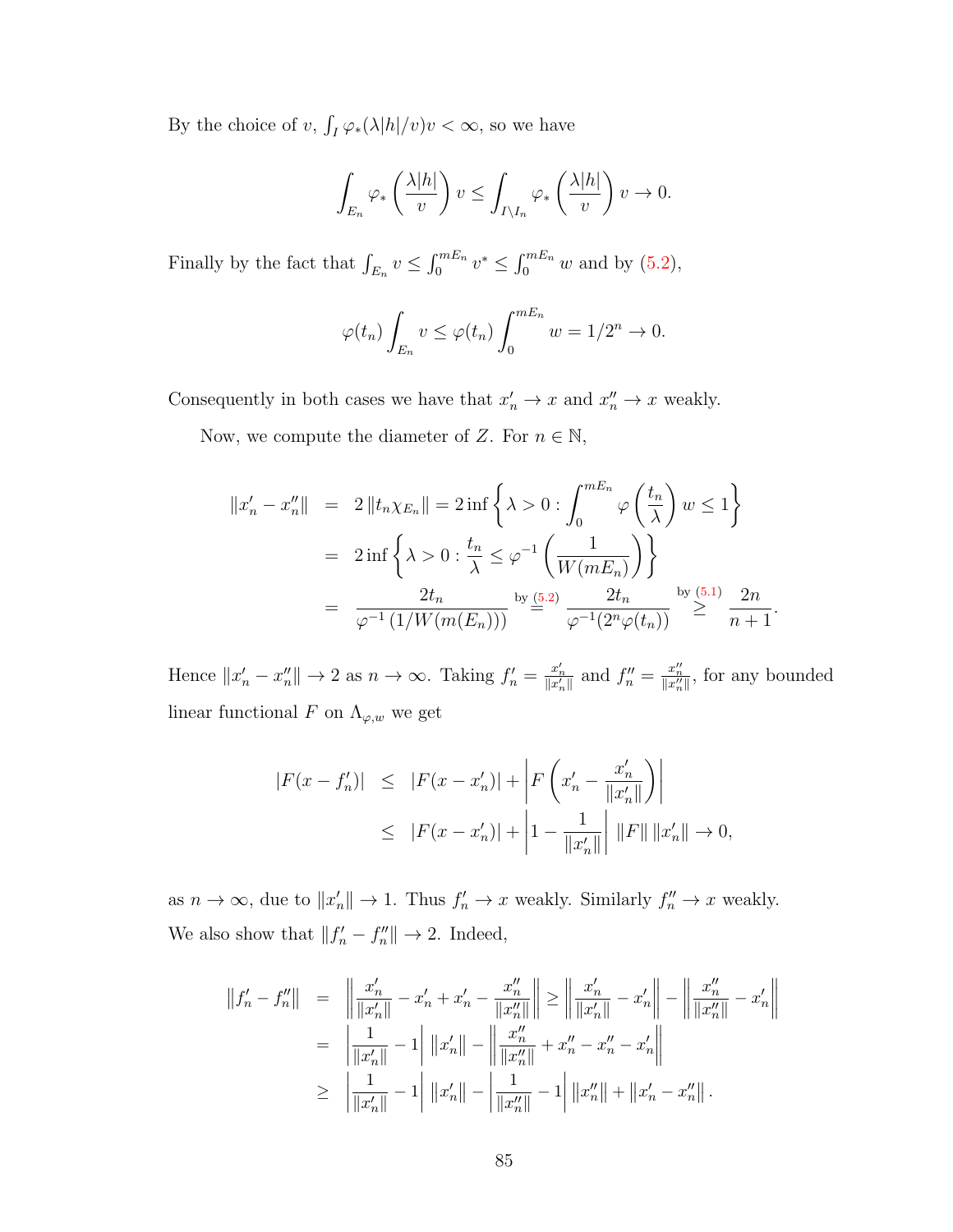The last expression approaches 2 as  $||x'_n||$ ,  $||x''_n|| \to 1$  and  $||x'_n - x''_n|| \to 2$  as  $n \to \infty$ . We have constructed two sequences  $(f'_n), (f''_n) \subset Z$  whose distance goes to 2, and this shows that the diameter of Z is two. This completes the proof.  $\Box$ 

The analogous result for the sequence spaces holds.

<span id="page-92-3"></span>**Theorem 5.6.** Suppose that  $\varphi$  does not satisfy the  $\Delta_2^0$  condition. Then any nonempty relatively weakly open subset of the unit ball in the Orlicz-Lorentz sequence space  $\lambda_{\varphi,w}$  equipped with the Luxemburg norm has the diameter two.

*Proof.* Let Z be a weakly open subset of the unit ball in  $\lambda_{\varphi,w}$ . Since the space is infinite dimensional, there exists  $x \in Z$  such that  $||x|| = 1$ . By the Fatou property of  $\lambda_{\varphi,w}, \|x\chi_{\{1,\ldots,n\}}\| \to \|x\|$  as  $n \to \infty$ . Suppose  $\varphi$  does not satisfy  $\Delta_2^0$ . Then there exists  $(t_n) \to 0$  such that

<span id="page-92-2"></span>
$$
\varphi\left\{ \left(1+\frac{1}{n}\right)t_n\right\} > 2^n \varphi(t_n). \tag{5.3}
$$

We claim that there exists a sequence of subsets  $(E_j) \subset \mathbb{N} \setminus \{1, \ldots, j\}$  and a subsequence  $(n_j) \subset \mathbb{N}$  such that for all  $j \in \mathbb{N}$ ,

<span id="page-92-1"></span>
$$
\frac{1}{2^j} \le \varphi(t_{n_j}) \sum_{k=1}^{m(E_j)} w(k) \le \frac{1}{2^{j-2}}.
$$
\n(5.4)

Indeed, without loss of generality, assume  $w(1) \leq 1$ . Then  $w(k) \leq 1$  for any  $k \geq 1$ . Since  $\varphi(t_n) \to 0$ , there exists the largest natural number  $n_1$  such that  $\varphi(t_{n_1}) \leq 1$ . Also there exists  $k_1 \geq 1$  such that  $\frac{1}{2^{k_1}} \leq \varphi(t_{n_1}) \leq \frac{1}{2^{k_1}}$  $\frac{1}{2^{k_1-1}}$ . Hence for all  $j \in \mathbb{N}$ ,

<span id="page-92-0"></span>
$$
\frac{W(j)}{2^{k_1}} \le \varphi(t_{n_1}) W(j) \le \frac{W(j)}{2^{k_1 - 1}}.
$$
\n(5.5)

Since  $W(\infty) = \infty$ , we can find  $j \in \mathbb{N}$  such that

 $W(j) \geq 2^{k_1-1}$ ,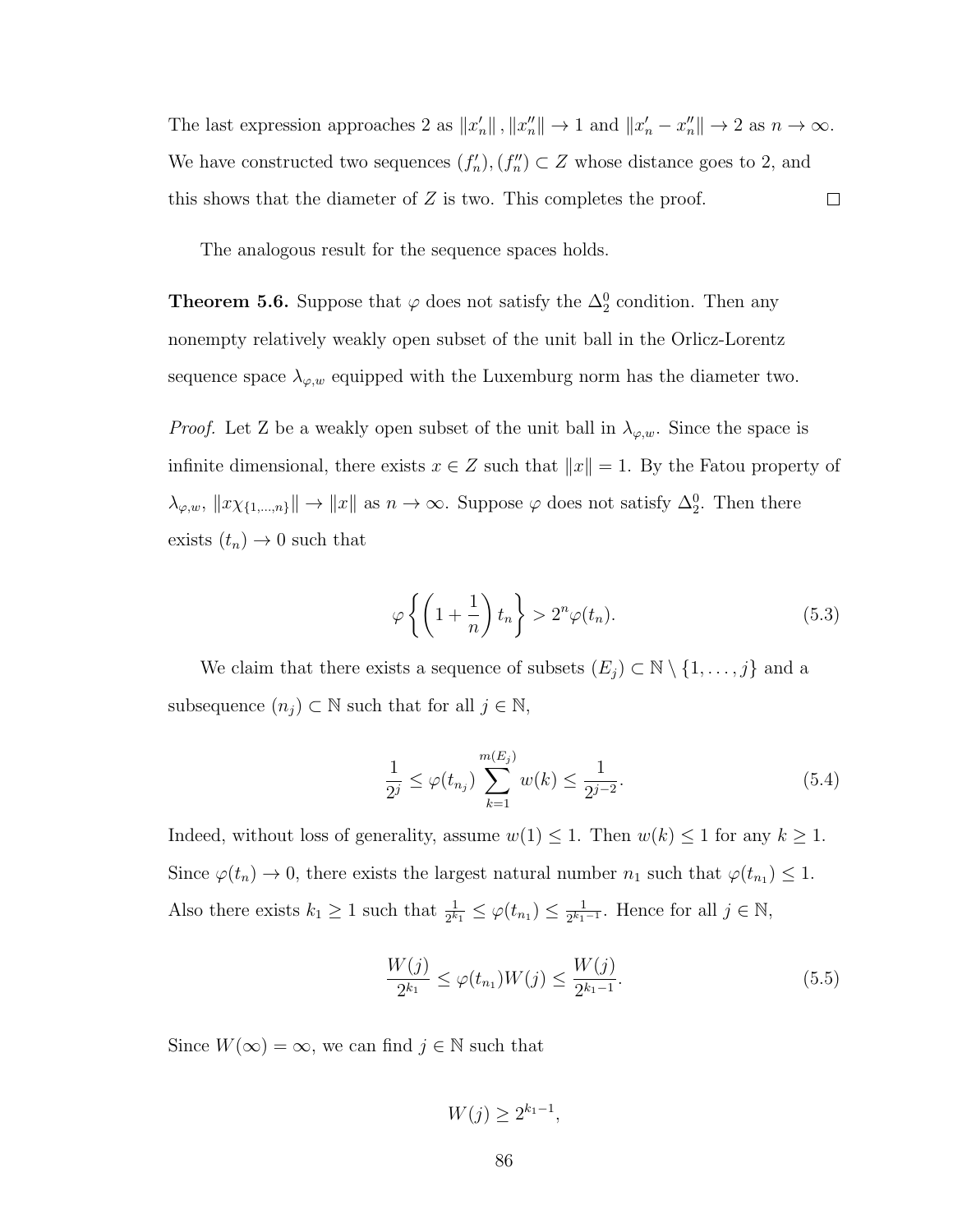and let

$$
m_1 = \min\{j \in \mathbb{N} : W(j) \ge 2^{k_1 - 1}\}.
$$

By  $w(1) \leq 1$  and  $k_1 \geq 1$ , we have that  $m_1 \geq 2$ . By definition of  $m_1$  we get that  $W(m_1 - 1) < 2^{k_1 - 1}$ . But  $W(m_1) = W(m_1 - 1) + w(m_1) < 2^{k_1 - 1} + 1 \leq 2^{k_1}$ . Now by  $(5.5),$  $(5.5),$ 

$$
\frac{1}{2} = \frac{2^{k_1 - 1}}{2^{k_1}} \le \frac{W(m_1)}{2^{k_1}} \le \varphi(t_{n_1}) W(m_1) \le \frac{W(m_1)}{2^{k_1 - 1}} \le \frac{2^{k_1}}{2^{k_1 - 1}} = 2.
$$

Finally let  $E_1 \subset \mathbb{N} \setminus \{1\}$  be such that  $|E_1| = m_1$ , and so we get [\(5.4\)](#page-92-1) for  $j = 1$ .

As a second step let  $n_2 > n_1$ . There exists  $k_2 > k_1$  such that 1  $\frac{1}{2^{k_2}} \leq \varphi(t_{n_2}) \leq \frac{1}{2^{k_2}}$  $\frac{1}{2^{k_2-1}}$ . Let

$$
m_2 = \min\{j \in \mathbb{N} : W(j) \ge 2^{k_2 - 2}\}.
$$

Then  $2^{k_2-2} \le W(m_2) = W(m_2-1) + w(m_2) < 2^{k_2-2} + 1 \le 2^{k_2-1}$ . Hence

$$
\frac{1}{2^2} = \frac{2^{k_2 - 2}}{2^{k_2}} \le \frac{W(m_2)}{2^{k_2}} \le \varphi(t_{n_2}) W(m_2) \le \frac{W(m_2)}{2^{k_2 - 1}} \le \frac{2^{k_2 - 1}}{2^{k_2 - 1}} = 1.
$$

Thus, there exists  $E_2 \subset \mathbb{N} \setminus \{1,2\}$  of size  $m_2 = |E_2|$  satisfying  $(5.4)$  for  $j = 2$ . Now proceeding analogously by induction we can find  $E_j \subset \mathbb{N} \setminus \{1, \ldots, j\}$  and a subsequence  $(n_j)$  satisfying  $(5.4)$ .

Define now the sequences  $(x'_j)_{j=1}^{\infty}$ ,  $(x''_j)_{j=1}^{\infty}$  by  $x'_j = x \chi_{\mathbb{N} \setminus E_j} + t_{n_j} \chi_{E_j}$  and  $x''_j = x \chi_{\mathbb{N} \setminus E_j} - t_{n_j} \chi_{E_j}$ . By the orthogonal subadditivity of  $\alpha_{\varphi,w}$ ,

$$
\alpha_{\varphi,w}(x'_j) = \sum_{k=1}^{\infty} \varphi((x\chi_{\mathbb{N}\setminus E_j} + t_{n_j}\chi_{E_j})^*(k))w(k)
$$
  

$$
\leq \sum_{k=1}^{\infty} \varphi((x\chi_{\mathbb{N}\setminus E_j})^*(k))w(k) + \sum_{k=1}^{\infty} \varphi((t_{n_j}\chi_{E_j})^*(k)w(k)).
$$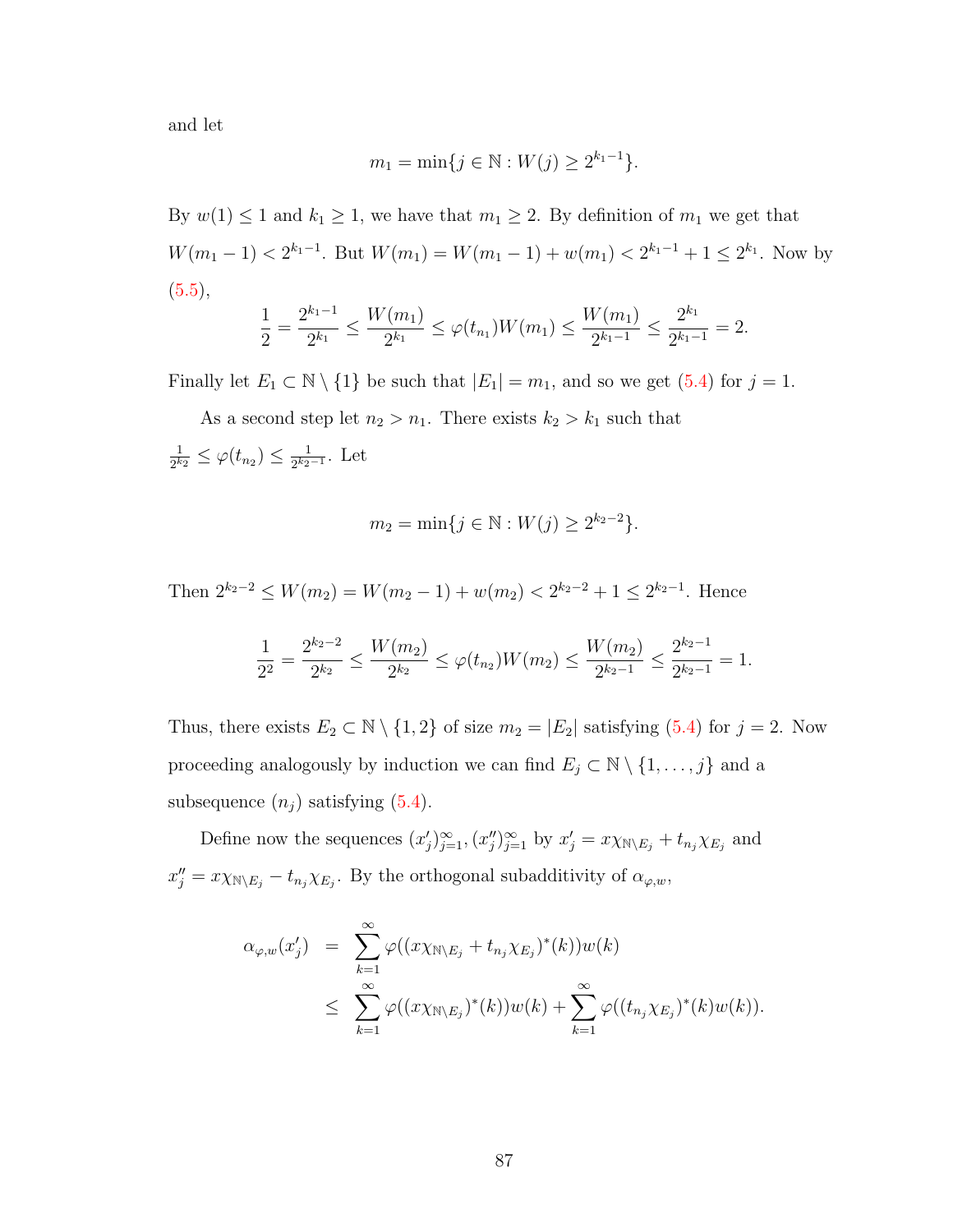Notice that

$$
\sum_{k=1}^{\infty} \varphi((x \chi_{\mathbb{N} \setminus E_j})^*(k)) w(k) \leq \alpha_{\varphi,w}(x),
$$

and

$$
\sum_{k=1}^{\infty} \varphi((t_{n_j} \chi_{E_j})^*(k)w(k)) \leq \sum_{k=1}^{\infty} \varphi(t_{n_j}) \chi_{\{1,\dots,|E_j|\}}(k)w(k).
$$

Hence we have

$$
\alpha_{\varphi,w}(x'_j) \leq \alpha_{\varphi,w}(x) + \varphi(t_{n_j}) \sum_{k=1}^{|E_j|} w(k).
$$

From [\(5.4\)](#page-92-1),

$$
\alpha_{\varphi,w}(x) + \varphi(t_{n_j}) \sum_{k=1}^{|E_j|} w(k) \le \alpha_{\varphi,w}(x) + \frac{1}{2^{j-2}} \le 1 + \frac{1}{2^{j-2}}.
$$

By dividing each side of the above inequality by  $1 + \frac{1}{2^{j-2}}$  and by the convexity of the modular  $\alpha_{\varphi,w}$ ,

$$
\alpha_{\varphi,w}\left((1+1/2^{j-2})^{-1}x_j'\right) \le \left(1+1/2^{j-2}\right)^{-1}\alpha(x_j') \le 1.
$$

So  $||x'_j|| \leq 1 + 1/2^{j-2}$ . In addition,  $||x'_j|| \geq ||x\chi_{\{1,\dots,j\}}||$ . By the Fatou property of  $\lambda_{\varphi,w}$  we have  $||x\chi_{\{1,\dots,j\}}|| \to ||x|| = 1$ , so  $||x'_j|| \to 1$  as  $n \to \infty$ . Similarly  $||x''_j|| \to 1.$ 

We claim that  $x'_j \to x$  and  $x''_j \to x$  weakly. Because  $mE_j < \infty$ ,  $x - x'_j = x\chi_{E_j} - t_{n_j}\chi_{E_j} \in (\lambda_{\varphi,w})_a$ . Then by Theorem [1.7,](#page-19-0)  $F(x - x'_j) = H(x - x'_j)$  for any  $F \in (\lambda_{\varphi,w})^*$ . Let H be a regular functional which corresponds to an element  $(\eta(k))_{k=1}^{\infty} = \eta \in \mathfrak{m}_{\varphi_*,w}^0$ . We can write  $H(x) = \sum_{k=1}^{\infty} x(k)\eta(k)$  for  $x \in \lambda_{\varphi,w}$ . Since  $\eta \in \mathfrak{m}_{\varphi_*,w}^0$ ,  $p_{\varphi_*,w}(\delta \eta) < \infty$  for some  $\delta > 0$ . Let v be a positive sequence such that  $v \prec w$  and

<span id="page-94-0"></span>
$$
\sum_{k=1}^{\infty} \varphi_* \left( \frac{\delta |\eta(k)|}{v(k)} \right) v(k) \le p_{\varphi_*,w}(\delta \eta) + 1 < \infty. \tag{5.6}
$$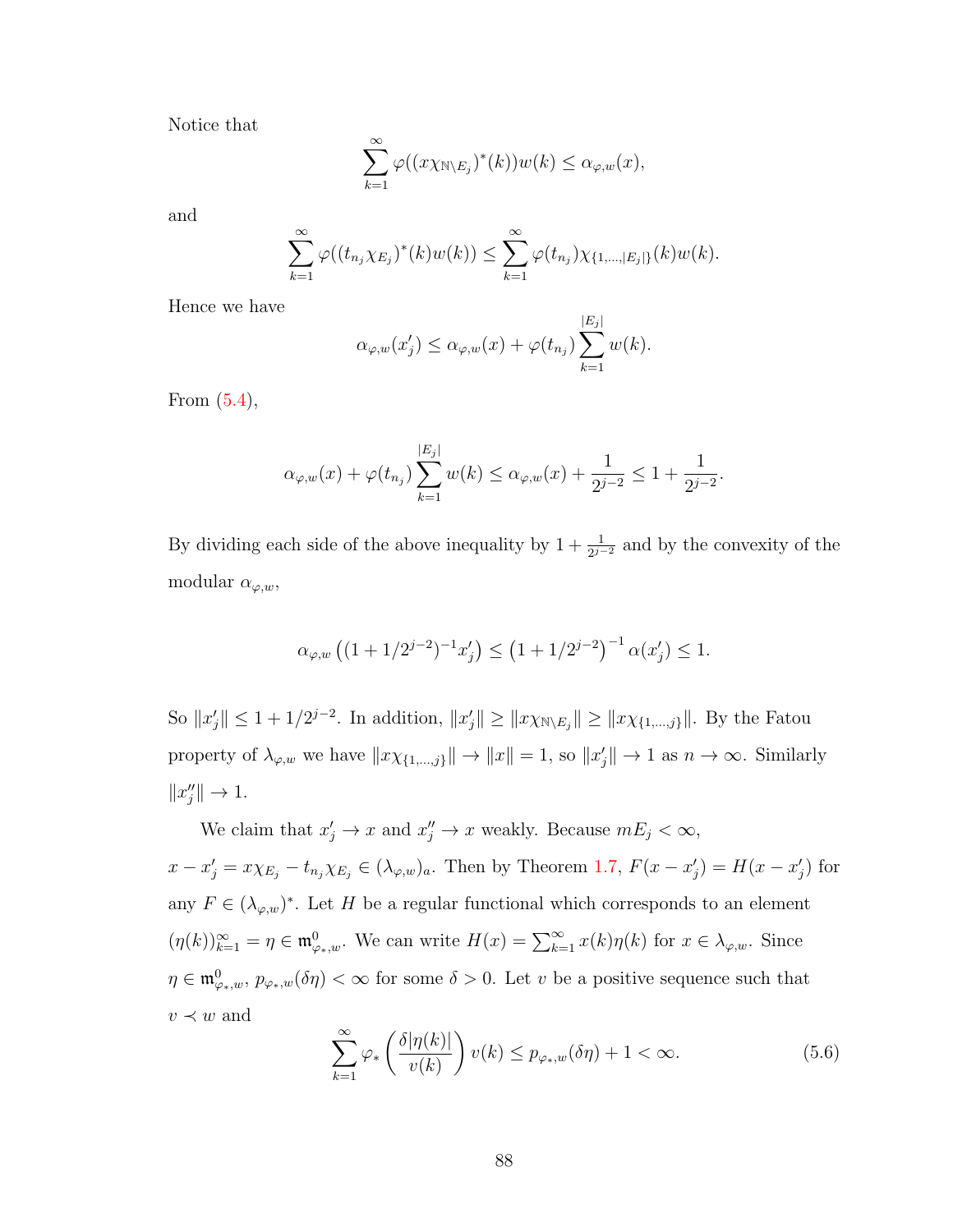Observe that

$$
|H(x - x'_j)| = \left| \sum_{k=1}^{\infty} (x(k)\chi_{E_j}(k) - t_{n_j}\chi_{E_j}(k))\eta(k) \right|
$$
  
\n
$$
\leq \sum_{k=1}^{\infty} |x(k)\chi_{E_j}(k)\eta(k)| + \sum_{k=1}^{\infty} |t_{n_j}\chi_{E_j}\eta(k)|
$$
  
\n
$$
= \delta^{-1} \left( \sum_{k=1}^{\infty} \frac{|x(k)\delta\eta(k)|v(k)}{v(k)}\chi_{E_j}(k) + \sum_{k=1}^{\infty} \frac{t_{n_j}\delta|\eta(k)|v(k)}{v(k)}\chi_{E_j}(k) \right).
$$

By Young's inequality

$$
\sum_{k=1}^{\infty} \frac{|x(k)\delta\eta(k)|v(k)}{v(k)}\chi_{E_j}(k) \leq \sum_{k=1}^{\infty} \varphi(|x(k)|)v(k)\chi_{E_j}(k) + \sum_{k=1}^{\infty} \varphi_*\left(\frac{\delta|\eta(k)|}{v(k)}\right)v(k)\chi_{E_j}(k),
$$

and

$$
\sum_{k=1}^{\infty} \frac{t_{n_j} \delta |\eta(k)| v(k)}{v(k)} \chi_{E_j}(k) \leq \varphi(t_{n_j}) \sum_{k=1}^{\infty} v(k) \chi_{E_j} + \sum_{k=1}^{\infty} \varphi_* \left( \frac{\delta |\eta(k)|}{v(k)} \right) v(k) \chi_{E_j}(k).
$$

Hence,

$$
|H(x - x'_j)| \leq \frac{1}{\delta} \sum_{k=1}^{\infty} \varphi(|x(k)|)v(k)\chi_{E_j}(k) + \frac{2}{\delta} \sum_{k=1}^{\infty} \varphi_* \left(\frac{\delta |\eta(k)|}{v(k)}\right) v(k)\chi_{E_j}(k) + \frac{1}{\delta} \varphi(t_{n_j}) \sum_{k=1}^{\infty} v(k)\chi_{E_j}
$$

Since  $v \prec w$ , by Lemma [1.1,](#page-12-0)

$$
\sum_{k=1}^{\infty} \varphi(|x(k)|)v(k) \leq \sum_{k=1}^{\infty} \varphi(x^*(k))v^*(k) \leq \sum_{k=1}^{\infty} \varphi(x^*(k))w(k) = \alpha_{\varphi,w}(x) < \infty.
$$

From Lemma [1.3,](#page-12-1) we have

$$
\sum_{k=1}^{\infty} \varphi(|x(k)|)v(k)\chi_{E_j}(k) \leq \sum_{k=j+1}^{\infty} \varphi(|x(k)|)v(k) \to 0 \quad \text{as} \quad j \to \infty.
$$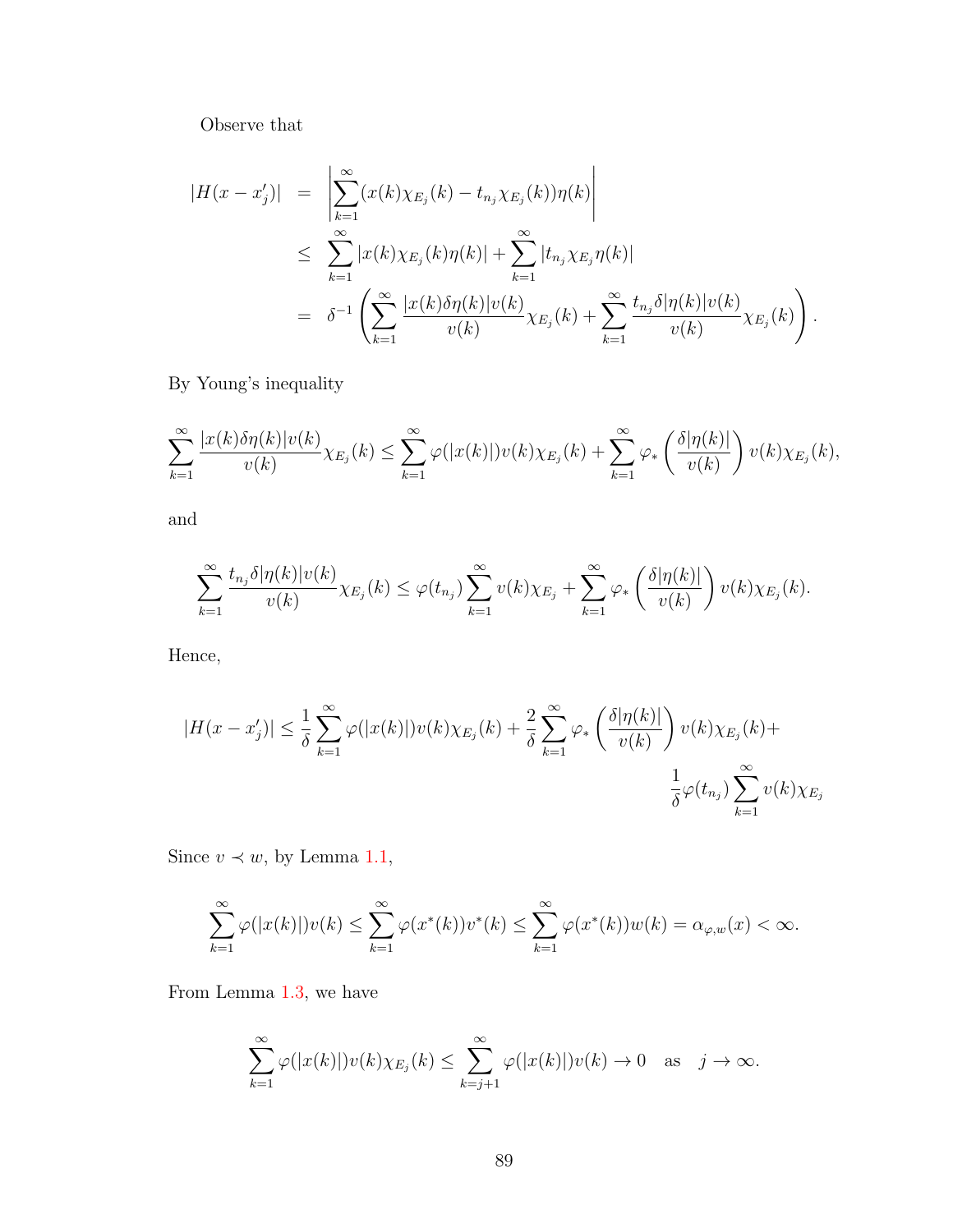Also, from the fact that  $\sum_{k=1}^{\infty} v(k) \chi_{E_j}(k) \leq \sum_{k=1}^{m(E_j)} v^*(k) \leq \sum_{k=1}^{m(E_j)} w(k)$  and from  $(5.4)$ , we get

$$
\varphi(t_{n_j}) \sum_{k=1}^{\infty} v(k) \chi_{E_j}(k) \leq \varphi(t_{n_j}) \sum_{k=1}^{m(E_j)} w(k) \leq 1/2^{j-2} \to 0.
$$

In addition, by  $(5.6)$ ,

$$
\sum_{k=1}^{\infty} \varphi_*\left(\frac{\delta |\eta(k)|}{v(k)}\right) v(k) \chi_{E_j}(k) \le \sum_{k=j+1}^{\infty} \varphi_*\left(\frac{\delta |\eta(k)|}{v(k)}\right) v(k) \to 0.
$$

Thus,  $|H(x-x'_n)| \to 0$ , which implies that  $x'_n \to x$  weakly. Similarly,  $x''_n \to x$  weakly.

Now, we show that  $||x'_j - x''_j|| \to 2$ . First, notice that  $||x'_j - x''_j|| = ||2t_{n_j}\chi_{E_j}||$ . Then,

$$
||2t_{n_j}\chi_{E_j}|| = 2\inf\left\{\delta : \sum_{k=1}^{|E_j|} \varphi\left(\frac{t_{n_j}}{\delta}\right)w \le 1\right\} = 2\inf\left\{\delta : \frac{t_{n_j}}{\delta} \le \varphi^{-1}\left(\frac{1}{W(m(E_j))}\right)\right\}.
$$

Moreover, we have

$$
2\inf\left\{\delta:\frac{t_{n_j}}{\delta}\leq\varphi^{-1}\left(\frac{1}{W(m(E_j))}\right)\right\}=2\inf\left\{\delta:\frac{t_{n_j}}{\varphi^{-1}\left(1/W(m(E_j))\right)}\leq\delta\right\}.
$$

Hence,

<span id="page-96-0"></span>
$$
||2t_{n_j}\chi_{E_j}|| = \frac{2t_{n_j}}{\varphi^{-1}(1/W(m(E_j)))}.
$$
\n(5.7)

From [\(5.4\)](#page-92-1),

$$
\varphi^{-1}(2^j \varphi(t_{n_j})) \geq \varphi^{-1}\left(\frac{1}{W(m(E_j))}\right) \geq \varphi^{-1}(2^{j-2} \varphi(t_{n_j})).
$$

By  $(5.7)$ , we finally obtain

$$
||2t_{n_j}\chi_{E_j}|| = \frac{2t_{n_j}}{\varphi^{-1}(1/W(m(E_j)))} \ge \frac{2t_{n_j}}{\varphi^{-1}(2^j\varphi(t_{n_j}))} \ge \frac{2t_{n_j}}{\varphi^{-1}(2^{n_j}\varphi(t_{n_j}))} \stackrel{\text{by (5.3)}}{\ge} \frac{2n_j}{n_j+1},
$$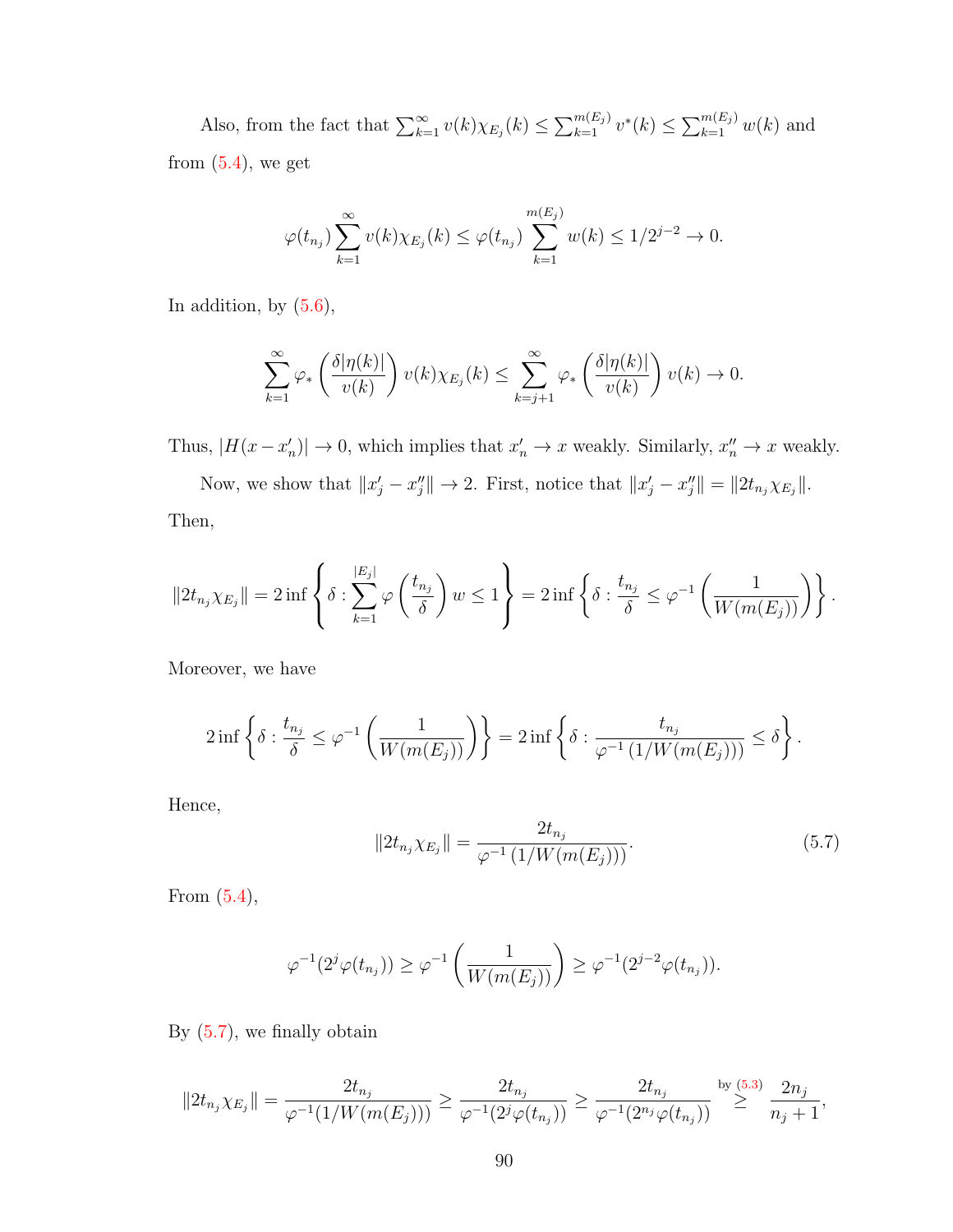and as  $j \to \infty$ ,  $\frac{2n_j}{n_j+1} \to 2$ . Now, taking  $f'_j = \frac{x'_j}{||x'_j||}$  and  $f''_j = \frac{x''_j}{||x''_j||}$ ,  $f'_j, f''_j \in B_{\lambda_{\varphi,w}}$ . We can show analogously, as for function case, that  $f'_j \to x$ ,  $f''_j \to x$  weakly and  $||f'_j - f''_j|| \to 2$  as  $j \to \infty$ , and this completes the proof.  $\Box$ 

We have the following consequence.

Theorem 5.7. The following are equivalent:

- (1)  $\varphi$  does not satisfy the appropriate  $\Delta_2$  condition;
- (2)  $\Lambda_{\varphi,w}$  has the diameter two property;
- (3)  $\Lambda_{\varphi,w}$  has the local diameter two property.

Proof. (2) implies (3) from the fact that a slice of the unit ball is a relatively weakly open subset of the unit ball. If  $\varphi$  satisfies the appropriate  $\Delta_2$  condition, then  $\Lambda_{\varphi,w}$ satisfies the Radon-Nikodým property. So by Corollary  $5.3$ , there exists a slice with arbitrarily small diameter. Thus,  $(3)$  implies  $(1)$ . By Theorem [5.5,](#page-86-1)  $(1)$  implies (2).  $\Box$ 

Also, we can characterize Orlicz-Lorentz function spaces with the Radon-Nikodým property.

**Corollary 5.8.** An Orlicz-Lorentz space  $\Lambda_{\varphi,w}$  on  $(I,m)$  has the Radon-Nikodým property if and only if  $\varphi$  satisfies the  $\Delta_2$  condition if  $\gamma = \infty$ , and  $\varphi$  satisfies the  $\Delta_2^{\infty}$ condition if  $\gamma < \infty$ .

The analogous results hold for the sequence spaces from Theorem [5.4](#page-86-2) and Theorem [5.6.](#page-92-3)

**Theorem 5.9.** Let w be a weight sequence  $\varphi$  be an Orlicz N-function. Then the following are equivalent:

(1)  $\varphi$  does not satisfy the  $\Delta_2^0$  condition;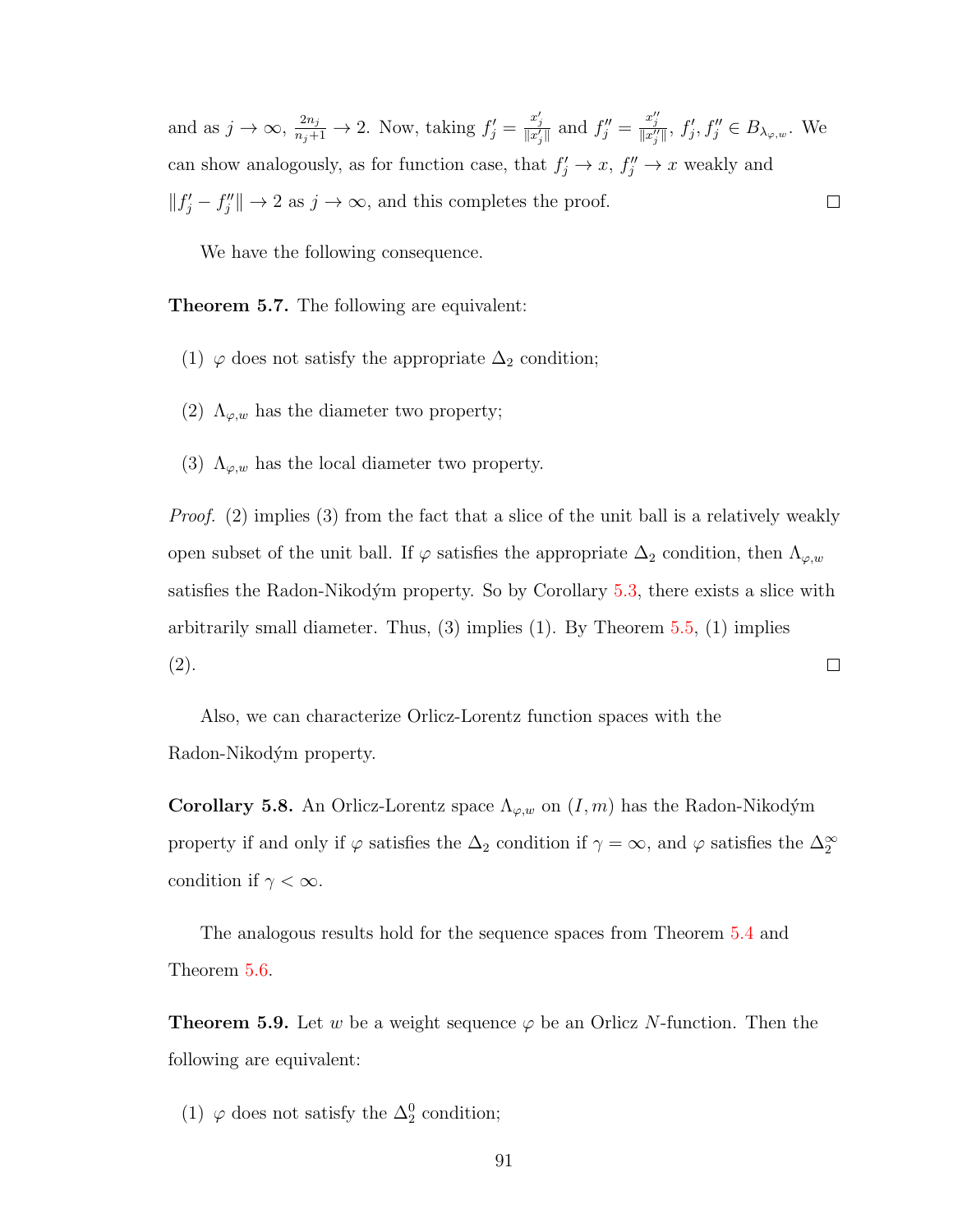- (2)  $\lambda_{\varphi,w}$  has the diameter two property;
- (3)  $\lambda_{\varphi,w}$  has the local diameter two property.

**Corollary 5.10.** An Orlicz-Lorentz sequence space  $\lambda_{\varphi,w}$  has the Radon-Nikodým property if and only if  $\varphi$  satisfies the  $\Delta_2^0$  condition.

# 5.2 M-embedded Orlicz-Lorentz spaces and their relation to the strong diameter two property and octahedral norms

In this section, we show results on the strong diameter two property of  $\Lambda_{\varphi,w}$ . Recall that a Banach space  $X$  is said to have the strong diameter two property if every convex combination of slices has diameter two. Also, we recall definitions of the dual versions of diameter two properties.

## Definition 5.11. [\[21\]](#page-109-3)

- (1) The dual space  $X^*$  has the weak\* strong diameter two property if every convex combination of weak\* slices of  $B_{X^*}$  has diameter two.
- (2) The dual space  $X^*$  has the weak\* diameter two property if every nonempty relatively weak\* open subset of  $B_{X^*}$  has diameter two.
- (3) The dual space  $X^*$  has the weak\* local diameter two property if every weak\* slices of  $B_{X^*}$  has diameter two.

The following result shows the relationship between proper M-embedded spaces and the strong diameter two property.

<span id="page-98-0"></span>**Theorem 5.12.** [\[1,](#page-108-0) Theorem 4.10] If X is properly M-embedded, then both X and  $X^*$ <sup>\*\*</sup> have the strong diameter two property.

We have the following consequence for Orlicz-Lorentz spaces.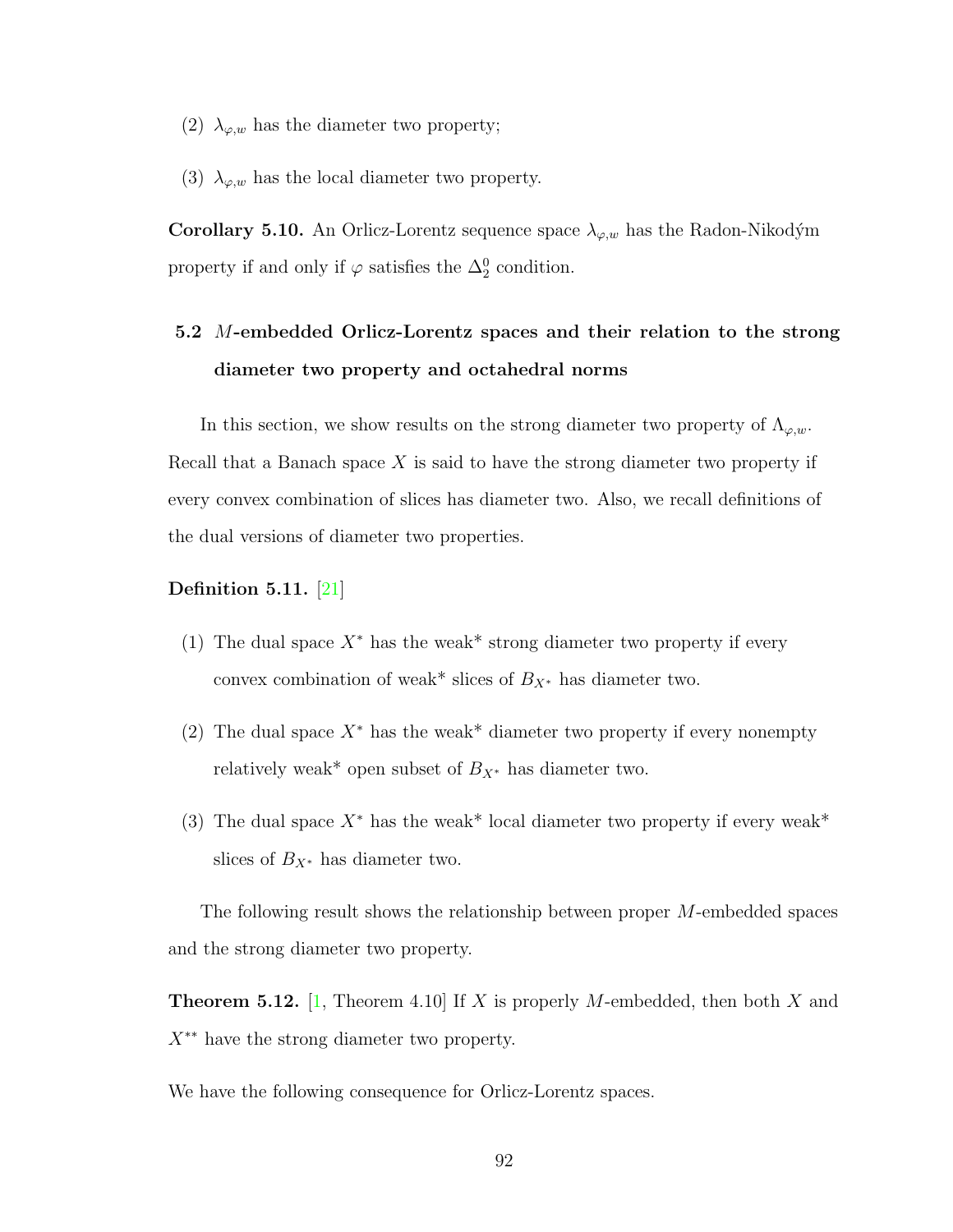<span id="page-99-0"></span>**Corollary 5.13.** Suppose that  $\varphi$  does not satisfy the appropriate  $\Delta_2$  conditions while  $\varphi_*$  does. Then,  $\Lambda_{\varphi,w} \simeq ((\Lambda_{\varphi,w})_a)^{**}$  and  $(\Lambda_{\varphi,w})_a$  satisfy the strong diameter two property. The similar result holds for the sequence spaces  $\lambda_{\varphi,w} \simeq ((\lambda_{\varphi,w})_a)^{**}$  and  $(\lambda_{\varphi,w})_a.$ 

*Proof.* If  $\varphi$  does not satisfy the appropriate  $\Delta_2$  condition but  $\varphi$  does, then  $(\Lambda_{\varphi,w})_a$  is properly M-embedded by Theorem [3.17.](#page-63-0) Also notice that  $\Lambda_{\varphi,w} \simeq ((\Lambda_{\varphi,w})_a)^{**}$ . Hence in view of Theorem [5.12,](#page-98-0)  $\Lambda_{\varphi,w}$  and  $(\Lambda_{\varphi,w})_a$  have the strong diameter two property. The sequence case can be proven similarly by using Theorem [3.18](#page-65-0) and Theorem  $\Box$ [5.12.](#page-98-0)

For the rest of the section, we look at the relationship between octahedral norms and diameter two properties. Octahedral norms were first introduced in [\[18\]](#page-109-4).

**Definition 5.14.** For a Banach space X, the norm on X is said to be octahedral if for every finite-dimensional subspace Y of X and every  $\epsilon > 0$ , there exists  $x \in S_X$ such that for all  $y \in Y$ ,  $||x + y|| \ge (1 - \epsilon)(||x|| + ||y||)$ .

The relationship between diameter two properties and octahedral norms has been recently investigated in [\[21\]](#page-109-3).

<span id="page-99-1"></span>**Theorem 5.15.** [\[21,](#page-109-3) Theorem 3.6] Let X be a Banach space. Then the following are equivalent:

- (1) X has the strong diameter two property;
- $(2)$  X<sup>\*</sup> is octahedral.

Now we have the following consequence.

<span id="page-99-2"></span>Corollary 5.16. Suppose that  $\varphi$  does not satisfy the appropriate  $\Delta_2$  condition while  $\varphi_*$  does. Then  $\mathcal{M}_{\varphi_*,w}^0 \simeq ((\Lambda_{\varphi,w})_a)^*$  and  $((\Lambda_{\varphi,w})_a)^{***} \simeq (\Lambda_{\varphi,w})^*$  are octahedral. The similar result holds for the sequence spaces.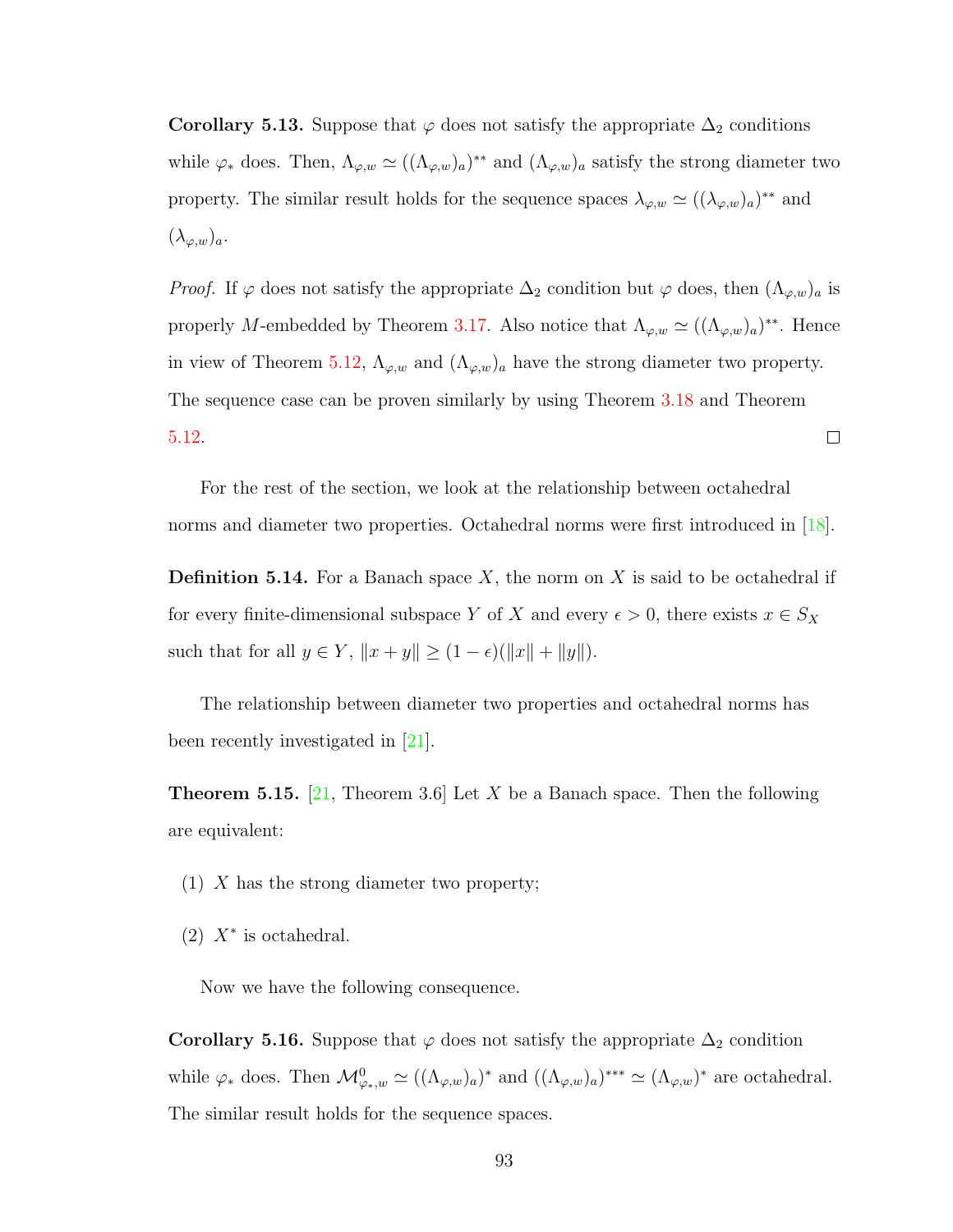*Proof.* From Corollary [5.13,](#page-99-0) the spaces  $(\Lambda_{\varphi,w})_a$  and  $\Lambda_{\varphi,w}$  have the strong diameter two property. Hence by Theorem [5.15,](#page-99-1)  $((\Lambda_{\varphi,w})_a)^* \simeq \mathcal{M}_{\varphi_*,w}^0$  and  $(\Lambda_{\varphi,w})^*$  are  $\Box$ octahedral.

<span id="page-100-0"></span>**Theorem 5.17.** [\[21,](#page-109-3) Theorem 3.5] Let X be a Banach space. Then the following are equivalent:

- (1)  $X^*$  has the weak<sup>\*</sup> strong diameter two property;
- $(2)$  X is octahedral.

We conclude this section with a sufficient condition for  $\Lambda_{\varphi,w}$  to have the weak\* strong diameter two property.

<span id="page-100-1"></span>Corollary 5.18. Suppose that  $\varphi$  does not satisfy the appropriate  $\Delta_2$  condition while  $\varphi_*$  does. Then,  $((\Lambda_{\varphi,w})_a)^{**} \simeq \Lambda_{\varphi,w}$  has the weak\* strong diameter two property. The similar result holds for the sequence spaces.

*Proof.* In view of Corollary [5.16,](#page-99-2)  $\mathcal{M}_{\varphi_*,w}^0 \simeq ((\Lambda_{\varphi,w})_a)^*$  and  $(\Lambda_{\varphi,w})^*$  are octahedral. From the fact that  $\varphi_*$  satisfies the appropriate  $\Delta_2$  condition,  $({\cal M}_{\varphi_*,w}^0)^* = ({\cal M}_{\varphi_*,w}^0)' = \Lambda_{\varphi,w}$  by Theorem [3.16.](#page-63-1) Hence  $\Lambda_{\varphi,w}$  and  $(\Lambda_{\varphi,w})^{**}$  have the weak\* strong diameter two property by Theorem [5.17.](#page-100-0)  $\Box$ 

# 5.3 On weak\* strong diameter two properties of Orlicz-Lorentz spaces

The next theorem is stronger than Corollary [5.18](#page-100-1) since the condition on  $\varphi_*$  is dropped. Recall that for  $x \in S_X$  and  $\epsilon > 0$ , a weak\*-slice of the unit ball  $B_{X^*}$  is defined by  $S_{x,\epsilon} = \{x^* \in B_{X^*} : x^*(x) > 1 - \epsilon\}.$ 

**Theorem 5.19.** If  $\varphi$  does not satisfy the appropriate  $\Delta_2$  condition, then any convex combination of weak\*-slices of  $B_{\Lambda_{\varphi,w}}$  has the diameter two.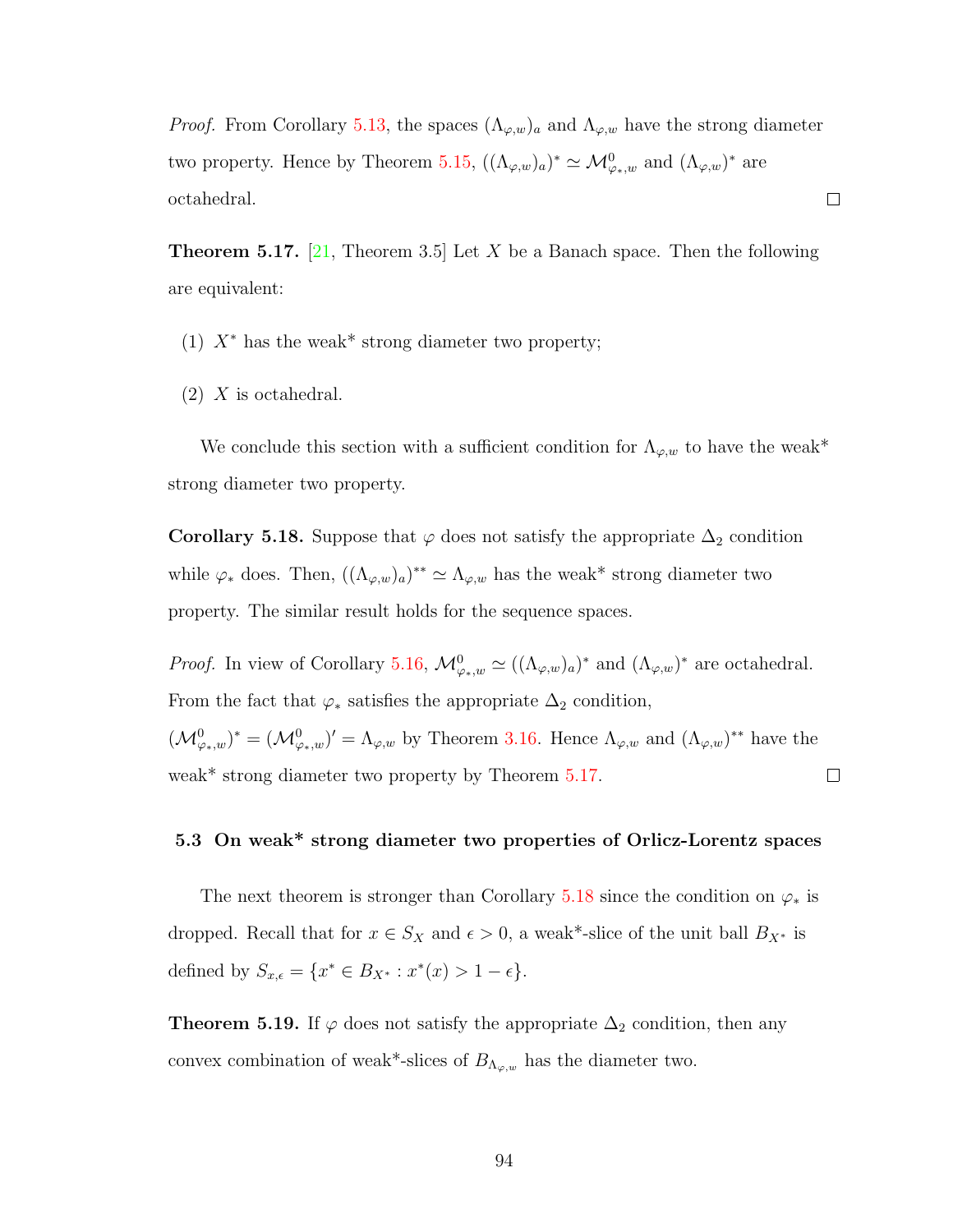*Proof.* Suppose that  $\varphi$  does not satisfy the  $\Delta_2$  condition when  $\gamma = \infty$ , or  $\varphi$  does not satisfy the  $\Delta_2^{\infty}$  condition when  $\gamma < \infty$ . In view of Lemma [1.5,](#page-17-0) there exists a sequence  $(t_n) \subset (0,\infty)$  such that

<span id="page-101-1"></span>
$$
\varphi\left(\left(1+\frac{1}{n}\right)t_n\right) > 2^n \varphi(t_n). \tag{5.8}
$$

for all  $n \in \mathbb{N}$ . Without loss of generality, assume  $t_n \uparrow \infty$  or  $t_n \downarrow 0$  when  $\gamma = \infty$  and  $t_n \uparrow \infty$  when  $\gamma < \infty$ .

If  $t_n \uparrow \infty$ , we have  $2^n \varphi(t_n) \uparrow \infty$ . So there exists a sequence of pairwise disjoint measurable sets  $E_n$  such that for every  $n \in \mathbb{N}$ ,

<span id="page-101-0"></span>
$$
\int_{0}^{mE_n} w = \frac{1}{2^n \varphi(t_n)}.
$$
\n(5.9)

Indeed, notice that  $\frac{1}{\varphi(t_1)} < \infty$ . Hence  $\sum_{n=1}^{\infty}$  $\frac{1}{2^n \varphi(t_n)} < \frac{1}{\varphi(t_1)} < \infty$ . Choose  $n_0 \in \mathbb{N}$  such that  $\sum_{n=n_0}^{\infty}$  $\frac{1}{2^n\varphi(t_n)} < W(\gamma) \leq \infty$ . Since  $W(t)$  is continuous over  $(0, \gamma)$  and the Lebesgue measure  $m$  is nonatomic, there exists a sequence of disjoint measurable sets  $E_k \subset I$  such that  $\int_0^{mE_k} w = \frac{1}{2^{n_0+k}\varphi(k)}$  $\frac{1}{2^{n_0+k}\varphi(t_{n_0+k})}$  for every  $k \in \mathbb{N}$ . By assuming  $n_0 = 0$ , we showed [\(5.9\)](#page-101-0). Moreover,  $\frac{1}{2^n \varphi(t_n)} \downarrow 0$  so  $mE_n \to 0$ .

For the case of  $t_n \downarrow 0$  and  $\gamma = \infty$ , we can also find a sequence of pairwise disjoint measurable sets  $E_n$  satisfying [\(5.9\)](#page-101-0) for every  $n \in \mathbb{N}$ . From [\(5.8\)](#page-101-1), we see that 1  $\frac{1}{2^n\varphi(t_n)}\uparrow\infty$  as  $t_n\downarrow 0$ . Let  $(I_n)_{n=1}^{\infty}$  be a sequence of measurable subsets of  $I=[0,\infty)$ such that  $I = \cup I_n$ ,  $I_1 \subset I_2 \subset I_3 \subset \dots$  and  $mI_n < \infty$ . Then,  $m(I \setminus I_n) = \infty$  for all  $n \in \mathbb{N}$ . Since m is nonatomic and  $W(t)$  is continuous on  $(0, \infty)$ , there exists a sequence of pairwise disjoint measurable subsets  $E_n$ , where  $E_n \subset I \setminus I_n$ , such that [\(5.9\)](#page-101-0) is satisfied. From the fact that  $\frac{1}{2^n\varphi(t_n)} \uparrow \infty$ , we have  $mE_n \uparrow \infty$ .

Let  $S_1, S_2, ... S_k, k \in \mathbb{N}$ , be weak<sup>\*</sup>-slices of  $B_{\Lambda_{\varphi,w}}$ . Since a weak<sup>\*</sup>-slice is a weak<sup>\*</sup>-open subset of  $B_{\Lambda_{\varphi,w}}$ , there exists  $f_i \in S_i$  such that  $||f_i|| = 1$ , where  $i = 1, 2, ..., k$ . Let  $f = \sum_{i=1}^{k} \lambda_i f_i$  where  $\sum_{i=1}^{k} \lambda_i = 1$  with each  $\lambda_i > 0$  for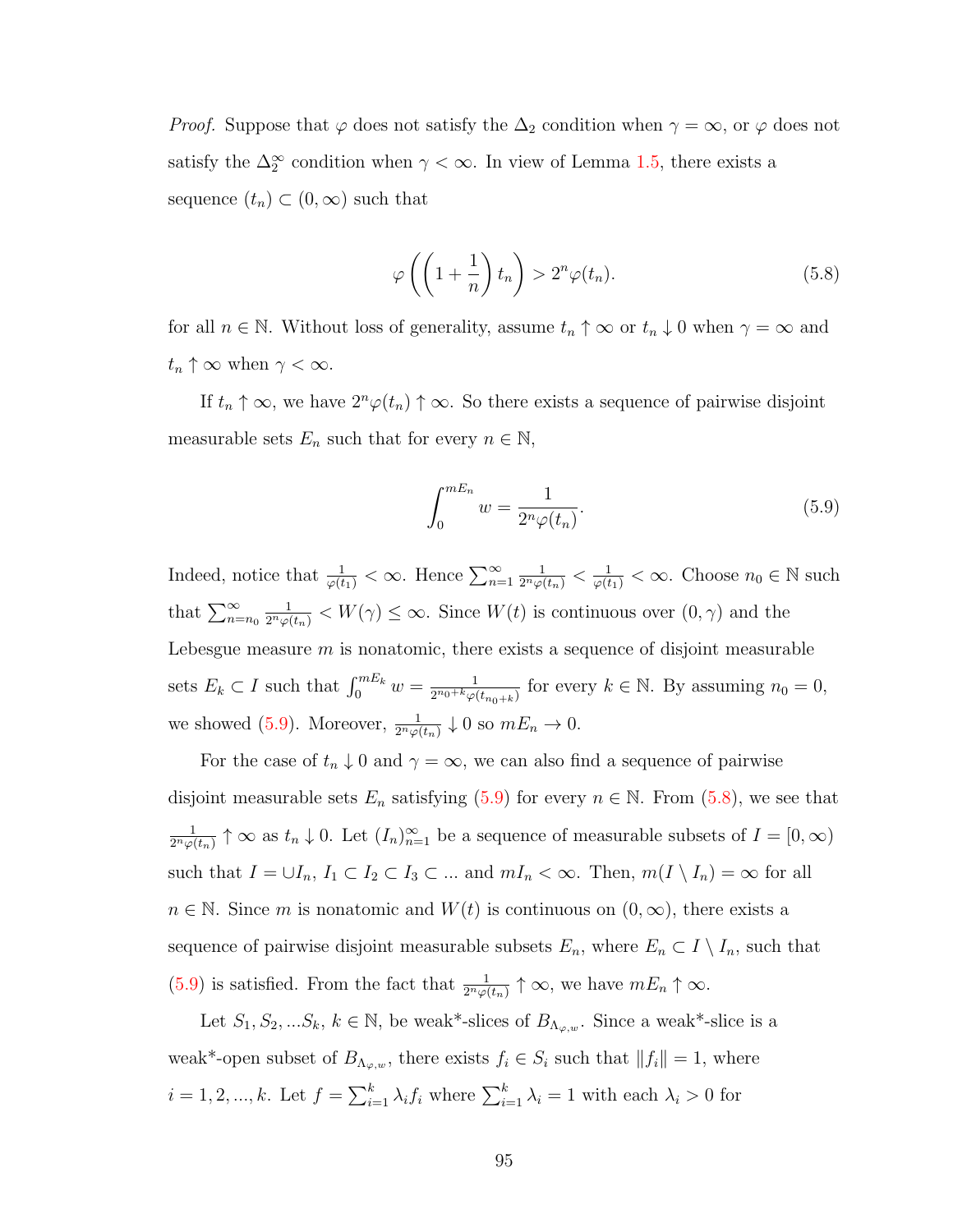$i = 1, 2, ...k$ . Define

$$
f'_{n} = \sum_{i=1}^{k} \lambda_{i} f_{i} \chi_{I \setminus E_{n}} + t_{n} \chi_{E_{n}} = \sum_{i=1}^{k} \lambda_{i} \left( f_{i} \chi_{I \setminus E_{n}} + t_{n} \chi_{E_{n}} \right) = \sum_{i=1}^{k} \lambda_{i} f'_{i,n},
$$

where  $f'_{i,n} = f_i \chi_{I \setminus E_n} + t_n \chi_{E_n}$ , and

$$
f''_n = \sum_{i=1}^k \lambda_i f_i \chi_{I \setminus E_n} - t_n \chi_{E_n} = \sum_{i=1}^k \lambda_i \left( f_i \chi_{I \setminus E_n} - t_n \chi_{E_n} \right) = \sum_{i=1}^k \lambda_i f''_{i,n},
$$

where  $f''_{i,n} = f_i \chi_{I \setminus E_n} - t_n \chi_{E_n}$ . Notice that  $f'_{i,n} \to f_i$  a.e. and  $f''_{i,n} \to f_i$  a.e. Hence  $1 = ||f_i|| \leq \liminf ||f'_{i,n}||$  and  $1 = ||f_i|| \leq \liminf ||f''_{i,n}||$  by the Fatou property for every  $i = 1, 2, 3, ..., k$ . By the orthogonal subadditivity of  $\rho_{\varphi,w}$ ,

$$
\rho_{\varphi,w}(f'_{i,n}) = \int_0^{\gamma} \varphi((f_i \chi_{I \setminus E_n} + t_n \chi_{E_n})^*) w \leq \int_0^{\gamma} \varphi(|f_i|) \chi_{I \setminus E_n})^* w + \int_0^{mE_n} \varphi(t_n) w
$$
  

$$
\leq \int_0^{\gamma} \varphi(f_i^*) w + \frac{1}{2^n} \text{ by (5.8)}
$$
  

$$
\leq 1 + \frac{1}{2^n} \to 1,
$$

as  $n \to \infty$ . Hence  $\limsup_n \rho_{\varphi,w}(f'_{i,n}) \leq 1$ . So for any  $\epsilon > 0$ , there exists N such that for all  $n \ge N$ ,  $\rho_{\varphi,w}(f'_{i,n}) \le 1 + \epsilon$ . This shows that  $||f'_{i,n}|| \le 1 + \epsilon$  for such  $n \in \mathbb{N}$ , in other words,  $\limsup_n ||f'_{i,n}|| \leq 1$ . Thus,  $\lim_{n \to \infty} ||f'_{i,n}|| = 1$  for  $i = 1, 2, ..., k$ . Similarly,  $\lim_{n\to\infty} ||f''_{i,n}|| = 1$  for  $i = 1, 2, ..., k$ .

Notice that  $\Lambda_{\varphi,w} = (\mathcal{M}_{\varphi_*,w}^0)' \simeq ((\mathcal{M}_{\varphi_*,w}^0)_a)^*$  by Theorem [3.16.](#page-63-1) Hence in order to show  $f'_n$  and  $f''_n$  converges to f weakly\*, we only have to check

$$
\left| \int_0^{\gamma} h(f - f'_n) \right| \to 0 \text{ and } \left| \int_0^{\gamma} h(f - f''_n) \right| \to 0.
$$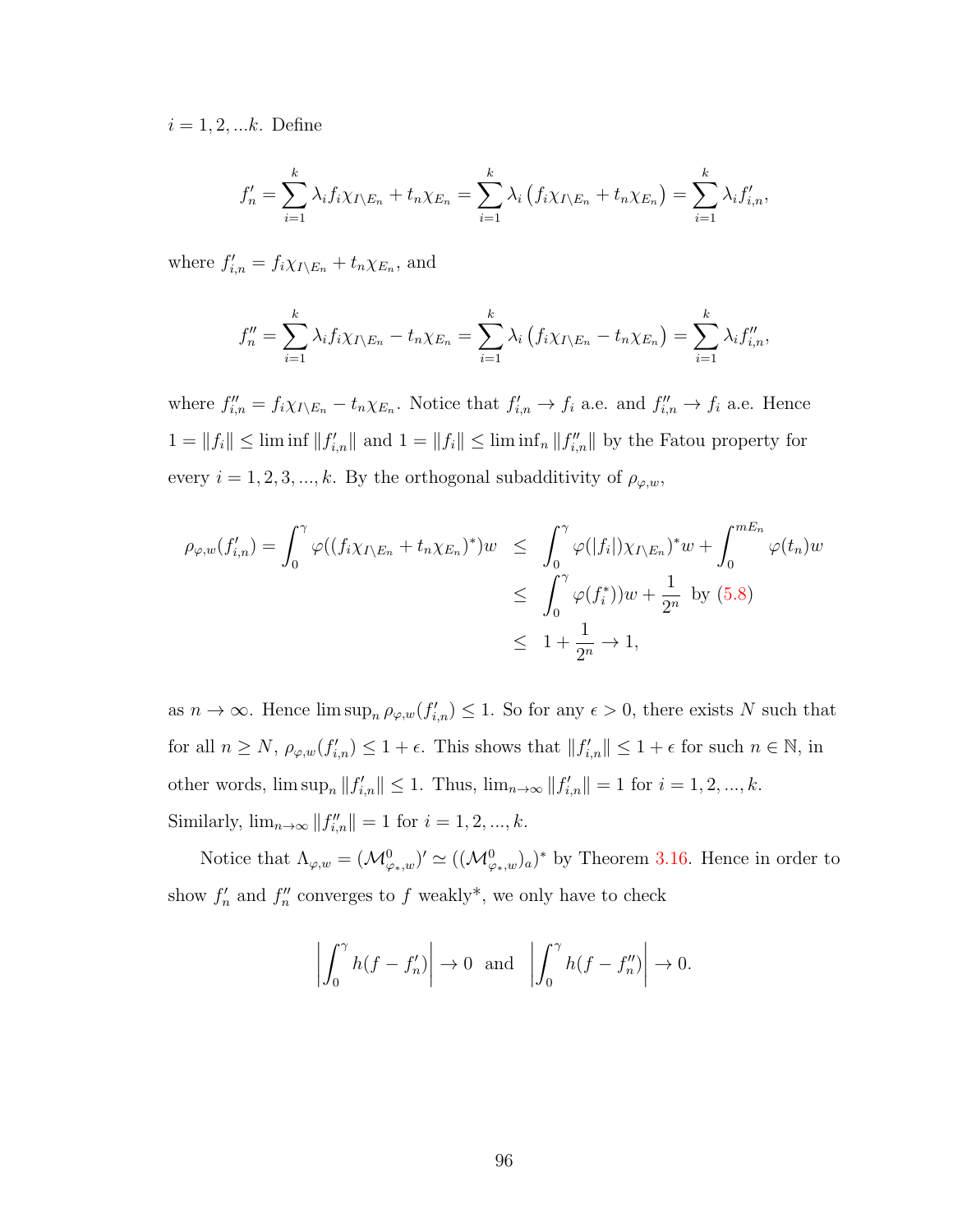When  $t_n \uparrow \infty$ ,

$$
\left| \int_0^{\gamma} h(f_i - f'_{i,n}) \right| = \left| \int_0^{\gamma} h(f_i - f_i \chi_{I \setminus E_n} - t_n \chi_{E_n}) \right| = \left| \int_0^{\gamma} h f_i \chi_{E_n} - h t_n \chi_{E_n} \right|
$$
  

$$
\leq \int_0^{\gamma} |h f_i| \chi_{E_n} + \int_0^{\gamma} |h| t_n \chi_{E_n}.
$$

By the property of decreasing rearrangement and Lemma [1.3,](#page-12-1)

$$
\int_0^{\gamma} |hf_i|\chi_{E_n} + \int_0^{\gamma} |h|t_n\chi_{E_n} \leq \int_0^{\gamma} h^*(f_i\chi_{E_n})^* + \int_0^{\gamma} h^*(t_n\chi_{E_n})^* \leq \int_0^{mE_n} h^* f_i^* + \int_0^{mE_n} t_n h^*.
$$

Let v be a decreasing, non-negative measurable function such that  $v \prec w$ . Then, we have

$$
\int_0^{mE_n} h^* f_i^* + \int_0^{mE_n} t_n h^* \le \int_0^{mE_n} f_i^* \frac{h^*}{v} v + \int_0^{mE_n} t_n \frac{h^*}{v} v.
$$

From Young's inequality,

$$
\int_0^{mE_n} f_i^* \frac{h^*}{v} v \le \int_0^{mE_n} \left\{ \varphi(f_i^*) v + \varphi_* \left( \frac{h^*}{v} \right) v \right\},\,
$$

and

$$
\int_0^{mE_n} t_n \frac{h^*}{v} v \le \int_0^{mE_n} \left\{ \varphi(t_n)v + \varphi_*\left(\frac{h^*}{v}\right)v \right\}.
$$

Hence

$$
\left| \int_0^{\gamma} h(f_i - f'_{i,n}) \right| \leq \int_0^{mE_n} \varphi(f_i^*) v + \int_0^{mE_n} \varphi(t_n) v + 2 \int_0^{mE_n} \varphi_* \left( \frac{h^*}{v} \right) v.
$$

Since  $v \prec w$ , from Hardy's lemma,

$$
\left|\int_0^{\gamma} h(f_i - f'_{i,n})\right| \leq \int_0^{mE_n} \varphi(f_i^*) w + \int_0^{mE_n} \varphi(t_n) w + 2 \inf \left\{ \int_0^{mE_n} \varphi_*\left(\frac{h^*}{v}\right) v : v \prec w \right\}.
$$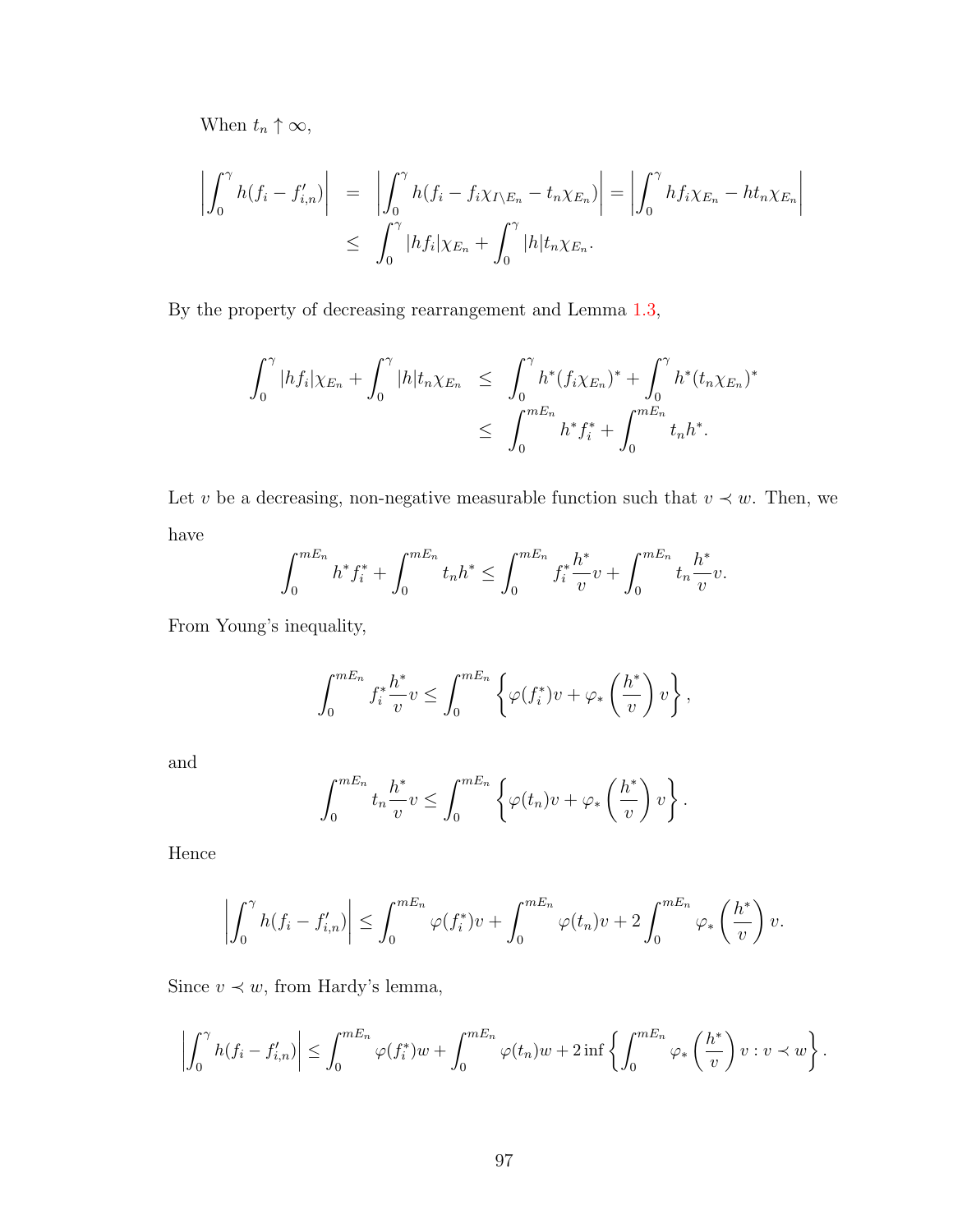By the choice of  $E_n$  and [\(5.9\)](#page-101-0),  $mE_n \to 0$  and  $\varphi(t_n) \int_0^{mE_n} w = \frac{1}{2^n} \to 0$  as  $n \to \infty$ . Since  $f_i \in S_{\Lambda_{\varphi,w}}$  for all  $i, \rho_{\varphi,w}(f_i) < \infty$  so  $\int_0^{mE_n} \varphi(f_i^*)w \to 0$ . Notice that  $P_{\varphi_*,w}(h)<\infty$  because  $h\in (\mathcal{M}_{\varphi_*,w})_a.$  Then there exists  $v_1\prec w$  such that  $\int_0^\gamma \varphi_* \left( \frac{h^*}{v_1} \right)$  $v_1$  $\left\{ v_1 \leq P_{\varphi_*,w}(h) + 1 < \infty. \text{ Hence} \right\}$ 

$$
\inf \left\{ \int_0^{mE_n} \varphi_* \left( \frac{h^*}{v} \right) v : v \prec w, v \downarrow \right\} \le \int_0^{mE_n} \varphi_* \left( \frac{h^*}{v_1} \right) v_1 \to 0
$$

as  $n \to \infty$ . So  $|\int_0^{\gamma} h(f_i - f'_{i,n})| \to 0$ . Furthermore, by the fact that  $\sum_{i=1}^k \lambda_i = 1$ ,

<span id="page-104-0"></span>
$$
\int_0^{\gamma} h\left(\sum_{i=1}^k \lambda_i f_i - \sum_{i=1}^k \lambda_i f'_{i,n}\right) \to 0 \quad \text{as} \quad n \to \infty. \tag{5.10}
$$

The similar argument shows that  $|\int_0^{\gamma} h(f_i - f''_{i,n})| \to 0$  and

<span id="page-104-1"></span>
$$
\int_0^{\gamma} h\left(\sum_{i=1}^k \lambda_i f_i - \sum_{i=1}^k \lambda_i f_{i,n}''\right) \to 0 \quad \text{as} \quad n \to \infty. \tag{5.11}
$$

Now, consider the case  $t_n \downarrow 0$  and  $\gamma = \infty$ . Let  $h \in (\mathcal{M}_{\varphi,w}^0)_a$  and  $v \prec w, v \ge 0$ such that  $\int_I \varphi_* \left( \frac{|h|}{v} \right)$  $\left(\frac{h|}{v}\right)v < 1 + P_{\varphi_*,w}(h) < \infty$ . From Young's inequality,

$$
\left| \int_{E_n} h(f_i - t_n) \right| \leq \int_{E_n} |hf_i| + \int_{E_n} |h|t_n = \int_{E_n} \frac{|hf_i|}{v} v + \int_{E_n} \frac{|h|t_n}{v} v
$$
  

$$
\leq \int_{E_n} \varphi(|f_i|) v + 2 \int_{E_n} \varphi_* \left( \frac{|h|}{v} \right) v + \varphi(t_n) \int_{E_n} v.
$$

Notice that  $E_n \subset I \setminus I_n$  by the construction. Since  $I \setminus I_{n+1} \subset I \setminus I_n$  for all  $n \in \mathbb{N}, m(I \setminus I_n) \to 0.$  Hence

$$
\int_{E_n} \varphi(|f_i|) v \le \int_{I \setminus I_n} \varphi(|f_i|) v \to 0 \text{ and } \int_{E_n} \varphi_* \left(\frac{|h|}{v}\right) v \le \int_{I \setminus I_n} \varphi_* \left(\frac{|h|}{v}\right) v \to 0
$$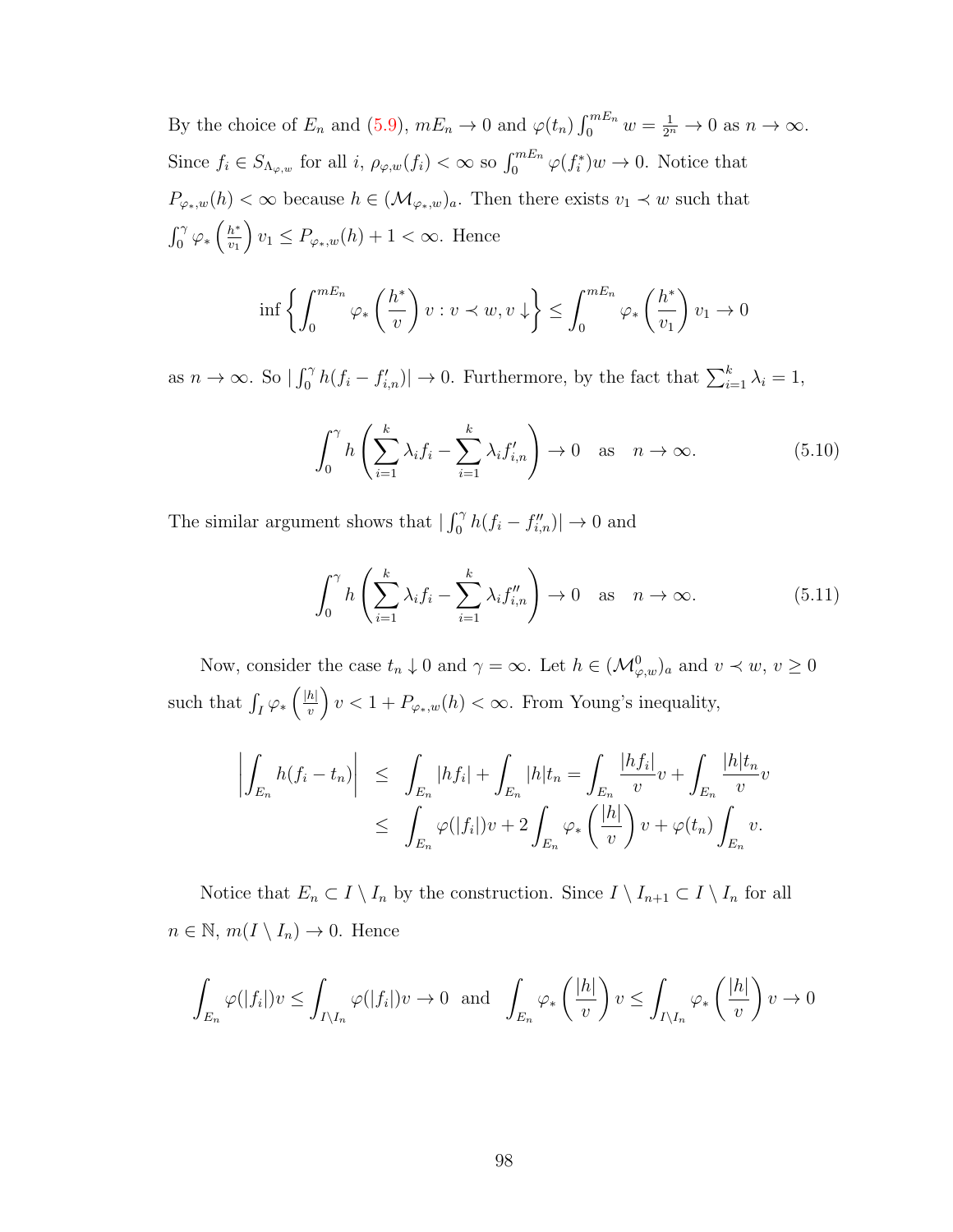as  $n \to \infty$ . From Lemma [1.1](#page-12-0) and Lemma [1.3,](#page-12-1)  $\int_{E_n} v \leq \int_0^{mE_n} w$  so by [\(5.9\)](#page-101-0),

$$
\varphi(t_n) \int_{E_n} v \le \varphi(t_n) \int_0^{mE_n} w = \frac{1}{2^n} \to 0
$$

as  $n \to \infty$ . This implies [\(5.10\)](#page-104-0). By the similar argument, we also obtain [\(5.11\)](#page-104-1). Therefore,  $f'_n$  and  $f''_n$  weakly\* converges to f.

Furthermore, for every  $i = 1, 2, ..., k$ ,

$$
\left| \int_{I} h \left( f_{i} - \frac{f'_{i,n}}{\|f'_{i,n}\|} \right) \right| \leq \left| \int_{I} h (f_{i} - f'_{i,n}) \right| + \left| \int_{I} h \left( f'_{i,n} - \frac{f'_{i,n}}{\|f_{i,n}\|} \right) \right|
$$
  

$$
\leq \left| \int_{I} h (f_{i} - f'_{i,n}) \right| + \|h\|_{\mathcal{M}_{\varphi,w}} \left| 1 - \frac{1}{\|f_{i,n}\|} \right| \|f'_{i,n}\| \to 0
$$

as  $n \to \infty$ . Hence by the fact that  $\sum_{i=1}^{k} \lambda_i = 1$ ,

$$
\left| \int_I h\left(\sum_{i=1}^k \lambda_i f_i - \sum_{i=1}^k \lambda_i \frac{f'_{i,n}}{\|f'_{i,n}\|}\right) \right| \le \sum_{i=1}^k \lambda_i \left| \int_I h\left(f_i - \frac{f'_{i,n}}{\|f'_{i,n}\|}\right) \right| \to 0
$$

as  $n \to \infty$ . Then  $\frac{f'_{i,n}}{\|f'_{i,n}\|} \in S_i$  for sufficiently large n. So we have  $\sum_{i=1}^k \lambda_i \frac{f'_{i,n}}{\|f'_{i,n}\|} \in \sum_{i=1}^k \lambda_i S_i$ . By the similar argument, since  $\int_I h\left(f_i-\frac{f''_{i,n}}{\|f''_{i,n}\|}\right)$  $\Big) \Big|$  $\rightarrow 0$  as  $n \to \infty$ , for sufficiently large  $n, \frac{f''_{i,n}}{\|f''_{i,n}\|} \in S_i$  so  $\sum_{i=1}^k \lambda_i \frac{f''_{i,n}}{\|f''_{i,n}\|} \in \sum_{i=1}^k \lambda_i S_i$ . From the construction of  $f'_n$  and  $f''_n$ ,

$$
||f'_{n} - f''_{n}|| = \left\| \sum_{i=1}^{k} \lambda_{i} f'_{i,n} - \sum_{i=1}^{k} \lambda_{i} f''_{i,n} \right\| = \left\| \sum_{i=1}^{k} \lambda_{i} (f_{i} \chi_{I \setminus E_{n}} + t_{n} \chi_{E_{n}} - f_{i} \chi_{I \setminus E_{n}} + t_{n} \chi_{E_{n}}) \right\|
$$
  

$$
= \left\| \sum_{i=1}^{k} \lambda_{i} 2t_{n} \chi_{E_{n}} \right\| = ||2t_{n} \chi_{E_{n}}||.
$$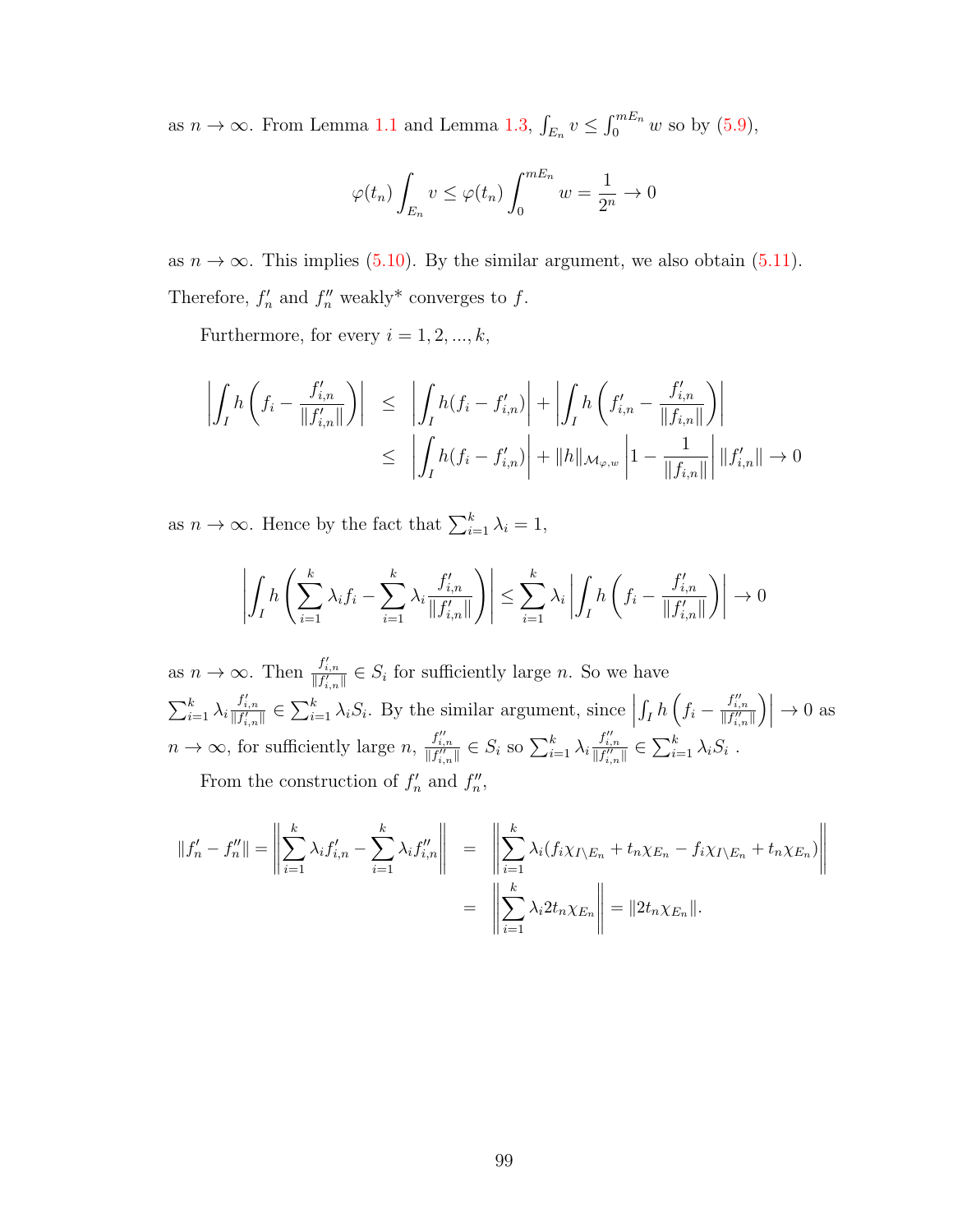By the definition of the Luxemburg norm on  $\Lambda_{\varphi,w}$  and

$$
||2t_n\chi_{E_n}|| = \inf \left\{\eta > 0 : \rho_{\varphi,w}\left(\frac{2t_n\chi_{E_n}}{\eta}\right) \le 1\right\} = \inf \left\{\eta > 0 : \int_I \varphi\left(\frac{2t_n\chi_{(0,mE_n)}}{\eta}\right) w \le 1\right\}
$$

$$
= \inf \left\{\eta > 0 : \varphi\left(\frac{2t_n}{\eta}\right) \le \frac{1}{W(mE_n)}\right\}
$$

$$
= \inf \left\{\eta > 0 : \eta \ge \frac{2t_n}{\varphi^{-1}(1/W(mE_n))}\right\}
$$

$$
= \frac{2t_n}{\varphi^{-1}(1/W(mE_n))}.
$$

From  $(5.8)$  and  $(5.9)$ ,

$$
\frac{2t_n}{\varphi^{-1}(1/W(mE_n))} = \frac{2t_n}{\varphi^{-1}(2^n\varphi(t_n))} \ge \frac{2n}{n+1} \to 2 \text{ as } n \to \infty.
$$

Hence  $||f'_n - f''_n|| \to 2$  as  $n \to \infty$ .

Let  $f' = \sum_{i=1}^k \lambda_i \frac{x'_{i,n}}{\|x'_{i,n}\|}$  and  $f'' = \sum_{i=1}^k \lambda_i \frac{x''_{i,n}}{\|x''_{i,n}\|}$ . From the reverse triangle inequality,

$$
||f' - f''|| = \left\| \sum_{i=1}^{k} \lambda_i \frac{f'_{i,n}}{||f'_{i,n}||} - \sum_{i=1}^{k} \lambda_i f'_{i,n} + \sum_{i=1}^{k} \lambda_i f'_{i,n} - \sum_{i=1}^{k} \lambda_i \frac{f''_{i,n}}{||f''_{i,n}||} \right\|
$$
  
\n
$$
\ge \left\| \sum_{i=1}^{k} \lambda_i \frac{f'_{i,n}}{||f'_{i,n}||} - \sum_{i=1}^{k} \lambda_i f'_{i,n} \right\| - \left\| \sum_{i=1}^{k} \lambda_i \frac{f''_{i,n}}{||f''_{i,n}||} - \sum_{i=1}^{k} \lambda_i f'_{i,n} \right\|.
$$

Since  $\parallel$  $\sum_{i=1}^k \lambda_i f''_{i,n} - \sum_{i=1}^k \lambda_i f'_{i,n} \| = \|f'_n - f''_n\| \to 2$  and  $\|f''_{i,n}\| \to 1$ , we get

$$
\left\| \sum_{i=1}^{k} \lambda_{i} \frac{f_{i,n}''}{\|f_{i,n}''\|} - \sum_{i=1}^{k} \lambda_{i} f_{i,n}' \right\| \ge \left\| \sum_{i=1}^{k} \lambda_{i} f_{i,n}'' - \sum_{i=1}^{k} \lambda_{i} f_{i,n}' \right\| - \left\| \sum_{i=1}^{k} \lambda_{i} f_{i,n}'' - \sum_{i=1}^{k} \lambda_{i} \frac{f_{i,n}''}{\|f_{i,n}''\|} \right\|
$$

$$
= \left\| \sum_{i=1}^{k} \lambda_{i} f_{i,n}'' - \sum_{i=1}^{k} \lambda_{i} f_{i,n}' \right\| - \sum_{i=1}^{k} \lambda_{i} \left| 1 - \frac{1}{\|f_{i,n}''\|} \right| \|f_{i,n}''\|
$$

$$
= 2t_{n} \|\chi_{E_n}\| - \sum_{i=1}^{k} \lambda_{i} \left| 1 - \frac{1}{\|f_{i,n}''\|} \right| \|f_{i,n}''\| \to 2
$$

as  $n \to \infty$ . Therefore, with  $||f'_{i,n}|| \to 1$ ,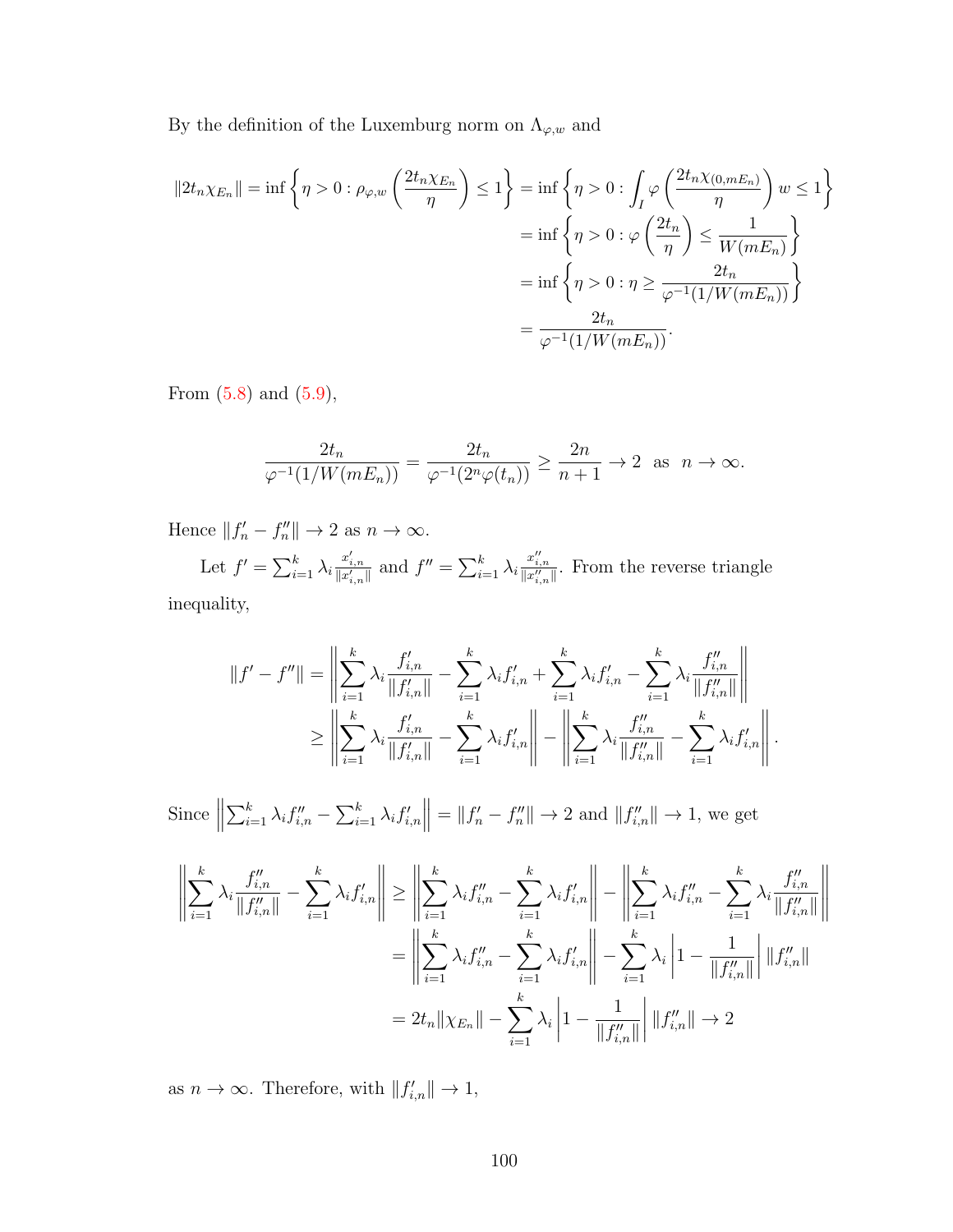$$
||f' - f''|| \ge \left\| \sum_{i=1}^{k} \lambda_i \frac{f'_{i,n}}{||f'_{i,n}||} - \sum_{i=1}^{k} \lambda_i f'_{i,n} \right\| - \left\| \sum_{i=1}^{k} \lambda_i \frac{f''_{i,n}}{||f''_{i,n}||} - \sum_{i=1}^{k} \lambda_i f'_{i,n} \right\|
$$
  

$$
= \sum_{i=1}^{k} \lambda_i \left\| \frac{1}{||f'_{i,n}||} - 1 \right\| ||f'_{i,n}|| - \left\| \sum_{i=1}^{k} \lambda_i \frac{f''_{i,n}}{||f''_{i,n}||} - \sum_{i=1}^{k} \lambda_i f'_{i,n} \right\| \to 2
$$

as  $n \to \infty$ , and the proof is finished.

 $\Box$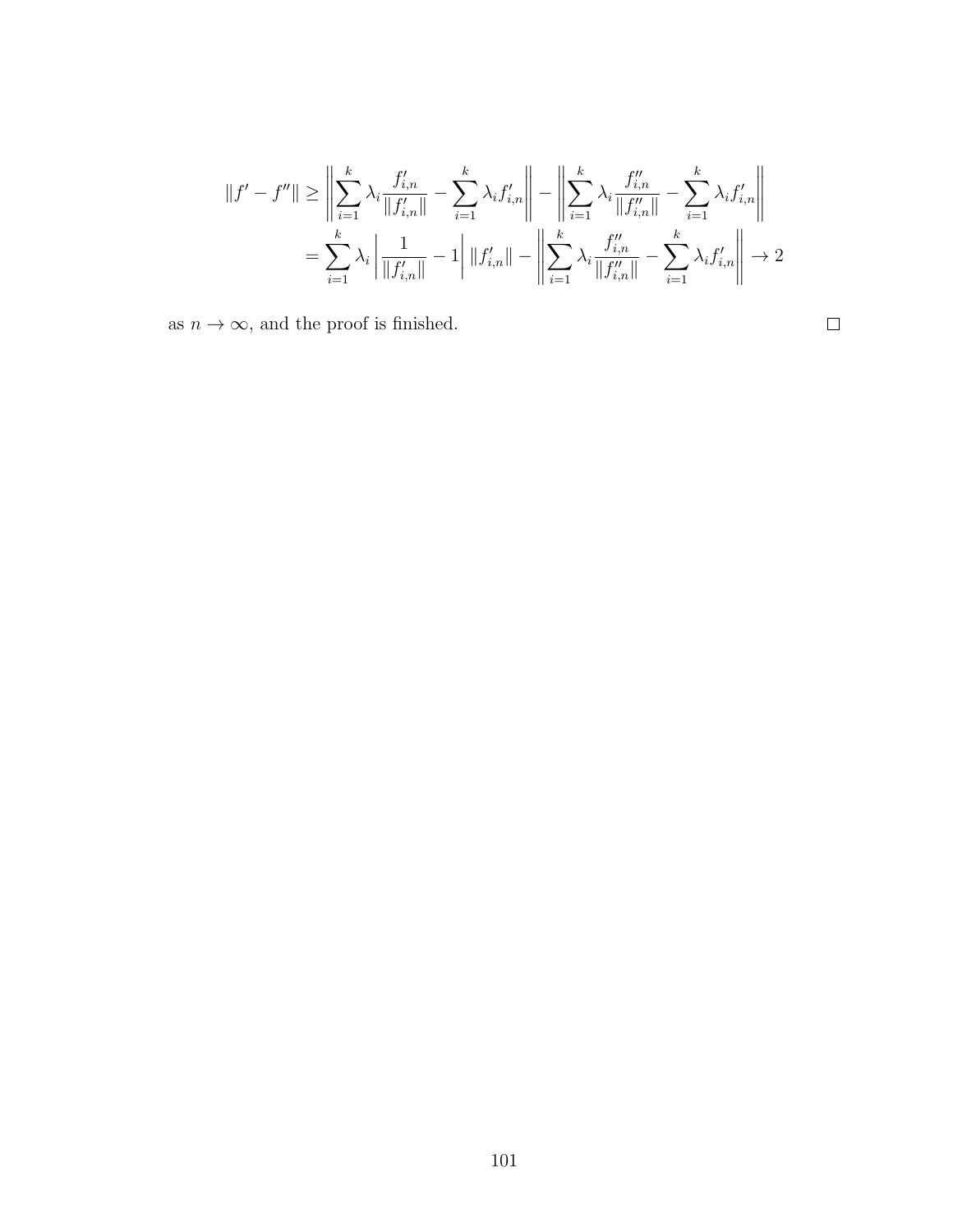## REFERENCES

- [1] T. Abrahamsen, V. Lima and O. Nygaard, Remarks on diameter 2 properties, J. Convex Analysis, 20 (2013), 439–452.
- [2] M. D. Acosta and J. Becerra-Guerrero,Slices in the unit ball of the symmetric tensor product of  $C(K)$  and  $L_1(\mu)$ , Ark. Math. 47 (2009), 1-12.
- [3] M. D. Acosta and A. Kaminska, Weak neighborhoods of the unit ball in interpolation spaces  $L^1 + L^\infty$  and  $L^1 \cap L^\infty$ , Indiana Univ. Math. J., 57, No. 1 (2008), 77-96.
- [4] M. Acosta, A. Kamińska and M. Mastylo, The Daugavet property and weak neighborhoods in Banach lattices, J. Convex Analysis 19, No. 3 (2012), 875-912.
- [5] E. Alfsen and E. Effros, Structure in Real Banach Spaces, Part I and II, Ann. of Math, 96, 1992, 98-173.
- [6] C. D. Aliprantis and O. Burkinshaw, Positive operators, Springer, Netherlands (2006).
- [7] T. Ando, Linear functionals on Orlicz spaces, Nieuw Arch. Wisk. 8, 1960, 1-16.
- [8] C. Bennett and R. Sharpley, Interpolation of Operators, Academic Press, 1988.
- $[9]$  R. D. Bourgin, *Geometric aspects of convex sets with the Radon-Nikodym* property, Lecture Notes in Mathematics, vol. 993, Springer-Verlag, Berlin,1983.
- [10] J. Cerdá, H. Hudzik, A. Kamińska, M. Mastyło, *Geometric properties of* symmetric spaces with application to Orlicz-Lorentz spaces, Positivity,  $2$ , 1998, 311-337.
- [11] S. Chen, Geometry of Orlicz Spaces, Dissertationes Mathematicae, Warszawa, 1996.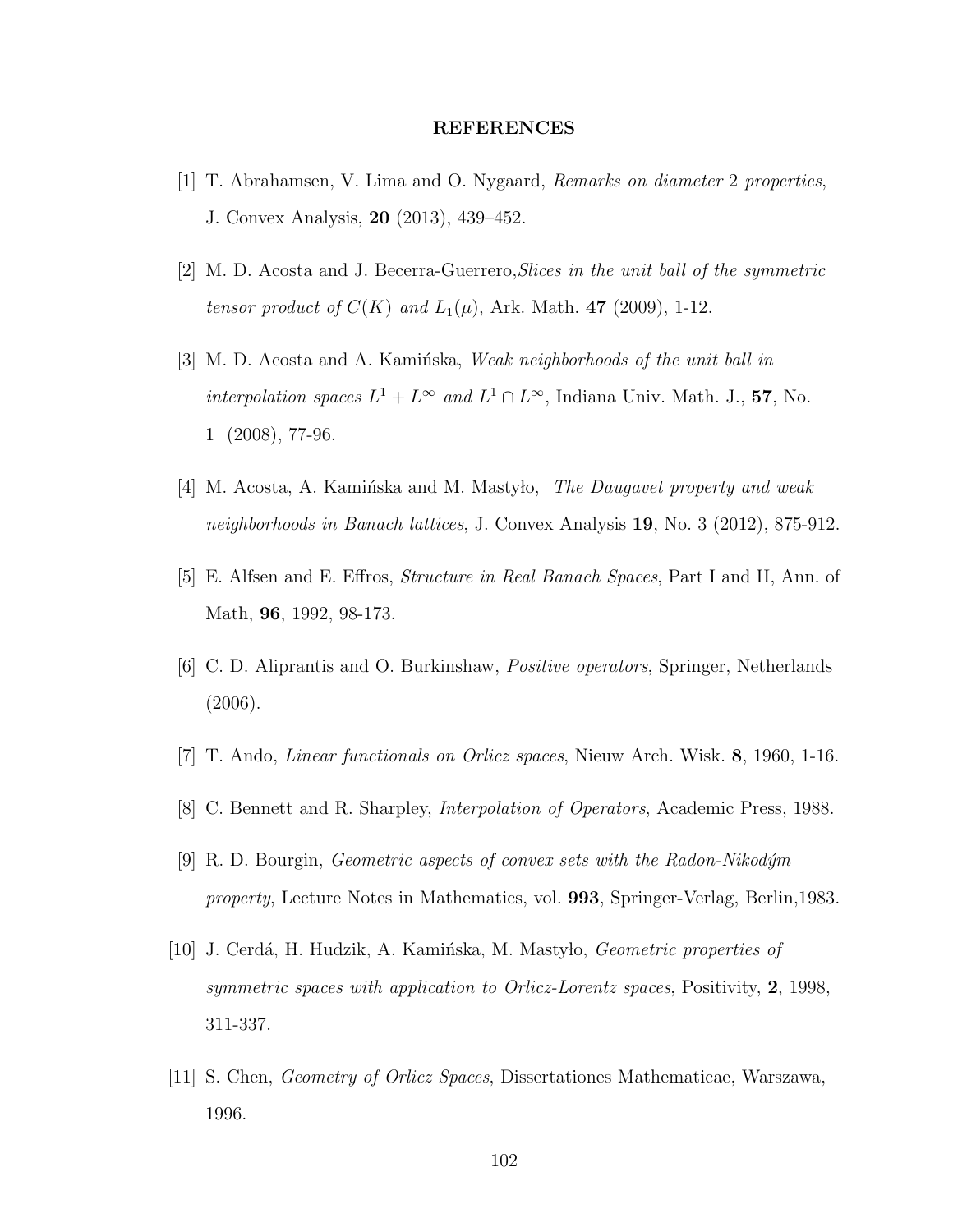- [12] S. Chen, H. Hudzik,  $E^{\Phi}$  and  $h^{\Phi}$  fail to be M-ideals in  $L^{\Phi}$  and  $l^{\Phi}$  in the case of the Orlicz norm, Rend. Circ. Mat. Palermo, 44, 1995, no. 2, 283292.
- [13] S. Chen, A. Kamińska, H. Hudzik, Support functionals and smooth points in Orlicz function spaces equipped with the Orlicz norm, Math. Japonica, 39, No. 2, 1994, 271–279.
- [14] J. Diestel and J. J. Uhl, Vector Measures, Mathematical Surveys, No. 15. American Mathematical Society, Providence, R.I., 1977.
- [15] G. A. Edgar and R. F. Wheeler, Topological properties of Banach spaces, Pacific J. Math. 115, No. 2 (1984), 317-350.
- [16] P. Foralewski, K. Leśnik and L. Maligranda, *Some remarks on level functions* and their applications, Functiones et Approximatio, special volume to the 70th birthday of Henryk Hudzik, to appear, 2016.
- [17] N. Ghoussoub, G. Godefroy, B. Maurey, and W. Schachermayer, Some topological and geometrical structures in Banach spaces, Mem. Amer. Math. Soc. 70, 1987.
- [18] G. Godefroy, Metric characterization of first Baire class linear forms and octahedral norms, Studia Math. 95, 1989, 1–15.
- [19] G. Godefroy, N. Kalton, P. Saphar, Unconditional ideals in Banach spaces, Studia Mathematica, 104, No. 1 1993, 13–59.
- [20] J. Becerra-Gurrero, G. L´opez-P´erez, Relatively weakly open subsets of the unit ball in function spaces, J. Math. Anal. Appl. 315 (2006), 544–554.
- [21] R. Haller, J. Langemets, and M. Põldvere, On duality of diameter 2 properties, J. Convex Anal., 22 (2015), no. 2, 465483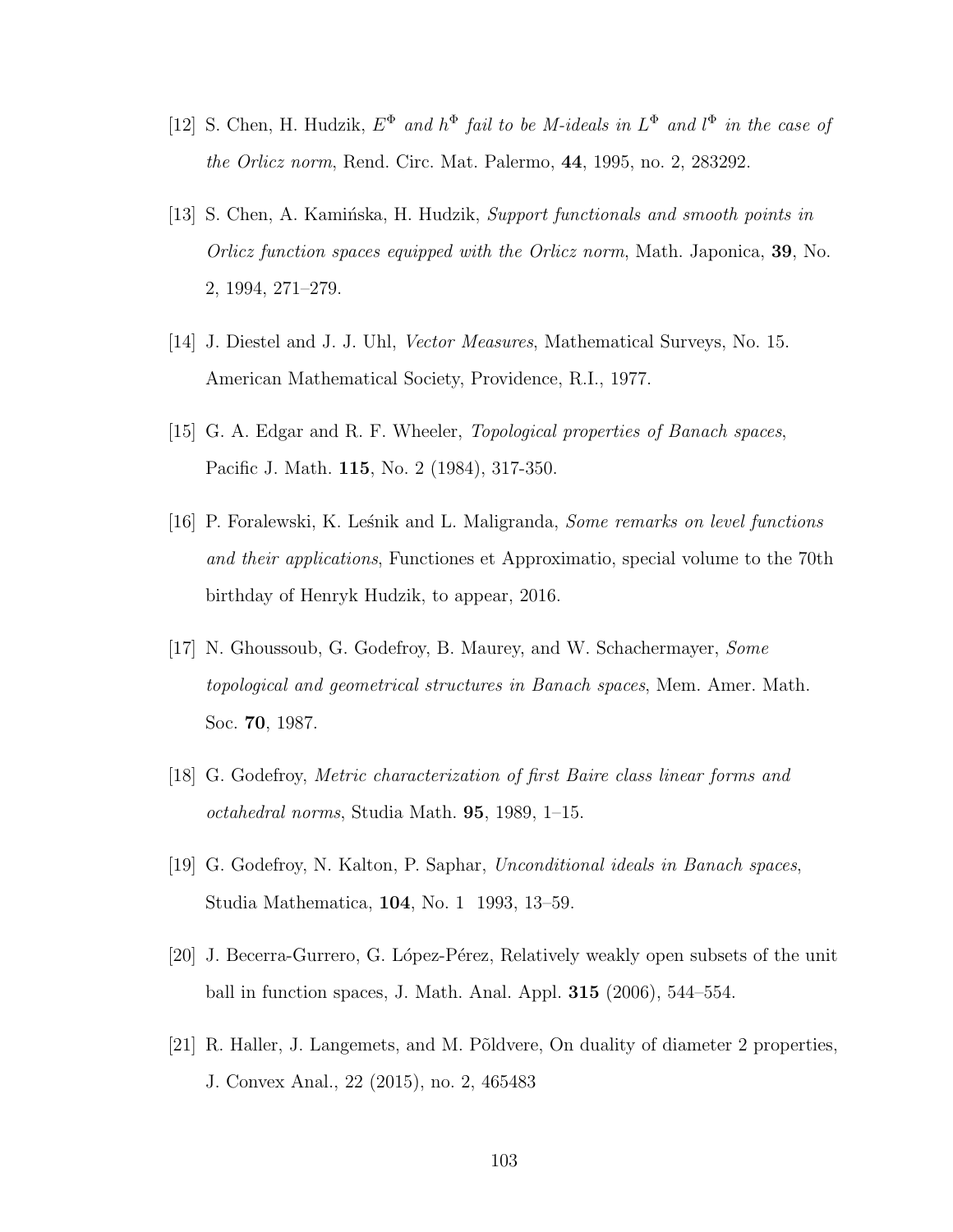- [22] I. Halperin, Function spaces, Canad. J. Math, 5, 1953, 273-288.
- [23] P. Harmard, D. Werner and W. Werner, M-ideals in Banach Spaces and Banach Algebras, Lecture Notes in Mathematics 1547, Springer- Verlag 1993.
- [24] A. Kaminska, *Some remarks on Orlicz-Lorentz spaces*, Math. Nachr. 147 (1990), 29–38.
- [25] A. Kaminska, H. J. Lee, *M-ideal Properties in Marcinkiewicz Spaces*, Comment. Math. Prace Mat. 2004, Tomus specialis in Honorem Juliani Musielak, 123-144.
- [26] A. Kaminska, H.J. Lee, H.J. Tag,  $M$ -ideal properties in Orlicz-Lorentz spaces, submitted.
- [27] A. Kaminska, K. Lesnik and Y. Raynaud, *Dual spaces to Orlicz-Lorentz spaces*, Studia Mathematica, 222, No. 3 (2014), 229–261.
- [28] A. Kamińska, L. Maligranda, L. Persson, Type, cotype, and convexity properties of Orlicz spaces, Publicaciones del Departamento de Analysis Matematico, Facultad de Matematicas, Universidad Complutense de Madrid, No. 42, 1996-97, 113-126.
- [29] A. Kaminska and Y. Raynaud, *Isomorphic copies in the lattice E and its* symmetrization  $E^{(*)}$  with applications to Orlicz-Lorentz spaces, Jour. Func. Anal., 257, 2009, 271–331.
- [30] A. Kamińska and Y. Raynaud, *Isomorphic*  $l_p$  subspaces in Orlicz-Lorentz spaces, Proc. Amer. Math. Soc. 134, No. 8 (2006), p. 2317-2327.
- $[31]$  A. Kaminska and Y. Raynaud, *New formulas for decreasing rearrangements and* a class of Orlicz-Lorentz spaces, Rev. Mat. Complut.  $27$ , No. 2 (2014), 587-621.
- [32] L. V. Kantorovich and G. P. Akilov, Functional Analysis, Pergamon Press, Oxford 1982.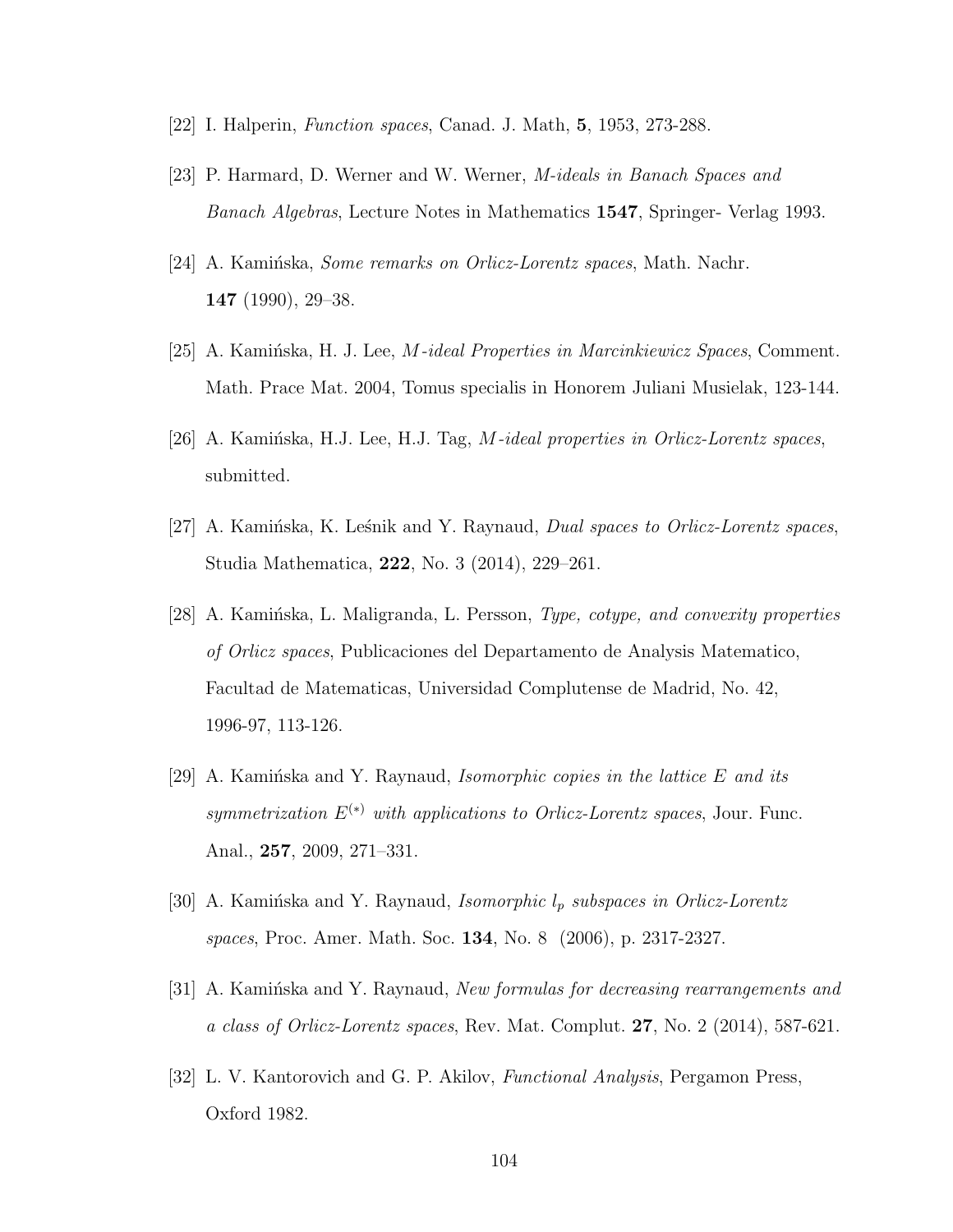- [33] M. A. Krasnoselskii and Ya. B. Rutickii, Convex Functions and Orlicz Spaces, Groningen 1961.
- [34] S. G. Krein, Ju. I. Petunin and E. M. Semenov, *Interpolation of Linear* Operators, AMS Translations of Math. Monog. 54, Providence, 1982.
- [35] A. Kaminska and H. J. Tag, *Diameter of weak neighborhood and the* Radon-Nikodym properties in Orlicz-Lorentz spaces, J. Convex Analysis, to appear, 2017.
- [36] P. K. Lin, Köthe-Bochner Function Spaces, Birkhäuser Boston, Inc., Boston, MA, 2004.
- [37] Bor-Luh Lin, Pei-Kee Lin and S. L. Troyanski, Characterizations of denting points, Proc. Amer. Math. Soc. **102** (1988), 526–528.
- [38] J. Lindenstrauss and L. Tzafriri, Classical Banach Spaces II, Springer-Verlag, 1979.
- [39] A. Lima, On M-ideals and best approximation, Indiana. Univ. Math. J. 31, 1982, 27-36.
- [40] G. G. Lorentz, Bernstein Polynomials, Univ. of Toronto Pres, Toronto, 1953.
- [41] W. Luxemburg, Banach function space, Thesis, Delft Technical University, Netherland, 1955.
- [42] L. Maligranda, Indices and interpolation, Dissertationes Math., 234, 1985.
- [43] M. Nowak, Linear functionals on Orlicz sequence spaces without local convexity, Internat. J. of Math. and Math. Sciences, 1992.
- [44] O. Nygaard and D. Werner, *Slices in the unit ball of a uniform algebra*, Arch. Math. (Basel) 76, No. 6 (2001), 441-444.